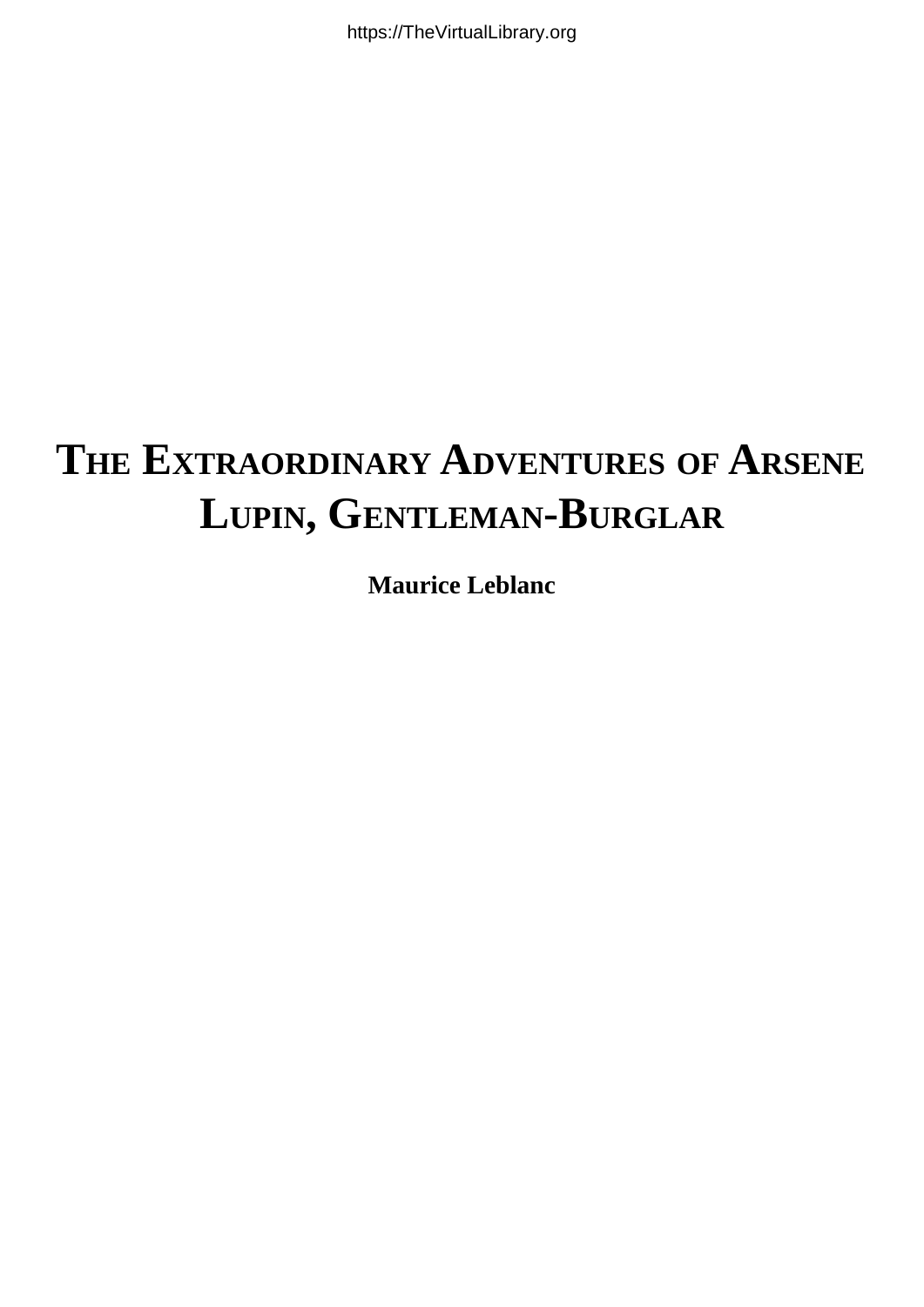#### Table of Contents

I. The Arrest of [Arsène](#page-2-0) Lupin II. [Arsène](#page-11-0) Lupin in Prison III. The [Escape](#page-26-0) of Arsène Lupin IV. The [Mysterious](#page-40-0) Traveller V. The Queen's [Necklace](#page-51-0) VI. The Seven of [Hearts](#page-63-0) VII. [Madame](#page-88-0) Imbert's Safe VIII. The [Black](#page-96-0) Pearl IX. [Sherlock](#page-106-0) Holmes Arrives Too Late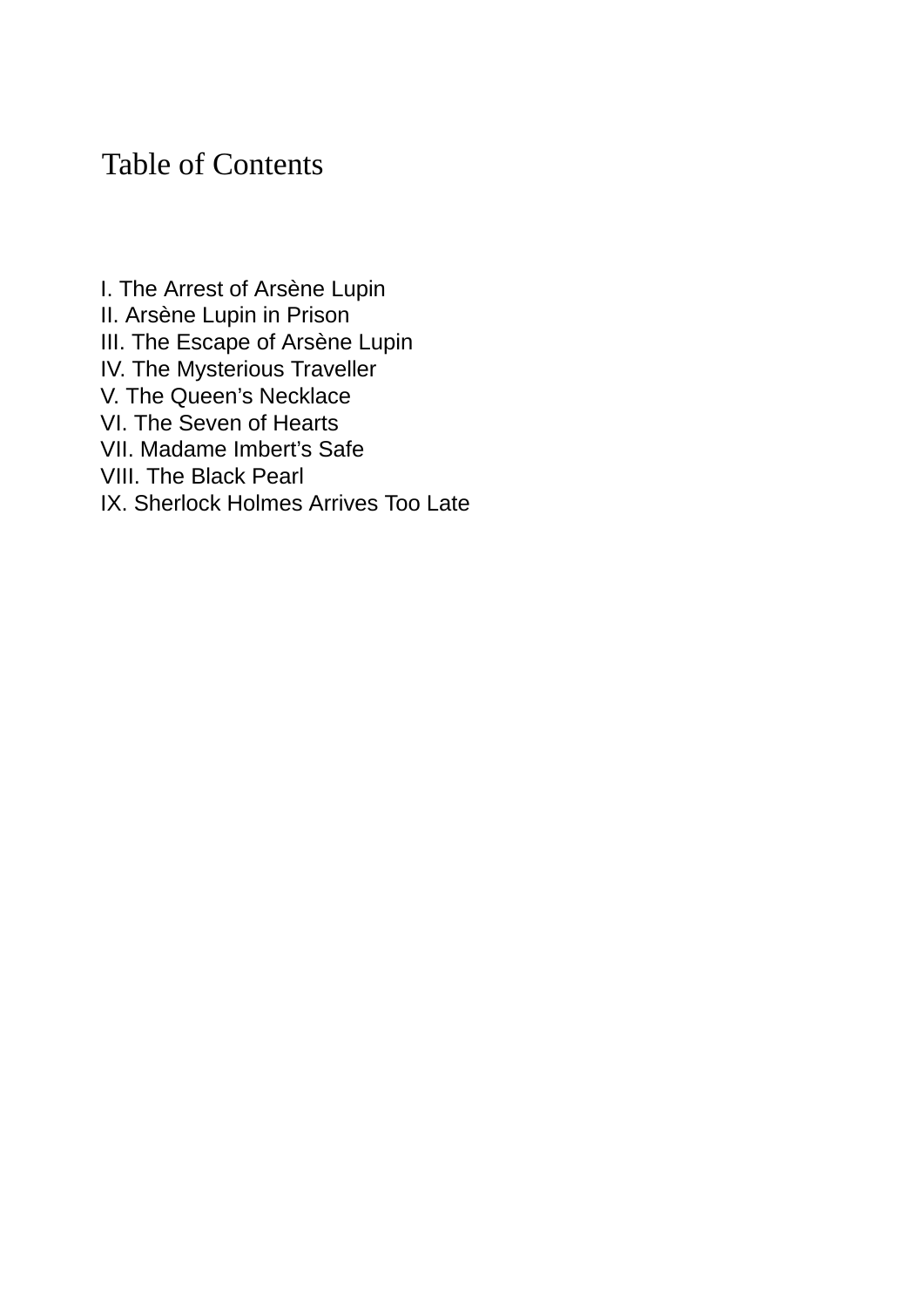# **I. THE ARREST OF ARSÈNE LUPIN**

<span id="page-2-0"></span>It was a strange ending to a voyage that had commenced in a most auspicious manner. The transatlantic steamship `La Provence' was a swift and comfortable vessel, under the command of a most affable man. The passengers constituted a select and delightful society. The charm of new acquaintances and improvised amusements served to make the time pass agreeably. We enjoyed the pleasant sensation of being separated from the world, living, as it were, upon an unknown island, and consequently obliged to be sociable with each other.

Have you ever stopped to consider how much originality and spontaneity emanate from these various individuals who, on the preceding evening, did not even know each other, and who are now, for several days, condemned to lead a life of extreme intimacy, jointly defying the anger of the ocean, the terrible onslaught of the waves, the violence of the tempest and the agonizing monotony of the calm and sleepy water? Such a life becomes a sort of tragic existence, with its storms and its grandeurs, its monotony and its diversity; and that is why, perhaps, we embark upon that short voyage with mingled feelings of pleasure and fear.

But, during the past few years, a new sensation had been added to the life of the transatlantic traveler. The little floating island is now attached to the world from which it was once quite free. A bond united them, even in the very heart of the watery wastes of the Atlantic. That bond is the wireless telegraph, by means of which we receive news in the most mysterious manner. We know full well that the message is not transported by the medium of a hollow wire. No, the mystery is even more inexplicable, more romantic, and we must have recourse to the wings of the air in order to explain this new miracle. During the first day of the voyage, we felt that we were being followed, escorted, preceded even, by that distant voice, which, from time to time, whispered to one of us a few words from the receding world. Two friends spoke to me. Ten, twenty others sent gay or somber words of parting to other passengers.

On the second day, at a distance of five hundred miles from the French coast, in the midst of a violent storm, we received the following message by means of the wireless telegraph:

"Arsène Lupin is on your vessel, first cabin, blonde hair, wound right fore–arm, traveling alone under name of R…….."

At that moment, a terrible flash of lightning rent the stormy skies. The electric waves were interrupted. The remainder of the dispatch never reached us. Of the name under which Arsène Lupin was concealing himself, we knew only the initial.

If the news had been of some other character, I have no doubt that the secret would have been carefully guarded by the telegraphic operator as well as by the officers of the vessel. But it was one of those events calculated to escape from the most rigorous discretion. The same day, no one knew how, the incident became a matter of current gossip and every passenger was aware that the famous Arsène Lupin was hiding in our midst.

Arsène Lupin in our midst! the irresponsible burglar whose exploits had been narrated in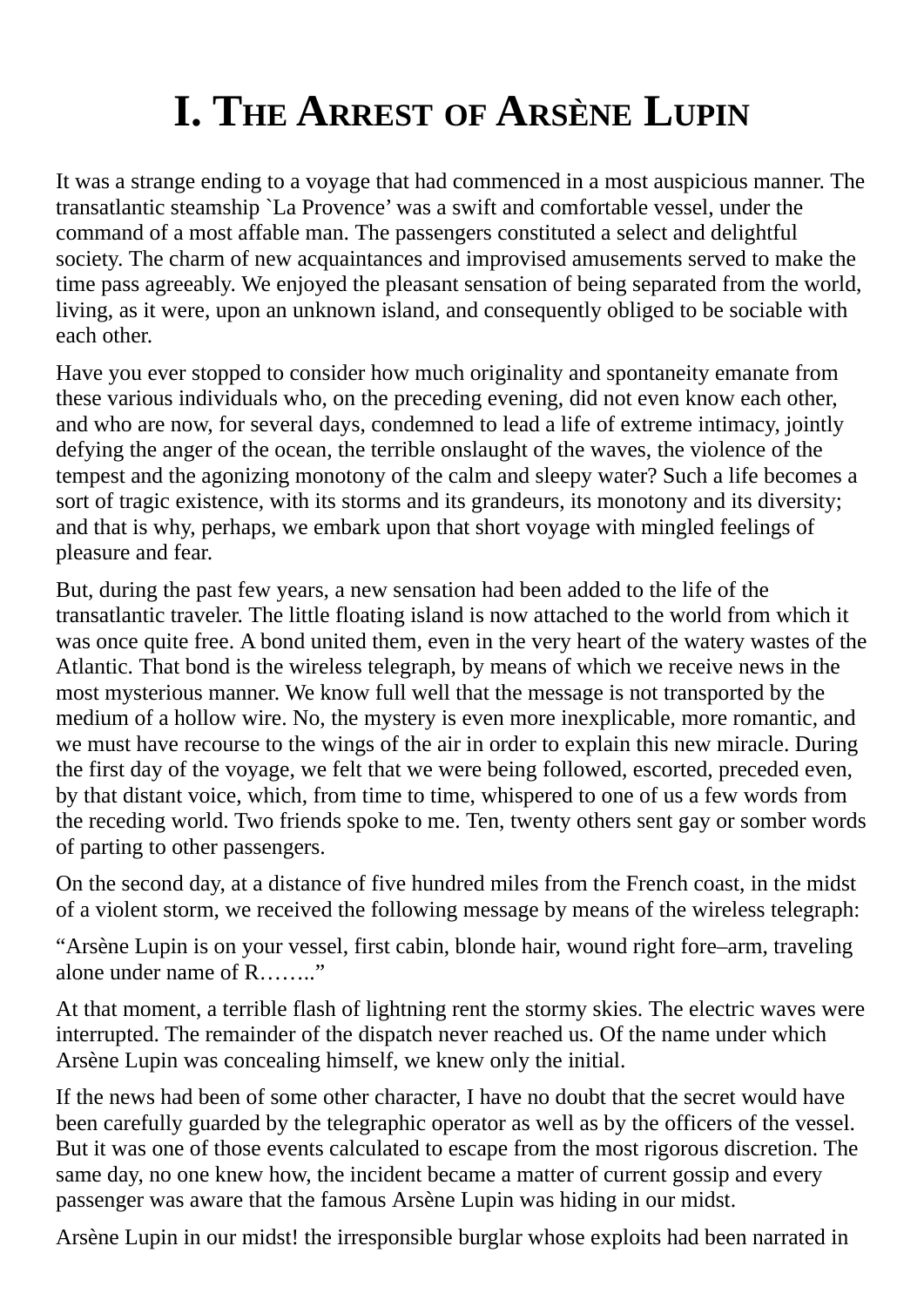all the newspapers during the past few months! the mysterious individual with whom Ganimard, our shrewdest detective, had been engaged in an implacable conflict amidst interesting and picturesque surroundings. Arsène Lupin, the eccentric gentleman who operates only in the chateaux and salons, and who, one night, entered the residence of Baron Schormann, but emerged empty–handed, leaving, however, his card on which he had scribbled these words: "Arsène Lupin, gentleman–burglar, will return when the furniture is genuine." Arsène Lupin, the man of a thousand disguises: in turn a chauffer, detective, bookmaker, Russian physician, Spanish bull–fighter, commercial traveler, robust youth, or decrepit old man.

Then consider this startling situation: Arsène Lupin was wandering about within the limited bounds of a transatlantic steamer; in that very small corner of the world, in that dining saloon, in that smoking room, in that music room! Arsène Lupin was, perhaps, this gentleman…. or that one…. my neighbor at the table…. the sharer of my stateroom….

"And this condition of affairs will last for five days!" exclaimed Miss Nelly Underdown, next morning. "It is unbearable! I hope he will be arrested."

Then, addressing me, she added:

"And you, Monsieur d'Andrézy, you are on intimate terms with the captain; surely you know something?"

I should have been delighted had I possessed any information that would interest Miss Nelly. She was one of those magnificent creatures who inevitably attract attention in every assembly. Wealth and beauty form an irresistible combination, and Nelly possessed both.

Educated in Paris under the care of a French mother, she was now going to visit her father, the millionaire Underdown of Chicago. She was accompanied by one of her friends, Lady Jerland.

At first, I had decided to open a flirtation with her; but, in the rapidly growing intimacy of the voyage, I was soon impressed by her charming manner and my feelings became too deep and reverential for a mere flirtation. Moreover, she accepted my attentions with a certain degree of favor. She condescended to laugh at my witticisms and display an interest in my stories. Yet I felt that I had a rival in the person of a young man with quiet and refined tastes; and it struck me, at times, that she preferred his taciturn humor to my Parisian frivolity. He formed one in the circle of admirers that surrounded Miss Nelly at the time she addressed to me the foregoing question. We were all comfortably seated in our deck–chairs. The storm of the preceding evening had cleared the sky. The weather was now delightful.

"I have no definite knowledge, mademoiselle," I replied, "but can not we, ourselves, investigate the mystery quite as well as the detective Ganimard, the personal enemy of Arsène Lupin?"

"Oh! oh! you are progressing very fast, monsieur."

"Not at all, mademoiselle. In the first place, let me ask, do you find the problem a complicated one?"

```
"Very complicated."
```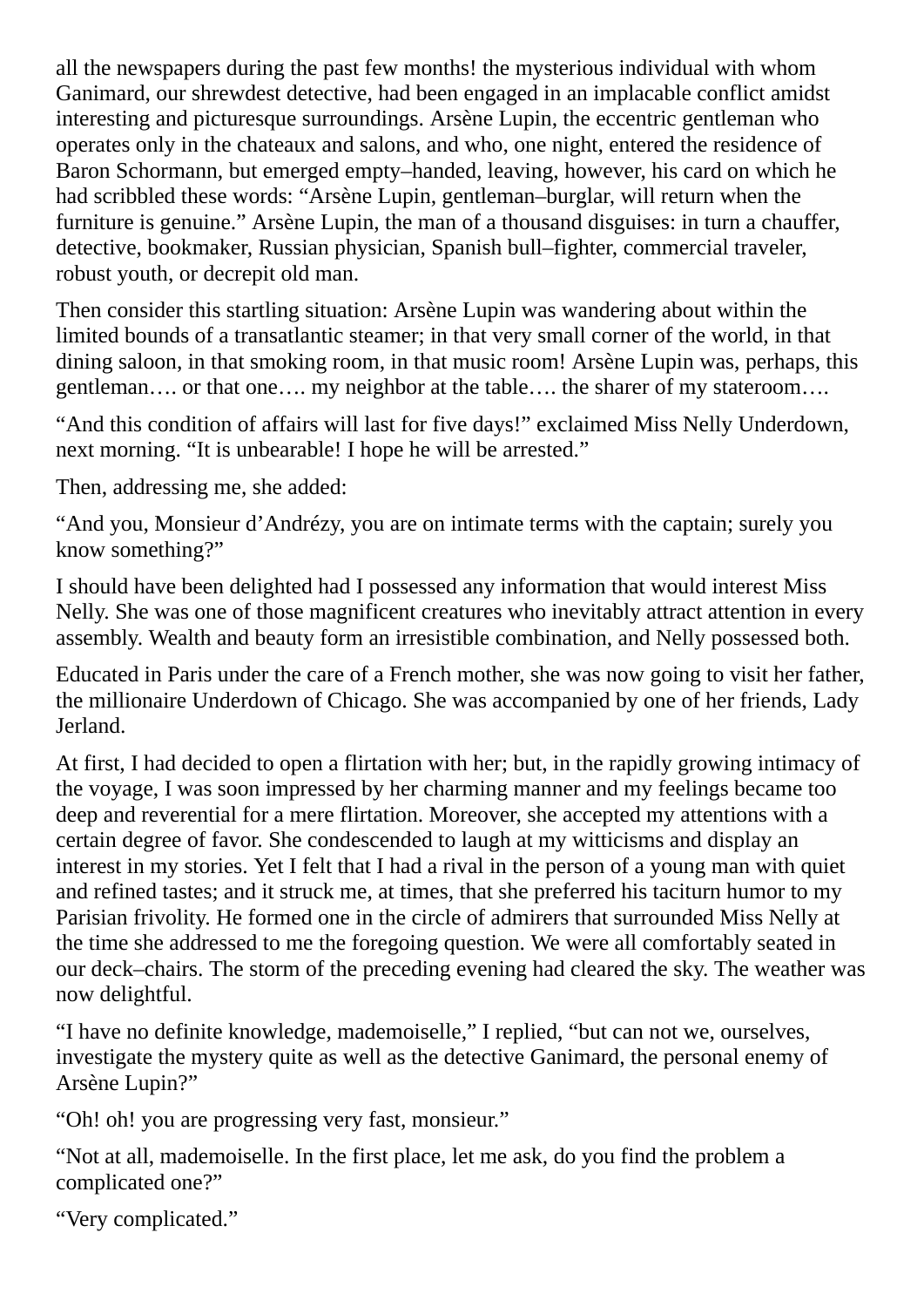"Have you forgotten the key we hold for the solution to the problem?"

"What key?"

"In the first place, Lupin calls himself Monsieur R――."

"Rather vague information," she replied.

"Secondly, he is traveling alone."

"Does that help you?" she asked.

"Thirdly, he is blonde."

"Well?"

"Then we have only to peruse the passenger–list, and proceed by process of elimination."

I had that list in my pocket. I took it out and glanced through it. Then I remarked:

"I find that there are only thirteen men on the passenger–list whose names begin with the letter R."

"Only thirteen?"

"Yes, in the first cabin. And of those thirteen, I find that nine of them are accompanied by women, children or servants. That leaves only four who are traveling alone. First, the Marquis de Raverdan―"

"Secretary to the American Ambassador," interrupted Miss Nelly. "I know him."

"Major Rawson," I continued.

"He is my uncle," some one said.

"Mon. Rivolta."

"Here!" exclaimed an Italian, whose face was concealed beneath a heavy black beard.

Miss Nelly burst into laughter, and exclaimed: "That gentleman can scarcely be called a blonde."

"Very well, then," I said, "we are forced to the conclusion that the guilty party is the last one on the list."

"What is his name?"

"Mon. Rozaine. Does anyone know him?"

No one answered. But Miss Nelly turned to the taciturn young man, whose attentions to her had annoyed me, and said:

"Well, Monsieur Rozaine, why do you not answer?"

All eyes were now turned upon him. He was a blonde. I must confess that I myself felt a shock of surprise, and the profound silence that followed her question indicated that the others present also viewed the situation with a feeling of sudden alarm. However, the idea was an absurd one, because the gentleman in question presented an air of the most perfect innocence.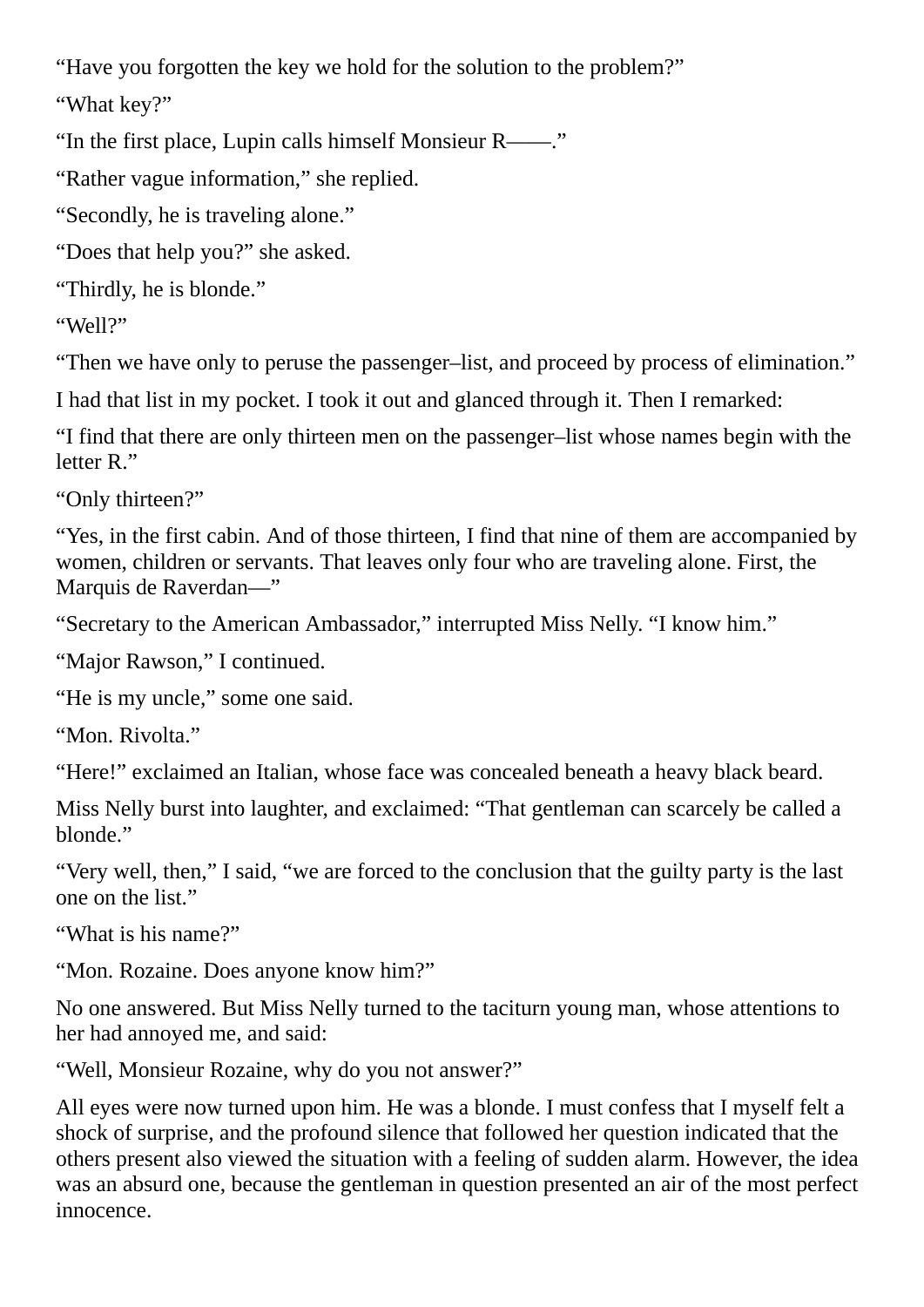"Why do I not answer?" he said. "Because, considering my name, my position as a solitary traveler and the color of my hair, I have already reached the same conclusion, and now think that I should be arrested."

He presented a strange appearance as he uttered these words. His thin lips were drawn closer than usual and his face was ghastly pale, whilst his eyes were streaked with blood. Of course, he was joking, yet his appearance and attitude impressed us strangely.

"But you have not the wound?" said Miss Nelly, naively.

"That is true," he replied, "I lack the wound."

Then he pulled up his sleeve, removing his cuff, and showed us his arm. But that action did not deceive me. He had shown us his left arm, and I was on the point of calling his attention to the fact, when another incident diverted our attention. Lady Jerland, Miss Nelly's friend, came running towards us in a state of great excitement, exclaiming:

"My jewels, my pearls! Some one has stolen them all!"

No, they were not all gone, as we soon found out. The thief had taken only part of them; a very curious thing. Of the diamond sunbursts, jeweled pendants, bracelets and necklaces, the thief had taken, not the largest but the finest and most valuable stones. The mountings were lying upon the table. I saw them there, despoiled of their jewels, like flowers from which the beautiful colored petals had been ruthlessly plucked. And this theft must have been committed at the time Lady Jerland was taking her tea; in broad daylight, in a stateroom opening on a much frequented corridor; moreover, the thief had been obliged to force open the door of the stateroom, search for the jewel–case, which was hidden at the bottom of a hat–box, open it, select his booty and remove it from the mountings.

Of course, all the passengers instantly reached the same conclusion; it was the work of Arsène Lupin.

That day, at the dinner table, the seats to the right and left of Rozaine remained vacant; and, during the evening, it was rumored that the captain had placed him under arrest, which information produced a feeling of safety and relief. We breathed once more. That evening, we resumed our games and dances. Miss Nelly, especially, displayed a spirit of thoughtless gayety which convinced me that if Rozaine's attentions had been agreeable to her in the beginning, she had already forgotten them. Her charm and good–humor completed my conquest. At midnight, under a bright moon, I declared my devotion with an ardor that did not seem to displease her.

But, next day, to our general amazement, Rozaine was at liberty. We learned that the evidence against him was not sufficient. He had produced documents that were perfectly regular, which showed that he was the son of a wealthy merchant of Bordeaux. Besides, his arms did not bear the slightest trace of a wound.

"Documents! Certificates of birth!" exclaimed the enemies of Rozaine, "of course, Arsène Lupin will furnish you as many as you desire. And as to the wound, he never had it, or he has removed it."

Then it was proven that, at the time of the theft, Rozaine was promenading on the deck. To which fact, his enemies replied that a man like Arsène Lupin could commit a crime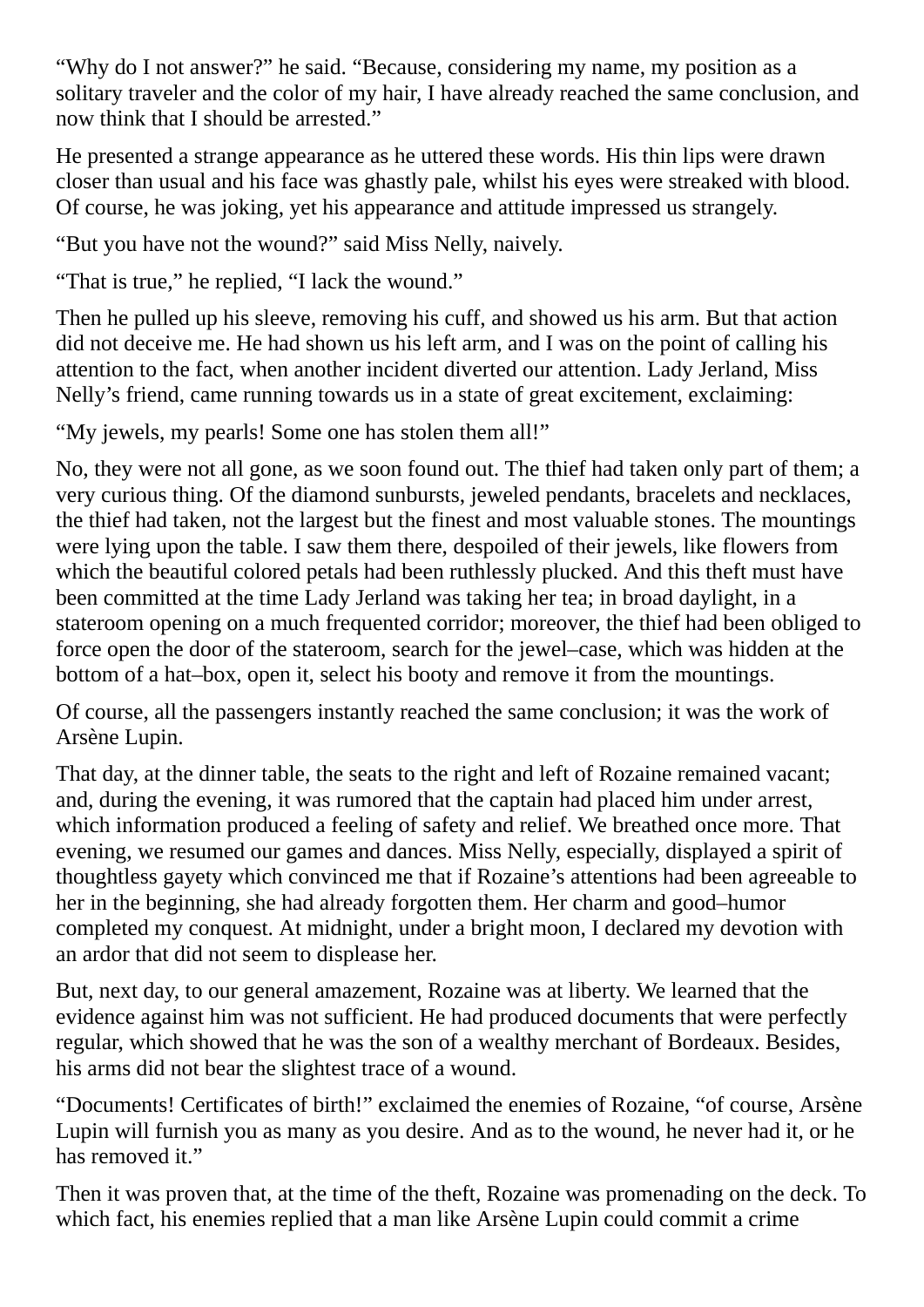without being actually present. And then, apart from all other circumstances, there remained one point which even the most skeptical could not answer: Who except Rozaine, was traveling alone, was a blonde, and bore a name beginning with R? To whom did the telegram point, if it were not Rozaine?

And when Rozaine, a few minutes before breakfast, came boldly toward our group, Miss Nelly and Lady Jerland arose and walked away.

An hour later, a manuscript circular was passed from hand to hand amongst the sailors, the stewards, and the passengers of all classes. It announced that Mon. Louis Rozaine offered a reward of ten thousand francs for the discovery of Arsène Lupin or other person in possession of the stolen jewels.

"And if no one assists me, I will unmask the scoundrel myself," declared Rozaine.

Rozaine against Arsène Lupin, or rather, according to current opinion, Arsène Lupin himself against Arsène Lupin; the contest promised to be interesting.

Nothing developed during the next two days. We saw Rozaine wandering about, day and night, searching, questioning, investigating. The captain, also, displayed commendable activity. He caused the vessel to be searched from stern to stern; ransacked every stateroom under the plausible theory that the jewels might be concealed anywhere, except in the thief's own room.

"I suppose they will find out something soon," remarked Miss Nelly to me. "He may be a wizard, but he cannot make diamonds and pearls become invisible."

"Certainly not," I replied, "but he should examine the lining of our hats and vests and everything we carry with us."

Then, exhibiting my Kodak, a 9x12 with which I had been photographing her in various poses, I added: "In an apparatus no larger than that, a person could hide all of Lady Jerland's jewels. He could pretend to take pictures and no one would suspect the game."

"But I have heard it said that every thief leaves some clue behind him."

"That may be generally true," I replied, "but there is one exception: Arsène Lupin."

"Why?"

"Because he concentrates his thoughts not only on the theft, but on all the circumstances connected with it that could serve as a clue to his identity."

"A few days ago, you were more confident."

"Yes, but since I have seen him at work."

"And what do you think about it now?" she asked.

"Well, in my opinion, we are wasting our time."

And, as a matter of fact, the investigation had produced no result. But, in the meantime, the captain's watch had been stolen. He was furious. He quickened his efforts and watched Rozaine more closely than before. But, on the following day, the watch was found in the second officer's collar box.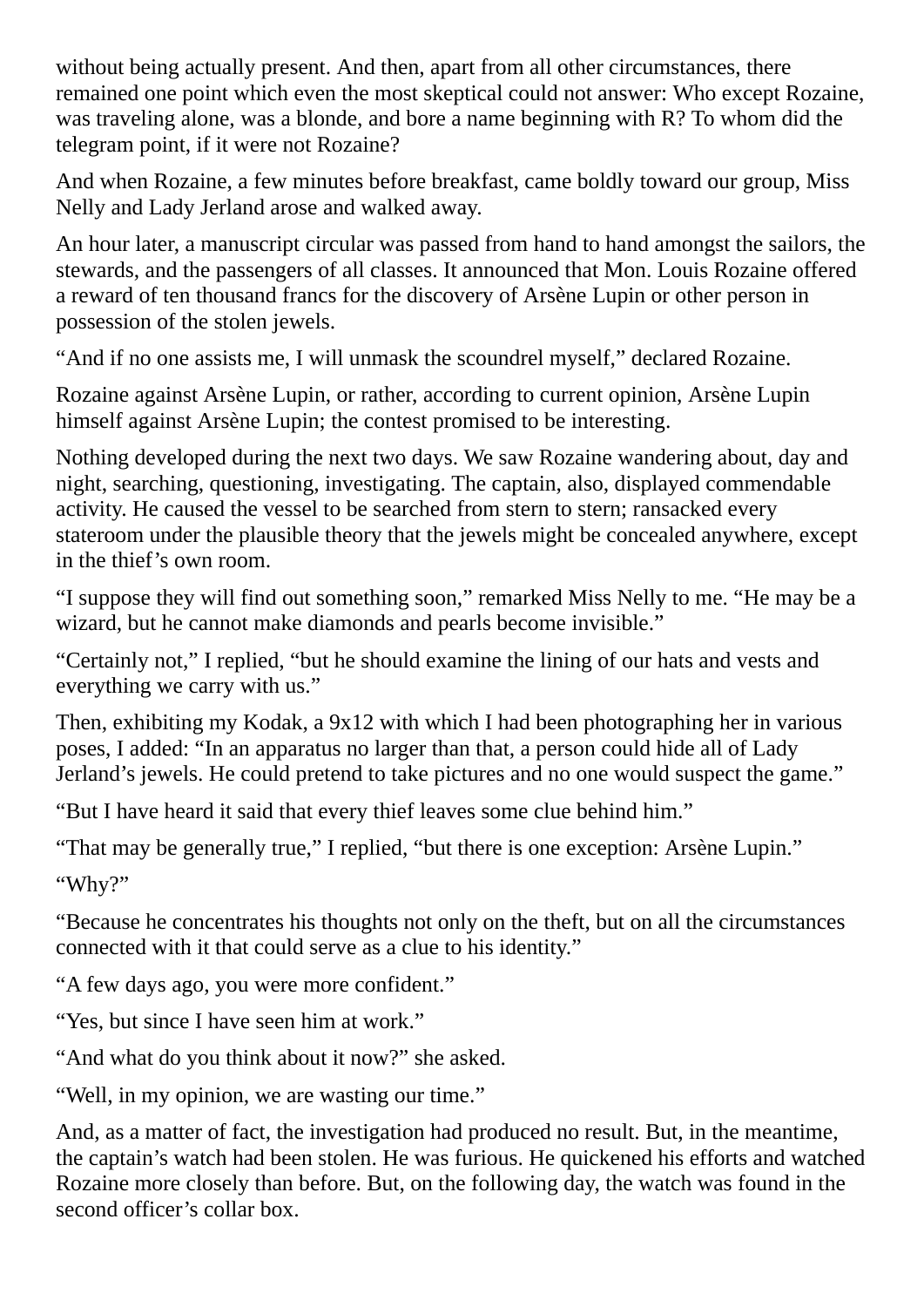This incident caused considerable astonishment, and displayed the humorous side of Arsène Lupin, burglar though he was, but dilettante as well. He combined business with pleasure. He reminded us of the author who almost died in a fit of laughter provoked by his own play. Certainly, he was an artist in his particular line of work, and whenever I saw Rozaine, gloomy and reserved, and thought of the double role that he was playing, I accorded him a certain measure of admiration.

On the following evening, the officer on deck duty heard groans emanating from the darkest corner of the ship. He approached and found a man lying there, his head enveloped in a thick gray scarf and his hands tied together with a heavy cord. It was Rozaine. He had been assaulted, thrown down and robbed. A card, pinned to his coat, bore these words: "Arsène Lupin accepts with pleasure the ten thousand francs offered by Mon. Rozaine." As a matter of fact, the stolen pocket–book contained twenty thousand francs.

Of course, some accused the unfortunate man of having simulated this attack on himself. But, apart from the fact that he could not have bound himself in that manner, it was established that the writing on the card was entirely different from that of Rozaine, but, on the contrary, resembled the handwriting of Arsène Lupin as it was reproduced in an old newspaper found on board.

Thus it appeared that Rozaine was not Arsène Lupin; but was Rozaine, the son of a Bordeaux merchant. And the presence of Arsène Lupin was once more affirmed, and that in a most alarming manner.

Such was the state of terror amongst the passengers that none would remain alone in a stateroom or wander singly in unfrequented parts of the vessel. We clung together as a matter of safety. And yet the most intimate acquaintances were estranged by a mutual feeling of distrust. Arsène Lupin was, now, anybody and everybody. Our excited imaginations attributed to him miraculous and unlimited power. We supposed him capable of assuming the most unexpected disguises; of being, by turns, the highly respectable Major Rawson or the noble Marquis de Raverdan, or even—for we no longer stopped with the accusing letter of R—or even such or such a person well known to all of us, and having wife, children and servants.

The first wireless dispatches from America brought no news; at least, the captain did not communicate any to us. The silence was not reassuring.

Our last day on the steamer seemed interminable. We lived in constant fear of some disaster. This time, it would not be a simple theft or a comparatively harmless assault; it would be a crime, a murder. No one imagined that Arsène Lupin would confine himself to those two trifling offenses. Absolute master of the ship, the authorities powerless, he could do whatever he pleased; our property and lives were at his mercy.

Yet those were delightful hours for me, since they secured to me the confidence of Miss Nelly. Deeply moved by those startling events and being of a highly nervous nature, she spontaneously sought at my side a protection and security that I was pleased to give her. Inwardly, I blessed Arsène Lupin. Had he not been the means of bringing me and Miss Nelly closer to each other? Thanks to him, I could now indulge in delicious dreams of love and happiness—dreams that, I felt, were not unwelcome to Miss Nelly. Her smiling eyes authorized me to make them; the softness of her voice bade me hope.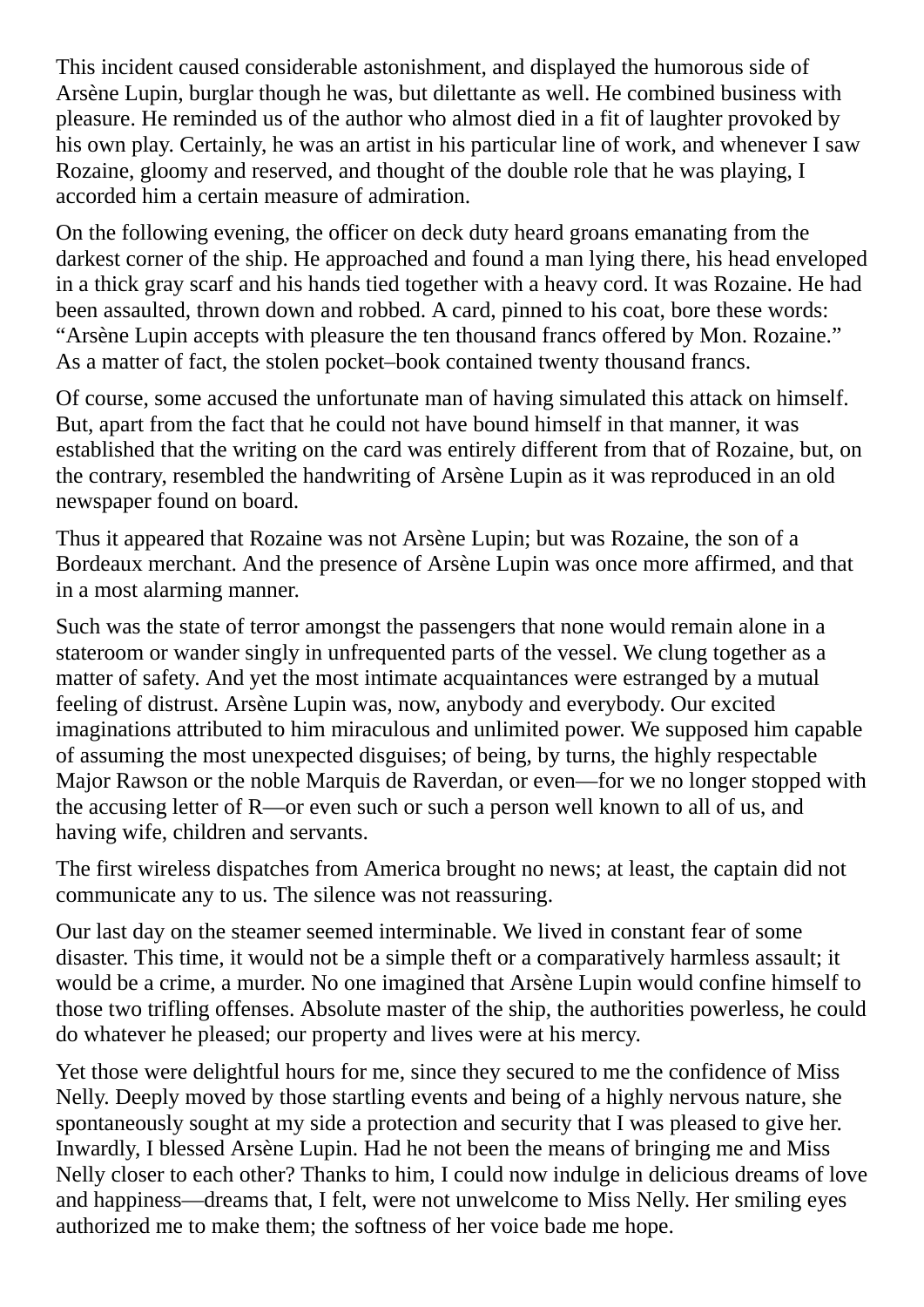As we approached the American shore, the active search for the thief was apparently abandoned, and we were anxiously awaiting the supreme moment in which the mysterious enigma would be explained. Who was Arsène Lupin? Under what name, under what disguise was the famous Arsène Lupin concealing himself? And, at last, that supreme moment arrived. If I live one hundred years, I shall not forget the slightest details of it.

"How pale you are, Miss Nelly," I said to my companion, as she leaned upon my arm, almost fainting.

"And you!" she replied, "ah! you are so changed."

"Just think! this is a most exciting moment, and I am delighted to spend it with you, Miss Nelly. I hope that your memory will sometimes revert—"

But she was not listening. She was nervous and excited. The gangway was placed in position, but, before we could use it, the uniformed customs officers came on board. Miss Nelly murmured:

"I shouldn't be surprised to hear that Arsène Lupin escaped from the vessel during the voyage."

"Perhaps he preferred death to dishonor, and plunged into the Atlantic rather than be arrested."

"Oh, do not laugh," she said.

Suddenly I started, and, in answer to her question, I said:

"Do you see that little old man standing at the bottom of the gangway?"

"With an umbrella and an olive–green coat?"

"It is Ganimard."

"Ganimard?"

"Yes, the celebrated detective who has sworn to capture Arsène Lupin. Ah! I can understand now why we did not receive any news from this side of the Atlantic. Ganimard was here! and he always keeps his business secret."

"Then you think he will arrest Arsène Lupin?"

"Who can tell? The unexpected always happens when Arsène Lupin is concerned in the affair."

"Oh!" she exclaimed, with that morbid curiosity peculiar to women, "I should like to see him arrested."

"You will have to be patient. No doubt, Arsène Lupin has already seen his enemy and will not be in a hurry to leave the steamer."

The passengers were now leaving the steamer. Leaning on his umbrella, with an air of careless indifference, Ganimard appeared to be paying no attention to the crowd that was hurrying down the gangway. The Marquis de Raverdan, Major Rawson, the Italian Rivolta, and many others had already left the vessel before Rozaine appeared. Poor Rozaine!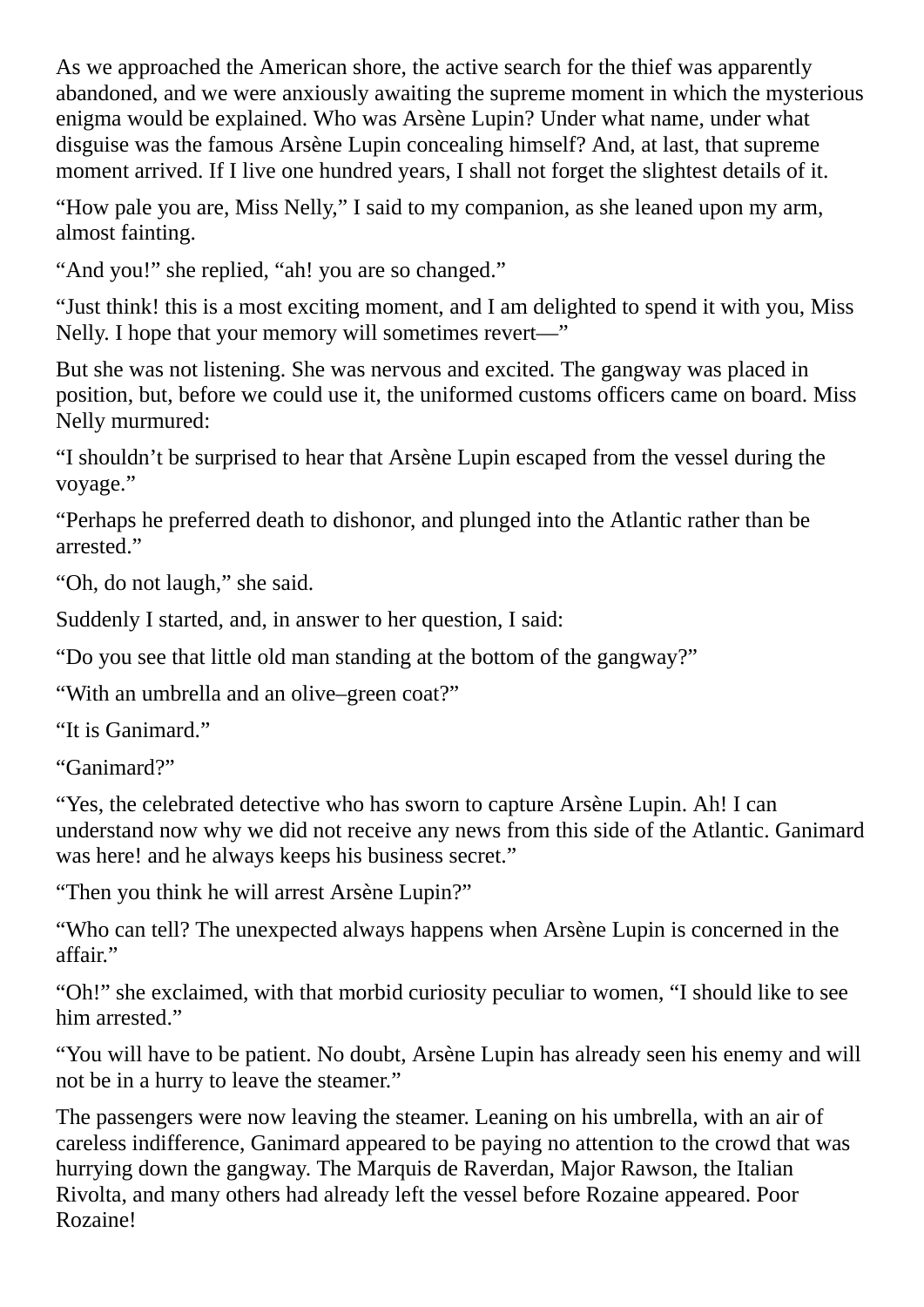"Perhaps it is he, after all," said Miss Nelly to me. "What do you think?"

"I think it would be very interesting to have Ganimard and Rozaine in the same picture. You take the camera. I am loaded down."

I gave her the camera, but too late for her to use it. Rozaine was already passing the detective. An American officer, standing behind Ganimard, leaned forward and whispered in his ear. The French detective shrugged his shoulders and Rozaine passed on. Then, my God, who was Arsène Lupin?

"Yes," said Miss Nelly, aloud, "who can it be?"

Not more than twenty people now remained on board. She scrutinized them one by one, fearful that Arsène Lupin was not amongst them.

"We cannot wait much longer," I said to her.

She started toward the gangway. I followed. But we had not taken ten steps when Ganimard barred our passage.

"Well, what is it?" I exclaimed.

"One moment, monsieur. What's your hurry?"

"I am escorting mademoiselle."

"One moment," he repeated, in a tone of authority. Then, gazing into my eyes, he said:

"Arsène Lupin, is it not?"

I laughed, and replied: "No, simply Bernard d'Andrézy."

"Bernard d'Andrézy died in Macedonia three years ago."

"If Bernard d'Andrézy were dead, I should not be here. But you are mistaken. Here are my papers."

"They are his; and I can tell you exactly how they came into your possession."

"You are a fool!" I exclaimed. "Arsène Lupin sailed under the name of R―"

"Yes, another of your tricks; a false scent that deceived them at Havre. You play a good game, my boy, but this time luck is against you."

I hesitated a moment. Then he hit me a sharp blow on the right arm, which caused me to utter a cry of pain. He had struck the wound, yet unhealed, referred to in the telegram.

I was obliged to surrender. There was no alternative. I turned to Miss Nelly, who had heard everything. Our eyes met; then she glanced at the Kodak I had placed in her hands, and made a gesture that conveyed to me the impression that she understood everything. Yes, there, between the narrow folds of black leather, in the hollow centre of the small object that I had taken the precaution to place in her hands before Ganimard arrested me, it was there I had deposited Rozaine's twenty thousand francs and Lady Jerland's pearls and diamonds.

Oh! I pledge my oath that, at that solemn moment, when I was in the grasp of Ganimard and his two assistants, I was perfectly indifferent to everything, to my arrest, the hostility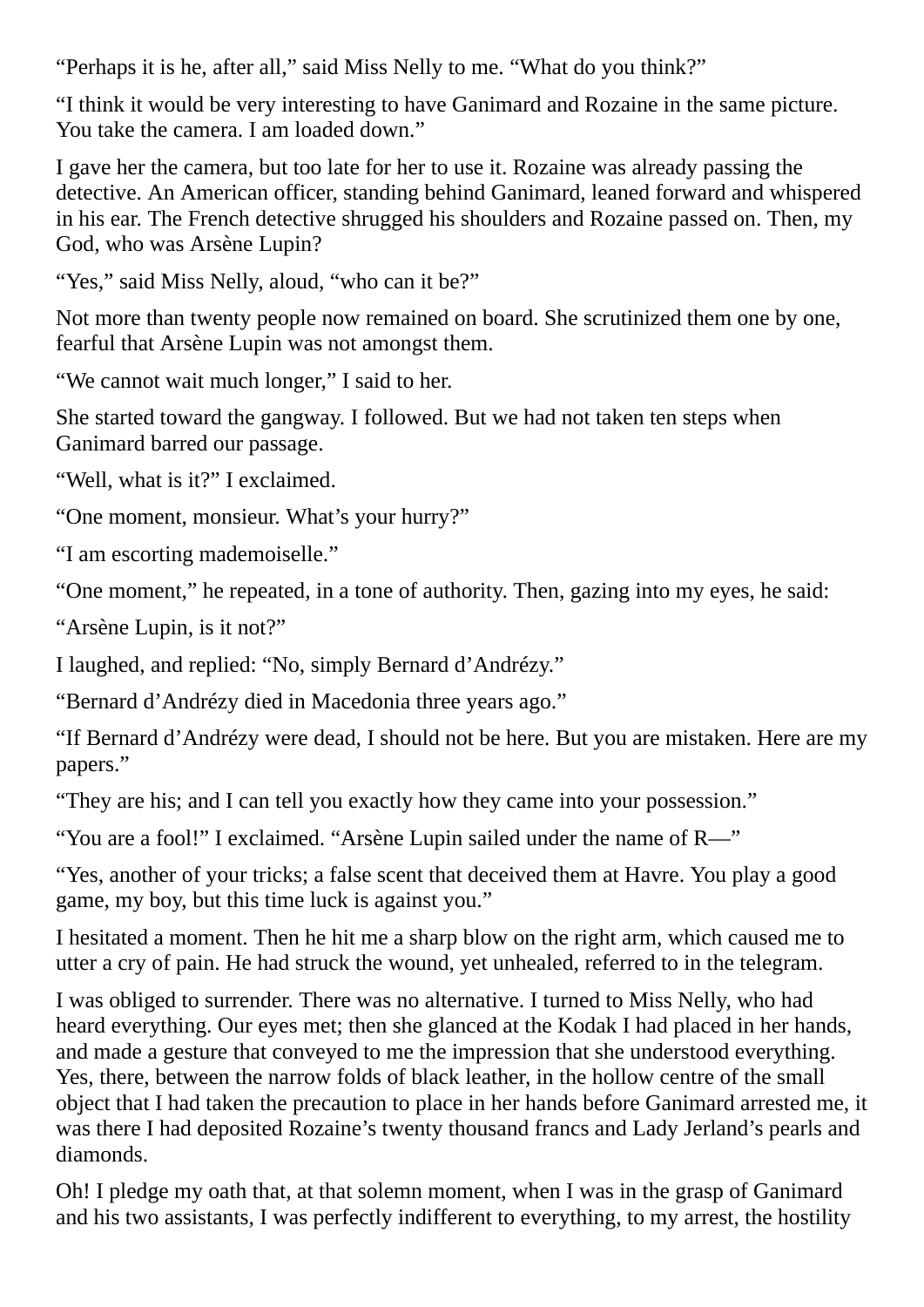of the people, everything except this one question: what will Miss Nelly do with the things I had confided to her?

In the absence of that material and conclusive proof, I had nothing to fear; but would Miss Nelly decide to furnish that proof? Would she betray me? Would she act the part of an enemy who cannot forgive, or that of a woman whose scorn is softened by feelings of indulgence and involuntary sympathy?

She passed in front of me. I said nothing, but bowed very low. Mingled with the other passengers, she advanced to the gangway with my Kodak in her hand. It occurred to me that she would not dare to expose me publicly, but she might do so when she reached a more private place. However, when she had passed only a few feet down the gangway, with a movement of simulated awkwardness, she let the camera fall into the water between the vessel and the pier. Then she walked down the gangway, and was quickly lost to sight in the crowd. She had passed out of my life forever.

For a moment, I stood motionless. Then, to Ganimard's great astonishment, I muttered:

"What a pity that I am not an honest man!"

Such was the story of his arrest as narrated to me by Arsène Lupin himself. The various incidents, which I shall record in writing at a later day, have established between us certain ties…. shall I say of friendship? Yes, I venture to believe that Arsène Lupin honors me with his friendship, and that it is through friendship that he occasionally calls on me, and brings, into the silence of my library, his youthful exuberance of spirits, the contagion of his enthusiasm, and the mirth of a man for whom destiny has naught but favors and smiles.

His portrait? How can I describe him? I have seen him twenty times and each time he was a different person; even he himself said to me on one occasion: "I no longer know who I am. I cannot recognize myself in the mirror." Certainly, he was a great actor, and possessed a marvelous faculty for disguising himself. Without the slightest effort, he could adopt the voice, gestures and mannerisms of another person.

"Why," said he, "why should I retain a definite form and feature? Why not avoid the danger of a personality that is ever the same? My actions will serve to identify me."

Then he added, with a touch of pride:

"So much the better if no one can ever say with absolute certainty: There is Arsène Lupin! The essential point is that the public may be able to refer to my work and say, without fear of mistake: Arsène Lupin did that!"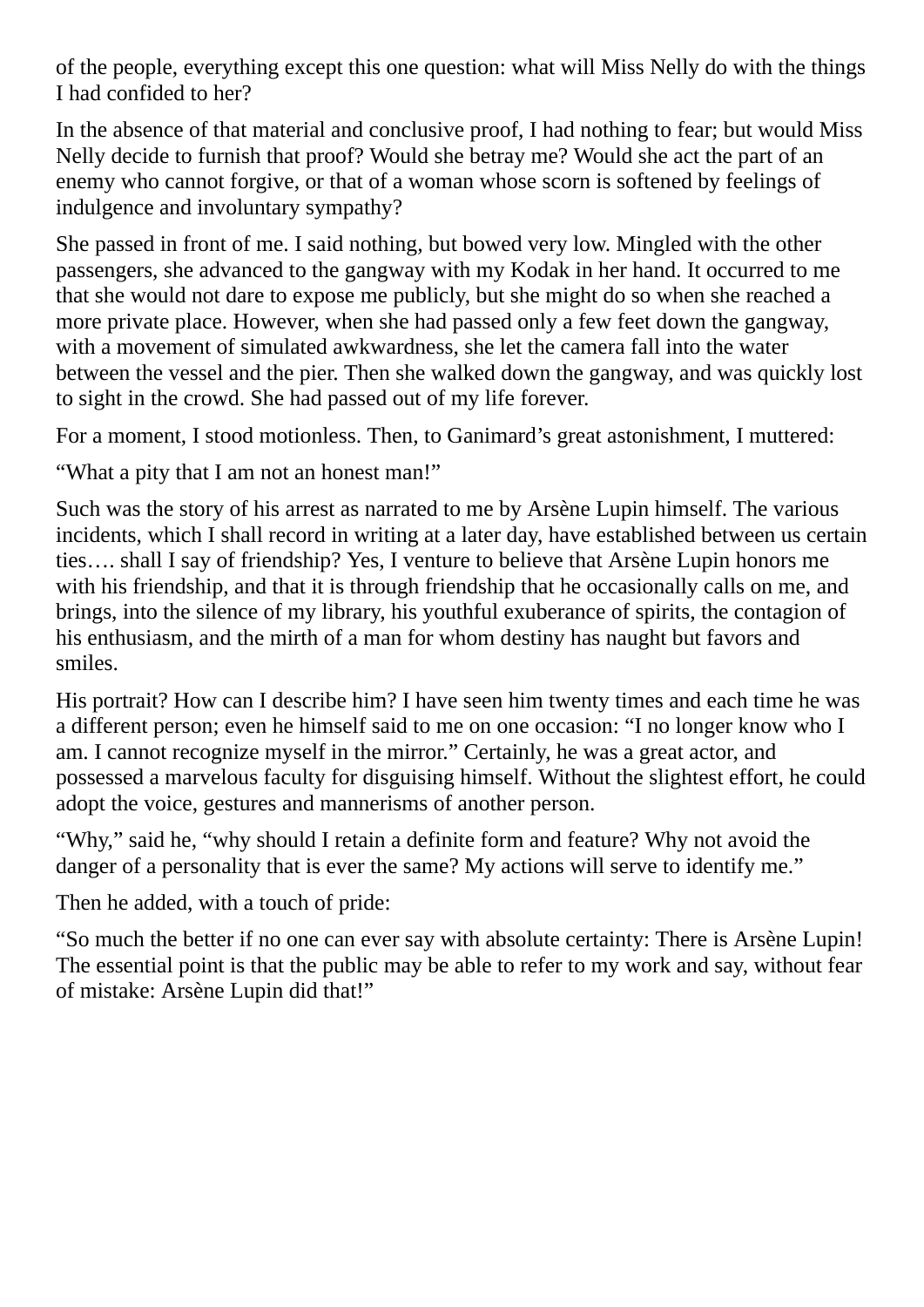## **II. ARSÈNE LUPIN IN PRISON**

<span id="page-11-0"></span>There is no tourist worthy of the name who does not know the banks of the Seine, and has not noticed, in passing, the little feudal castle of the Malaquis, built upon a rock in the centre of the river. An arched bridge connects it with the shore. All around it, the calm waters of the great river play peacefully amongst the reeds, and the wagtails flutter over the moist crests of the stones.

The history of the Malaquis castle is stormy like its name, harsh like its outlines. It has passed through a long series of combats, sieges, assaults, rapines and massacres. A recital of the crimes that have been committed there would cause the stoutest heart to tremble. There are many mysterious legends connected with the castle, and they tell us of a famous subterranean tunnel that formerly led to the abbey of Jumieges and to the manor of Agnes Sorel, mistress of Charles VII.

In that ancient habitation of heroes and brigands, the Baron Nathan Cahorn now lived; or Baron Satan as he was formerly called on the Bourse, where he had acquired a fortune with incredible rapidity. The lords of Malaquis, absolutely ruined, had been obliged to sell the ancient castle at a great sacrifice. It contained an admirable collection of furniture, pictures, wood carvings, and faience. The Baron lived there alone, attended by three old servants. No one ever enters the place. No one had ever beheld the three Rubens that he possessed, his two Watteau, his Jean Goujon pulpit, and the many other treasures that he had acquired by a vast expenditure of money at public sales.

Baron Satan lived in constant fear, not for himself, but for the treasures that he had accumulated with such an earnest devotion and with so much perspicacity that the shrewdest merchant could not say that the Baron had ever erred in his taste or judgment. He loved them—his bibelots. He loved them intensely, like a miser; jealously, like a lover. Every day, at sunset, the iron gates at either end of the bridge and at the entrance to the court of honor are closed and barred. At the least touch on these gates, electric bells will ring throughout the castle.

One Thursday in September, a letter–carrier presented himself at the gate at the head of the bridge, and, as usual, it was the Baron himself who partially opened the heavy portal. He scrutinized the man as minutely as if he were a stranger, although the honest face and twinkling eyes of the postman had been familiar to the Baron for many years. The man laughed, as he said:

"It is only I, Monsieur le Baron. It is not another man wearing my cap and blouse."

"One can never tell," muttered the Baron.

The man handed him a number of newspapers, and then said:

"And now, Monsieur le Baron, here is something new."

"Something new?"

"Yes, a letter. A registered letter."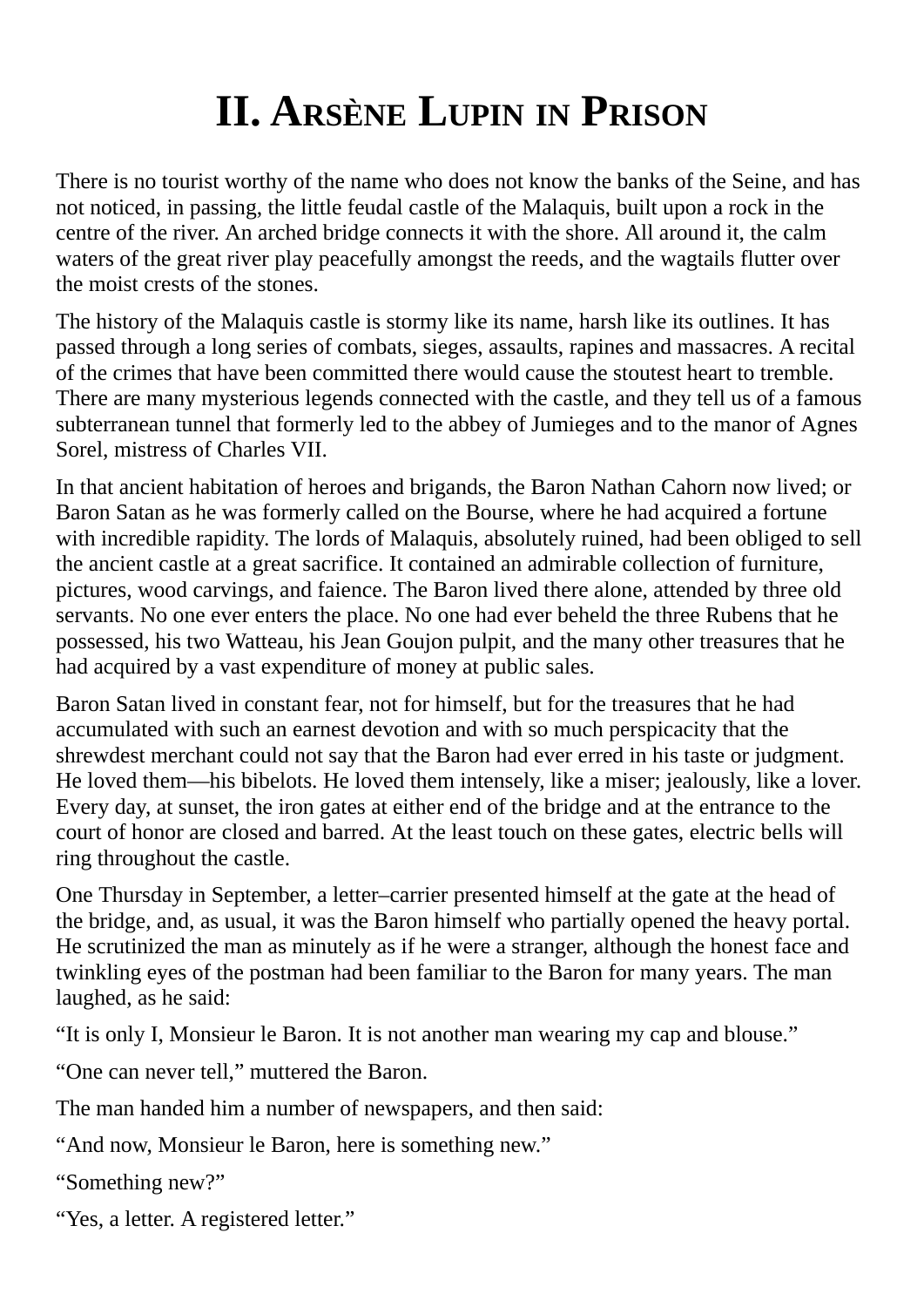Living as a recluse, without friends or business relations, the baron never received any letters, and the one now presented to him immediately aroused within him a feeling of suspicion and distrust. It was like an evil omen. Who was this mysterious correspondent that dared to disturb the tranquility of his retreat?

"You must sign for it, Monsieur le Baron."

He signed; then took the letter, waited until the postman had disappeared beyond the bend in the road, and, after walking nervously to and fro for a few minutes, he leaned against the parapet of the bridge and opened the envelope. It contained a sheet of paper, bearing this heading: Prison de la Santé, Paris. He looked at the signature: Arsène Lupin. Then he read:

"Monsieur le Baron:

"There is, in the gallery in your castle, a picture of Philippe de Champaigne, of exquisite finish, which pleases me beyond measure. Your Rubens are also to my taste, as well as your smallest Watteau. In the salon to the right, I have noticed the Louis XIII cadence–table, the tapestries of Beauvais, the Empire gueridon signed `Jacob,' and the Renaissance chest. In the salon to the left, all the cabinet full of jewels and miniatures.

"For the present, I will content myself with those articles that can be conveniently removed. I will therefore ask you to pack them carefully and ship them to me, charges prepaid, to the station at Batignolles, within eight days, otherwise I shall be obliged to remove them myself during the night of 27 September; but, under those circumstances, I shall not content myself with the articles above mentioned.

"Accept my apologies for any inconvenience I may cause you, and believe me to be your humble servant,

"Arsène Lupin."

"P. S.—Please do not send the largest Watteau. Although you paid thirty thousand francs for it, it is only a copy, the original having been burned, under the Directoire by Barras, during a night of debauchery. Consult the memoirs of Garat.

"I do not care for the Louis XV chatelaine, as I doubt its authenticity."

That letter completely upset the baron. Had it borne any other signature, he would have been greatly alarmed—but signed by Arsène Lupin!

As an habitual reader of the newspapers, he was versed in the history of recent crimes, and was therefore well acquainted with the exploits of the mysterious burglar. Of course, he knew that Lupin had been arrested in America by his enemy Ganimard and was at present incarcerated in the Prison de la Santé. But he knew also that any miracle might be expected from Arsène Lupin. Moreover, that exact knowledge of the castle, the location of the pictures and furniture, gave the affair an alarming aspect. How could he have acquired that information concerning things that no one had ever seen?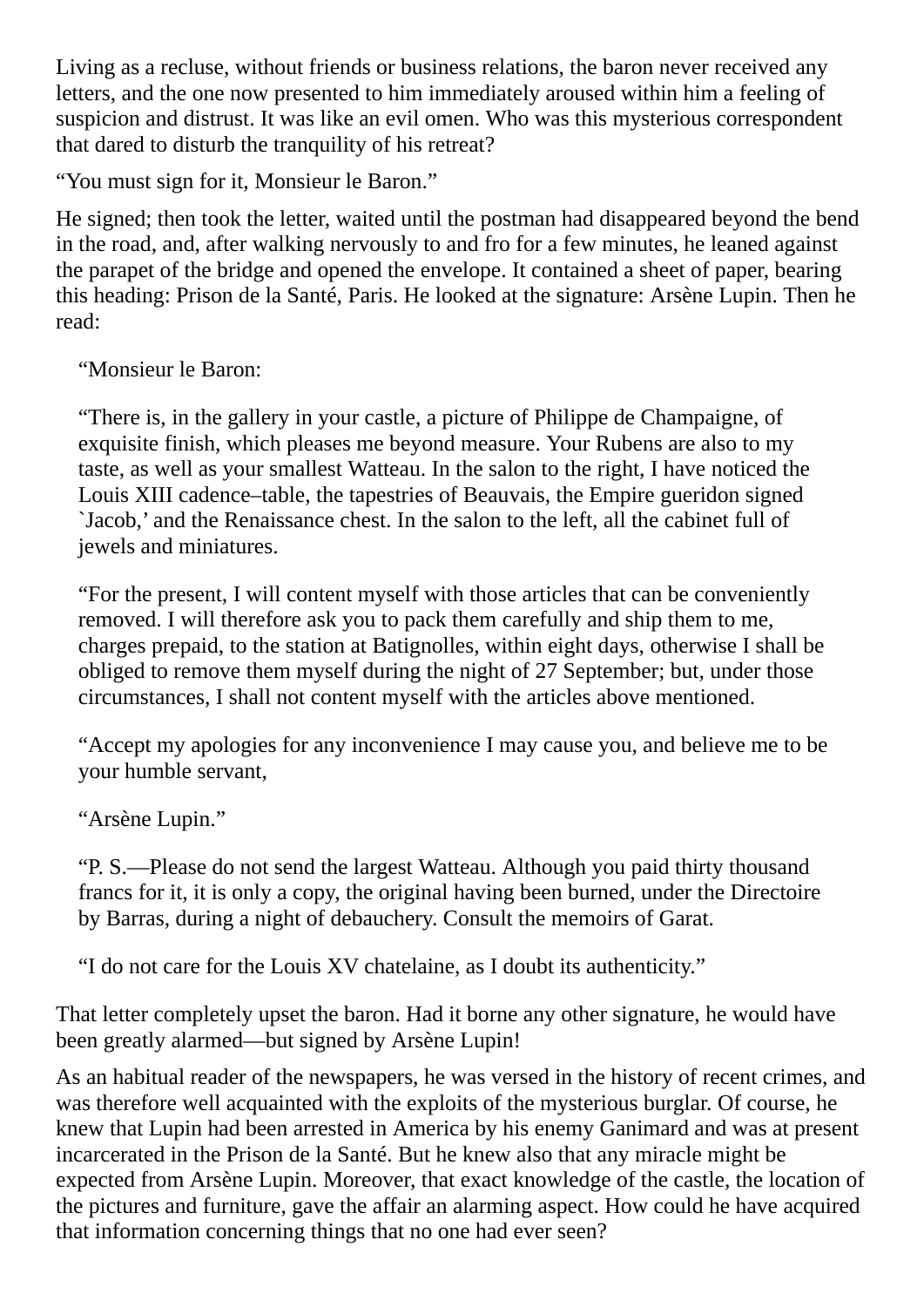The baron raised his eyes and contemplated the stern outlines of the castle, its steep rocky pedestal, the depth of the surrounding water, and shrugged his shoulders. Certainly, there was no danger. No one in the world could force an entrance to the sanctuary that contained his priceless treasures.

No one, perhaps, but Arsène Lupin! For him, gates, walls and drawbridges did not exist. What use were the most formidable obstacles or the most careful precautions, if Arsène Lupin had decided to effect an entrance?

That evening, he wrote to the Procurer of the Republique at Rouen. He enclosed the threatening letter and solicited aid and protection.

The reply came at once to the effect that Arsène Lupin was in custody in the Prison de la Santé, under close surveillance, with no opportunity to write such a letter, which was, no doubt, the work of some imposter. But, as an act of precaution, the Procurer had submitted the letter to an expert in handwriting, who declared that, in spite of certain resemblances, the writing was not that of the prisoner.

But the words "in spite of certain resemblances" caught the attention of the baron; in them, he read the possibility of a doubt which appeared to him quite sufficient to warrant the intervention of the law. His fears increased. He read Lupin's letter over and over again. "I shall be obliged to remove them myself." And then there was the fixed date: the night of 27 September.

To confide in his servants was a proceeding repugnant to his nature; but now, for the first time in many years, he experienced the necessity of seeking counsel with some one. Abandoned by the legal official of his own district, and feeling unable to defend himself with his own resources, he was on the point of going to Paris to engage the services of a detective.

Two days passed; on the third day, he was filled with hope and joy as he read the following item in the `Reveil de Caudebec', a newspaper published in a neighboring town:

"We have the pleasure of entertaining in our city, at the present time, the veteran detective Mon. Ganimard who acquired a world–wide reputation by his clever capture of Arsène Lupin. He has come here for rest and recreation, and, being an enthusiastic fisherman, he threatens to capture all the fish in our river."

Ganimard! Ah, here is the assistance desired by Baron Cahorn! Who could baffle the schemes of Arsène Lupin better than Ganimard, the patient and astute detective? He was the man for the place.

The baron did not hesitate. The town of Caudebec was only six kilometers from the castle, a short distance to a man whose step was accelerated by the hope of safety.

After several fruitless attempts to ascertain the detective's address, the baron visited the office of the `Reveil,'situated on the quai. There he found the writer of the article who, approaching the window, exclaimed:

"Ganimard? Why, you are sure to see him somewhere on the quai with his fishing–pole. I met him there and chanced to read his name engraved on his rod. Ah, there he is now, under the trees."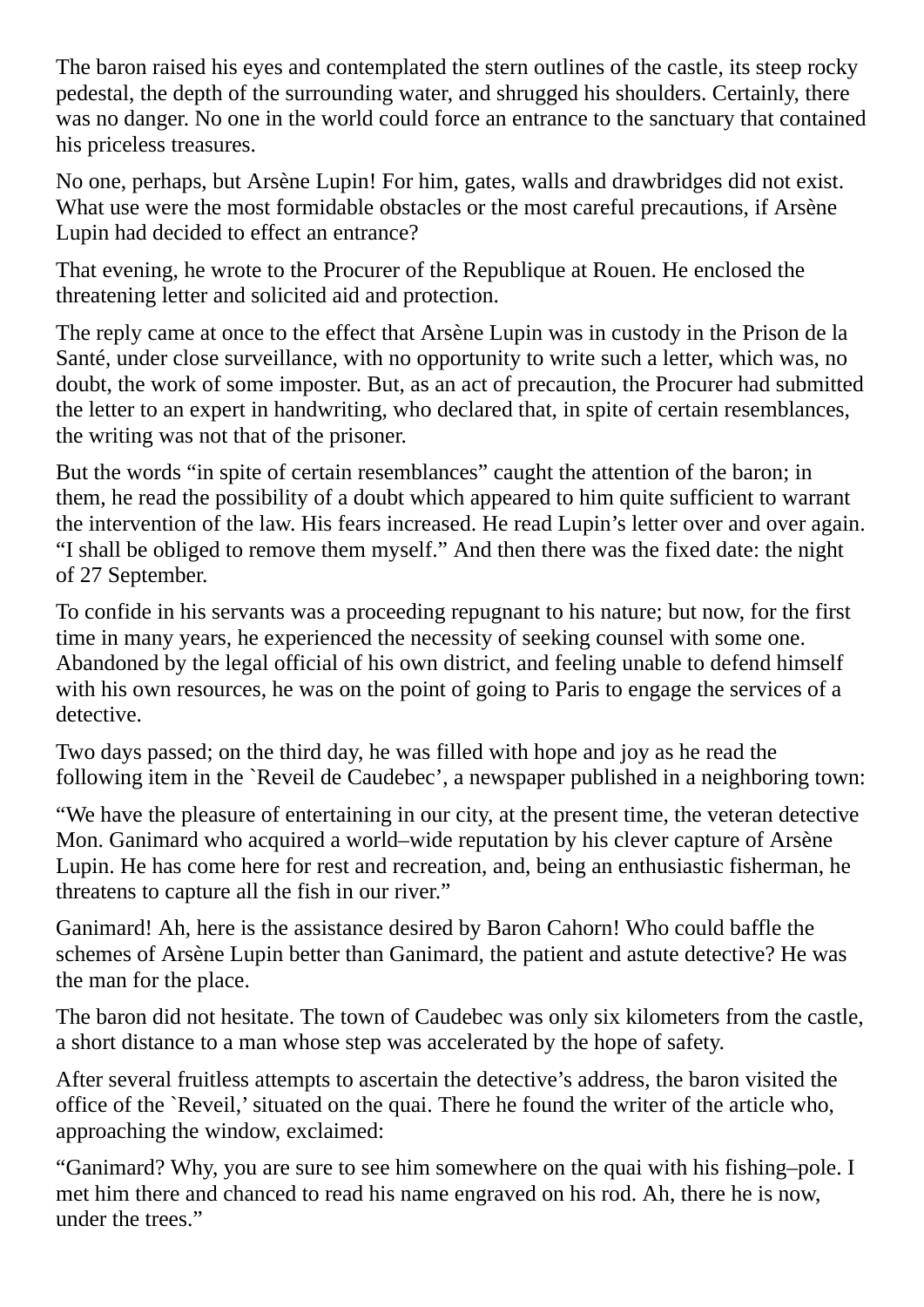"That little man, wearing a straw hat?"

"Exactly. He is a gruff fellow, with little to say."

Five minutes later, the baron approached the celebrated Ganimard, introduced himself, and sought to commence a conversation, but that was a failure. Then he broached the real object of his interview, and briefly stated his case. The other listened, motionless, with his attention riveted on his fishing–rod. When the baron had finished his story, the fisherman turned, with an air of profound pity, and said:

"Monsieur, it is not customary for thieves to warn people they are about to rob. Arsène Lupin, especially, would not commit such a folly."

"But―"

"Monsieur, if I had the least doubt, believe me, the pleasure of again capturing Arsène Lupin would place me at your disposal. But, unfortunately, that young man is already under lock and key."

"He may have escaped."

"No one ever escaped from the Santé."

```
"But, he―"
```
"He, no more than any other."

"Yet―"

"Well, if he escapes, so much the better. I will catch him again. Meanwhile, you go home and sleep soundly. That will do for the present. You frighten the fish."

The conversation was ended. The baron returned to the castle, reassured to some extent by Ganimard's indifference. He examined the bolts, watched the servants, and, during the next forty–eight hours, he became almost persuaded that his fears were groundless. Certainly, as Ganimard had said, thieves do not warn people they are about to rob.

The fateful day was close at hand. It was now the twenty–sixth of September and nothing had happened. But at three o'clock the bell rang. A boy brought this telegram:

"No goods at Batignolles station. Prepare everything for tomorrow night. Arsène."

This telegram threw the baron into such a state of excitement that he even considered the advisability of yielding to Lupin's demands.

However, he hastened to Caudebec. Ganimard was fishing at the same place, seated on a campstool. Without a word, he handed him the telegram.

"Well, what of it?" said the detective.

"What of it? But it is tomorrow."

"What is tomorrow?"

"The robbery! The pillage of my collections!"

Ganimard laid down his fishing–rod, turned to the baron, and exclaimed, in a tone of impatience: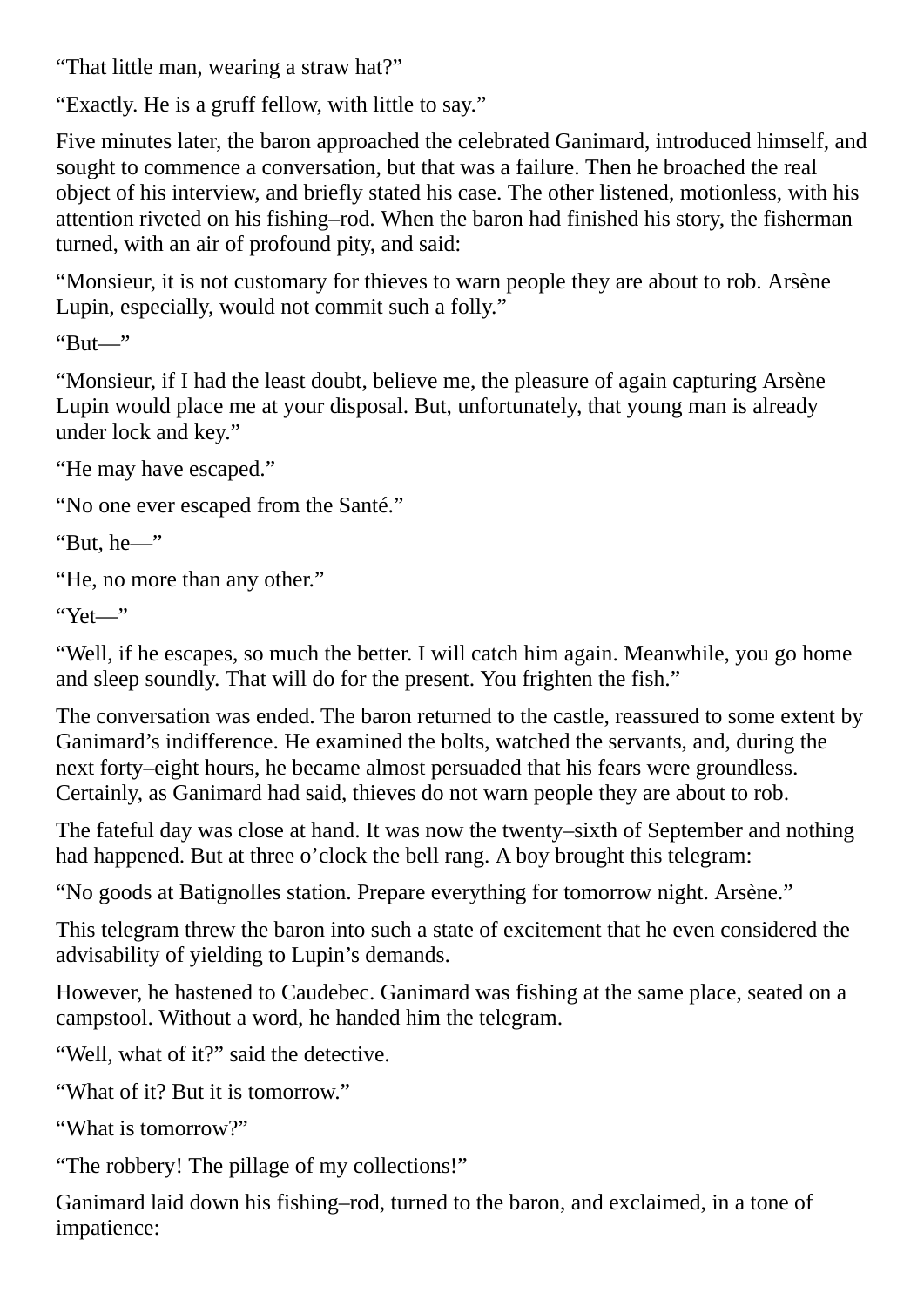"Ah! Do you think I am going to bother myself about such a silly story as that!"

"How much do you ask to pass tomorrow night in the castle?"

"Not a sou. Now, leave me alone."

"Name your own price. I am rich and can pay it."

This offer disconcerted Ganimard, who replied, calmly:

"I am here on a vacation. I have no right to undertake such work."

"No one will know. I promise to keep it secret."

"Oh! nothing will happen."

"Come! three thousand francs. Will that be enough?"

The detective, after a moment's reflection, said:

"Very well. But I must warn you that you are throwing your money out of the window."

"I do not care."

"In that case…but, after all, what do we know about this devil Lupin! He may have quite a numerous band of robbers with him. Are you sure of your servants?"

"My faith―"

"Better not count on them. I will telegraph for two of my men to help me. And now, go! It is better for us not to be seen together. Tomorrow evening about nine o'clock."

\* \* \* \* \*

The following day—the date fixed by Arsène Lupin—Baron Cahorn arranged all his panoply of war, furbished his weapons, and, like a sentinel, paced to and fro in front of the castle. He saw nothing, heard nothing. At half–past eight o'clock in the evening, he dismissed his servants. They occupied rooms in a wing of the building, in a retired spot, well removed from the main portion of the castle. Shortly thereafter, the baron heard the sound of approaching footsteps. It was Ganimard and his two assistants—great, powerful fellows with immense hands, and necks like bulls. After asking a few questions relating to the location of the various entrances and rooms, Ganimard carefully closed and barricaded all the doors and windows through which one could gain access to the threatened rooms. He inspected the walls, raised the tapestries, and finally installed his assistants in the central gallery which was located between the two salons.

"No nonsense! We are not here to sleep. At the slightest sound, open the windows of the court and call me. Pay attention also to the water–side. Ten metres of perpendicular rock is no obstacle to those devils."

Ganimard locked his assistants in the gallery, carried away the keys, and said to the baron:

"And now, to our post."

He had chosen for himself a small room located in the thick outer wall, between the two principal doors, and which, in former years, had been the watchman's quarters. A peep– hole opened upon the bridge; another on the court. In one corner, there was an opening to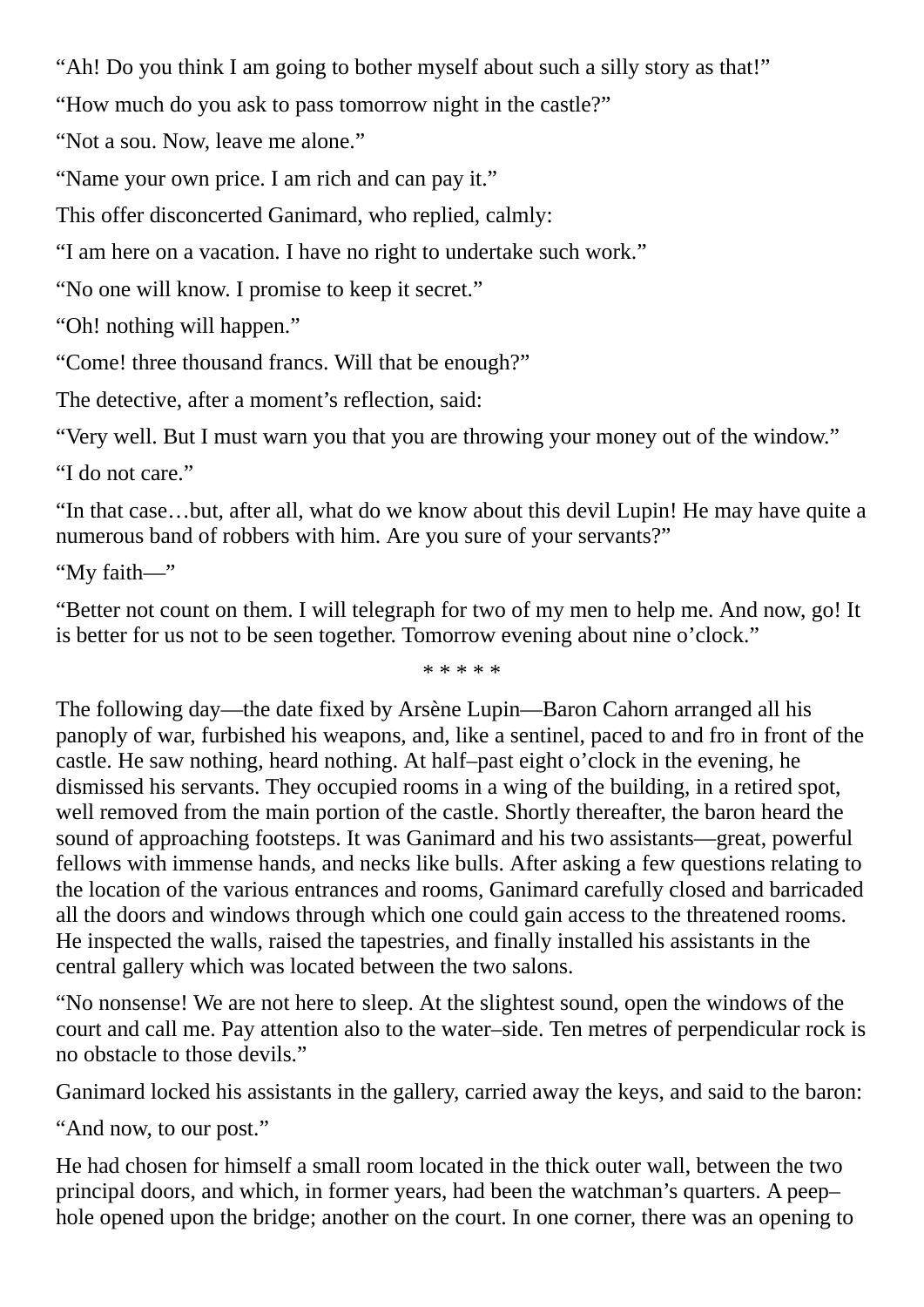a tunnel.

"I believe you told me, Monsieur le Baron, that this tunnel is the only subterranean entrance to the castle and that it has been closed up for time immemorial?"

"Yes."

"Then, unless there is some other entrance, known only to Arsène Lupin, we are quite safe."

He placed three chairs together, stretched himself upon them, lighted his pipe and sighed:

"Really, Monsieur le Baron, I feel ashamed to accept your money for such a sinecure as this. I will tell the story to my friend Lupin. He will enjoy it immensely."

The baron did not laugh. He was anxiously listening, but heard nothing save the beating of his own heart. From time to time, he leaned over the tunnel and cast a fearful eye into its depths. He heard the clock strike eleven, twelve, one.

Suddenly, he seized Ganimard's arm. The latter leaped up, awakened from his sleep.

"Do you hear?" asked the baron, in a whisper.

"Yes."

"What is it?"

"I was snoring, I suppose."

"No, no, listen."

"Ah! yes, it is the horn of an automobile."

"Well?"

"Well! it is very improbable that Lupin would use an automobile like a battering–ram to demolish your castle. Come, Monsieur le Baron, return to your post. I am going to sleep. Good–night."

That was the only alarm. Ganimard resumed his interrupted slumbers, and the baron heard nothing except the regular snoring of his companion. At break of day, they left the room. The castle was enveloped in a profound calm; it was a peaceful dawn on the bosom of a tranquil river. They mounted the stairs, Cahorn radiant with joy, Ganimard calm as usual. They heard no sound; they saw nothing to arouse suspicion.

"What did I tell you, Monsieur le Baron? Really, I should not have accepted your offer. I am ashamed."

He unlocked the door and entered the gallery. Upon two chairs, with drooping heads and pendent arms, the detective's two assistants were asleep.

"Tonnerre de nom d'un chien!" exclaimed Ganimard. At the same moment, the baron cried out:

"The pictures! The credence!"

He stammered, choked, with arms outstretched toward the empty places, toward the denuded walls where naught remained but the useless nails and cords. The Watteau,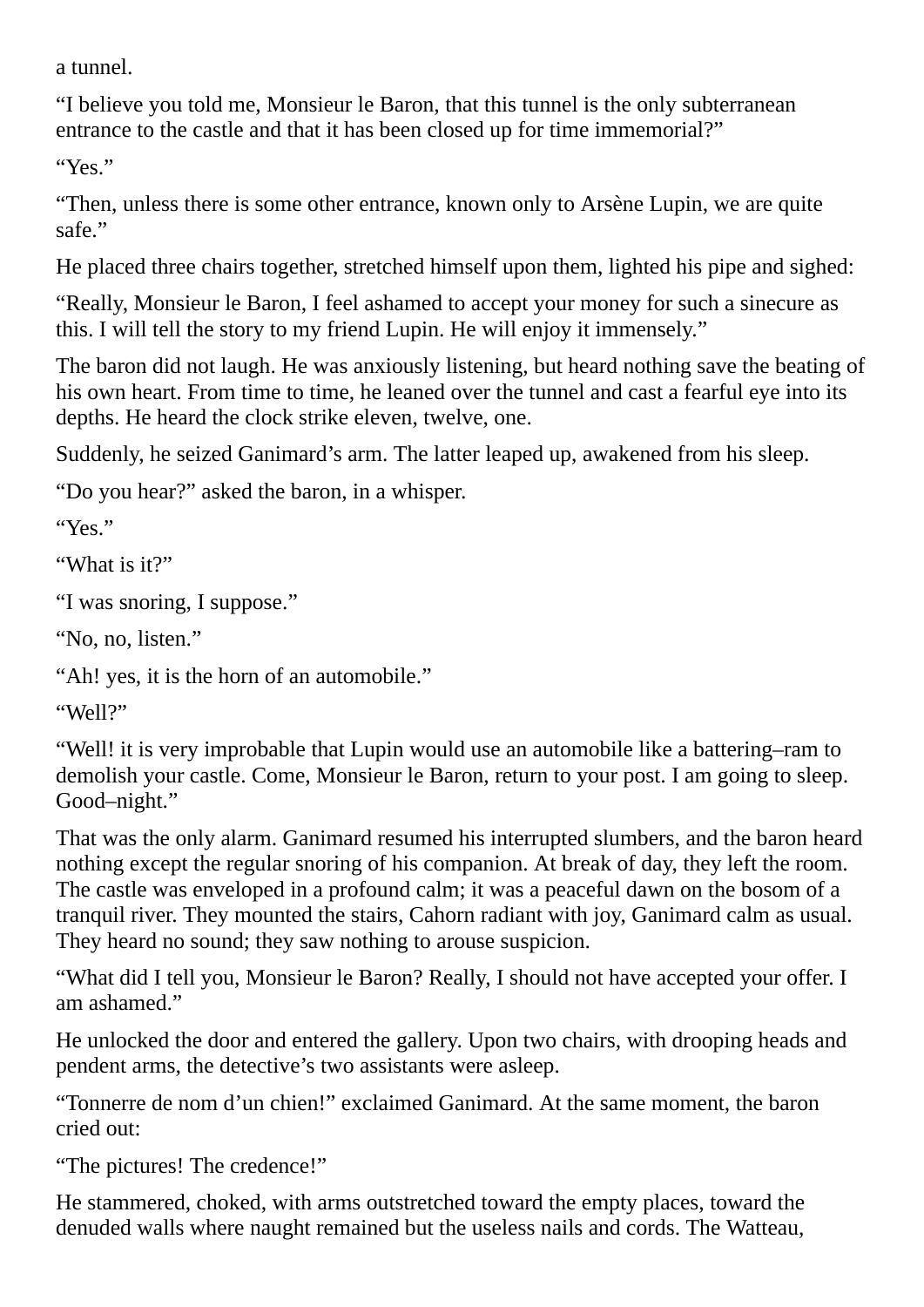disappeared! The Rubens, carried away! The tapestries taken down! The cabinets, despoiled of their jewels!

"And my Louis XVI candelabra! And the Regent chandelier!…And my twelfth–century Virgin!"

He ran from one spot to another in wildest despair. He recalled the purchase price of each article, added up the figures, counted his losses, pell–mell, in confused words and unfinished phrases. He stamped with rage; he groaned with grief. He acted like a ruined man whose only hope is suicide.

If anything could have consoled him, it would have been the stupefaction displayed by Ganimard. The famous detective did not move. He appeared to be petrified; he examined the room in a listless manner. The windows?…. closed. The locks on the doors?…. intact. Not a break in the ceiling; not a hole in the floor. Everything was in perfect order. The theft had been carried out methodically, according to a logical and inexorable plan.

"Arsène Lupin….Arsène Lupin," he muttered.

Suddenly, as if moved by anger, he rushed upon his two assistants and shook them violently. They did not awaken.

"The devil!" he cried. "Can it be possible?"

He leaned over them and, in turn, examined them closely. They were asleep; but their response was unnatural.

"They have been drugged," he said to the baron.

"By whom?"

"By him, of course, or his men under his discretion. That work bears his stamp."

"In that case, I am lost—nothing can be done."

"Nothing," assented Ganimard.

"It is dreadful; it is monstrous."

"Lodge a complaint."

"What good will that do?"

"Oh; it is well to try it. The law has some resources."

"The law! Bah! it is useless. You represent the law, and, at this moment, when you should be looking for a clue and trying to discover something, you do not even stir."

"Discover something with Arsène Lupin! Why, my dear monsieur, Arsène Lupin never leaves any clue behind him. He leaves nothing to chance. Sometimes I think he put himself in my way and simply allowed me to arrest him in America."

"Then, I must renounce my pictures! He has taken the gems of my collection. I would give a fortune to recover them. If there is no other way, let him name his own price."

Ganimard regarded the baron attentively, as he said:

"Now, that is sensible. Will you stick to it?"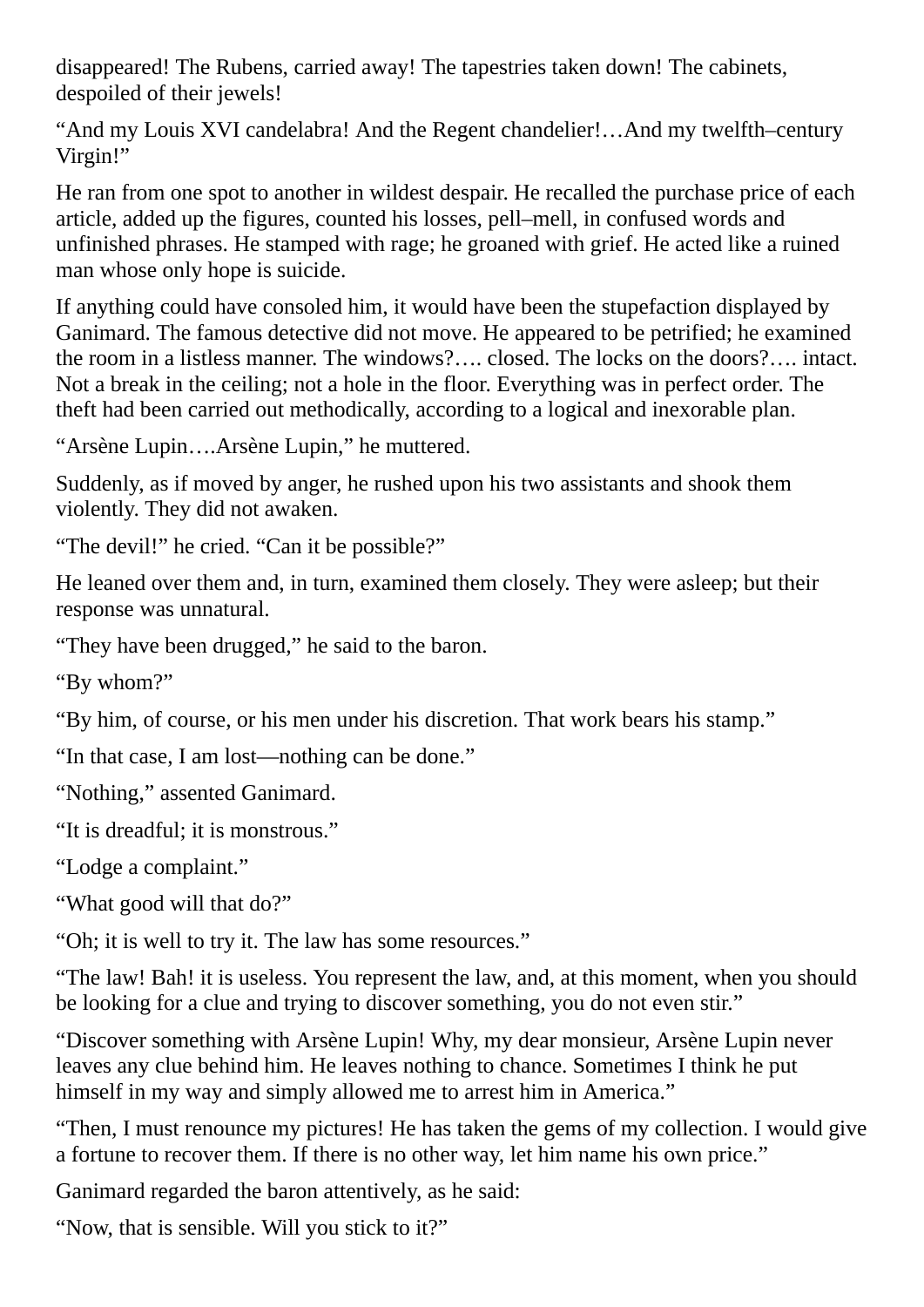"Yes, yes. But why?"

"An idea that I have."

"What is it?"

"We will discuss it later—if the official examination does not succeed. But, not one word about me, if you wish my assistance."

He added, between his teeth:

"It is true I have nothing to boast of in this affair."

The assistants were gradually regaining consciousness with the bewildered air of people who come out of an hypnotic sleep. They opened their eyes and looked about them in astonishment. Ganimard questioned them; they remembered nothing.

"But you must have seen some one?"

" $N_0$ "

"Can't you remember?"

"No, no."

```
"Did you drink anything?"
```
They considered a moment, and then one of them replied:

"Yes, I drank a little water."

"Out of that carafe?"

"Yes."

"So did I," declared the other.

Ganimard smelled and tasted it. It had no particular taste and no odor.

"Come," he said, "we are wasting our time here. One can't decide an Arsène Lupin problem in five minutes. But, morbleau! I swear I will catch him again."

The same day, a charge of burglary was duly performed by Baron Cahorn against Arsène Lupin, a prisoner in the Prison de la Santé.

\* \* \* \* \*

The baron afterwards regretted making the charge against Lupin when he saw his castle delivered over to the gendarmes, the procureur, the judge d'instruction, the newspaper reporters and photographers, and a throng of idle curiosity–seekers.

The affair soon became a topic of general discussion, and the name of Arsène Lupin excited the public imagination to such an extent that the newspapers filled their columns with the most fantastic stories of his exploits which found ready credence amongst their readers.

But the letter of Arsène Lupin that was published in the `Echo de France' (no once ever knew how the newspaper obtained it), that letter in which Baron Cahorn was impudently warned of the coming theft, caused considerable excitement. The most fabulous theories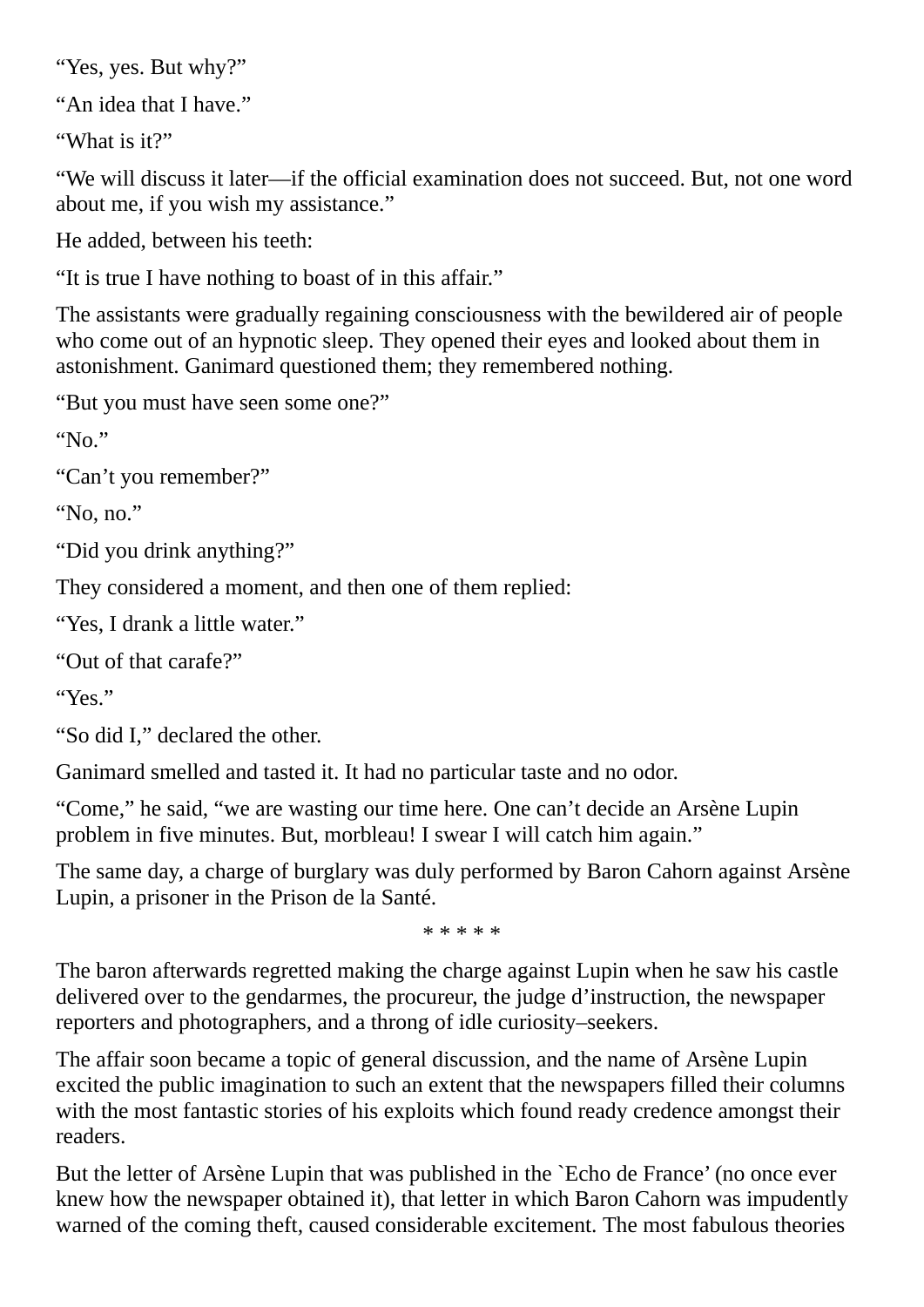were advanced. Some recalled the existence of the famous subterranean tunnels, and that was the line of research pursued by the officers of the law, who searched the house from top to bottom, questioned every stone, studied the wainscoting and the chimneys, the window–frames and the girders in the ceilings. By the light of torches, they examined the immense cellars where the lords of Malaquis were wont to store their munitions and provisions. They sounded the rocky foundation to its very centre. But it was all in vain. They discovered no trace of a subterranean tunnel. No secret passage existed.

But the eager public declared that the pictures and furniture could not vanish like so many ghosts. They are substantial, material things and require doors and windows for their exits and their entrances, and so do the people that remove them. Who were those people? How did they gain access to the castle? And how did they leave it?

The police officers of Rouen, convinced of their own impotence, solicited the assistance of the Parisian detective force. Mon. Dudouis, chief of the Sûreté, sent the best sleuths of the iron brigade. He himself spent forty–eight hours at the castle, but met with no success. Then he sent for Ganimard, whose past services had proved so useful when all else failed.

Ganimard listened, in silence, to the instructions of his superior; then, shaking his head, he said:

"In my opinion, it is useless to ransack the castle. The solution of the problem lies elsewhere."

"Where, then?"

"With Arsène Lupin."

"With Arsène Lupin! To support that theory, we must admit his intervention."

"I do admit it. In fact, I consider it quite certain."

"Come, Ganimard, that is absurd. Arsène Lupin is in prison."

"I grant you that Arsène Lupin is in prison, closely guarded; but he must have fetters on his feet, manacles on his wrists, and gag in his mouth before I change my opinion."

"Why so obstinate, Ganimard?"

"Because Arsène Lupin is the only man in France of sufficient calibre to invent and carry out a scheme of that magnitude."

"Mere words, Ganimard."

"But true ones. Look! What are they doing? Searching for subterranean passages, stones swinging on pivots, and other nonsense of that kind. But Lupin doesn't employ such old– fashioned methods. He is a modern cracksman, right up to date."

"And how would you proceed?"

"I should ask your permission to spend an hour with him."

"In his cell?"

"Yes. During the return trip from America we became very friendly, and I venture to say that if he can give me any information without compromising himself he will not hesitate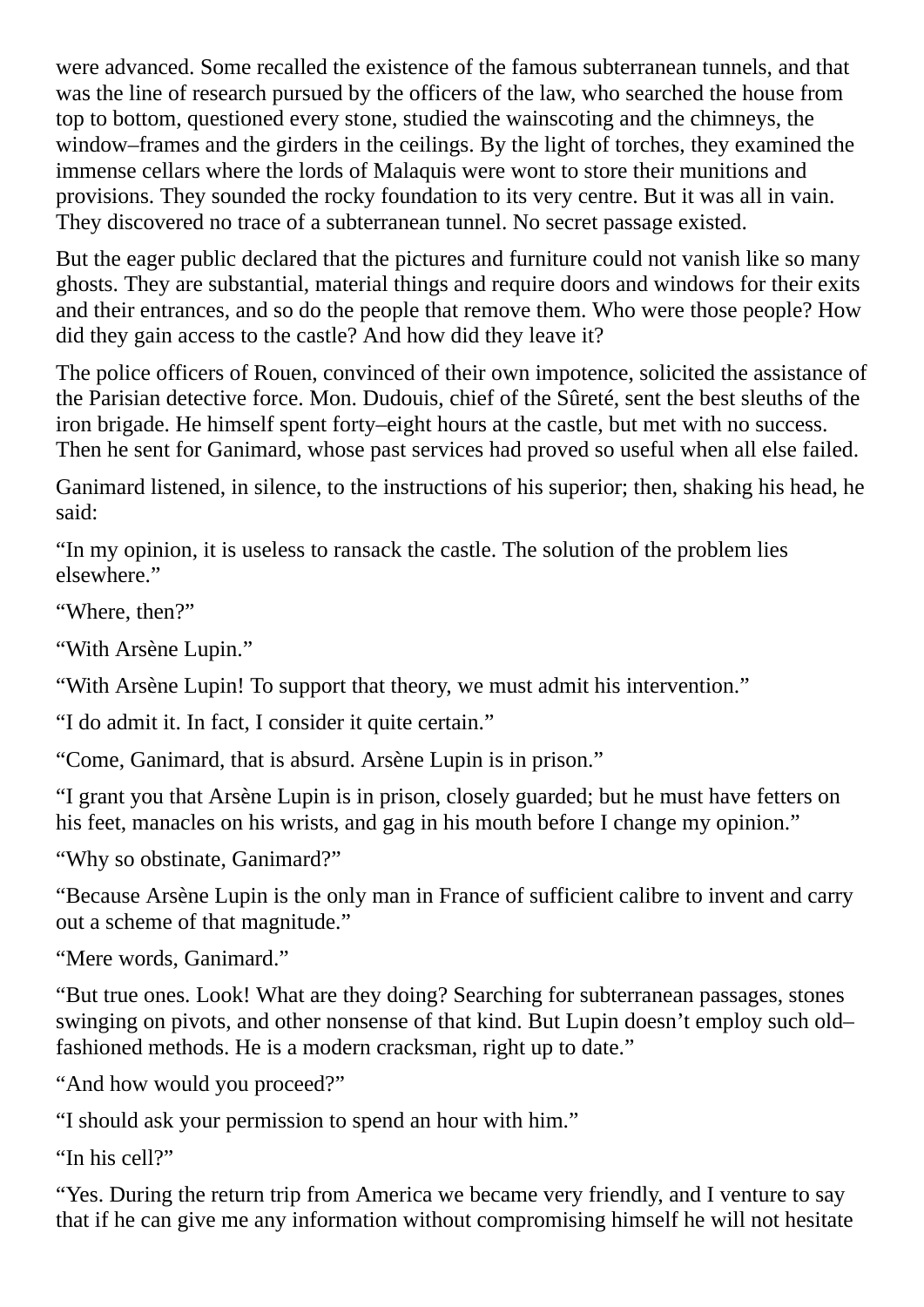to save me from incurring useless trouble."

It was shortly after noon when Ganimard entered the cell of Arsène Lupin. The latter, who was lying on his bed, raised his head and uttered a cry of apparent joy.

"Ah! This is a real surprise. My dear Ganimard, here!"

"Ganimard himself."

"In my chosen retreat, I have felt a desire for many things, but my fondest wish was to receive you here."

"Very kind of you, I am sure."

"Not at all. You know I hold you in the highest regard."

"I am proud of it."

"I have always said: Ganimard is our best detective. He is almost,—you see how candid I am!—he is almost as clever as Sherlock Holmes. But I am sorry that I cannot offer you anything better than this hard stool. And no refreshments! Not even a glass of beer! Of course, you will excuse me, as I am here only temporarily."

Ganimard smiled, and accepted the proffered seat. Then the prisoner continued:

"Mon Dieu, how pleased I am to see the face of an honest man. I am so tired of those devils of spies who come here ten times a day to ransack my pockets and my cell to satisfy themselves that I am not preparing to escape. The government is very solicitous on my account."

"It is quite right."

"Why so? I should be quite contented if they would allow me to live in my own quiet way."

"On other people's money."

"Quite so. That would be so simple. But here, I am joking, and you are, no doubt, in a hurry. So let us come to business, Ganimard. To what do I owe the honor of this visit?

```
"The Cahorn affair," declared Ganimard, frankly.
```
"Ah! Wait, one moment. You see I have had so many affairs! First, let me fix in my mind the circumstances of this particular case….Ah! yes, now I have it. The Cahorn affair, Malaquis castle, Seine–Inférieure….Two Rubens, a Watteau, and a few trifling articles."

"Trifling!"

"Oh! ma foi, all that is of slight importance. But it suffices to know that the affair interests you. How can I serve you, Ganimard?"

"Must I explain to you what steps the authorities have taken in the matter?"

"Not at all. I have read the newspapers and I will frankly state that you have made very little progress."

"And that is the reason I have come to see you."

"I am entirely at your service."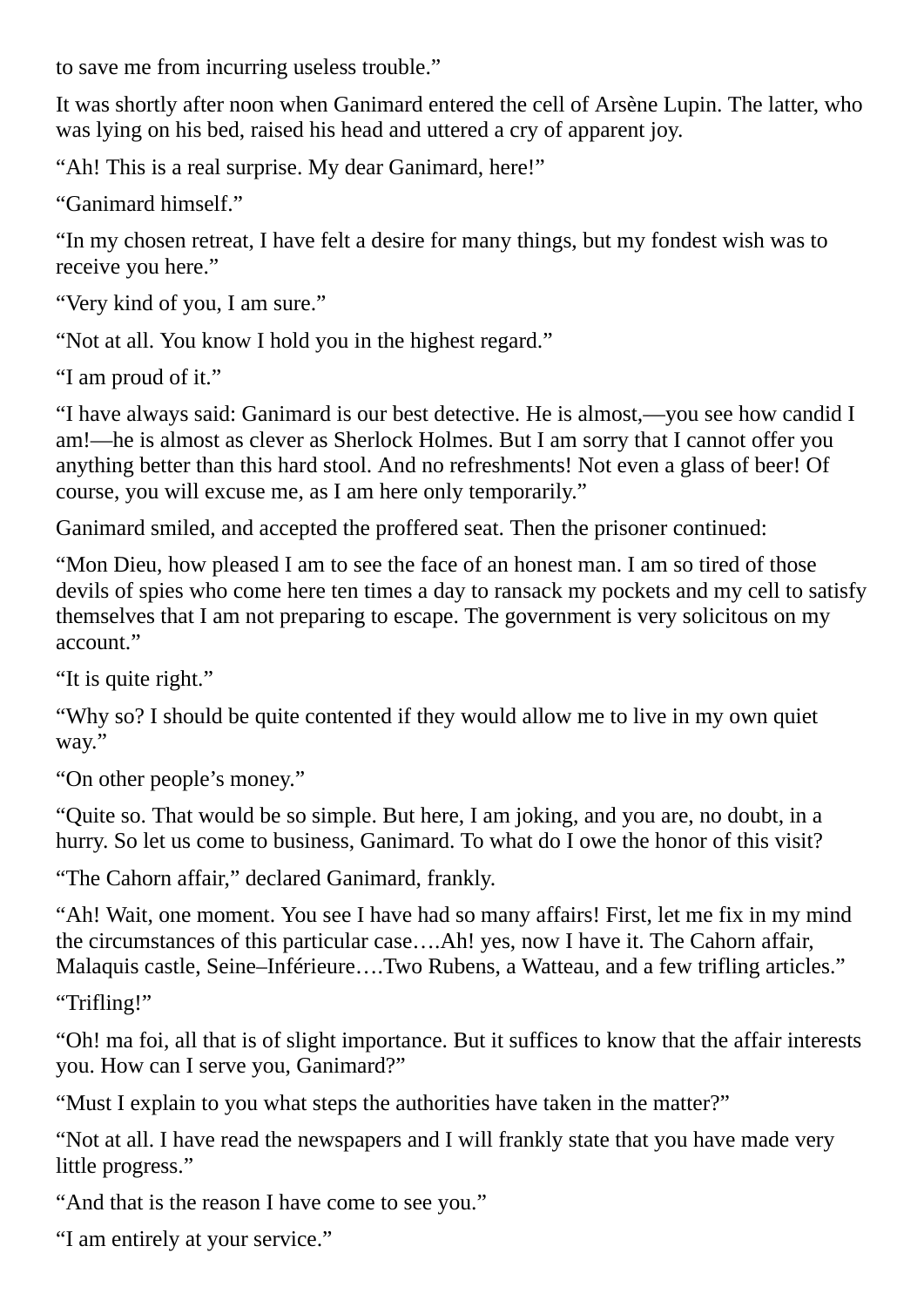"In the first place, the Cahorn affair was managed by you?"

"From A to Z."

"The letter of warning? the telegram?"

"All mine. I ought to have the receipts somewhere."

Arsène opened the drawer of a small table of plain white wood which, with the bed and stool, constituted all the furniture in his cell, and took therefrom two scraps of paper which he handed to Ganimard.

"Ah!" exclaimed the detective, in surprise, "I though you were closely guarded and searched, and I find that you read the newspapers and collect postal receipts."

"Bah! these people are so stupid! They open the lining of my vest, they examine the soles of my shoes, they sound the walls of my cell, but they never imagine that Arsène Lupin would be foolish enough to choose such a simple hiding place."

Ganimard laughed, as he said:

"What a droll fellow you are! Really, you bewilder me. But, come now, tell me about the Cahorn affair"

"Oh! oh! not quite so fast! You would rob me of all my secrets; expose all my little tricks. That is a very serious matter."

"Was I wrong to count on your complaisance?"

"No, Ganimard, and since you insist―"

Arsène Lupin paced his cell two or three times, then, stopping before Ganimard, he asked:

"What do you think of my letter to the baron?"

"I think you were amusing yourself by playing to the gallery."

"Ah! playing to the gallery! Come, Ganimard, I thought you knew me better. Do I, Arsène Lupin, ever waste my time on such puerilities? Would I have written that letter if I could have robbed the baron without writing to him? I want you to understand that the letter was indispensable; it was the motor that set the whole machine in motion. Now, let us discuss together a scheme for the robbery of the Malaquis castle. Are you willing?"

"Yes, proceed."

"Well, let us suppose a castle carefully closed and barricaded like that of the Baron Cahorn. Am I to abandon my scheme and renounce the treasures that I covet, upon the pretext that the castle which holds them is inaccessible?"

"Evidently not."

"Should I make an assault upon the castle at the head of a band of adventurers as they did in ancient times?"

"That would be foolish."

"Can I gain admittance by stealth or cunning?"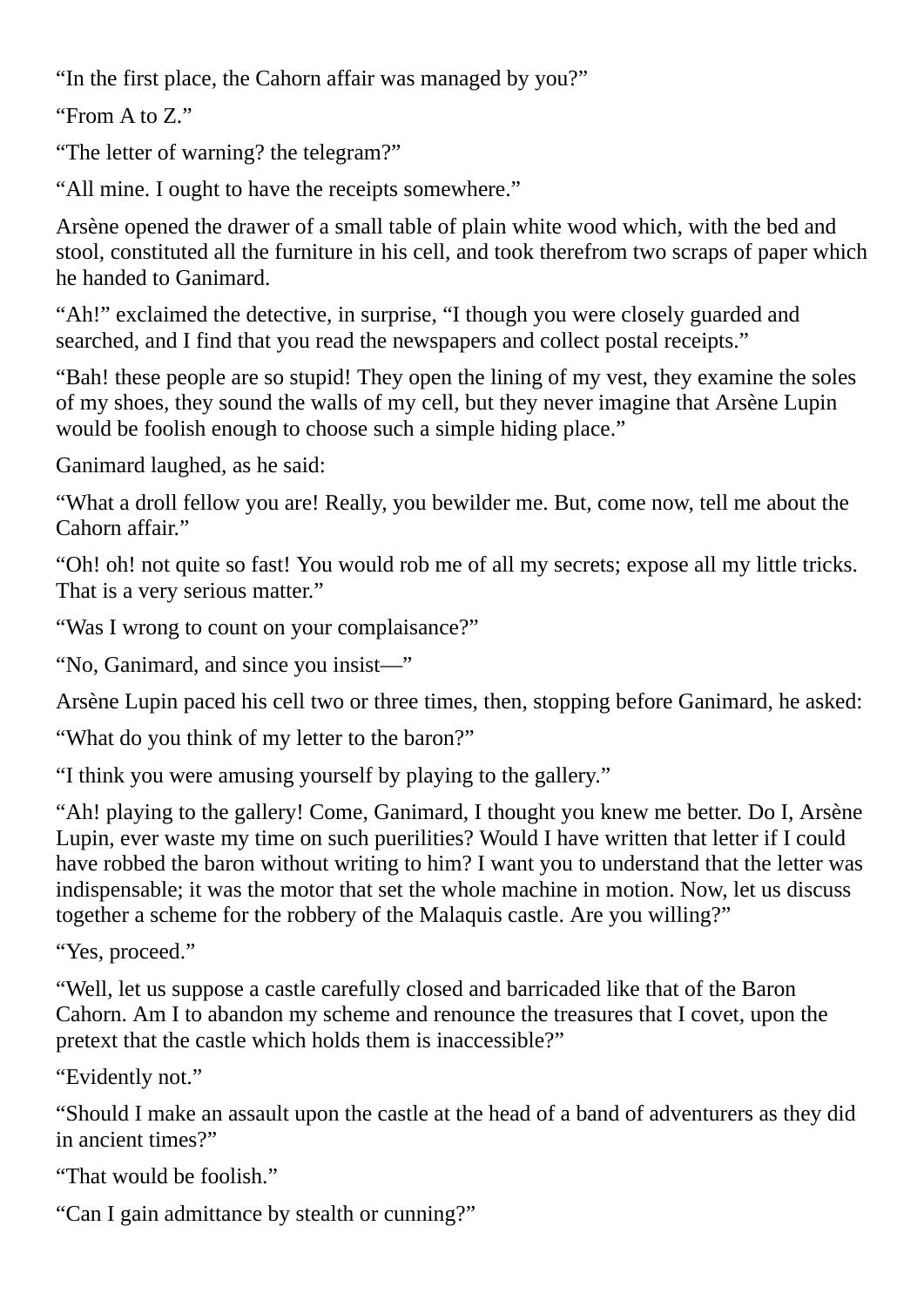"Impossible."

"Then there is only one way open to me. I must have the owner of the castle invite me to it."

"That is surely an original method."

"And how easy! Let us suppose that one day the owner receives a letter warning him that a notorious burglar known as Arsène Lupin is plotting to rob him. What will he do?"

"Send a letter to the Procureur."

"Who will laugh at him, \*because the said Arsène Lupin is actually in prison.\* Then, in his anxiety and fear, the simple man will ask the assistance of the first–comer, will he not?"

"Very likely."

"And if he happens to read in a country newspaper that a celebrated detective is spending his vacation in a neighboring town—"

"He will seek that detective."

"Of course. But, on the other hand, let us presume that, having foreseen that state of affairs, the said Arsène Lupin has requested one of his friends to visit Caudebec, make the acquaintance of the editor of the `Réveil,' a newspaper to which the baron is a subscriber, and let said editor understand that such person is the celebrated detective—then, what will happen?"

"The editor will announce in the `Réveil' the presence in Caudebec of said detective."

"Exactly; and one of two things will happen: either the fish—I mean Cahorn—will not bite, and nothing will happen; or, what is more likely, he will run and greedily swallow the bait. Thus, behold my Baron Cahorn imploring the assistance of one of my friends against me."

"Original, indeed!"

"Of course, the pseudo–detective at first refuses to give any assistance. On top of that comes the telegram from Arsène Lupin. The frightened baron rushes once more to my friend and offers him a definite sum of money for his services. My friend accepts and summons two members of our band, who, during the night, whilst Cahorn is under the watchful eye of his protector, removes certain articles by way of the window and lowers them with ropes into a nice little launch chartered for the occasion. Simple, isn't it?"

"Marvelous! Marvelous!" exclaimed Ganimard. "The boldness of the scheme and the ingenuity of all its details are beyond criticism. But who is the detective whose name and fame served as a magnet to attract the baron and draw him into your net?"

"There is only one name could do it—only one."

"And that is?"

"Arsène Lupin's personal enemy—the most illustrious Ganimard."

"I?"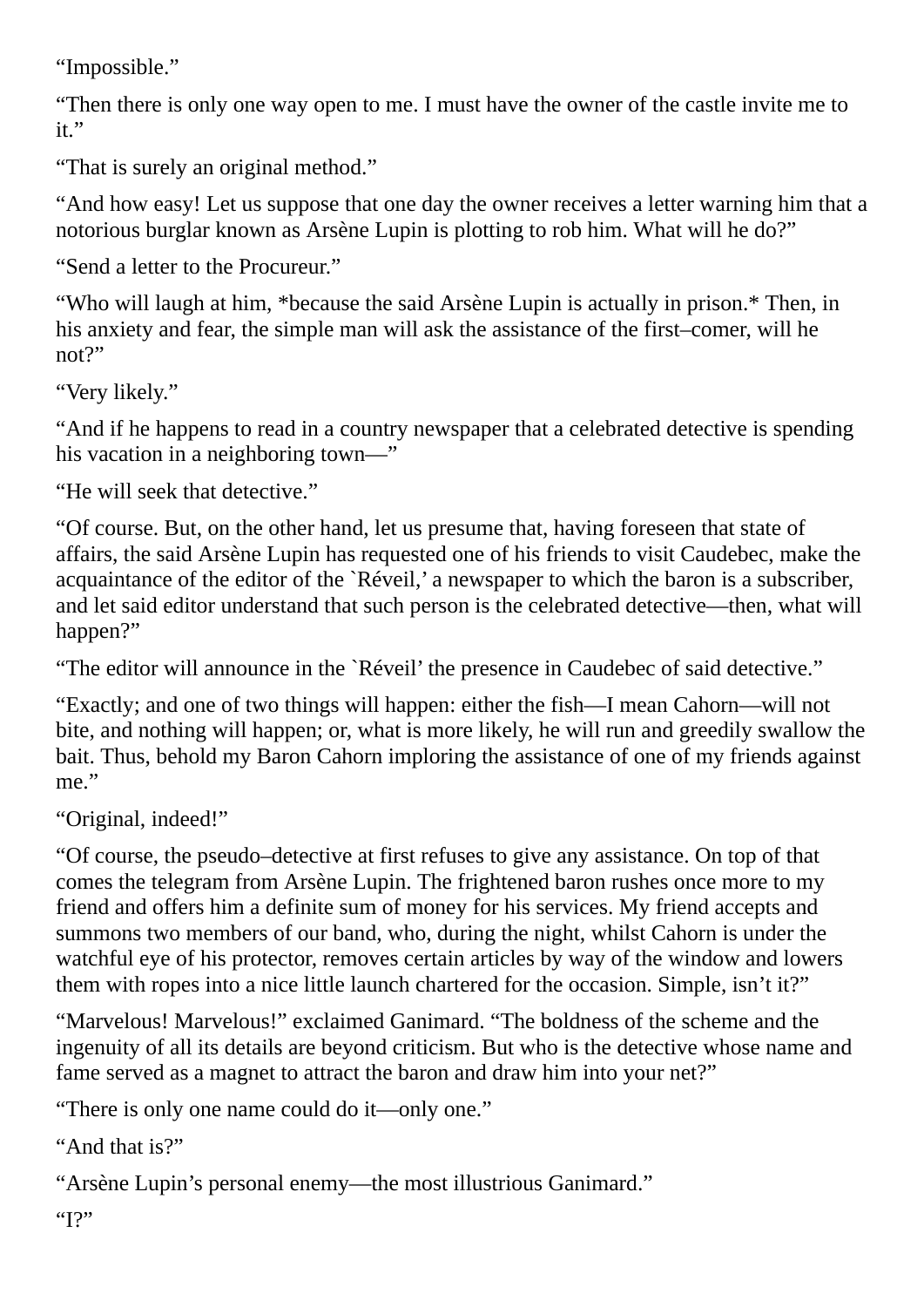"Yourself, Ganimard. And, really, it is very funny. If you go there, and the baron decides to talk, you will find that it will be your duty to arrest yourself, just as you arrested me in America. Hein! the revenge is really amusing: I cause Ganimard to arrest Ganimard."

Arsène Lupin laughed heartily. The detective, greatly vexed, bit his lips; to him the joke was quite devoid of humor. The arrival of a prison guard gave Ganimard an opportunity to recover himself. The man brought Arsène Lupin's luncheon, furnished by a neighboring restaurant. After depositing the tray upon the table, the guard retired. Lupin broke his bread, ate a few morsels, and continued:

"But, rest easy, my dear Ganimard, you will not go to Malaquis. I can tell you something that will astonish you: the Cahorn affair is on the point of being settled."

"Excuse me; I have just seen the Chief of the Sureté."

"What of that? Does Mon. Dudouis know my business better than I do myself? You will learn that Ganimard—excuse me—that the pseudo–Ganimard still remains on very good terms with the baron. The latter has authorized him to negotiate a very delicate transaction with me, and, at the present moment, in consideration of a certain sum, it is probable that the baron has recovered possession of his pictures and other treasures. And on their return, he will withdraw his complaint. Thus, there is no longer any theft, and the law must abandon the case."

Ganimard regarded the prisoner with a bewildered air.

"And how do you know all that?"

"I have just received the telegram I was expecting."

"You have just received a telegram?"

"This very moment, my dear friend. Out of politeness, I did not wish to read it in your presence. But if you will permit me―"

"You are joking, Lupin."

"My dear friend, if you will be so kind as to break that egg, you will learn for yourself that I am not joking."

Mechanically, Ganimard obeyed, and cracked the egg–shell with the blade of a knife. He uttered a cry of surprise. The shell contained nothing but a small piece of blue paper. At the request of Arsène he unfolded it. It was a telegram, or rather a portion of a telegram from which the post–marks had been removed. It read as follows:

"Contract closed. Hundred thousand balls delivered. All well."

"One hundred thousand balls?" said Ganimard.

"Yes, one hundred thousand francs. Very little, but then, you know, these are hard times….And I have some heavy bills to meet. If you only knew my budget…. living in the city comes very high."

Ganimard arose. His ill humor had disappeared. He reflected for a moment, glancing over the whole affair in an effort to discover a weak point; then, in a tone and manner that betrayed his admiration of the prisoner, he said: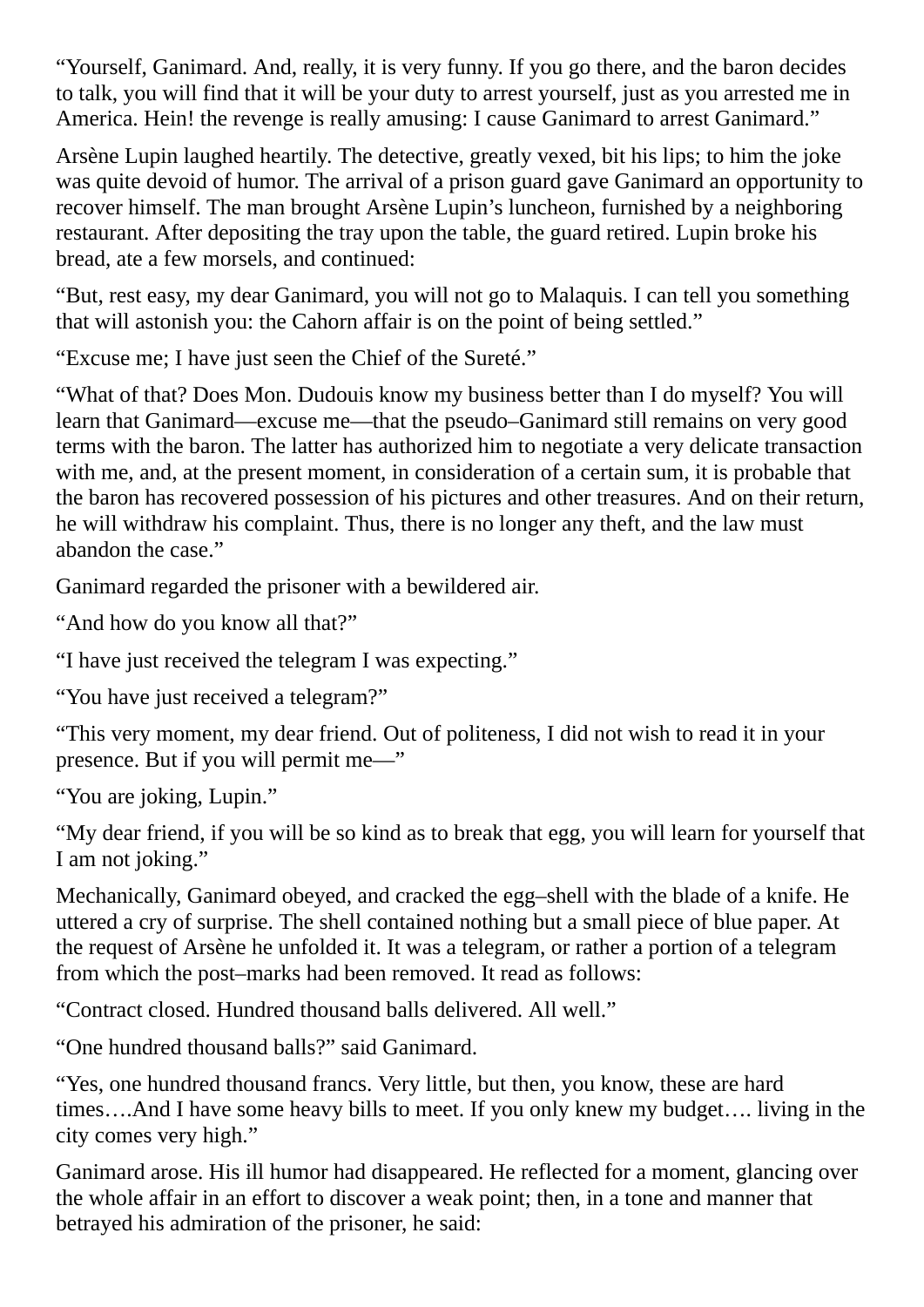"Fortunately, we do not have a dozen such as you to deal with; if we did, we would have to close up shop."

Arsène Lupin assumed a modest air, as he replied:

"Bah! a person must have some diversion to occupy his leisure hours, especially when he is in prison."

"What!" exclaimed Ganimard, "your trial, your defense, the examination—isn't that sufficient to occupy your mind?"

"No, because I have decided not to be present at my trial."

"Oh! oh!"

Arsène Lupin repeated, positively:

"I shall not be present at my trial."

"Really!"

"Ah! my dear monsieur, do you suppose I am going to rot upon the wet straw? You insult me. Arsène Lupin remains in prison just as long as it pleases him, and not one minute more."

"Perhaps it would have been more prudent if you had avoided getting there," said the detective, ironically.

"Ah! monsieur jests? Monsieur must remember that he had the honor to effect my arrest. Know then, my worthy friend, that no one, not even you, could have placed a hand upon me if a much more important event had not occupied my attention at that critical moment."

"You astonish me."

"A woman was looking at me, Ganimard, and I loved her. Do you fully understand what that means: to be under the eyes of a woman that one loves? I cared for nothing in the world but that. And that is why I am here."

"Permit me to say: you have been here a long time."

"In the first place, I wished to forget. Do not laugh; it was a delightful adventure and it is still a tender memory. Besides, I have been suffering from neurasthenia. Life is so feverish these days that it is necessary to take the `rest cure' occasionally, and I find this spot a sovereign remedy for my tired nerves."

"Arsène Lupin, you are not a bad fellow, after all."

"Thank you," said Lupin. "Ganimard, this is Friday. On Wednesday next, at four o'clock in the afternoon, I will smoke my cigar at your house in the rue Pergolese."

"Arsène Lupin, I will expect you."

They shook hands like two old friends who valued each other at their true worth; then the detective stepped to the door.

"Ganimard!"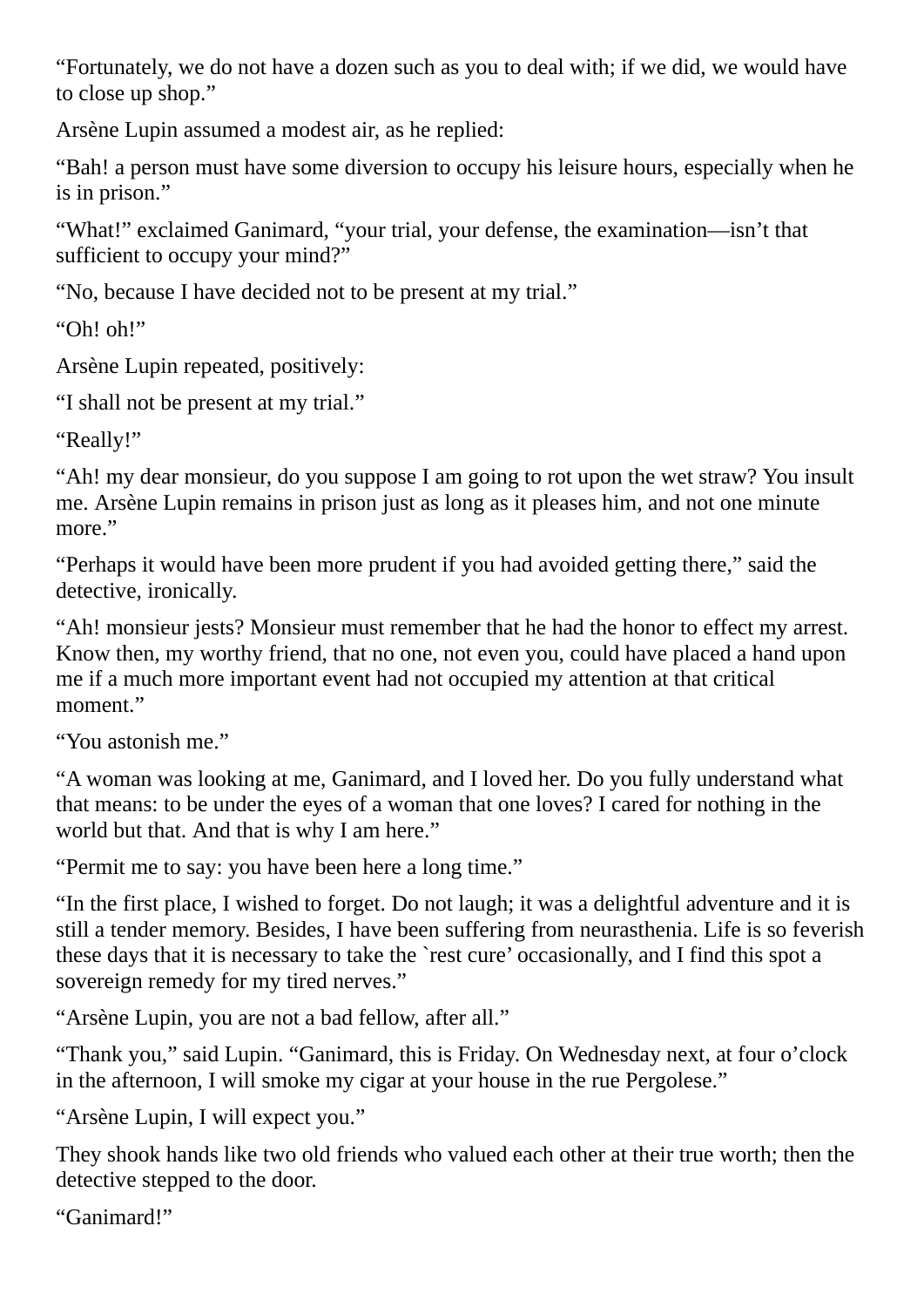"What is it?" asked Ganimard, as he turned back.

"You have forgotten your watch."

"My watch?"

"Yes, it strayed into my pocket."

He returned the watch, excusing himself.

"Pardon me…. a bad habit. Because they have taken mine is no reason why I should take yours. Besides, I have a chronometer here that satisfies me fairly well."

He took from the drawer a large gold watch and heavy chain.

"From whose pocket did that come?" asked Ganimard.

Arsène Lupin gave a hasty glance at the initials engraved on the watch.

"J.B…..Who the devil can that be?….Ah! yes, I remember. Jules Bouvier, the judge who conducted my examination. A charming fellow!…."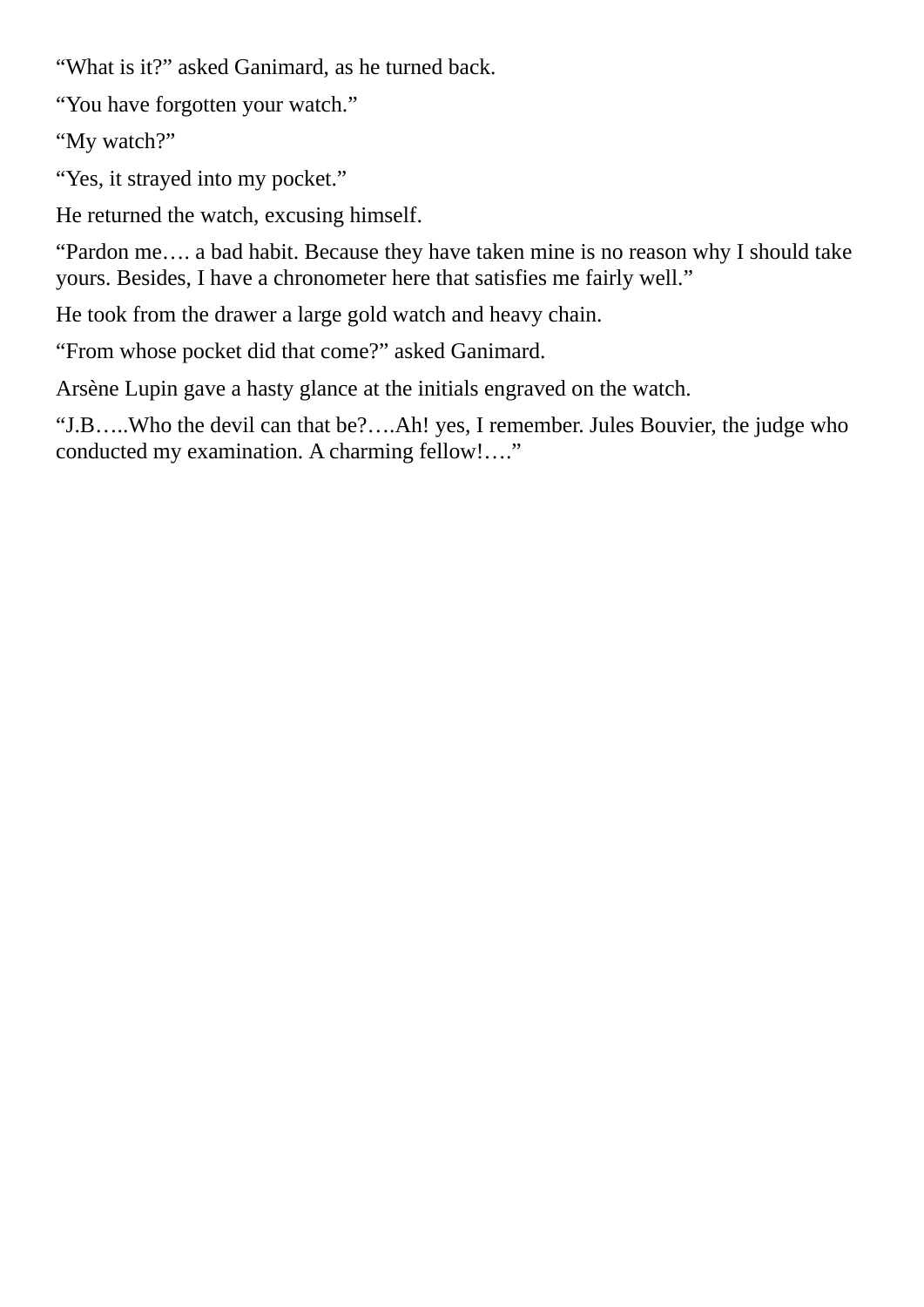## **III. THE ESCAPE OF ARSÈNE LUPIN**

<span id="page-26-0"></span>Arsène Lupin had just finished his repast and taken from his pocket an excellent cigar, with a gold band, which he was examining with unusual care, when the door of his cell was opened. He had barely time to throw the cigar into the drawer and move away from the table. The guard entered. It was the hour for exercise.

"I was waiting for you, my dear boy," exclaimed Lupin, in his accustomed good humor.

They went out together. As soon as they had disappeared at a turn in the corridor, two men entered the cell and commenced a minute examination of it. One was Inspector Dieuzy; the other was Inspector Folenfant. They wished to verify their suspicion that Arsène Lupin was in communication with his accomplices outside of the prison. On the preceding evening, the `Grand Journal' had published these lines addressed to its court reporter:

"Monsieur:

"In a recent article you referred to me in most unjustifiable terms. Some days before the opening of my trial I will call you to account. Arsène Lupin."

The handwriting was certainly that of Arsène Lupin. Consequently, he sent letters; and, no doubt, received letters. It was certain that he was preparing for that escape thus arrogantly announced by him.

The situation had become intolerable. Acting in conjunction with the examining judge, the chief of the Sûreté, Mon. Dudouis, had visited the prison and instructed the gaoler in regard to the precautions necessary to insure Lupin's safety. At the same time, he sent the two men to examine the prisoner's cell. They raised every stone, ransacked the bed, did everything customary in such a case, but they discovered nothing, and were about to abandon their investigation when the guard entered hastily and said:

"The drawer…. look in the table–drawer. When I entered just now he was closing it."

They opened the drawer, and Dieuzy exclaimed:

"Ah! we have him this time."

Folenfant stopped him.

"Wait a moment. The chief will want to make an inventory."

"This is a very choice cigar."

"Leave it there, and notify the chief."

Two minutes later Mon. Dudouis examined the contents of the drawer. First he discovered a bundle of newspaper clippings relating to Arsène Lupin taken from the `Argus de la Presse,' then a tobacco–box, a pipe, some paper called "onion–peel," and two books. He read the titles of the books. One was an English edition of Carlyle's "Hero–worship"; the other was a charming elzevir, in modern binding, the "Manual of Epictetus," a German translation published at Leyden in 1634. On examining the books, he found that all the pages were underlined and annotated. Were they prepared as a code for correspondence, or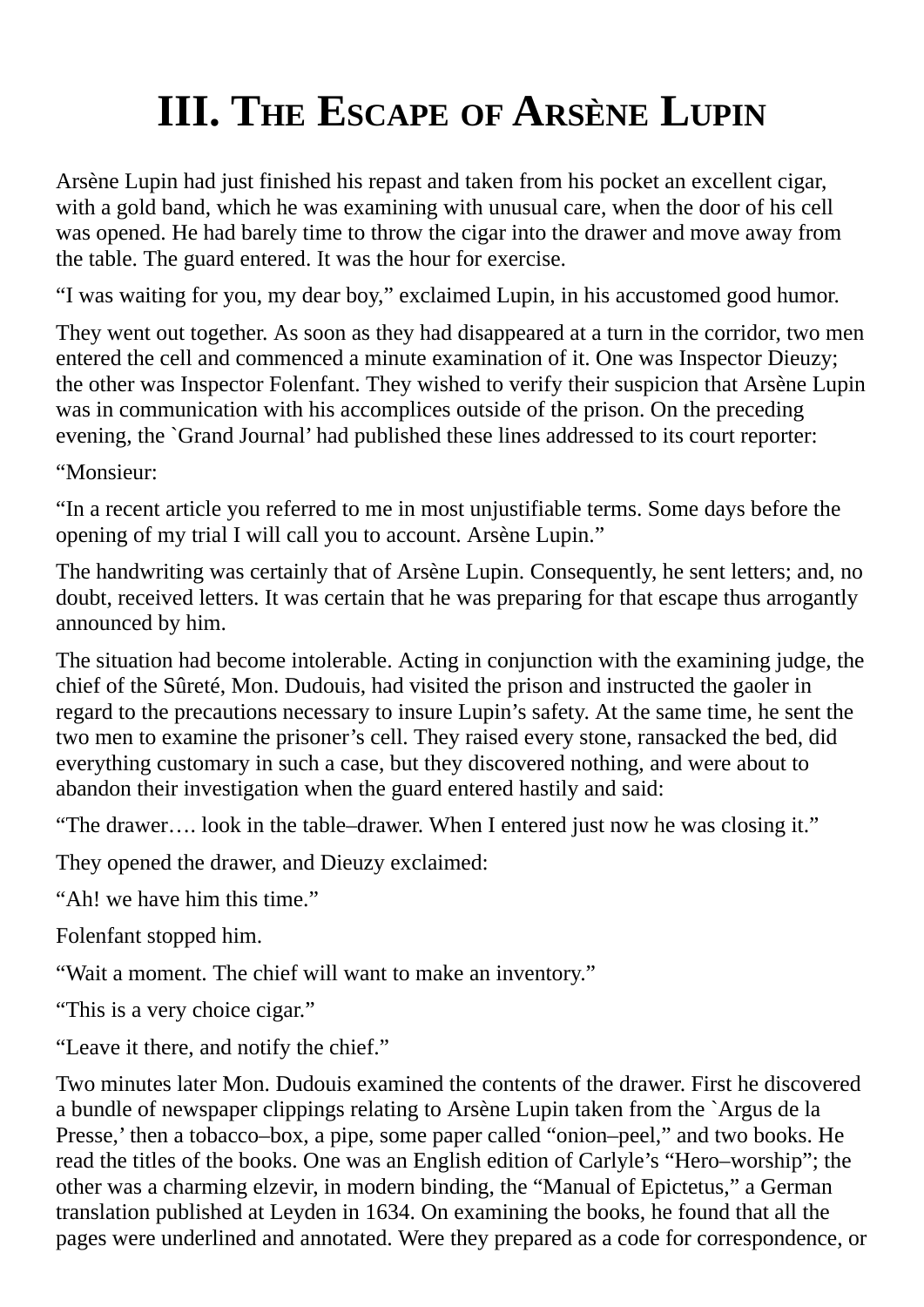did they simply express the studious character of the reader? Then he examined the tobacco–box and the pipe. Finally, he took up the famous cigar with its gold band.

"Fichtre!" he exclaimed. "Our friend smokes a good cigar. It's a Henry Clay."

With the mechanical action of an habitual smoker, he placed the cigar close to his ear and squeezed it to make it crack. Immediately he uttered a cry of surprise. The cigar had yielded under the pressure of his fingers. He examined it more closely, and quickly discovered something white between the leaves of tobacco. Delicately, with the aid of a pin, he withdrew a roll of very thin paper, scarcely larger than a toothpick. It was a letter. He unrolled it, and found these words, written in a feminine handwriting:

"The basket has taken the place of the others. Eight out of ten are ready. On pressing the outer foot the plate goes downward. From twelve to sixteen every day, H–P will wait. But where? Reply at once. Rest easy; your friend is watching over you."

Mon. Dudouis reflected a moment, then said:

"It is quite clear…. the basket…. the eight compartments…. From twelve to sixteen means from twelve to four o'clock."

"But this H–P, that will wait?"

"H–P must mean automobile. H–P, horsepower, is the way they indicate strength of the motor. A twenty–four H–P is an automobile of twenty–four horsepower."

Then he rose, and asked:

"Had the prisoner finished his breakfast?"

"Yes."

"And as he has not yet read the message, which is proved by the condition of the cigar, it is probable that he had just received it."

"How?"

"In his food. Concealed in his bread or in a potato, perhaps."

"Impossible. His food was allowed to be brought in simply to trap him, but we have never found anything in it."

"We will look for Lupin's reply this evening. Detain him outside for a few minutes. I shall take this to the examining judge, and, if he agrees with me, we will have the letter photographed at once, and in an hour you can replace the letter in the drawer in a cigar similar to this. The prisoner must have no cause for suspicion."

It was not without a certain curiosity that Mon. Dudouis returned to the prison in the evening, accompanied by Inspector Dieuzy. Three empty plates were sitting on the stove in the corner.

"He has eaten?"

"Yes," replied the guard.

"Dieuzy, please cut that macaroni into very small pieces, and open that bread– roll….Nothing?"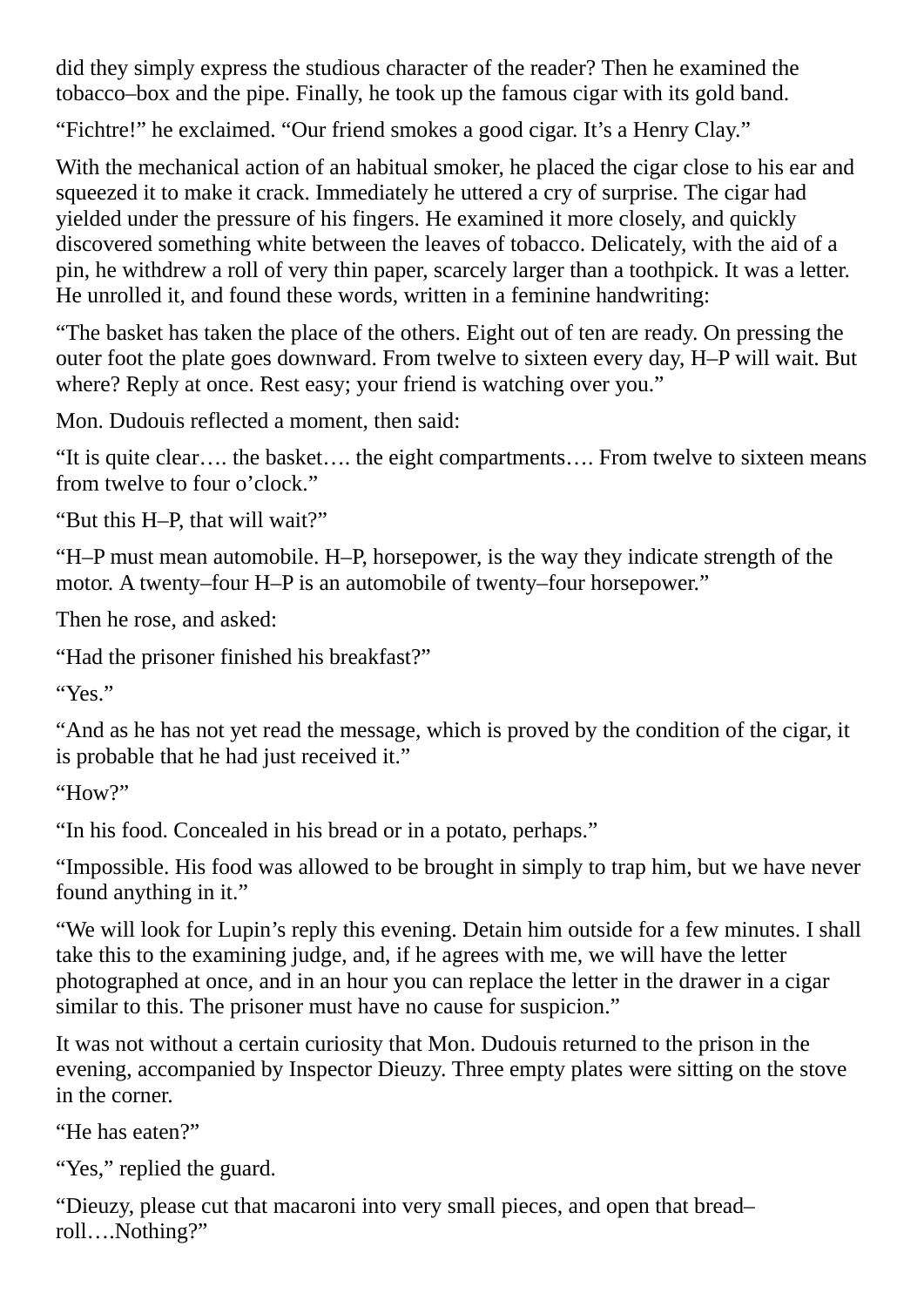"No, chief."

Mon. Dudouis examined the plates, the fork, the spoon, and the knife—an ordinary knife with a rounded blade. He turned the handle to the left; then to the right. It yielded and unscrewed. The knife was hollow, and served as a hiding–place for a sheet of paper.

"Peuh!" he said, "that is not very clever for a man like Arsène. But we mustn't lose any time. You, Dieuzy, go and search the restaurant."

Then he read the note:

"I trust to you, H–P will follow at a distance every day. I will go ahead. Au revoir, dear friend."

"At last," cried Mon. Dudouis, rubbing his hands gleefully, "I think we have the affair in our own hands. A little strategy on our part, and the escape will be a success in so far as the arrest of his confederates are concerned."

"But if Arsène Lupin slips through your fingers?" suggested the guard.

"We will have a sufficient number of men to prevent that. If, however, he displays too much cleverness, ma foi, so much the worse for him! As to his band of robbers, since the chief refuses to speak, the others must."

\* \* \* \* \*

And, as a matter of fact, Arsène Lupin had very little to say. For several months, Mon. Jules Bouvier, the examining judge, had exerted himself in vain. The investigation had been reduced to a few uninteresting arguments between the judge and the advocate, Maître Danval, one of the leaders of the bar. From time to time, through courtesy, Arsène Lupin would speak. One day he said:

"Yes, monsieur, le judge, I quite agree with you: the robbery of the Crédit Lyonnais, the theft in the rue de Babylone, the issue of the counterfeit bank–notes, the burglaries at the various châteaux, Armesnil, Gouret, Imblevain, Groseillers, Malaquis, all my work, monsieur, I did it all."

"Then will you explain to me―"

"It is useless. I confess everything in a lump, everything and even ten times more than you know nothing about."

Wearied by his fruitless task, the judge had suspended his examinations, but he resumed them after the two intercepted messages were brought to his attention; and regularly, at mid–day, Arsène Lupin was taken from the prison to the Dépôt in the prison–van with a certain number of other prisoners. They returned about three or four o'clock.

Now, one afternoon, this return trip was made under unusual conditions. The other prisoners not having been examined, it was decided to take back Arsène Lupin first, thus he found himself alone in the vehicle.

These prison–vans, vulgarly called "panniers à salade"—or salad–baskets—are divided lengthwise by a central corridor from which open ten compartments, five on either side. Each compartment is so arranged that the occupant must assume and retain a sitting posture, and, consequently, the five prisoners are seated one upon the other, and yet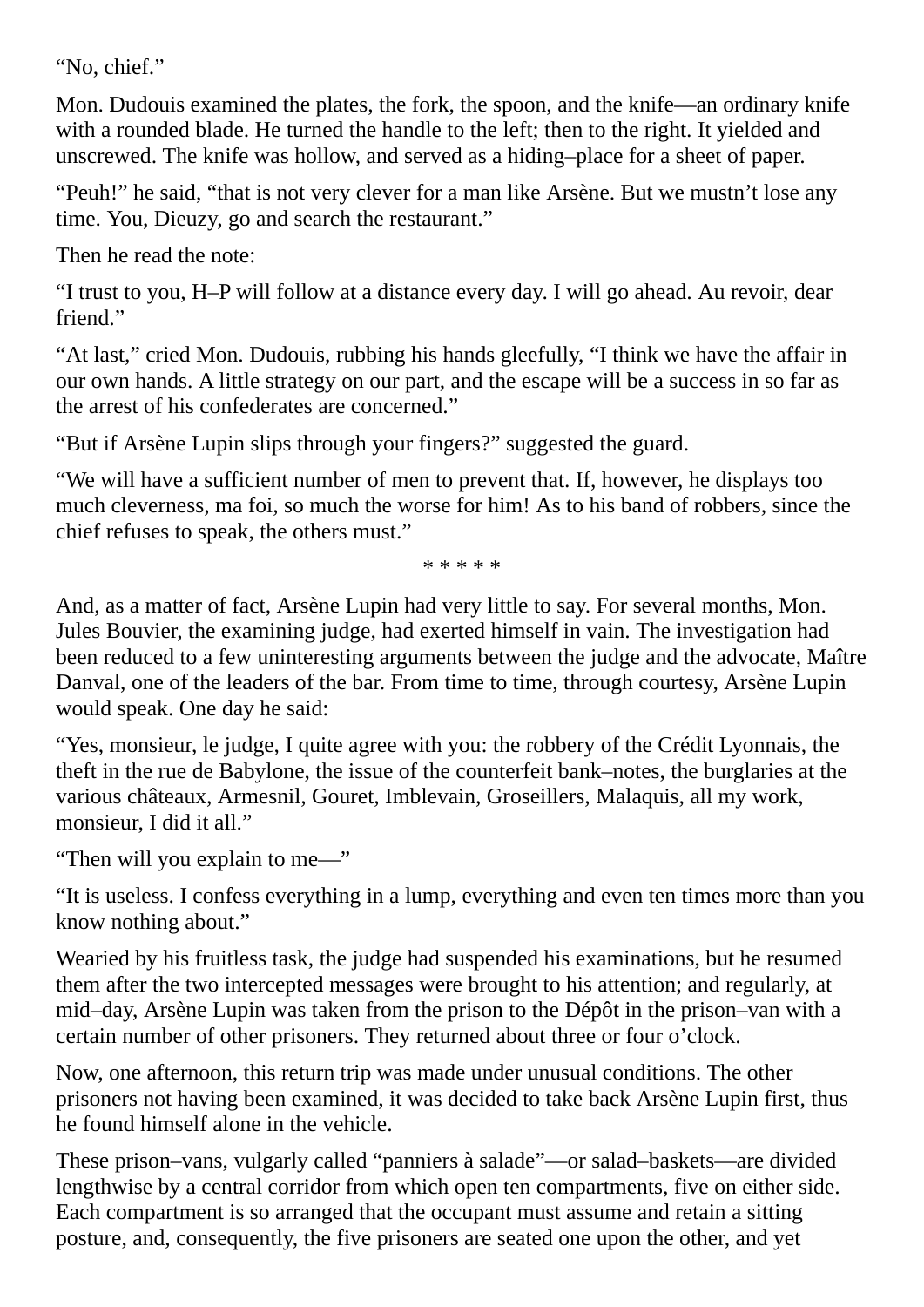separated one from the other by partitions. A municipal guard, standing at one end, watches over the corridor.

Arsène was placed in the third cell on the right, and the heavy vehicle started. He carefully calculated when they left the quai de l'Horloge, and when they passed the Palais de Justice. Then, about the centre of the bridge Saint Michel, with his outer foot, that is to say, his right foot, he pressed upon the metal plate that closed his cell. Immediately something clicked, and the metal plate moved. He was able to ascertain that he was located between the two wheels.

He waited, keeping a sharp look–out. The vehicle was proceeding slowly along the boulevard Saint Michel. At the corner of Saint Germain it stopped. A truck horse had fallen. The traffic having been interrupted, a vast throng of fiacres and omnibuses had gathered there. Arsène Lupin looked out. Another prison–van had stopped close to the one he occupied. He moved the plate still farther, put his foot on one of the spokes of the wheel and leaped to the ground. A coachman saw him, roared with laughter, then tried to raise an outcry, but his voice was lost in the noise of the traffic that had commenced to move again. Moreover, Arsène Lupin was already far away.

He had run for a few steps; but, once upon the sidewalk, he turned and looked around; he seemed to scent the wind like a person who is uncertain which direction to take. Then, having decided, he put his hands in his pockets, and, with the careless air of an idle stroller, he proceeded up the boulevard. It was a warm, bright autumn day, and the cafés were full. He took a seat on the terrace of one of them. He ordered a bock and a package of cigarettes. He emptied his glass slowly, smoked one cigarette and lighted a second. Then he asked the waiter to send the proprietor to him. When the proprietor came, Arsène spoke to him in a voice loud enough to be heard by everyone:

"I regret to say, monsieur, I have forgotten my pocketbook. Perhaps, on the strength of my name, you will be pleased to give me credit for a few days. I am Arsène Lupin."

The proprietor looked at him, thinking he was joking. But Arsène repeated:

"Lupin, prisoner at the Santé, but now a fugitive. I venture to assume that the name inspires you with perfect confidence in me."

And he walked away, amidst shouts of laughter, whilst the proprietor stood amazed.

Lupin strolled along the rue Soufflot, and turned into the rue Saint Jacques. He pursued his way slowly, smoking his cigarettes and looking into the shop–windows. At the Boulevard de Port Royal he took his bearings, discovered where he was, and then walked in the direction of the rue de la Santé. The high forbidding walls of the prison were now before him. He pulled his hat forward to shade his face; then, approaching the sentinel, he asked:

"It this the prison de la Santé?"

"Yes."

"I wish to regain my cell. The van left me on the way, and I would not abuse—"

"Now, young man, move along—quick!" growled the sentinel.

"Pardon me, but I must pass through that gate. And if you prevent Arsène Lupin from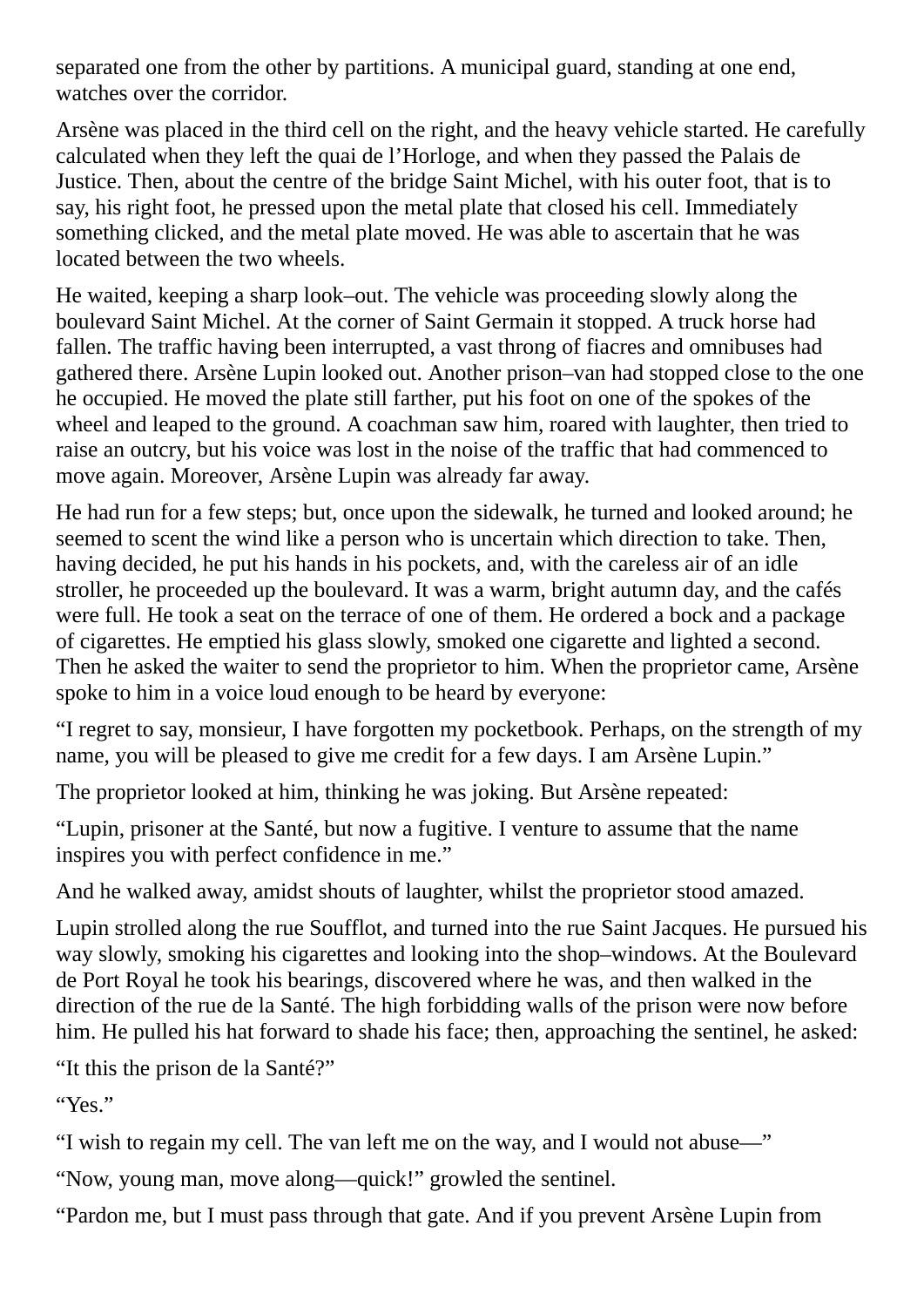entering the prison it will cost you dear, my friend."

"Arsène Lupin! What are you talking about!"

"I am sorry I haven't a card with me," said Arsène, fumbling in his pockets.

The sentinel eyed him from head to foot, in astonishment. Then, without a word, he rang a bell. The iron gate was partly opened, and Arsène stepped inside. Almost immediately he encountered the keeper of the prison, gesticulating and feigning a violent anger. Arsène smiled and said:

"Come, monsieur, don't play that game with me. What! they take the precaution to carry me alone in the van, prepare a nice little obstruction, and imagine I am going to take to my heels and rejoin my friends. Well, and what about the twenty agents of the Sûreté who accompanied us on foot, in fiacres and on bicycles? No, the arrangement did not please me. I should not have got away alive. Tell me, monsieur, did they count on that?"

He shrugged his shoulders, and added:

"I beg of you, monsieur, not to worry about me. When I wish to escape I shall not require any assistance."

On the second day thereafter, the `Echo de France,' which had apparently become the official reporter of the exploits of Arsène Lupin,—it was said that he was one of its principal shareholders—published a most complete account of this attempted escape. The exact wording of the messages exchanged between the prisoner and his mysterious friend, the means by which correspondence was constructed, the complicity of the police, the promenade on the Boulevard Saint Michel, the incident at the café Soufflot, everything was disclosed. It was known that the search of the restaurant and its waiters by Inspector Dieuzy had been fruitless. And the public also learned an extraordinary thing which demonstrated the infinite variety of resources that Lupin possessed: the prison–van, in which he was being carried, was prepared for the occasion and substituted by his accomplices for one of the six vans which did service at the prison.

The next escape of Arsène Lupin was not doubted by anyone. He announced it himself, in categorical terms, in a reply to Mon. Bouvier on the day following his attempted escape. The judge having made a jest about the affair, Arsène was annoyed, and, firmly eyeing the judge, he said, emphatically:

"Listen to me, monsieur! I give you my word of honor that this attempted flight was simply preliminary to my general plan of escape."

"I do not understand," said the judge.

```
"It is not necessary that you should understand."
```
And when the judge, in the course of that examination which was reported at length in the columns of the `Echo de France,' when the judge sought to resume his investigation, Arsène Lupin exclaimed, with an assumed air of lassitude:

"Mon Dieu, Mon Dieu, what's the use! All these questions are of no importance!"

"What! No importance?" cried the judge.

"No; because I shall not be present at the trial."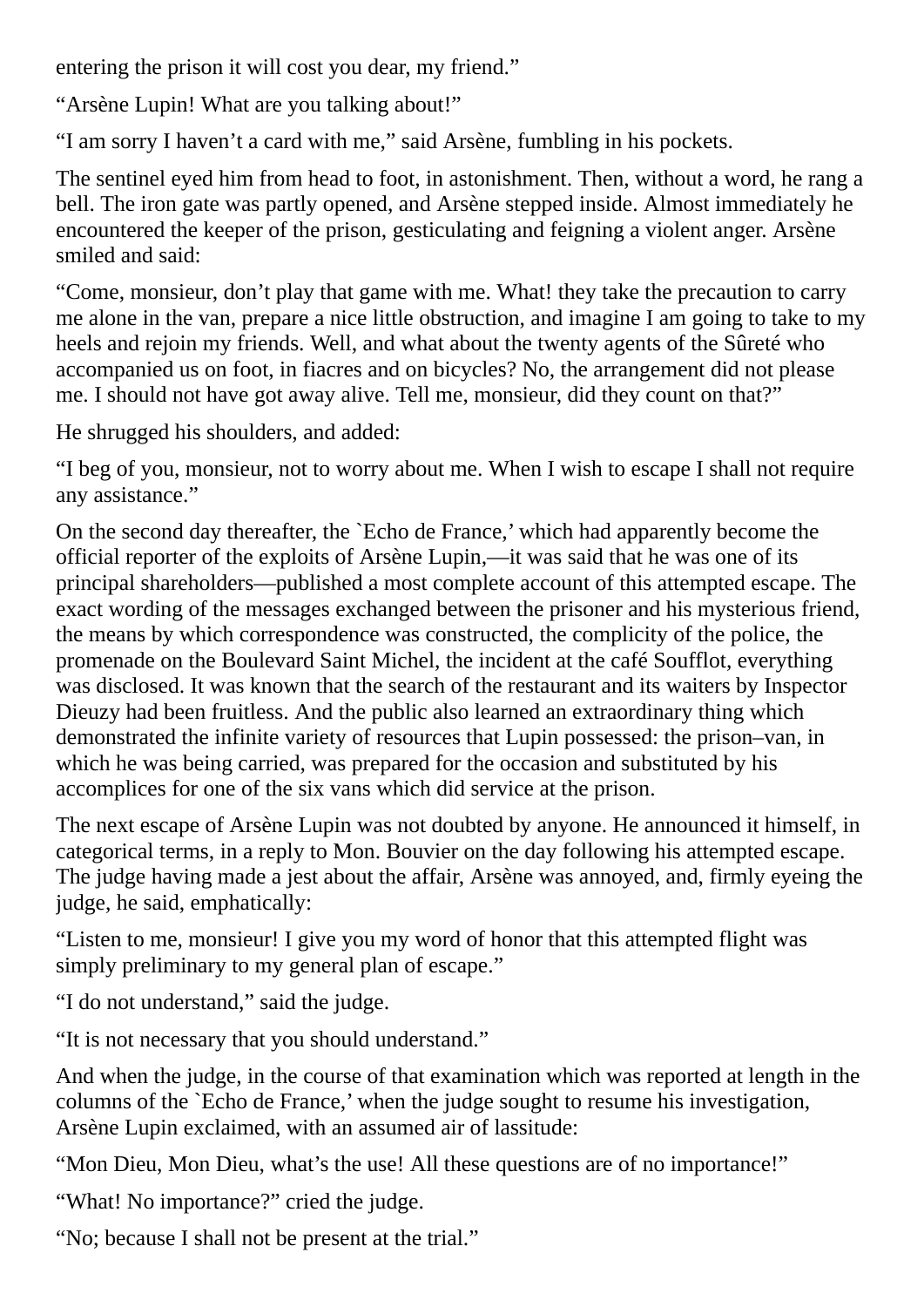"You will not be present?"

"No; I have fully decided on that, and nothing will change my mind."

Such assurance combined with the inexplicable indiscretions that Arsène committed every day served to annoy and mystify the officers of the law. There were secrets known only to Arsène Lupin; secrets that he alone could divulge. But for what purpose did he reveal them? And how?

Arsène Lupin was changed to another cell. The judge closed his preliminary investigation. No further proceedings were taken in his case for a period of two months, during which time Arsène was seen almost constantly lying on his bed with his face turned toward the wall. The changing of his cell seemed to discourage him. He refused to see his advocate. He exchanged only a few necessary words with his keepers.

During the fortnight preceding his trial, he resumed his vigorous life. He complained of want of air. Consequently, early every morning he was allowed to exercise in the courtyard, guarded by two men.

Public curiosity had not died out; every day it expected to be regaled with news of his escape; and, it is true, he had gained a considerable amount of public sympathy by reason of his verve, his gayety, his diversity, his inventive genius and the mystery of his life. Arsène Lupin must escape. It was his inevitable fate. The public expected it, and was surprised that the event had been delayed so long. Every morning the Préfect of Police asked his secretary:

"Well, has he escaped yet?"

"No, Monsieur le Préfect."

"To–morrow, probably."

And, on the day before the trial, a gentleman called at the office of the `Grand Journal,' asked to see the court reporter, threw his card in the reporter's face, and walked rapidly away. These words were written on the card: "Arsène Lupin always keeps his promises."

\* \* \* \* \*

It was under these conditions that the trial commenced. An enormous crowd gathered at the court. Everybody wished to see the famous Arsène Lupin. They had a gleeful anticipation that the prisoner would play some audacious pranks upon the judge. Advocates and magistrates, reporters and men of the world, actresses and society women were crowded together on the benches provided for the public.

It was a dark, sombre day, with a steady downpour of rain. Only a dim light pervaded the courtroom, and the spectators caught a very indistinct view of the prisoner when the guards brought him in. But his heavy, shambling walk, the manner in which he dropped into his seat, and his passive, stupid appearance were not at all prepossessing. Several times his advocate—one of Mon. Danval's assistants—spoke to him, but he simply shook his head and said nothing.

The clerk read the indictment, then the judge spoke:

"Prisoner at the bar, stand up. Your name, age, and occupation?"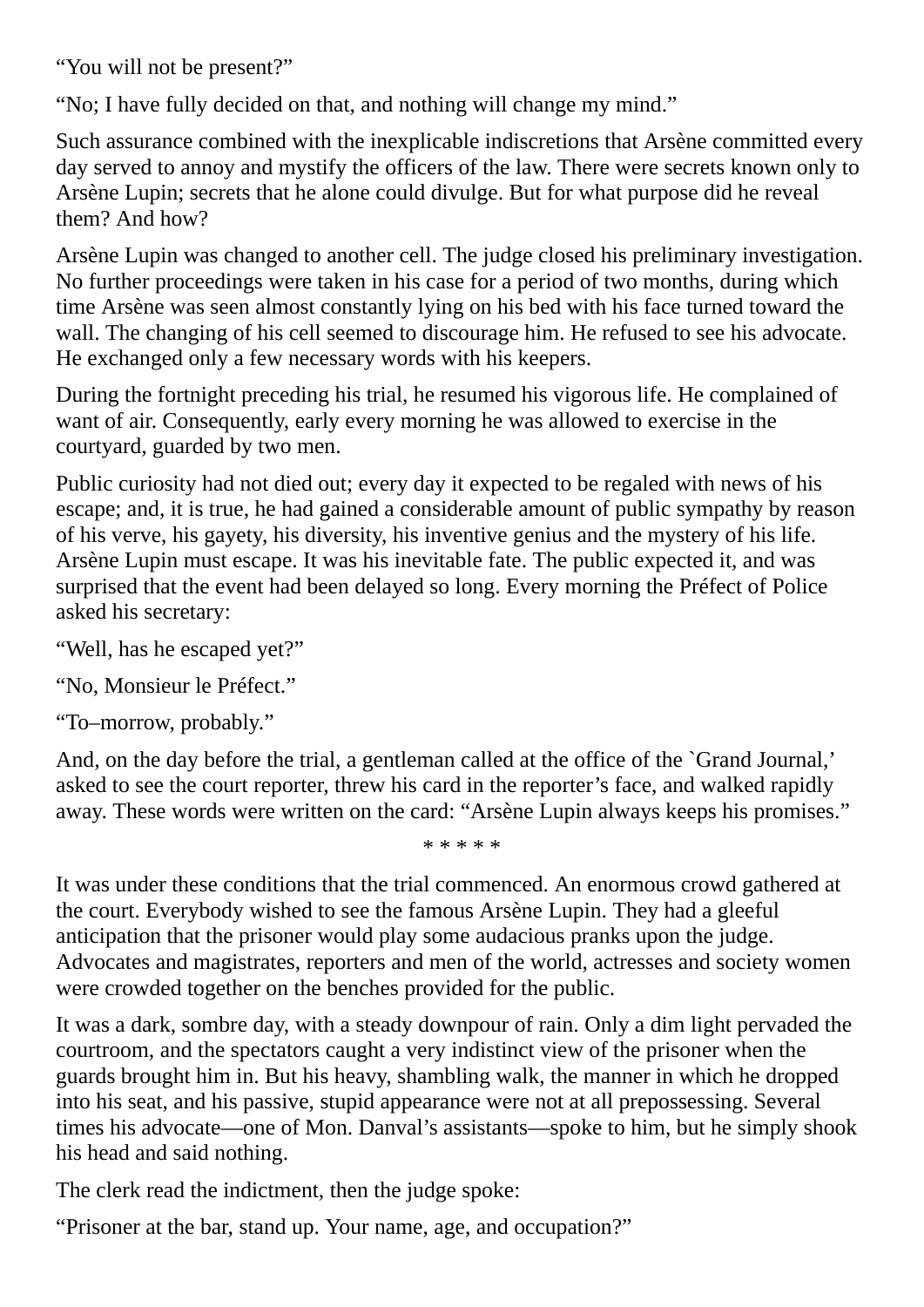Not receiving any reply, the judge repeated:

"Your name? I ask you your name?"

A thick, slow voice muttered:

"Baudru, Désiré."

A murmur of surprise pervaded the courtroom. But the judge proceeded:

"Baudru, Désiré? Ah! a new alias! Well, as you have already assumed a dozen different names and this one is, no doubt, as imaginary as the others, we will adhere to the name of Arsène Lupin, by which you are more generally known."

The judge referred to his notes, and continued:

"For, despite the most diligent search, your past history remains unknown. Your case is unique in the annals of crime. We know not whom you are, whence you came, your birth and breeding—all is a mystery to us. Three years ago you appeared in our midst as Arsène Lupin, presenting to us a strange combination of intelligence and perversion, immorality and generosity. Our knowledge of your life prior to that date is vague and problematical. It may be that the man called Rostat who, eight years ago, worked with Dickson, the prestidigitator, was none other than Arsène Lupin. It is probable that the Russian student who, six years ago, attended the laboratory of Doctor Altier at the Saint Louis Hospital, and who often astonished the doctor by the ingenuity of his hypotheses on subjects of bacteriology and the boldness of his experiments in diseases of the skin, was none other than Arsène Lupin. It is probable, also, that Arsène Lupin was the professor who introduced the Japanese art of jiu–jitsu to the Parisian public. We have some reason to believe that Arsène Lupin was the bicyclist who won the Grand Prix de l'Exposition, received his ten thousand francs, and was never heard of again. Arsène Lupin may have been, also, the person who saved so many lives through the little dormer–window at the Charity Bazaar; and, at the same time, picked their pockets."

The judge paused for a moment, then continued:

"Such is that epoch which seems to have been utilized by you in a thorough preparation for the warfare you have since waged against society; a methodical apprenticeship in which you developed your strength, energy and skill to the highest point possible. Do you acknowledge the accuracy of these facts?"

During this discourse the prisoner had stood balancing himself, first on one foot, then on the other, with shoulders stooped and arms inert. Under the strongest light one could observe his extreme thinness, his hollow cheeks, his projecting cheek–bones, his earthen– colored face dotted with small red spots and framed in a rough, straggling beard. Prison life had caused him to age and wither. He had lost the youthful face and elegant figure we had seen portrayed so often in the newspapers.

It appeared as if he had not heard the question propounded by the judge. Twice it was repeated to him. Then he raised his eyes, seemed to reflect, then, making a desperate effort, he murmured:

"Baudru, Désiré."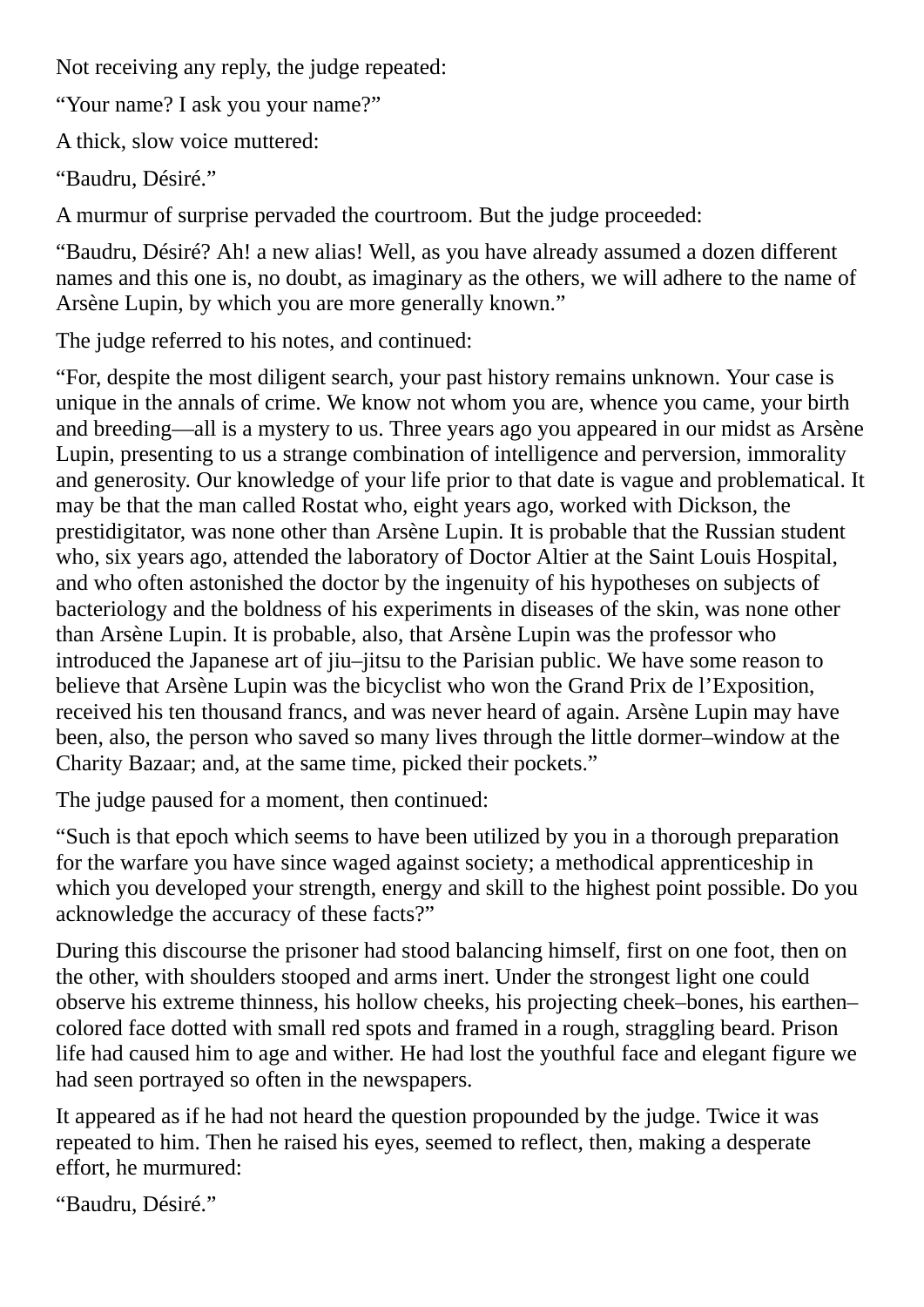The judge smiled, as he said:

"I do not understand the theory of your defense, Arsène Lupin. If you are seeking to avoid responsibility for your crimes on the ground of imbecility, such a line of defense is open to you. But I shall proceed with the trial and pay no heed to your vagaries."

He then narrated at length the various thefts, swindles and forgeries charged against Lupin. Sometimes he questioned the prisoner, but the latter simply grunted or remained silent. The examination of witnesses commenced. Some of the evidence given was immaterial; other portions of it seemed more important, but through all of it there ran a vein of contradictions and inconsistencies. A wearisome obscurity enveloped the proceedings, until Detective Ganimard was called as a witness; then interest was revived.

From the beginning the actions of the veteran detective appeared strange and unaccountable. He was nervous and ill at ease. Several times he looked at the prisoner, with obvious doubt and anxiety. Then, with his hands resting on the rail in front of him, he recounted the events in which he had participated, including his pursuit of the prisoner across Europe and his arrival in America. He was listened to with great avidity, as his capture of Arsène Lupin was well known to everyone through the medium of the press. Toward the close of his testimony, after referring to his conversations with Arsène Lupin, he stopped, twice, embarrassed and undecided. It was apparent that he was possessed of some thought which he feared to utter. The judge said to him, sympathetically:

"If you are ill, you may retire for the present."

"No, no, but―"

He stopped, looked sharply at the prisoner, and said:

"I ask permission to scrutinize the prisoner at closer range. There is some mystery about him that I must solve."

He approached the accused man, examined him attentively for several minutes, then returned to the witness–stand, and, in an almost solemn voice, he said:

"I declare, on oath, that the prisoner now before me is not Arsène Lupin."

A profound silence followed the statement. The judge, nonplused for a moment, exclaimed:

"Ah! What do you mean? That is absurd!"

The detective continued:

"At first sight there is a certain resemblance, but if you carefully consider the nose, the mouth, the hair, the color of skin, you will see that it is not Arsène Lupin. And the eyes! Did he ever have those alcoholic eyes!"

"Come, come, witness! What do you mean? Do you pretend to say that we are trying the wrong man?"

"In my opinion, yes. Arsène Lupin has, in some manner, contrived to put this poor devil in his place, unless this man is a willing accomplice."

This dramatic dénouement caused much laughter and excitement amongst the spectators.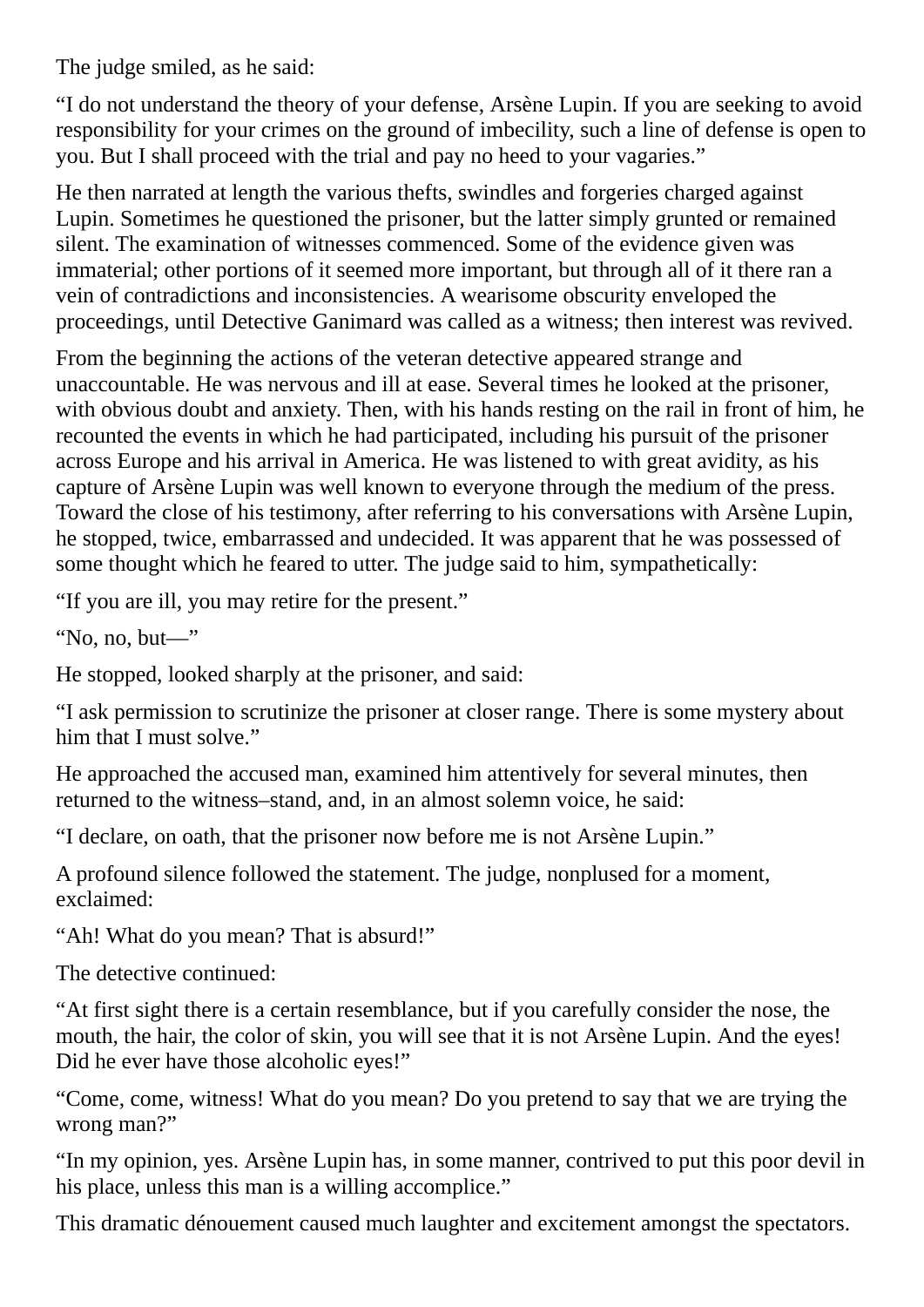The judge adjourned the trial, and sent for Mon. Bouvier, the gaoler, and guards employed in the prison.

When the trial was resumed, Mon. Bouvier and the gaoler examined the accused and declared that there was only a very slight resemblance between the prisoner and Arsène Lupin.

"Well, then!" exclaimed the judge, "who is this man? Where does he come from? What is he in prison for?"

Two of the prison–guards were called and both of them declared that the prisoner was Arsène Lupin. The judged breathed once more.

But one of the guards then said:

"Yes, yes, I think it is he."

"What!" cried the judge, impatiently, "you \*think\* it is he! What do you mean by that?"

"Well, I saw very little of the prisoner. He was placed in my charge in the evening and, for two months, he seldom stirred, but laid on his bed with his face to the wall."

"What about the time prior to those two months?"

"Before that he occupied a cell in another part of the prison. He was not in cell 24."

Here the head gaoler interrupted, and said:

"We changed him to another cell after his attempted escape."

"But you, monsieur, you have seen him during those two months?"

"I had no occasion to see him. He was always quiet and orderly."

"And this prisoner is not Arsène Lupin?"

" $N_0$ "

"Then who is he?" demanded the judge.

"I do not know."

"Then we have before us a man who was substituted for Arsène Lupin, two months ago. How do you explain that?"

"I cannot."

In absolute despair, the judge turned to the accused and addressed him in a conciliatory tone:

"Prisoner, can you tell me how, and since when, you became an inmate of the Prison de la Santé?"

The engaging manner of the judge was calculated to disarm the mistrust and awaken the understanding of the accused man. He tried to reply. Finally, under clever and gentle questioning, he succeeded in framing a few phrases from which the following story was gleaned: Two months ago he had been taken to the Dépôt, examined and released. As he was leaving the building, a free man, he was seized by two guards and placed in the prison–van. Since then he had occupied cell 24. He was contented there, plenty to eat, and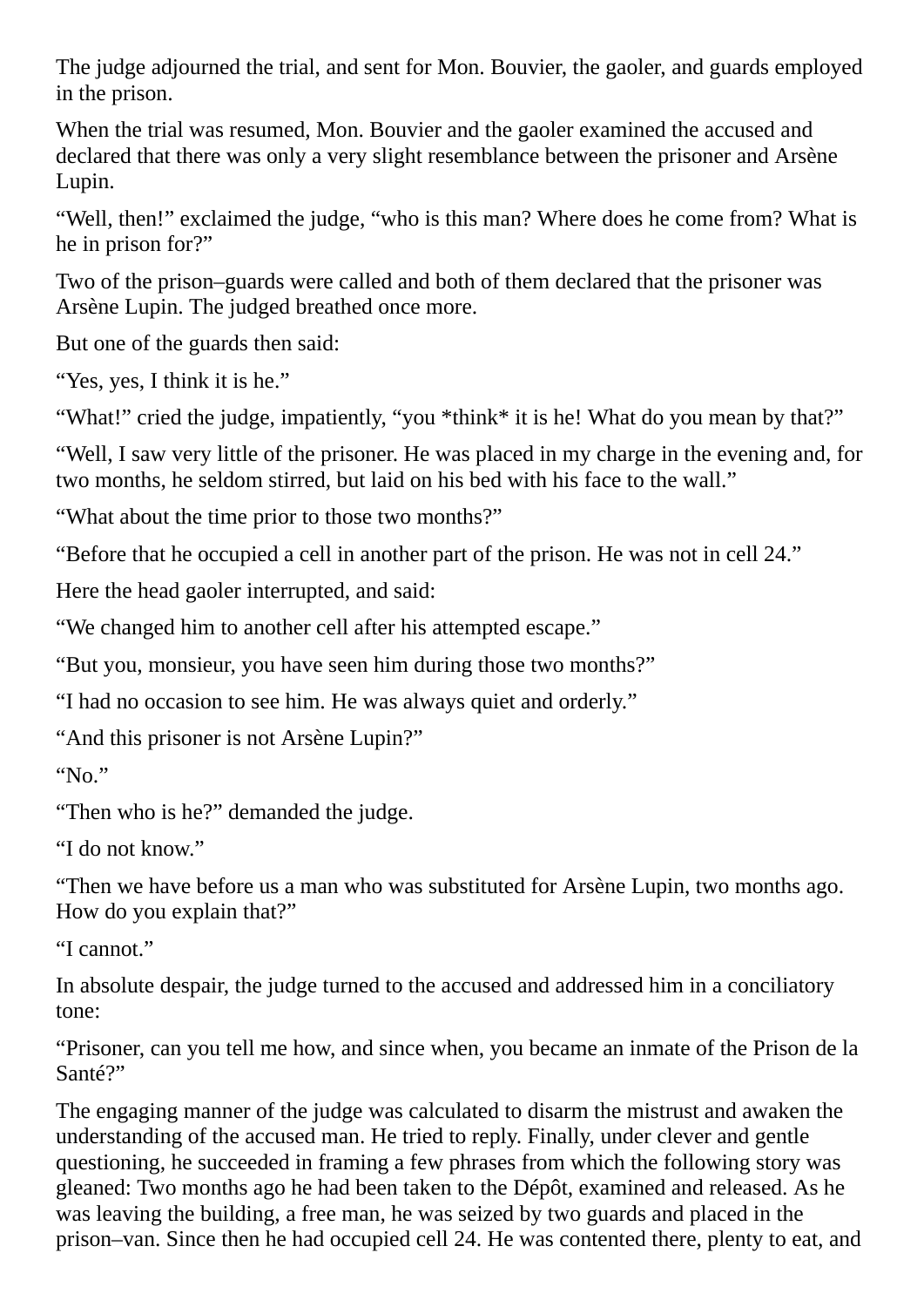he slept well—so he did not complain.

All that seemed probable; and, amidst the mirth and excitement of the spectators, the judge adjourned the trial until the story could be investigated and verified.

\* \* \* \* \*

The following facts were at once established by an examination of the prison records: Eight weeks before a man named Baudru Désiré had slept at the Dépôt. He was released the next day, and left the Dépôt at two o'clock in the afternoon. On the same day at two o'clock, having been examined for the last time, Arsène Lupin left the Dépôt in a prison– van.

Had the guards made a mistake? Had they been deceived by the resemblance and carelessly substituted this man for their prisoner?

Another question suggested itself: Had the substitution been arranged in advance? In that event Baudru must have been an accomplice and must have caused his own arrest for the express purpose of taking Lupin's place. But then, by what miracle had such a plan, based on a series of improbable chances, been carried to success?

Baudru Désiré was turned over to the anthropological service; they had never seen anything like him. However, they easily traced his past history. He was known at Courbevois, at Asnières and at Levallois. He lived on alms and slept in one of those rag– picker's huts near the barrier de Ternes. He had disappeared from there a year ago.

Had he been enticed away by Arsène Lupin? There was no evidence to that effect. And even if that was so, it did not explain the flight of the prisoner. That still remained a mystery. Amongst twenty theories which sought to explain it, not one was satisfactory. Of the escape itself, there was no doubt; an escape that was incomprehensible, sensational, in which the public, as well as the officers of the law, could detect a carefully prepared plan, a combination of circumstances marvelously dove–tailed, whereof the dénouement fully justified the confident prediction of Arsène Lupin: "I shall not be present at my trial."

After a month of patient investigation, the problem remained unsolved. The poor devil of a Baudru could not be kept in prison indefinitely, and to place him on trial would be ridiculous. There was no charge against him. Consequently, he was released; but the chief of the Sûrété resolved to keep him under surveillance. This idea originated with Ganimard. From his point of view there was neither complicity nor chance. Baudru was an instrument upon which Arsène Lupin had played with his extraordinary skill. Baudru, when set at liberty, would lead them to Arsène Lupin or, at least, to some of his accomplices. The two inspectors, Folenfant and Dieuzy, were assigned to assist Ganimard.

One foggy morning in January the prison gates opened and Baudru Désiré stepped forth a free man. At first he appeared to be quite embarrassed, and walked like a person who has no precise idea whither he is going. He followed the rue de la Santé and the rue Saint Jacques. He stopped in front of an old–clothes shop, removed his jacket and his vest, sold his vest on which he realized a few sous; then, replacing his jacket, he proceeded on his way. He crossed the Seine. At the Châtelet an omnibus passed him. He wished to enter it, but there was no place. The controller advised him to secure a number, so he entered the waiting–room.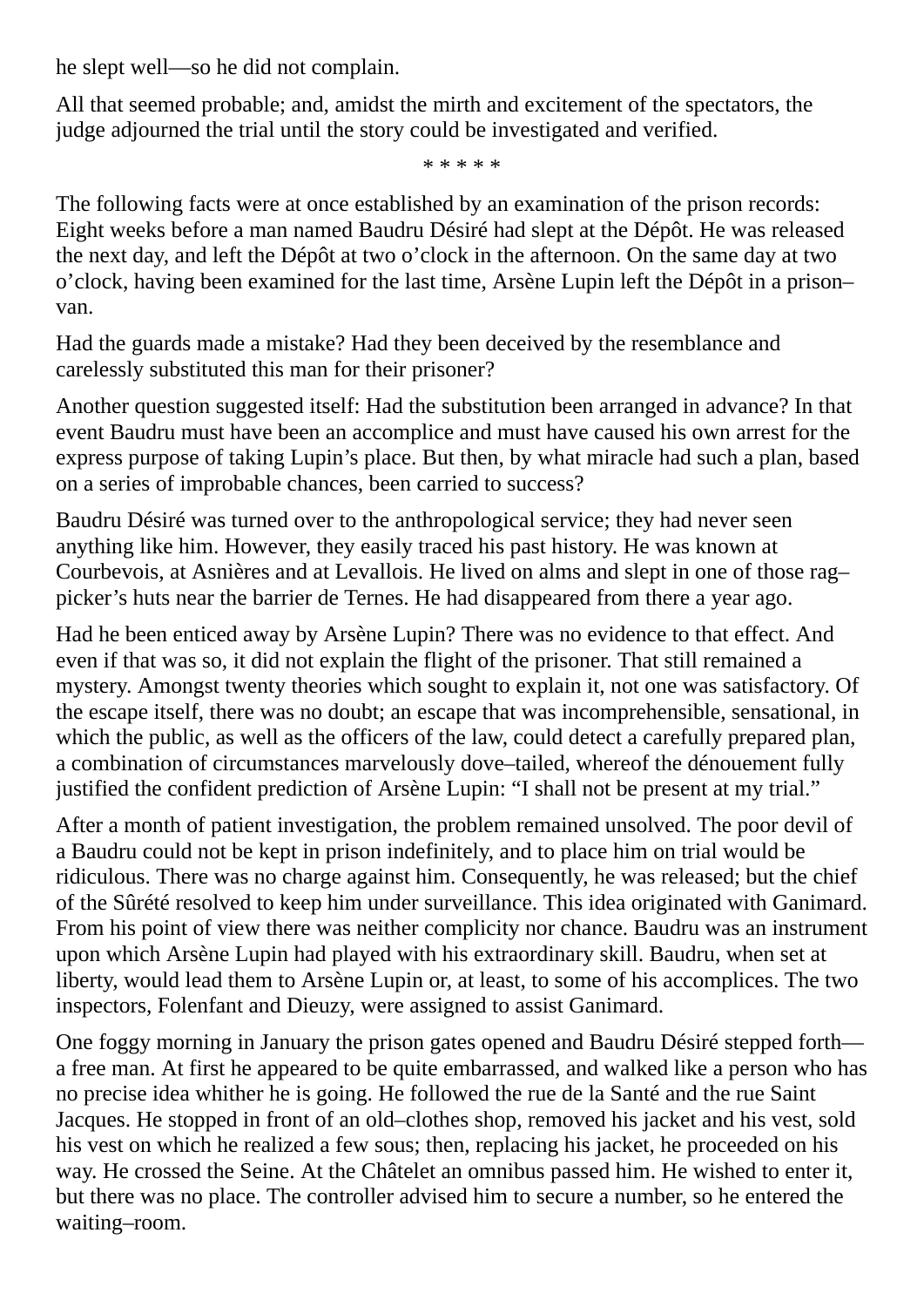Ganimard called to his two assistants, and, without removing his eyes from the waiting room, he said to them:

"Stop a carriage…. no, two. That will be better. I will go with one of you, and we will follow him."

The men obeyed. Yet Baudru did not appear. Ganimard entered the waiting–room. It was empty.

"Idiot that I am!" he muttered, "I forgot there was another exit."

There was an interior corridor extending from the waiting–room to the rue Saint Martin. Ganimard rushed through it and arrived just in time to observe Baudru upon the top of the Batignolles–Jardin de Plates omnibus as it was turning the corner of the rue de Rivoli. He ran and caught the omnibus. But he had lost his two assistants. He must continue the pursuit alone. In his anger he was inclined to seize the man by the collar without ceremony. Was it not with premeditation and by means of an ingenious ruse that his pretended imbecile had separated him from his assistants?

He looked at Baudru. The latter was asleep on the bench, his head rolling from side to side, his mouth half–opened, and an incredible expression of stupidity on his blotched face. No, such an adversary was incapable of deceiving old Ganimard. It was a stroke of luck—nothing more.

At the Galleries–Lafayette, the man leaped from the omnibus and took the La Muette tramway, following the boulevard Haussmann and the avenue Victor Hugo. Baudru alighted at La Muette station; and, with a nonchalant air, strolled into the Bois de Boulogne.

He wandered through one path after another, and sometimes retraced his steps. What was he seeking? Had he any definite object? At the end of an hour, he appeared to be faint from fatigue, and, noticing a bench, he sat down. The spot, not far from Auteuil, on the edge of a pond hidden amongst the trees, was absolutely deserted. After the lapse of another half–hour, Ganimard became impatient and resolved to speak to the man. He approached and took a seat beside Baudru, lighted a cigarette, traced some figures in the sand with the end of his cane, and said:

"It's a pleasant day."

No response. But, suddenly the man burst into laughter, a happy, mirthful laugh, spontaneous and irresistible. Ganimard felt his hair stand on end in horror and surprise. It was that laugh, that infernal laugh he knew so well!

With a sudden movement, he seized the man by the collar and looked at him with a keen, penetrating gaze; and found that he no longer saw the man Baudru. To be sure, he saw Baudru; but, at the same time, he saw the other, the real man, Lupin. He discovered the intense life in the eyes, he filled up the shrunken features, he perceived the real flesh beneath the flabby skin, the real mouth through the grimaces that deformed it. Those were the eyes and mouth of the other, and especially his keen, alert, mocking expression, so clear and youthful!

"Arsène Lupin, Arsène Lupin," he stammered.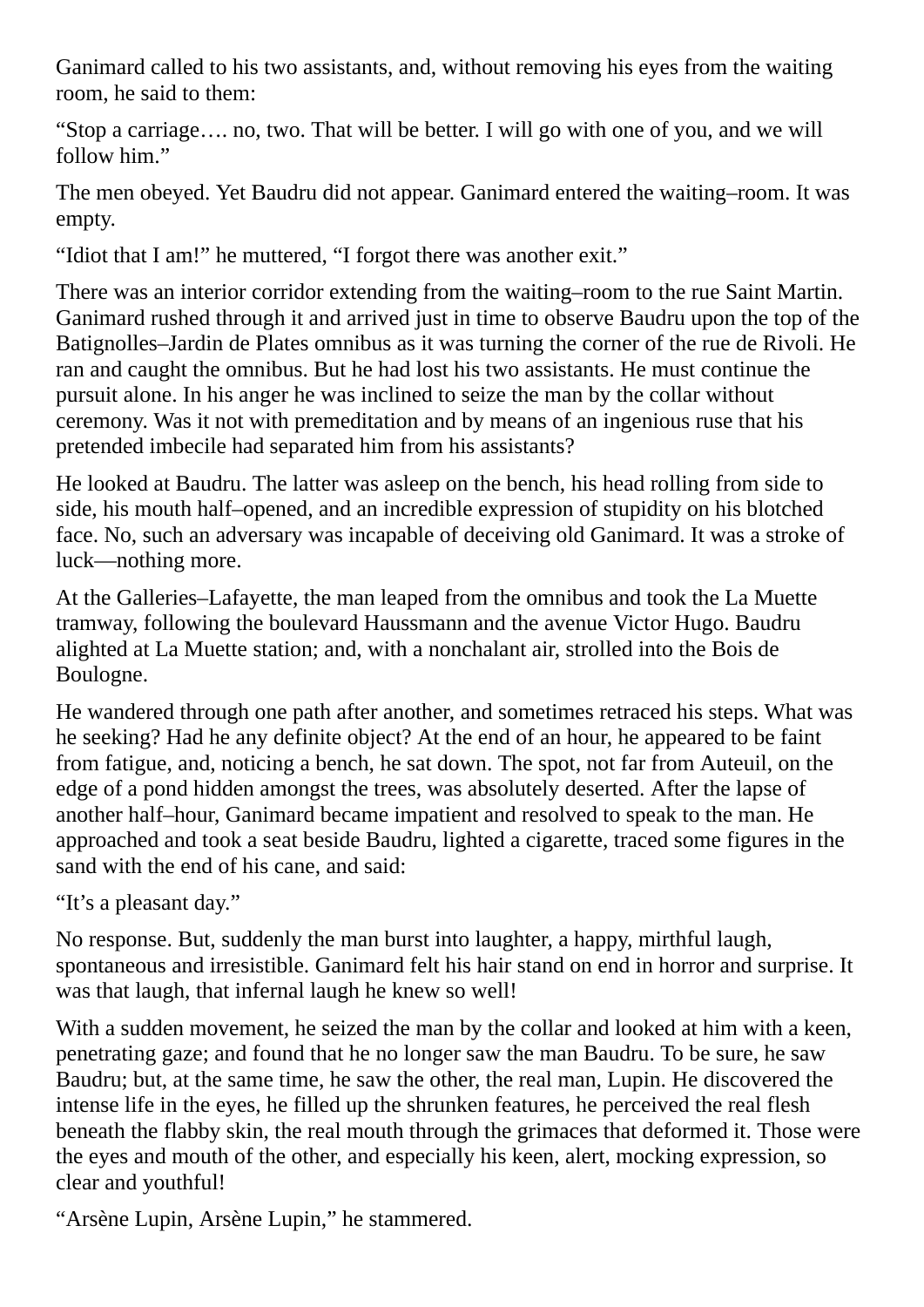Then, in a sudden fit of rage, he seized Lupin by the throat and tried to hold him down. In spite of his fifty years, he still possessed unusual strength, whilst his adversary was apparently in a weak condition. But the struggle was a brief one. Arsène Lupin made only a slight movement, and, as suddenly as he had made the attack, Ganimard released his hold. His right arm fell inert, useless.

"If you had taken lessons in jiu–jitsu at the quai des Orfèvres," said Lupin, "you would know that that blow is called udi–shi–ghi in Japanese. A second more, and I would have broken your arm and that would have been just what you deserve. I am surprised that you, an old friend whom I respect and before whom I voluntarily expose my incognito, should abuse my confidence in that violent manner. It is unworthy—Ah! What's the matter?"

Ganimard did not reply. That escape for which he deemed himself responsible—was it not he, Ganimard, who, by his sensational evidence, had led the court into serious error? That escape appeared to him like a dark cloud on his professional career. A tear rolled down his cheek to his gray moustache.

"Oh! mon Dieu, Ganimard, don't take it to heart. If you had not spoken, I would have arranged for some one else to do it. I couldn't allow poor Baudru Désiré to be convicted."

"Then," murmured Ganimard, "it was you that was there? And now you are here?"

"It is I, always I, only I."

"Can it be possible?"

"Oh, it is not the work of a sorcerer. Simply, as the judge remarked at the trial, the apprenticeship of a dozen years that equips a man to cope successfully with all the obstacles in life."

"But your face? Your eyes?"

"You can understand that if I worked eighteen months with Doctor Altier at the Saint– Louis hospital, it was not out of love for the work. I considered that he, who would one day have the honor of calling himself Arsène Lupin, ought to be exempt from the ordinary laws governing appearance and identity. Appearance? That can be modified at will. For instance, a hypodermic injection of paraffine will puff up the skin at the desired spot. Pyrogallic acid will change your skin to that of an Indian. The juice of the greater celandine will adorn you with the most beautiful eruptions and tumors. Another chemical affects the growth of your beard and hair; another changes the tone of your voice. Add to that two months of dieting in cell 24; exercises repeated a thousand times to enable me to hold my features in a certain grimace, to carry my head at a certain inclination, and adapt my back and shoulders to a stooping posture. Then five drops of atropine in the eyes to make them haggard and wild, and the trick is done."

"I do not understand how you deceived the guards."

"The change was progressive. The evolution was so gradual that they failed to notice it."

"But Baudru Désiré?" "Baudru exists. He is a poor, harmless fellow whom I met last year; and, really, he bears a certain resemblance to me. Considering my arrest as a possible event, I took charge of Baudru and studied the points wherein we differed in appearance with a view to correct them in my own person. My friends caused him to remain at the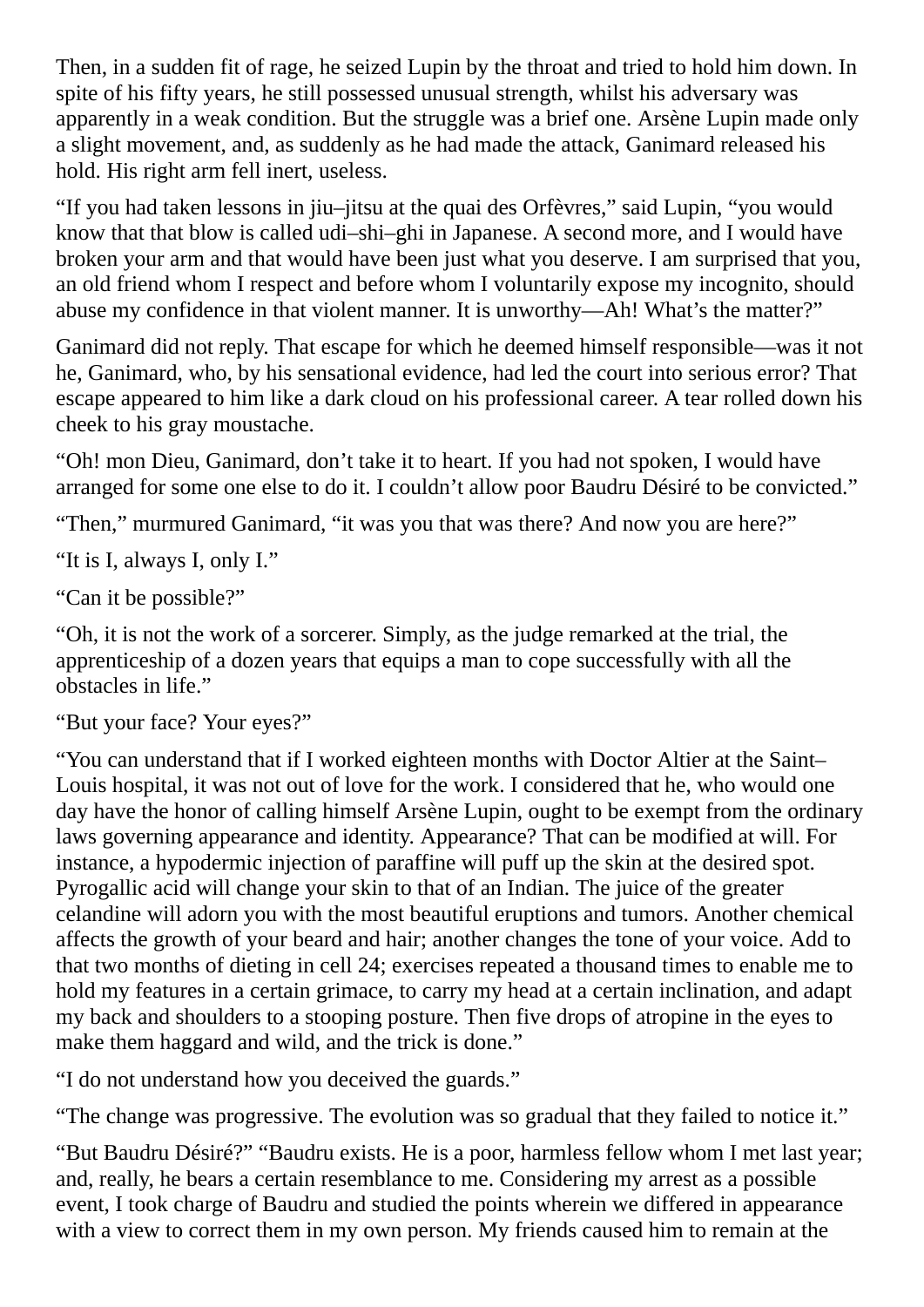Dépôt overnight, and to leave there next day about the same hour as I did—a coincidence easily arranged. Of course, it was necessary to have a record of his detention at the Dépôt in order to establish the fact that such a person was a reality; otherwise, the police would have sought elsewhere to find out my identity. But, in offering to them this excellent Baudru, it was inevitable, you understand, inevitable that they would seize upon him, and, despite the insurmountable difficulties of a substitution, they would prefer to believe in a substitution than confess their ignorance."

"Yes, yes, of course," said Ganimard.

"And then," exclaimed Arsène Lupin, "I held in my hands a trump–card: an anxious public watching and waiting for my escape. And that is the fatal error into which you fell, you and the others, in the course of that fascinating game pending between me and the officers of the law wherein the stake was my liberty. And you supposed that I was playing to the gallery; that I was intoxicated with my success. I, Arsène Lupin, guilty of such weakness! Oh, no! And, no longer ago than the Cahorn affair, you said: "When Arsène Lupin cries from the housetops that he will escape, he has some object in view." But, sapristi, you must understand that in order to escape I must create, in advance, a public belief in that escape, a belief amounting to an article of faith, an absolute conviction, a reality as glittering as the sun. And I did create that belief that Arsène Lupin would escape, that Arsène Lupin would not be present at his trial. And when you gave your evidence and said: "That man is not Arsène Lupin," everybody was prepared to believe you. Had one person doubted it, had any one uttered this simple restriction: Suppose it is Arsène Lupin?—from that moment, I was lost. If anyone had scrutinized my face, not imbued with the idea that I was not Arsène Lupin, as you and the others did at my trial, but with the idea that I might be Arsène Lupin; then, despite all my precautions, I should have been recognized. But I had no fear. Logically, psychologically, no once could entertain the idea that I was Arsène Lupin."

He grasped Ganimard's hand.

"Come, Ganimard, confess that on the Wednesday after our conversation in the prison de la Santé, you expected me at your house at four o'clock, exactly as I said I would go."

"And your prison–van?" said Ganimard, evading the question.

"A bluff! Some of my friends secured that old unused van and wished to make the attempt. But I considered it impractical without the concurrence of a number of unusual circumstances. However, I found it useful to carry out that attempted escape and give it the widest publicity. An audaciously planned escape, though not completed, gave to the succeeding one the character of reality simply by anticipation."

"So that the cigar…."

"Hollowed by myself, as well as the knife."

"And the letters?"

"Written by me."

```
"And the mysterious correspondent?"
```
"Did not exist."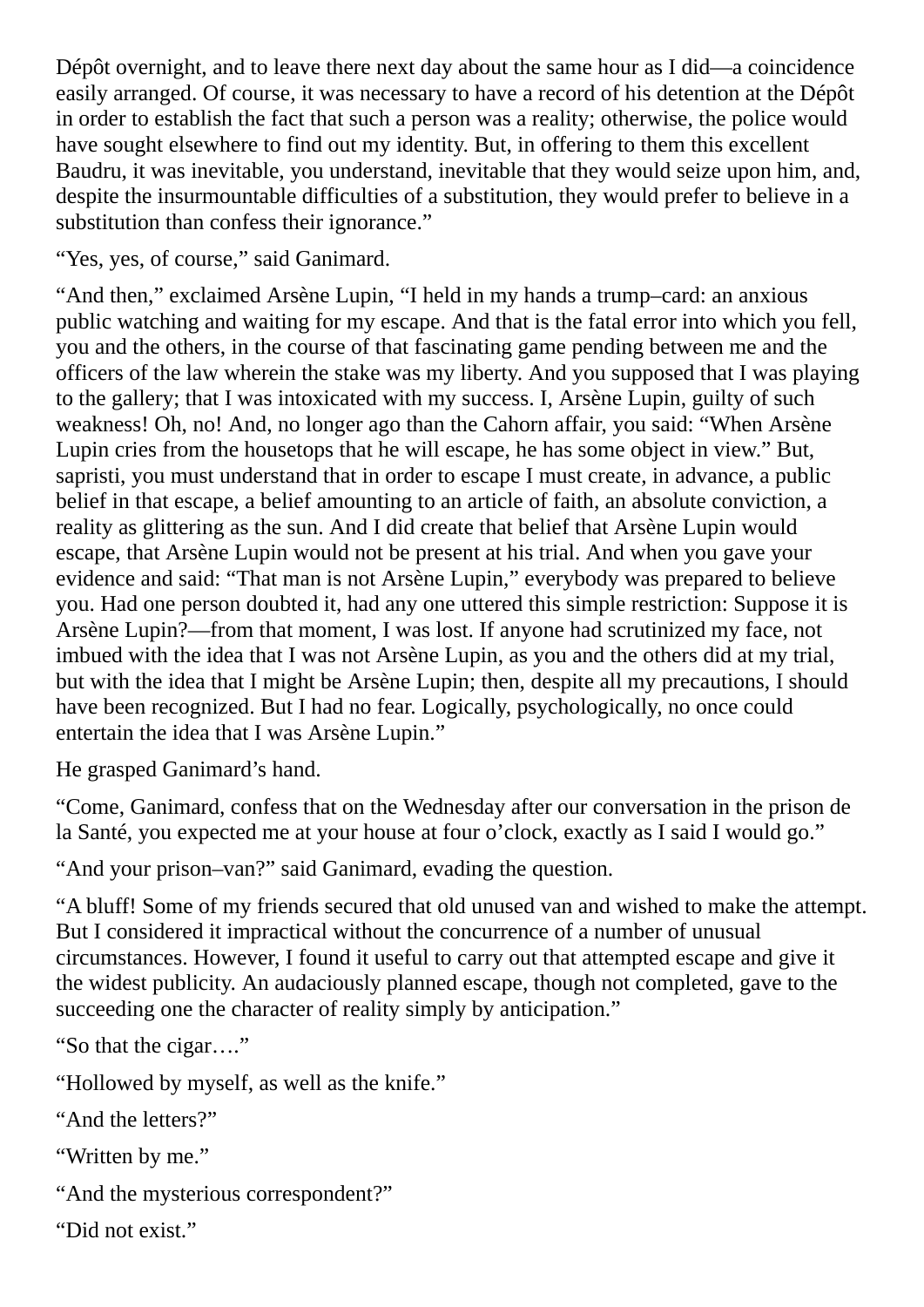Ganimard reflected a moment, then said:

"When the anthropological service had Baudru's case under consideration, why did they not perceive that his measurements coincided with those of Arsène Lupin?"

"My measurements are not in existence."

"Indeed!"

"At least, they are false. I have given considerable attention to that question. In the first place, the Bertillon system of records the visible marks of identification—and you have seen that they are not infallible—and, after that, the measurements of the head, the fingers, the ears, etc. Of course, such measurements are more or less infallible."

"Absolutely."

"No; but it costs money to get around them. Before we left America, one of the employees of the service there accepted so much money to insert false figures in my measurements. Consequently, Baudru's measurements should not agree with those of Arsène Lupin."

After a short silence, Ganimard asked:

"What are you going to do now?"

"Now," replied Lupin, "I am going to take a rest, enjoy the best of food and drink and gradually recover my former healthy condition. It is all very well to become Baudru or some other person, on occasion, and to change your personality as you do your shirt, but you soon grow weary of the change. I feel exactly as I imagine the man who lost his shadow must have felt, and I shall be glad to be Arsène Lupin once more."

He walked to and fro for a few minutes, then, stopping in front of Ganimard, he said:

"You have nothing more to say, I suppose?"

"Yes. I should like to know if you intend to reveal the true state of facts connected with your escape. The mistake that I made―"

"Oh! no one will ever know that it was Arsène Lupin who was discharged. It is to my own interest to surround myself with mystery, and therefore I shall permit my escape to retain its almost miraculous character. So, have no fear on that score, my dear friend. I shall say nothing. And now, good–bye. I am going out to dinner this evening, and have only sufficient time to dress."

"I though you wanted a rest."

"Ah! there are duties to society that one cannot avoid. To–morrow, I shall rest."

"Where do you dine to–night?"

"With the British Ambassador!"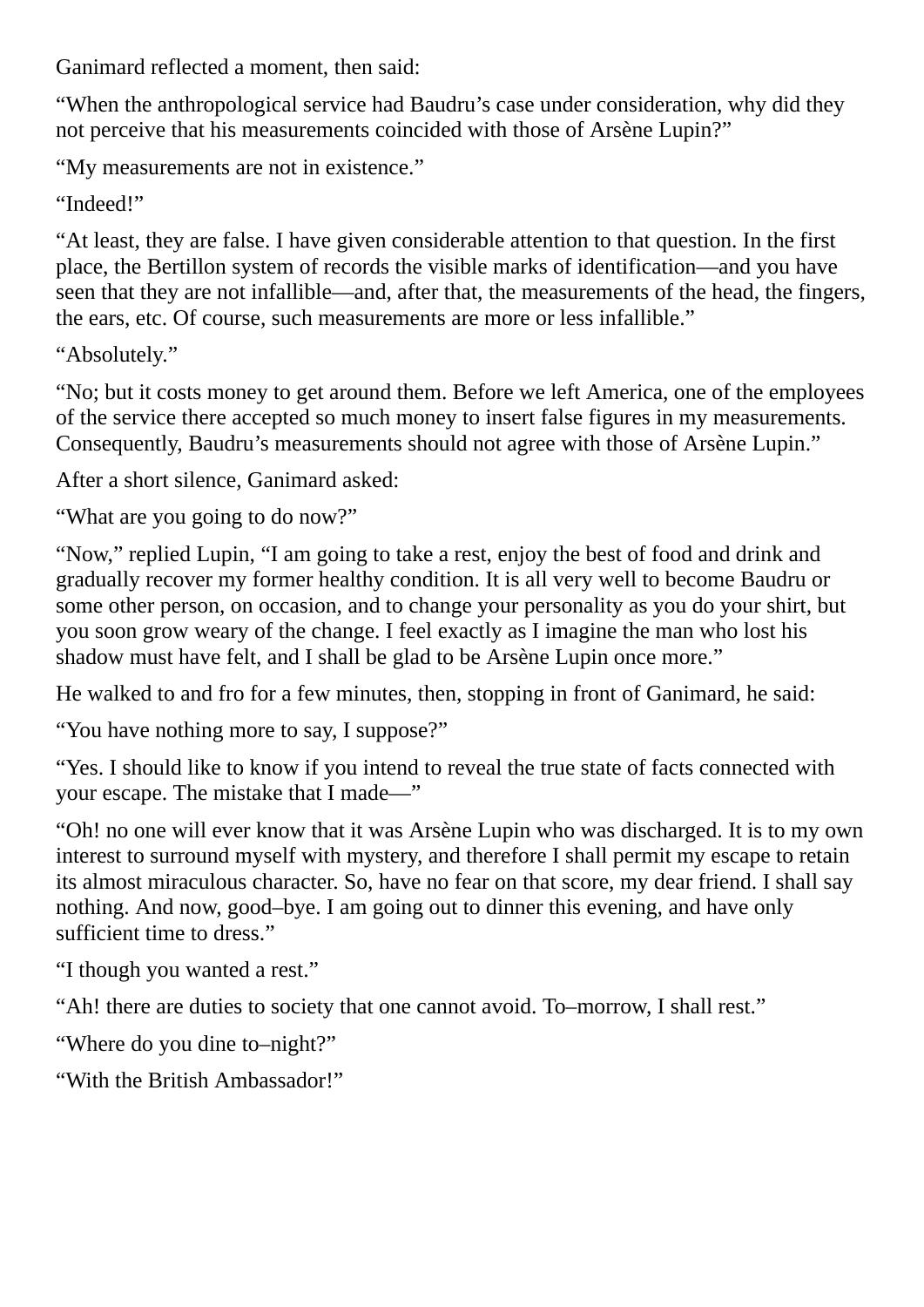# **IV. THE MYSTERIOUS TRAVELLER**

The evening before, I had sent my automobile to Rouen by the highway. I was to travel to Rouen by rail, on my way to visit some friends that live on the banks of the Seine.

At Paris, a few minutes before the train started, seven gentlemen entered my compartment; five of them were smoking. No matter that the journey was a short one, the thought of traveling with such a company was not agreeable to me, especially as the car was built on the old model, without a corridor. I picked up my overcoat, my newspapers and my time– table, and sought refuge in a neighboring compartment.

It was occupied by a lady, who, at sight of me, made a gesture of annoyance that did not escape my notice, and she leaned toward a gentleman who was standing on the step and was, no doubt, her husband. The gentleman scrutinized me closely, and, apparently, my appearance did not displease him, for he smiled as he spoke to his wife with the air of one who reassures a frightened child. She smiled also, and gave me a friendly glance as if she now understood that I was one of those gallant men with whom a woman can remain shut up for two hours in a little box, six feet square, and have nothing to fear.

Her husband said to her:

"I have an important appointment, my dear, and cannot wait any longer. Adieu."

He kissed her affectionately and went away. His wife threw him a few kisses and waved her handkerchief. The whistle sounded, and the train started.

At that precise moment, and despite the protests of the guards, the door was opened, and a man rushed into our compartment. My companion, who was standing and arranging her luggage, uttered a cry of terror and fell upon the seat. I am not a coward—far from it—but I confess that such intrusions at the last minute are always disconcerting. They have a suspicious, unnatural aspect.

However, the appearance of the new arrival greatly modified the unfavorable impression produced by his precipitant action. He was correctly and elegantly dressed, wore a tasteful cravat, correct gloves, and his face was refined and intelligent. But, where the devil had I seen that face before? Because, beyond all possible doubt, I had seen it. And yet the memory of it was so vague and indistinct that I felt it would be useless to try to recall it at that time.

Then, directing my attention to the lady, I was amazed at the pallor and anxiety I saw in her face. She was looking at her neighbor—they occupied seats on the same side of the compartment—with an expression of intense alarm, and I perceived that one of her trembling hands was slowly gliding toward a little traveling bag that was lying on the seat about twenty inches from her. She finished by seizing it and nervously drawing it to her. Our eyes met, and I read in hers so much anxiety and fear that I could not refrain from speaking to her:

"Are you ill, madame? Shall I open the window?"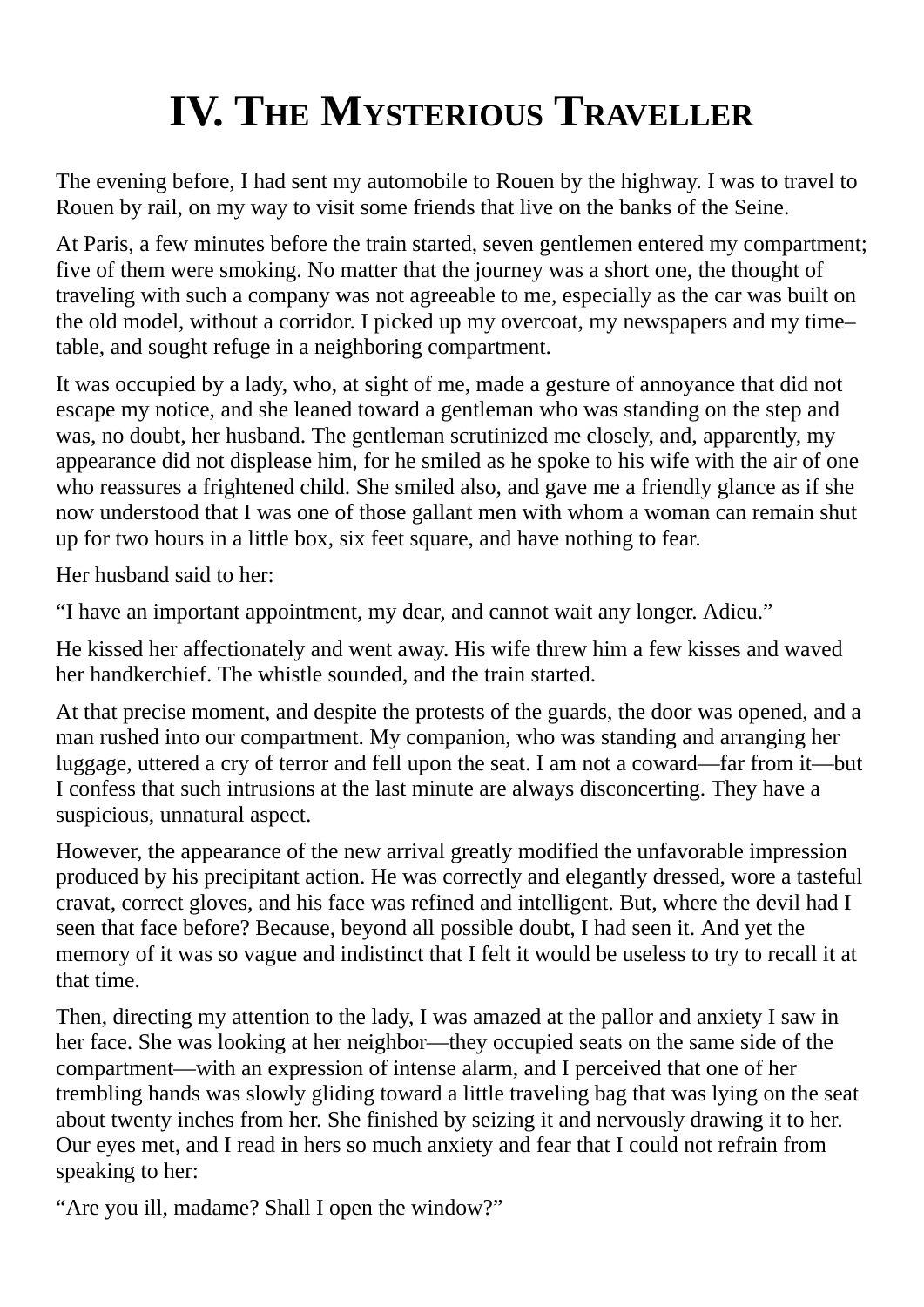Her only reply was a gesture indicating that she was afraid of our companion. I smiled, as her husband had done, shrugged my shoulders, and explained to her, in pantomime, that she had nothing to fear, that I was there, and, besides, the gentleman appeared to be a very harmless individual. At that moment, he turned toward us, scrutinized both of us from head to foot, then settled down in his corner and paid us no more attention.

After a short silence, the lady, as if she had mustered all her energy to perform a desperate act, said to me, in an almost inaudible voice:

"Do you know who is on our train?"

"Who?"

"He…. he….I assure you…."

"Who is he?"

"Arsène Lupin!"

She had not taken her eyes off our companion, and it was to him rather than to me that she uttered the syllables of that disquieting name. He drew his hat over his face. Was that to conceal his agitation or, simply, to arrange himself for sleep? Then I said to her:

"Yesterday, through contumacy, Arsène Lupin was sentenced to twenty years' imprisonment at hard labor. Therefore it is improbable that he would be so imprudent, to– day, as to show himself in public. Moreover, the newspapers have announced his appearance in Turkey since his escape from the Santé."

"But he is on this train at the present moment," the lady proclaimed, with the obvious intention of being heard by our companion; "my husband is one of the directors in the penitentiary service, and it was the stationmaster himself who told us that a search was being made for Arsène Lupin."

"They may have been mistaken―"

"No; he was seen in the waiting–room. He bought a first–class ticket for Rouen."

"He has disappeared. The guard at the waiting–room door did not see him pass, and it is supposed that he had got into the express that leaves ten minutes after us."

"In that case, they will be sure to catch him."

"Unless, at the last moment, he leaped from that train to come here, into our train…. which is quite probable.... which is almost certain."

"If so, he will be arrested just the same; for the employees and guards would no doubt observe his passage from one train to the other, and, when we arrive at Rouen, they will arrest him there."

"Him—never! He will find some means of escape."

"In that case, I wish him 'bon voyage.'"

"But, in the meantime, think what he may do!"

"What?"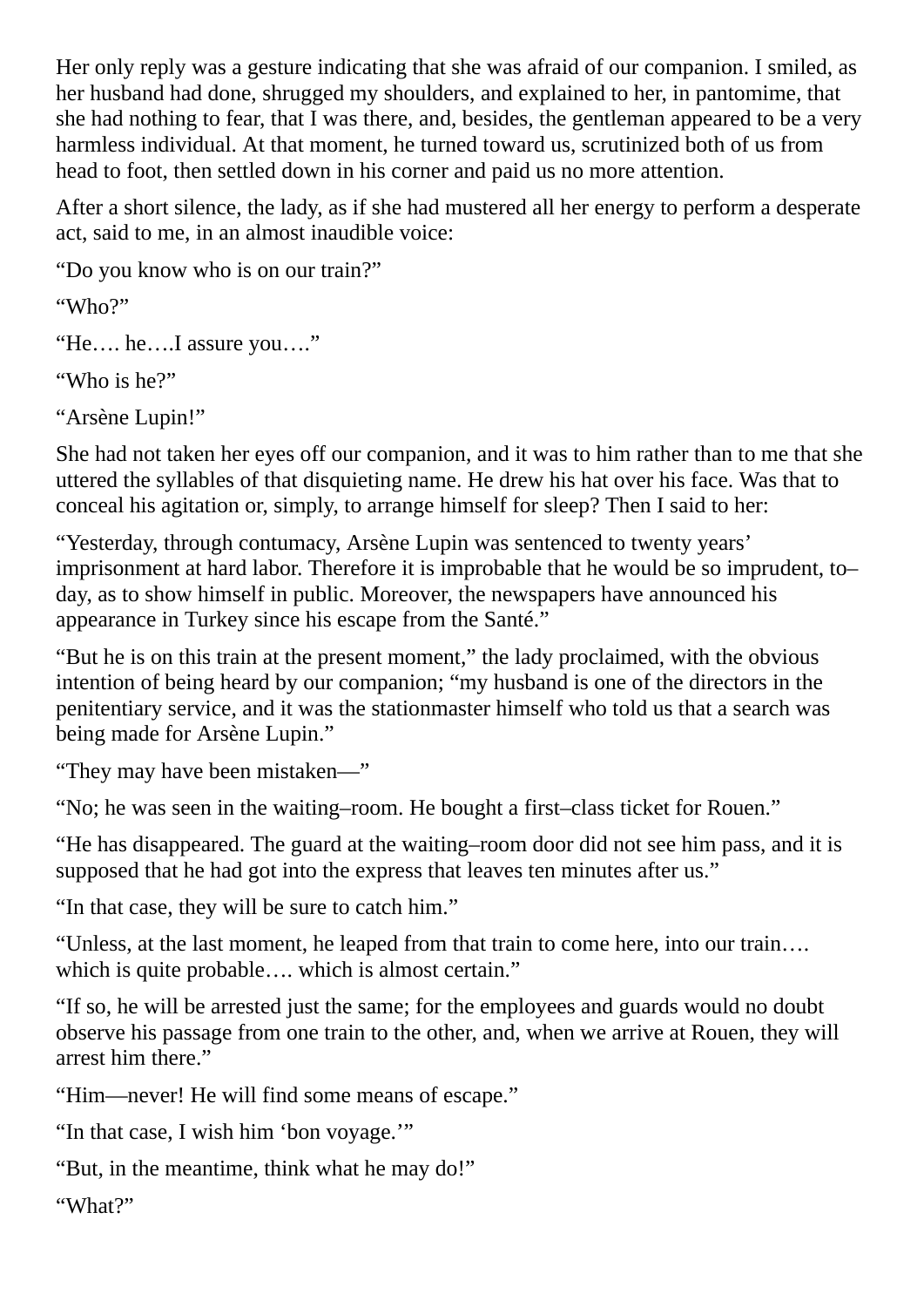"I don't know. He may do anything."

She was greatly agitated, and, truly, the situation justified, to some extent, her nervous excitement. I was impelled to say to her:

"Of course, there are many strange coincidences, but you need have no fear. Admitting that Arsène Lupin is on this train, he will not commit any indiscretion; he will be only too happy to escape the peril that already threatens him."

My words did not reassure her, but she remained silent for a time. I unfolded my newspapers and read reports of Arsène Lupin's trial, but, as they contained nothing that was new to me, I was not greatly interested. Moreover, I was tired and sleepy. I felt my eyelids close and my head drop.

"But, monsieur, you are not going to sleep!"

She seized my newspaper, and looked at me with indignation.

"Certainly not," I said.

"That would be very imprudent."

"Of course," I assented.

I struggled to keep awake. I looked through the window at the landscape and the fleeting clouds, but in a short time all that became confused and indistinct; the image of the nervous lady and the drowsy gentleman were effaced from my memory, and I was buried in the soothing depths of a profound sleep. The tranquility of my response was soon disturbed by disquieting dreams, wherein a creature that had played the part and bore the name of Arsène Lupin held an important place. He appeared to me with his back laden with articles of value; he leaped over walls, and plundered castles. But the outlines of that creature, who was no longer Arsène Lupin, assumed a more definite form. He came toward me, growing larger and larger, leaped into the compartment with incredible agility, and landed squarely on my chest. With a cry of fright and pain, I awoke. The man, the traveller, our companion, with his knee on my breast, held me by the throat.

My sight was very indistinct, for my eyes were suffused with blood. I could see the lady, in a corner of the compartment, convulsed with fright. I tried even not to resist. Besides, I did not have the strength. My temples throbbed; I was almost strangled. One minute more, and I would have breathed my last. The man must have realized it, for he relaxed his grip, but did not remove his hand. Then he took a cord, in which he had prepared a slip–knot, and tied my wrists together. In an instant, I was bound, gagged, and helpless.

Certainly, he accomplished the trick with an ease and skill that revealed the hand of a master; he was, no doubt, a professional thief. Not a word, not a nervous movement; only coolness and audacity. And I was there, lying on the bench, bound like a mummy, I— Arsène Lupin!

It was anything but a laughing matter, and yet, despite the gravity of the situation, I keenly appreciated the humor and irony that it involved. Arsène Lupin seized and bound like a novice! robbed as if I were an unsophisticated rustic—for, you must understand, the scoundrel had deprived me of my purse and wallet! Arsène Lupin, a victim, duped, vanquished….What an adventure!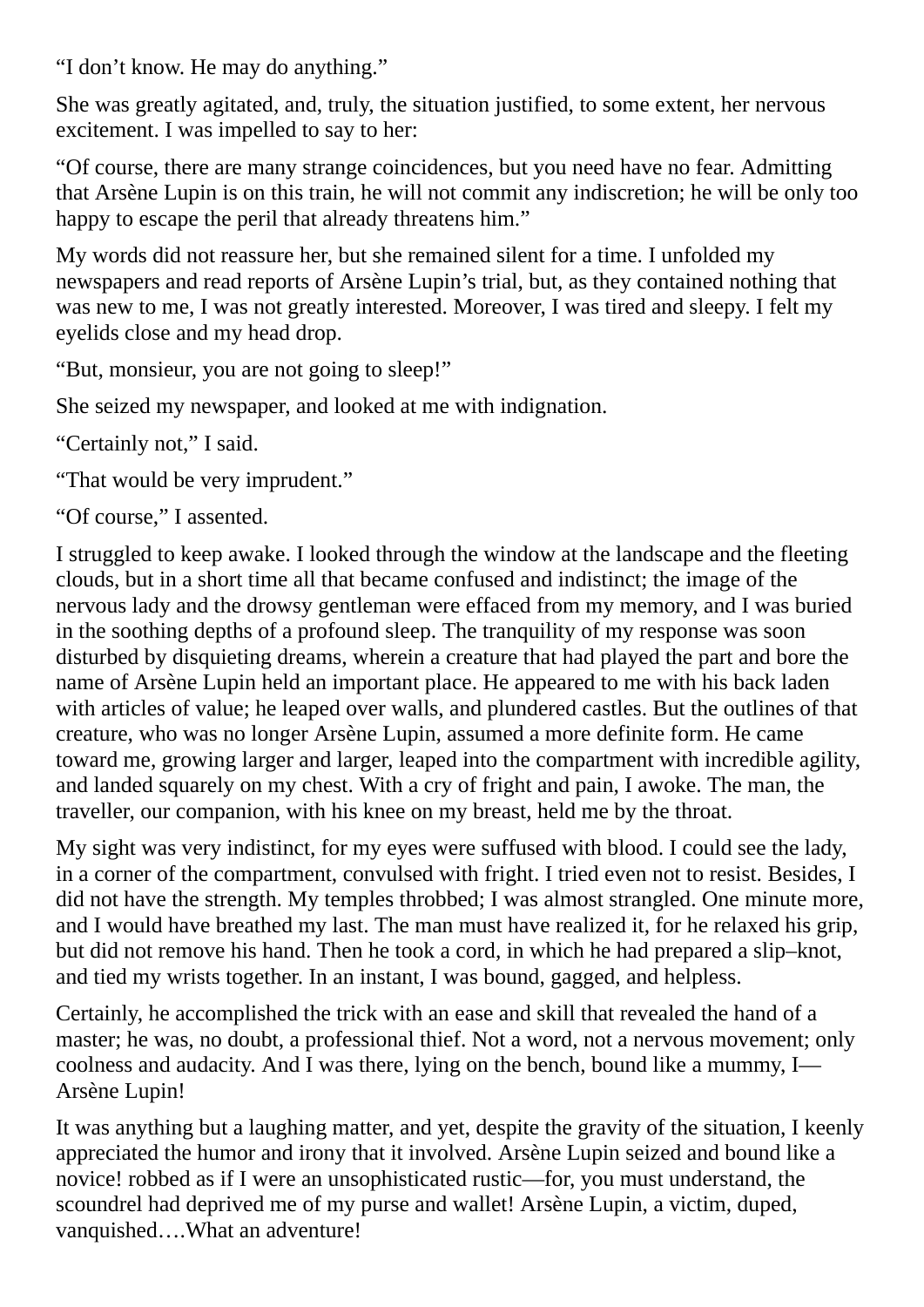The lady did not move. He did not even notice her. He contented himself with picking up her traveling–bag that had fallen to the floor and taking from it the jewels, purse, and gold and silver trinkets that it contained. The lady opened her eyes, trembled with fear, drew the rings from her fingers and handed them to the man as if she wished to spare him unnecessary trouble. He took the rings and looked at her. She swooned.

Then, quite unruffled, he resumed his seat, lighted a cigarette, and proceeded to examine the treasure that he had acquired. The examination appeared to give him perfect satisfaction.

But I was not so well satisfied. I do not speak of the twelve thousand francs of which I had been unduly deprived: that was only a temporary loss, because I was certain that I would recover possession of that money after a very brief delay, together with the important papers contained in my wallet: plans, specifications, addresses, lists of correspondents, and compromising letters. But, for the moment, a more immediate and more serious question troubled me: How would this affair end? What would be the outcome of this adventure?

As you can imagine, the disturbance created by my passage through the Saint–Lazare station has not escaped my notice. Going to visit friends who knew me under the name of Guillaume Berlat, and amongst whom my resemblance to Arsène Lupin was a subject of many innocent jests, I could not assume a disguise, and my presence had been remarked. So, beyond question, the commissary of police at Rouen, notified by telegraph, and assisted by numerous agents, would be awaiting the train, would question all suspicious passengers, and proceed to search the cars.

Of course, I had foreseen all that, but it had not disturbed me, as I was certain that the police of Rouen would not be any shrewder than the police of Paris and that I could escape recognition; would it not be sufficient for me to carelessly display my card as "député," thanks to which I had inspired complete confidence in the gate–keeper at Saint–Lazare?— But the situation was greatly changed. I was no longer free. It was impossible to attempt one of my usual tricks. In one of the compartments, the commissary of police would find Mon. Arsène Lupin, bound hand and foot, as docile as a lamb, packed up, all ready to be dumped into a prison–van. He would have simply to accept delivery of the parcel, the same as if it were so much merchandise or a basket of fruit and vegetables. Yet, to avoid that shameful dénouement, what could I do?—bound and gagged, as I was? And the train was rushing on toward Rouen, the next and only station.

Another problem was presented, in which I was less interested, but the solution of which aroused my professional curiosity. What were the intentions of my rascally companion? Of course, if I had been alone, he could, on our arrival at Rouen, leave the car slowly and fearlessly. But the lady? As soon as the door of the compartment should be opened, the lady, now so quiet and humble, would scream and call for help. That was the dilemma that perplexed me! Why had he not reduced her to a helpless condition similar to mine? That would have given him ample time to disappear before his double crime was discovered.

He was still smoking, with his eyes fixed upon the window that was now being streaked with drops of rain. Once he turned, picked up my time–table, and consulted it.

The lady had to feign a continued lack of consciousness in order to deceive the enemy. But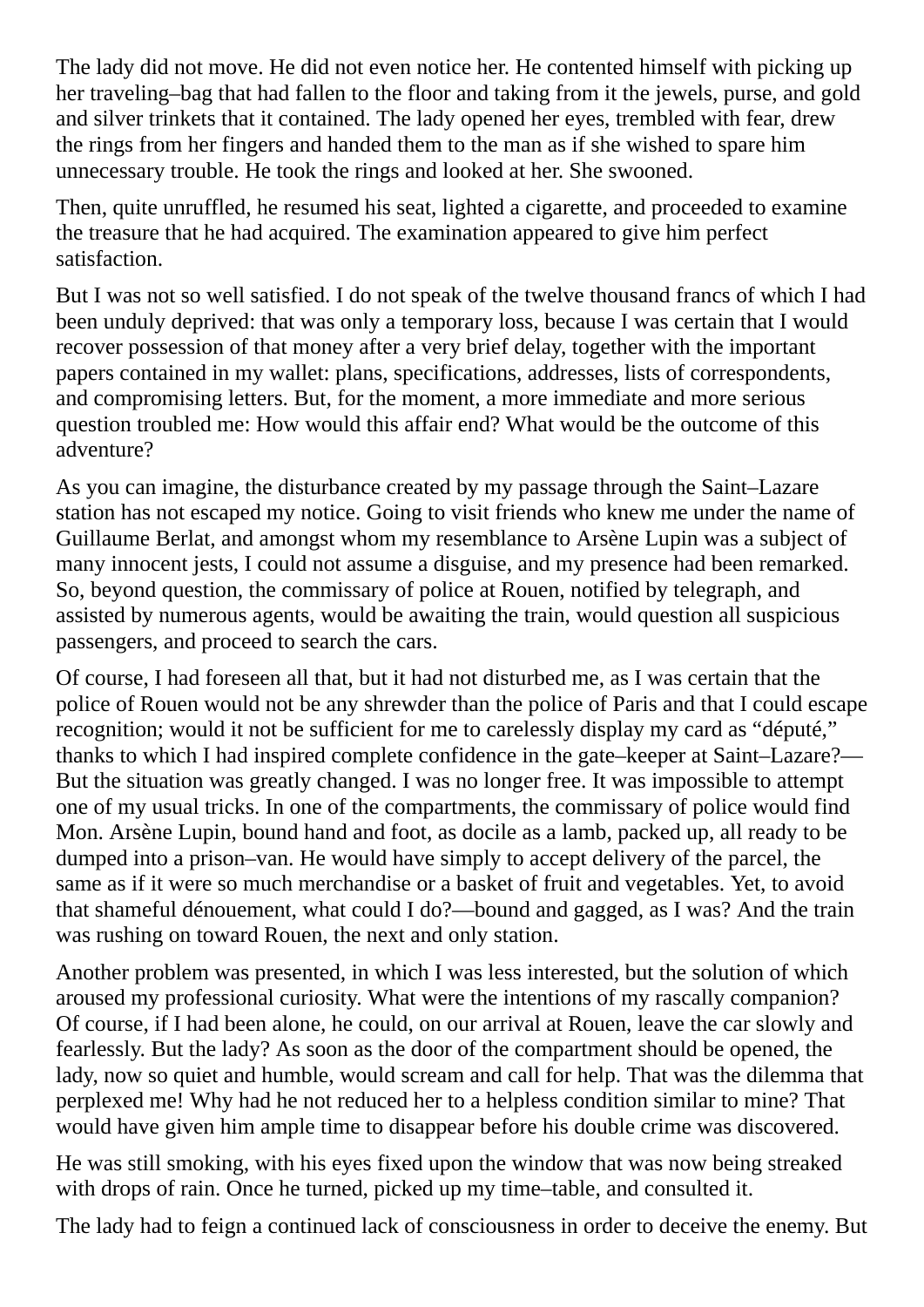fits of coughing, provoked by the smoke, exposed her true condition. As to me, I was very uncomfortable, and very tired. And I meditated; I plotted.

The train was rushing on, joyously, intoxicated with its own speed.

Saint Etienne!….At that moment, the man arose and took two steps toward us, which caused the lady to utter a cry of alarm and fall into a genuine swoon. What was the man about to do? He lowered the window on our side. A heavy rain was now falling, and, by a gesture, the man expressed his annoyance at his not having an umbrella or an overcoat. He glanced at the rack. The lady's umbrella was there. He took it. He also took my overcoat and put it on.

We were now crossing the Seine. He turned up the bottoms of his trousers, then leaned over and raised the exterior latch of the door. Was he going to throw himself upon the track? At that speed, it would have been instant death. We now entered a tunnel. The man opened the door half–way and stood on the upper step. What folly! The darkness, the smoke, the noise, all gave a fantastic appearance to his actions. But suddenly, the train diminished its speed. A moment later it increased its speed, then slowed up again. Probably, some repairs were being made in that part of the tunnel which obliged the trains to diminish their speed, and the man was aware of the fact. He immediately stepped down to the lower step, closed the door behind him, and leaped to the ground. He was gone.

The lady immediately recovered her wits, and her first act was to lament the loss of her jewels. I gave her an imploring look. She understood, and quickly removed the gag that stifled me. She wished to untie the cords that bound me, but I prevented her.

"No, no, the police must see everything exactly as it stands. I want them to see what the rascal did to us."

"Suppose I pull the alarm–bell?"

"Too late. You should have done that when he made the attack on me."

"But he would have killed me. Ah! monsieur, didn't I tell you that he was on this train. I recognized him from his portrait. And now he has gone off with my jewels."

"Don't worry. The police will catch him."

"Catch Arsène Lupin! Never."

"That depends on you, madame. Listen. When we arrive at Rouen, be at the door and call. Make a noise. The police and the railway employees will come. Tell what you have seen: the assault made on me and the flight of Arsène Lupin. Give a description of him—soft hat, umbrella—yours—gray overcoat…."

"Yours," said she.

"What! mine? Not at all. It was his. I didn't have any."

"It seems to me he didn't have one when he came in."

"Yes, yes…. unless the coat was one that some one had forgotten and left in the rack. At all events, he had it when he went away, and that is the essential point. A gray overcoat remember!….Ah! I forgot. You must tell your name, first thing you do. Your husband's official position will stimulate the zeal of the police."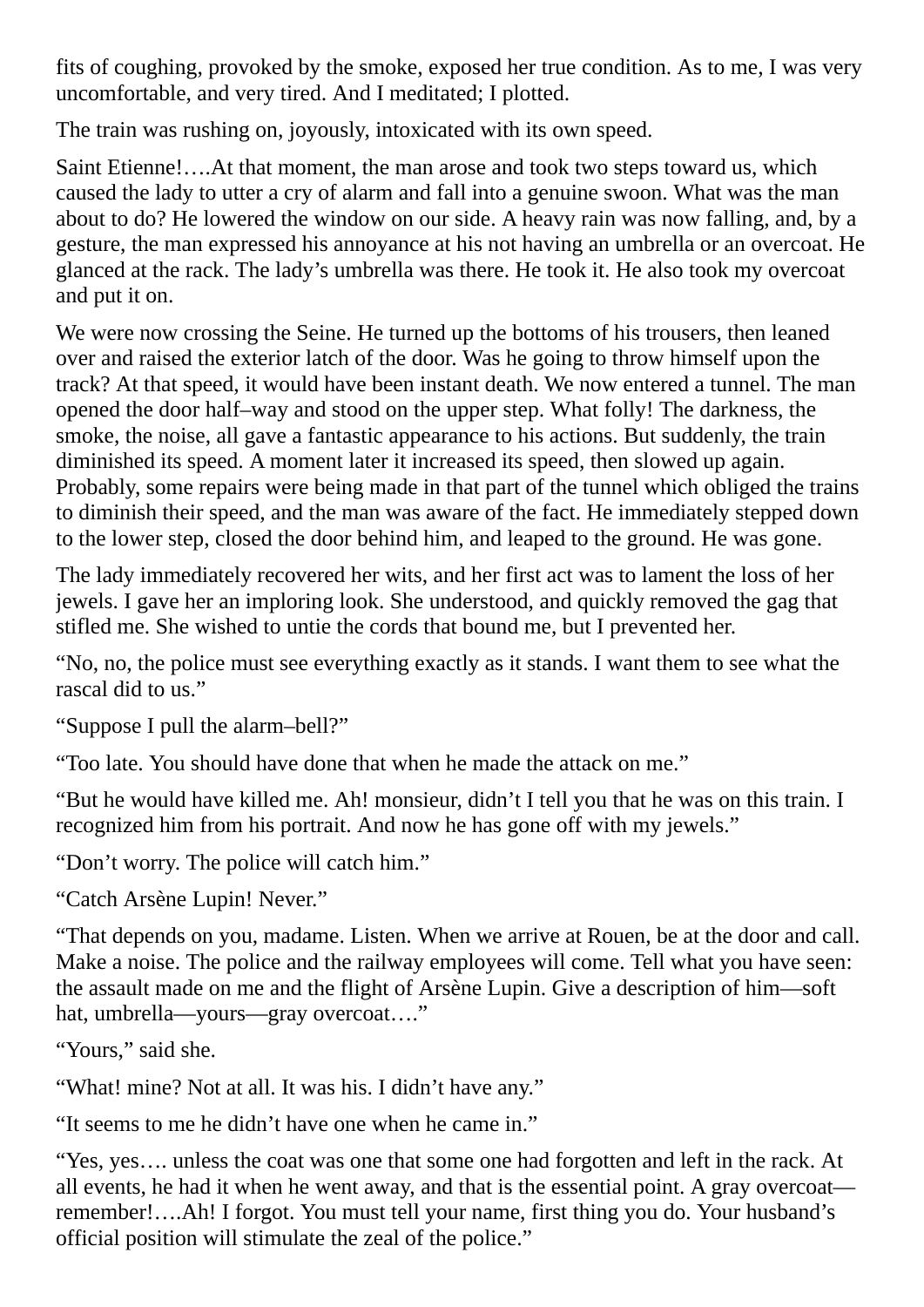We arrived at the station. I gave her some further instructions in a rather imperious tone:

"Tell them my name—Guillaume Berlat. If necessary, say that you know me. That will save time. We must expedite the preliminary investigation. The important thing is the pursuit of Arsène Lupin. Your jewels, remember! Let there be no mistake. Guillaume Berlat, a friend of your husband."

"I understand….Guillaume Berlat."

She was already calling and gesticulating. As soon as the train stopped, several men entered the compartment. The critical moment had come.

Panting for breath, the lady exclaimed:

"Arsène Lupin…. he attacked us…. he stole my jewels….I am Madame Renaud…. my husband is a director of the penitentiary service....Ah! here is my brother, Georges Ardelle, director of the Crédit Rouennais…. you must know…."

She embraced a young man who had just joined us, and whom the commissary saluted. Then she continued, weeping:

"Yes, Arsène Lupin…. while monsieur was sleeping, he seized him by the throat….Mon. Berlat, a friend of my husband."

The commissary asked:

"But where is Arsène Lupin?"

"He leaped from the train, when passing through the tunnel."

"Are you sure that it was he?"

"Am I sure! I recognized him perfectly. Besides, he was seen at the Saint–Lazare station. He wore a soft hat―"

"No, a hard felt, like that," said the commissary, pointing to my hat.

"He had a soft hat, I am sure," repeated Madame Renaud, "and a gray overcoat."

"Yes, that is right," replied the commissary, "the telegram says he wore a gray overcoat with a black velvet collar."

"Exactly, a black velvet collar," exclaimed Madame Renaud, triumphantly.

I breathed freely. Ah! the excellent friend I had in that little woman.

The police agents had now released me. I bit my lips until they ran blood. Stooping over, with my handkerchief over my mouth, an attitude quite natural in a person who has remained for a long time in an uncomfortable position, and whose mouth shows the bloody marks of the gag, I addressed the commissary, in a weak voice:

"Monsieur, it was Arsène Lupin. There is no doubt about that. If we make haste, he can be caught yet. I think I may be of some service to you."

The railway car, in which the crime occurred, was detached from the train to serve as a mute witness at the official investigation. The train continued on its way to Havre. We were then conducted to the station–master's office through a crowd of curious spectators.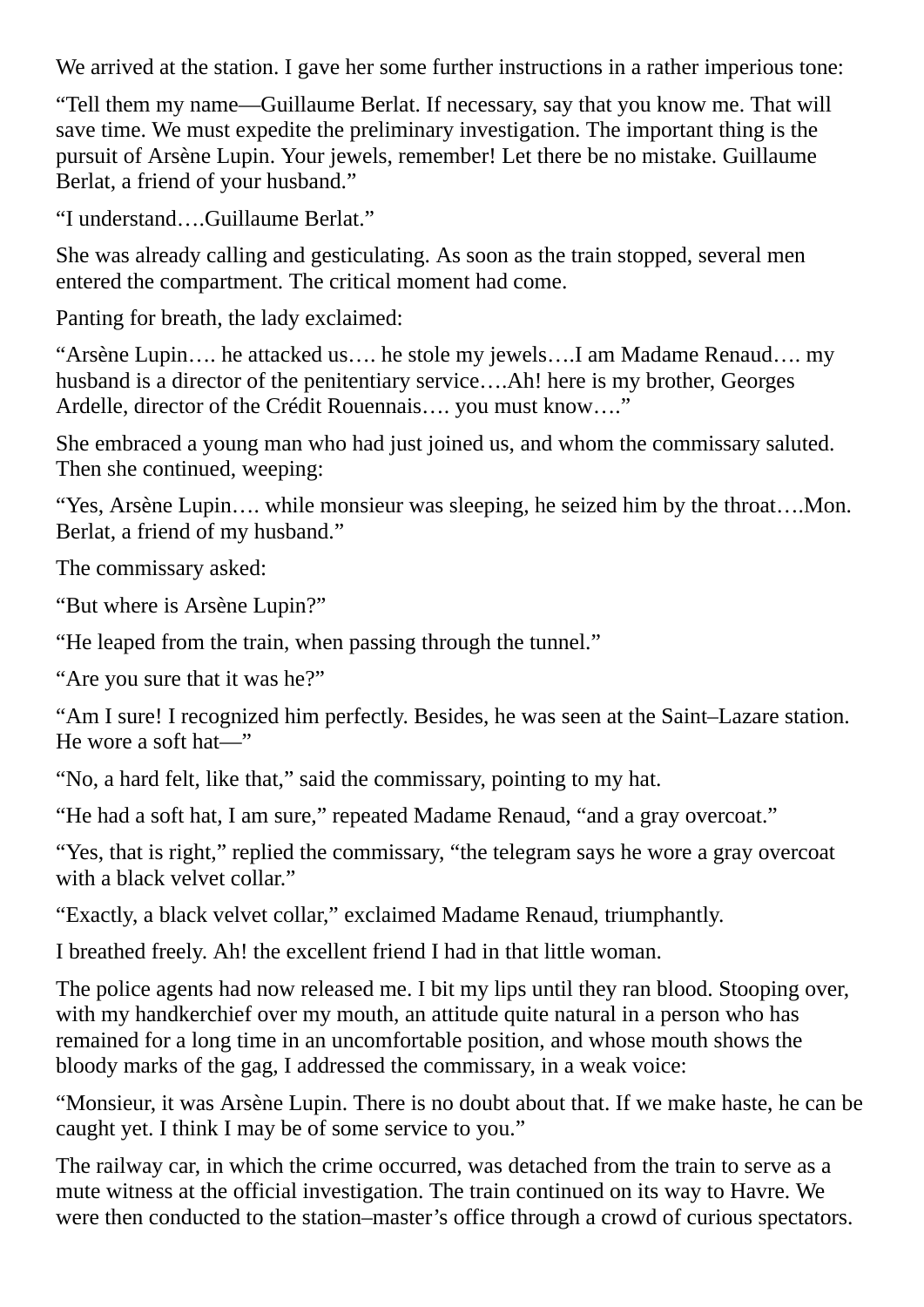Then, I had a sudden access of doubt and discretion. Under some pretext or other, I must gain my automobile, and escape. To remain there was dangerous. Something might happen; for instance, a telegram from Paris, and I would be lost.

Yes, but what about my thief? Abandoned to my own resources, in an unfamiliar country, I could not hope to catch him.

"Bah! I must make the attempt," I said to myself. "It may be a difficult game, but an amusing one, and the stake is well worth the trouble."

And when the commissary asked us to repeat the story of the robbery, I exclaimed:

"Monsieur, really, Arsène Lupin is getting the start of us. My automobile is waiting in the courtyard. If you will be so kind as to use it, we can try…."

The commissary smiled, and replied:

"The idea is a good one; so good, indeed, that it is already being carried out. Two of my men have set out on bicycles. They have been gone for some time."

"Where did they go?"

"To the entrance of the tunnel. There, they will gather evidence, secure witnesses, and follow on the track of Arsène Lupin."

I could not refrain from shrugging my shoulders, as I replied:

"Your men will not secure any evidence or any witnesses."

"Really!"

"Arsène Lupin will not allow anyone to see him emerge from the tunnel. He will take the first road—"

"To Rouen, where we will arrest him."

"He will not go to Rouen."

"Then he will remain in the vicinity, where his capture will be even more certain."

"He will not remain in the vicinity."

"Oh! oh! And where will he hide?"

I looked at my watch, and said:

"At the present moment, Arsène Lupin is prowling around the station at Darnétal. At ten fifty, that is, in twenty–two minutes from now, he will take the train that goes from Rouen to Amiens."

"Do you think so? How do you know it?"

"Oh! it is quite simple. While we were in the car, Arsène Lupin consulted my railway guide. Why did he do it? Was there, not far from the spot where he disappeared, another line of railway, a station upon that line, and a train stopping at that station? On consulting my railway guide, I found such to be the case."

"Really, monsieur," said the commissary, "that is a marvelous deduction. I congratulate you on your skill."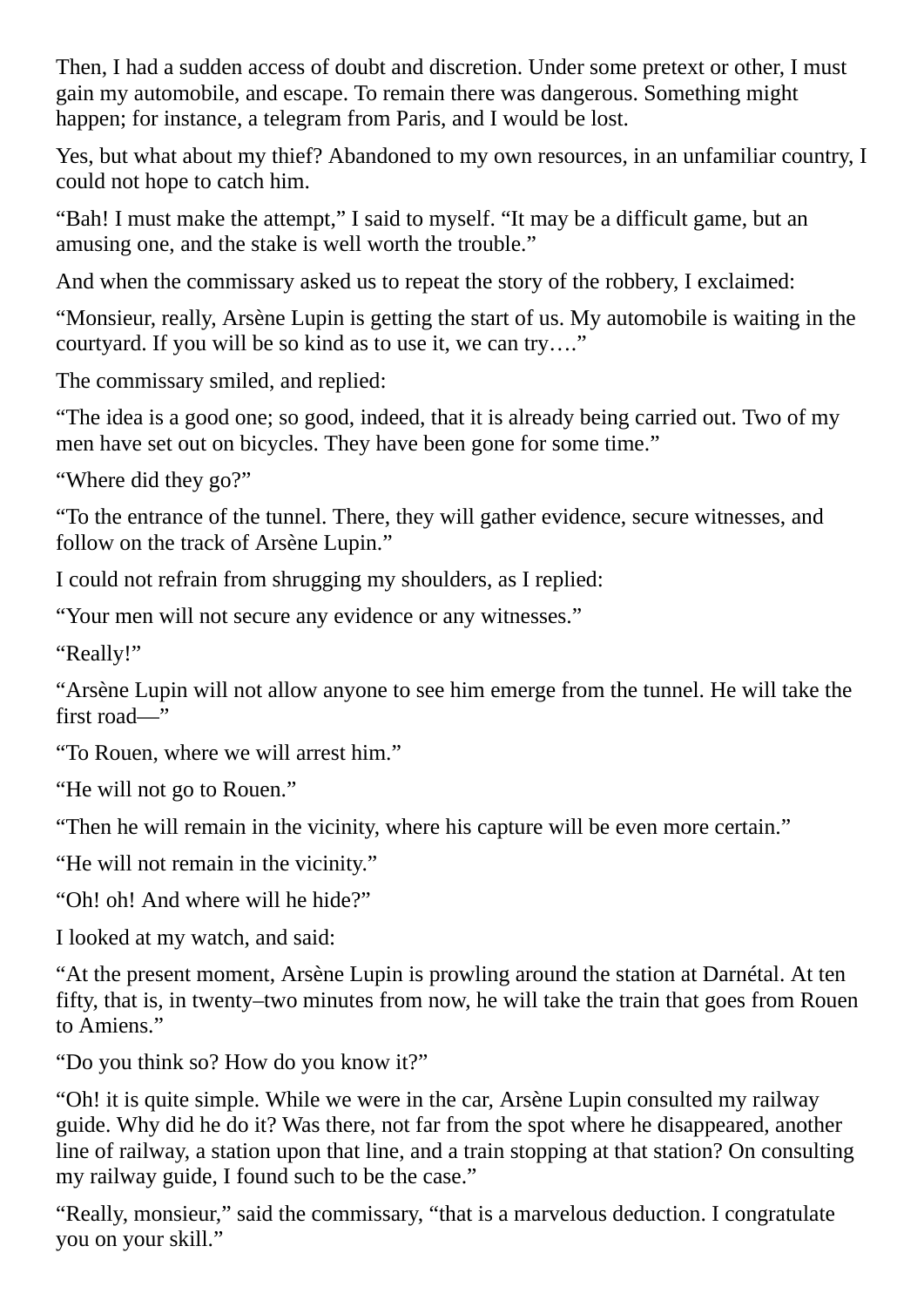I was now convinced that I had made a mistake in displaying so much cleverness. The commissary regarded me with astonishment, and I thought a slight suspicion entered his official mind….Oh! scarcely that, for the photographs distributed broadcast by the police department were too imperfect; they presented an Arsène Lupin so different from the one he had before him, that he could not possibly recognize me by it. But, all the same, he was troubled, confused and ill–at–ease.

"Mon Dieu! nothing stimulates the comprehension so much as the loss of a pocketbook and the desire to recover it. And it seems to me that if you will give me two of your men, we may be able…."

"Oh! I beg of you, monsieur le commissaire," cried Madame Renaud, "listen to Mon. Berlat."

The intervention of my excellent friend was decisive. Pronounced by her, the wife of an influential official, the name of Berlat became really my own, and gave me an identity that no mere suspicion could affect. The commissary arose, and said:

"Believe me, Monsieur Berlat, I shall be delighted to see you succeed. I am as much interested as you are in the arrest of Arsène Lupin."

He accompanied me to the automobile, and introduced two of his men, Honoré Massol and Gaston Delivet, who were assigned to assist me. My chauffer cranked up the car and I took my place at the wheel. A few seconds later, we left the station. I was saved.

Ah! I must confess that in rolling over the boulevards that surrounded the old Norman city, in my swift thirty–five horse–power Moreau–Lepton, I experienced a deep feeling of pride, and the motor responded, sympathetically to my desires. At right and left, the trees flew past us with startling rapidity, and I, free, out of danger, had simply to arrange my little personal affairs with the two honest representatives of the Rouen police who were sitting behind me. Arsène Lupin was going in search of Arsène Lupin!

Modest guardians of social order—Gaston Delivet and Honoré Massol—how valuable was your assistance! What would I have done without you? Without you, many times, at the cross–roads, I might have taken the wrong route! Without you, Arsène Lupin would have made a mistake, and the other would have escaped!

But the end was not yet. Far from it. I had yet to capture the thief and recover the stolen papers. Under no circumstances must my two acolytes be permitted to see those papers, much less to seize them. That was a point that might give me some difficulty.

We arrived at Darnétal three minutes after the departure of the train. True, I had the consolation of learning that a man wearing a gray overcoat with a black velvet collar had taken the train at the station. He had bought a second–class ticket for Amiens. Certainly, my début as detective was a promising one.

Delivet said to me:

"The train is express, and the next stop is Montérolier–Buchy in nineteen minutes. If we do not reach there before Arsène Lupin, he can proceed to Amiens, or change for the train going to Clères, and, from that point, reach Dieppe or Paris."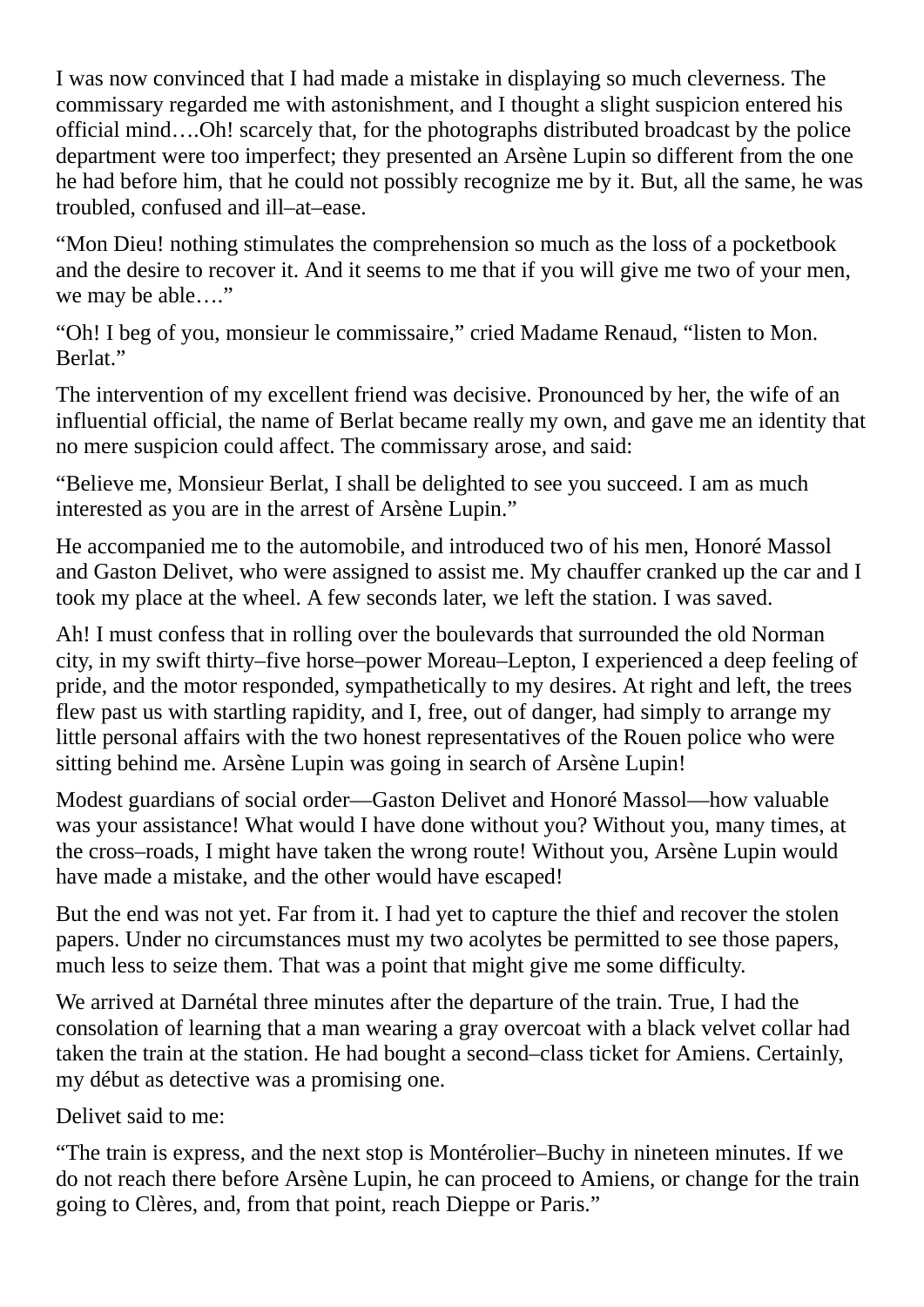"How far to Montérolier?"

"Twenty–three kilometres."

"Twenty–three kilometres in nineteen minutes….We will be there ahead of him."

We were off again! Never had my faithful Moreau–Repton responded to my impatience with such ardor and regularity. It participated in my anxiety. It indorsed my determination. It comprehended my animosity against that rascally Arsène Lupin. The knave! The traitor!

"Turn to the right," cried Delivet, "then to the left."

We fairly flew, scarcely touching the ground. The mile–stones looked like little timid beasts that vanished at our approach. Suddenly, at a turn of the road, we saw a vortex of smoke. It was the Northern Express. For a kilometre, it was a struggle, side by side, but an unequal struggle in which the issue was certain. We won the race by twenty lengths.

In three seconds we were on the platform standing before the second–class carriages. The doors were opened, and some passengers alighted, but not my thief. We made a search through the compartments. No sign of Arsène Lupin.

"Sapristi!" I cried, "he must have recognized me in the automobile as we were racing, side by side, and he leaped from the train."

"Ah! there he is now! crossing the track."

I started in pursuit of the man, followed by my two acolytes, or rather followed by one of them, for the other, Massol, proved himself to be a runner of exceptional speed and endurance. In a few moments, he had made an appreciable gain upon the fugitive. The man noticed it, leaped over a hedge, scampered across a meadow, and entered a thick grove. When we reached this grove, Massol was waiting for us. He went no farther, for fear of losing us.

"Quite right, my dear friend," I said. "After such a run, our victim must be out of wind. We will catch him now."

I examined the surroundings with the idea of proceeding alone in the arrest of the fugitive, in order to recover my papers, concerning which the authorities would doubtless ask many disagreeable questions. Then I returned to my companions, and said:

"It is all quite easy. You, Massol, take your place at the left; you, Delivet, at the right. From there, you can observe the entire posterior line of the bush, and he cannot escape without you seeing him, except by that ravine, and I shall watch it. If he does not come out voluntarily, I will enter and drive him out toward one or the other of you. You have simply to wait. Ah! I forgot: in case I need you, a pistol shot."

Massol and Delivet walked away to their respective posts. As soon as they had disappeared, I entered the grove with the greatest precaution so as to be neither seen nor heard. I encountered dense thickets, through which narrow paths had been cut, but the overhanging boughs compelled me to adopt a stooping posture. One of these paths led to a clearing in which I found footsteps upon the wet grass. I followed them; they led me to the foot of a mound which was surmounted by a deserted, dilapidated hovel.

"He must be there," I said to myself. "It is a well–chosen retreat."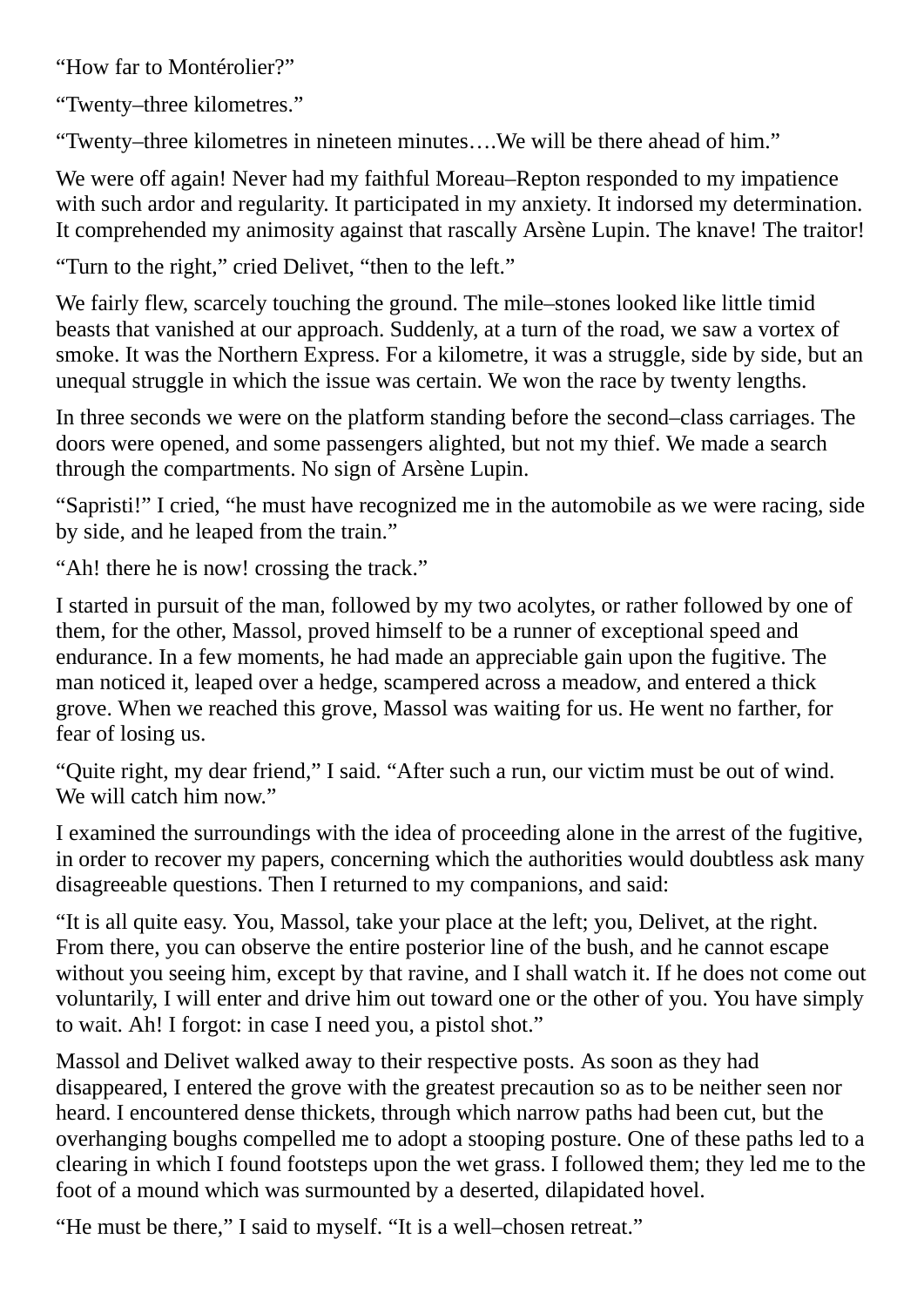I crept cautiously to the side of the building. A slight noise informed me that he was there; and, then, through an opening, I saw him. His back was turned toward me. In two bounds, I was upon him. He tried to fire a revolver that he held in his hand. But he had no time. I threw him to the ground, in such a manner that his arms were beneath him, twisted and helpless, whilst I held him down with my knee on his breast.

"Listen, my boy," I whispered in his ear. "I am Arsène Lupin. You are to deliver over to me, immediately and gracefully, my pocketbook and the lady's jewels, and, in return therefore, I will save you from the police and enroll you amongst my friends. One word: yes or no?"

"Yes," he murmured.

"Very good. Your escape, this morning, was well planned. I congratulate you."

I arose. He fumbled in his pocket, drew out a large knife and tried to strike me with it.

"Imbecile!" I exclaimed.

With one hand, I parried the attack; with the other, I gave him a sharp blow on the carotid artery. He fell—stunned!

In my pocketbook, I recovered my papers and bank–notes. Out of curiosity, I took his. Upon an envelope, addressed to him, I read his name: Pierre Onfrey. It startled me. Pierre Onfrey, the assassin of the rue Lafontaine at Auteuil! Pierre Onfrey, he who had cut the throats of Madame Delbois and her two daughters. I leaned over him. Yes, those were the features which, in the compartment, had evoked in me the memory of a face I could not then recall.

But time was passing. I placed in an envelope two bank–notes of one hundred francs each, with a card bearing these words: "Arsène Lupin to his worthy colleagues Honoré Massol and Gaston Delivet, as a slight token of his gratitude." I placed it in a prominent spot in the room, where they would be sure to find it. Beside it, I placed Madame Renaud's handbag. Why could I not return it to the lady who had befriended me? I must confess that I had taken from it everything that possessed any interest or value, leaving there only a shell comb, a stick of rouge Dorin for the lips, and an empty purse. But, you know, business is business. And then, really, her husband is engaged in such a dishonorable vocation!

The man was becoming conscious. What was I to do? I was unable to save him or condemn him. So I took his revolver and fired a shot in the air.

"My two acolytes will come and attend to his case," I said to myself, as I hastened away by the road through the ravine. Twenty minutes later, I was seated in my automobile.

At four o'clock, I telegraphed to my friends at Rouen that an unexpected event would prevent me from making my promised visit. Between ourselves, considering what my friends must now know, my visit is postponed indefinitely. A cruel disillusion for them!

At six o'clock I was in Paris. The evening newspapers informed me that Pierre Onfrey had been captured at last.

Next day,—let us not despise the advantages of judicious advertising,—the `Echo de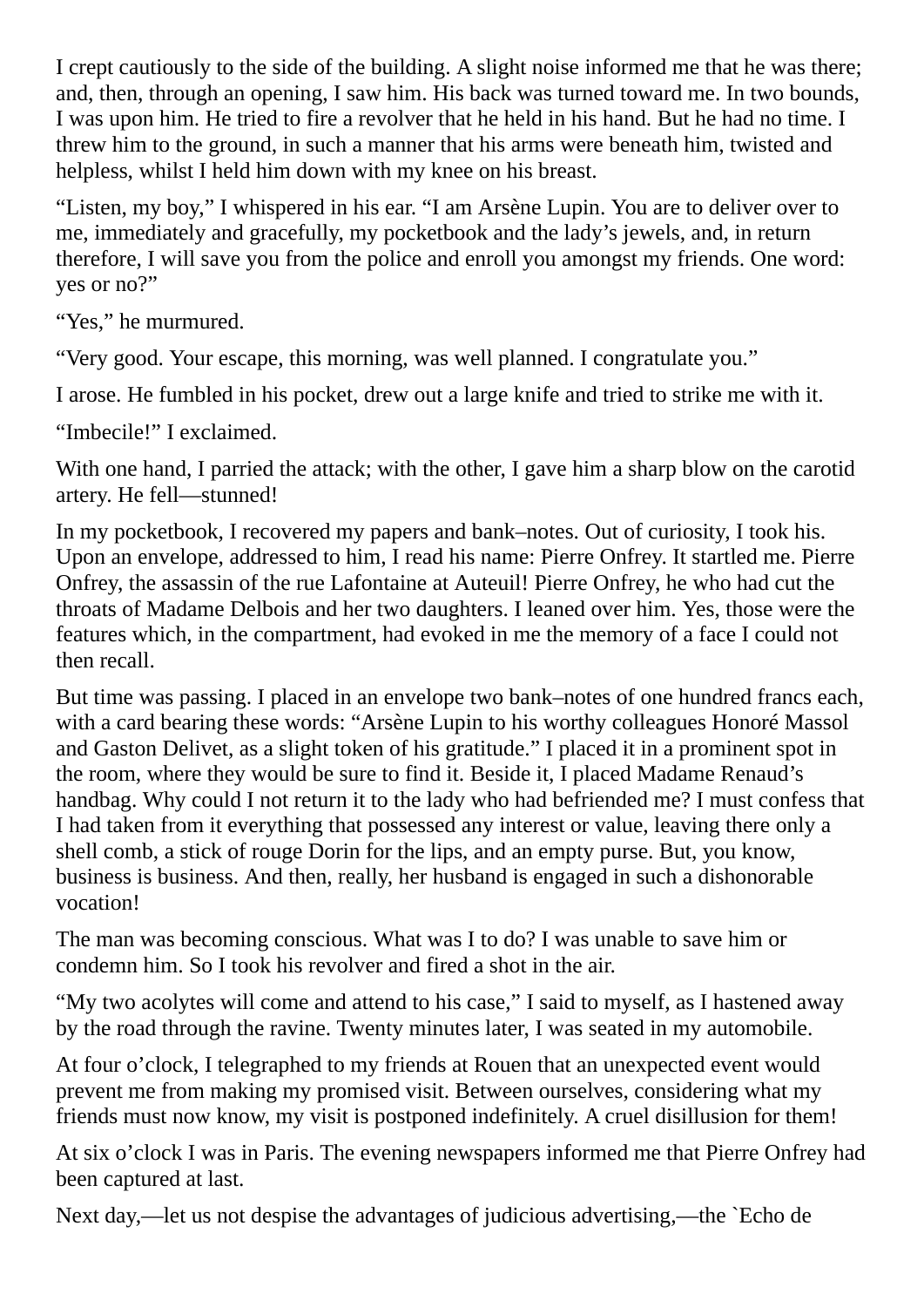France' published this sensational item:

"Yesterday, near Buchy, after numerous exciting incidents, Arsène Lupin effected the arrest of Pierre Onfrey. The assassin of the rue Lafontaine had robbed Madame Renaud, wife of the director in the penitentiary service, in a railway carriage on the Paris–Havre line. Arsène Lupin restored to Madame Renaud the hand–bag that contained her jewels, and gave a generous recompense to the two detectives who had assisted him in making that dramatic arrest."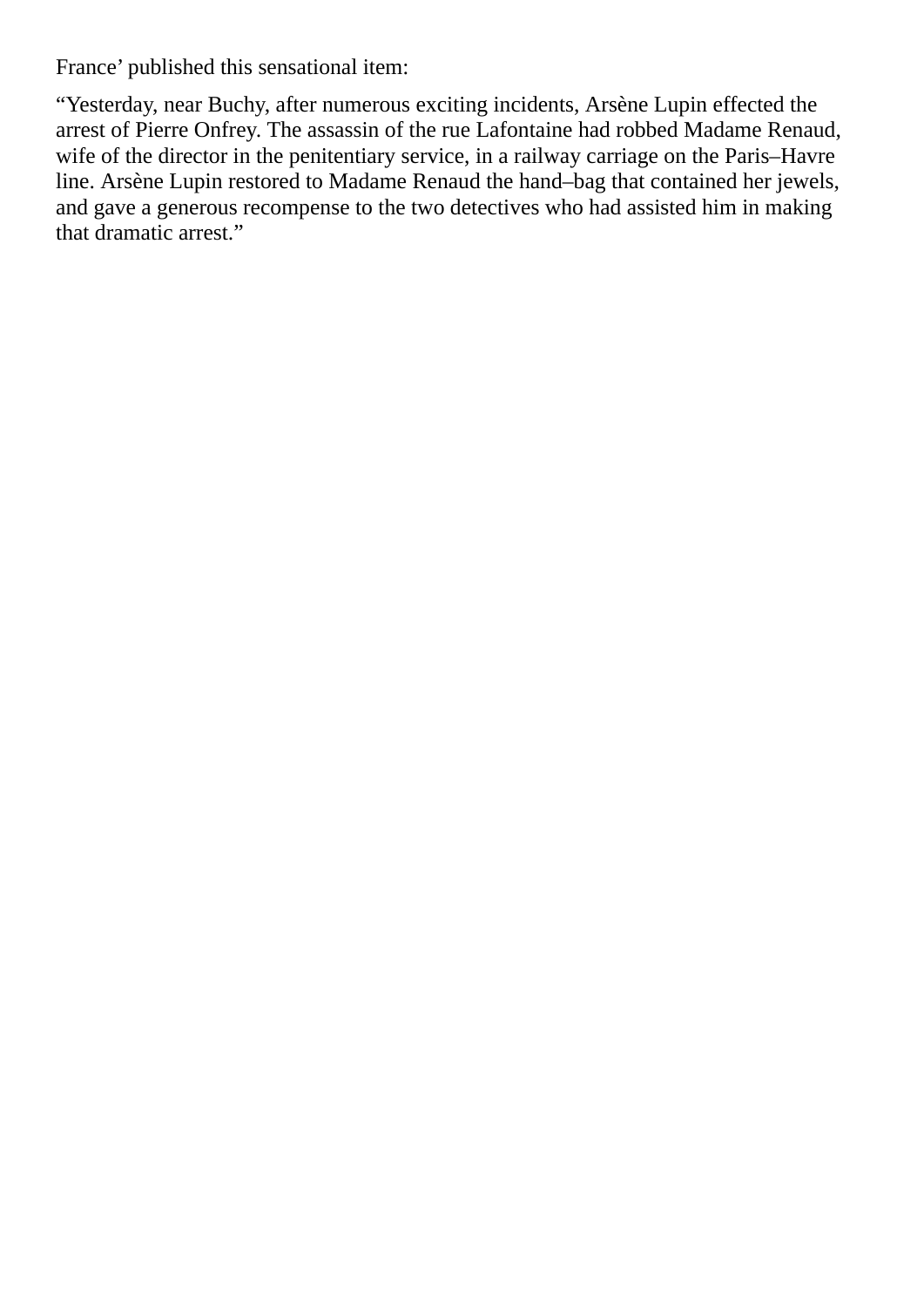## **V. THE QUEEN'S NECKLACE**

Two or three times each year, on occasions of unusual importance, such as the balls at the Austrian Embassy or the soirées of Lady Billingstone, the Countess de Dreux–Soubise wore upon her white shoulders "The Queen's Necklace."

It was, indeed, the famous necklace, the legendary necklace that Bohmer and Bassenge, court jewelers, had made for Madame Du Barry; the veritable necklace that the Cardinal de Rohan–Soubise intended to give to Marie–Antoinette, Queen of France; and the same that the adventuress Jeanne de Valois, Countess de la Motte, had pulled to pieces one evening in February, 1785, with the aid of her husband and their accomplice, Rétaux de Villette.

To tell the truth, the mounting alone was genuine. Rétaux de Villette had kept it, whilst the Count de la Motte and his wife scattered to the four winds of heaven the beautiful stones so carefully chosen by Bohmer. Later, he sold the mounting to Gaston de Dreux–Soubise, nephew and heir of the Cardinal, who re–purchased the few diamonds that remained in the possession of the English jeweler, Jeffreys; supplemented them with other stones of the same size but of much inferior quality, and thus restored the marvelous necklace to the form in which it had come from the hands of Bohmer and Bassenge.

For nearly a century, the house of Dreux–Soubise had prided itself upon the possession of this historic jewel. Although adverse circumstances had greatly reduced their fortune, they preferred to curtail their household expenses rather than part with this relic of royalty. More particularly, the present count clung to it as a man clings to the home of his ancestors. As a matter of prudence, he had rented a safety–deposit box at the Crédit Lyonnais in which to keep it. He went for it himself on the afternoon of the day on which his wife wished to wear it, and he, himself, carried it back next morning.

On this particular evening, at the reception given at the Palais de Castille, the Countess achieved a remarkable success; and King Christian, in whose honor the fête was given, commented on her grace and beauty. The thousand facets of the diamond sparkled and shone like flames of fire about her shapely neck and shoulders, and it is safe to say that none but she could have borne the weight of such an ornament with so much ease and grace.

This was a double triumph, and the Count de Dreux was highly elated when they returned to their chamber in the old house of the faubourg Saint–Germain. He was proud of his wife, and quite as proud, perhaps, of the necklace that had conferred added luster to his noble house for generations. His wife, also, regarded the necklace with an almost childish vanity, and it was not without regret that she removed it from her shoulders and handed it to her husband who admired it as passionately as if he had never seen it before. Then, having placed it in its case of red leather, stamped with the Cardinal's arms, he passed into an adjoining room which was simply an alcove or cabinet that had been cut off from their chamber, and which could be entered only by means of a door at the foot of their bed. As he had done on previous occasions, he hid it on a high shelf amongst hat–boxes and piles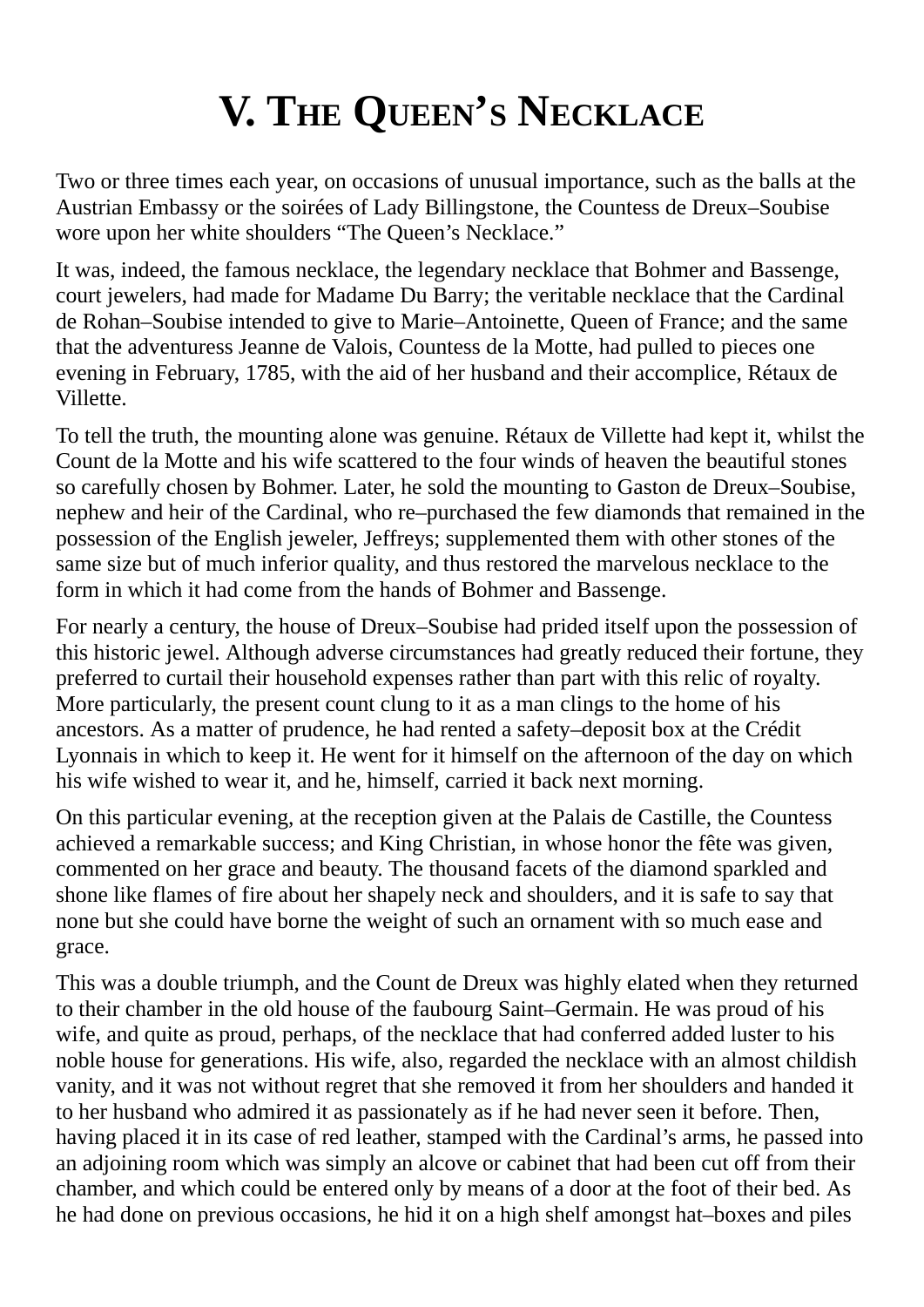of linen. He closed the door, and retired.

Next morning, he arose about nine o'clock, intending to go to the Crédit Lyonnais before breakfast. He dressed, drank a cup of coffee, and went to the stables to give his orders. The condition of one of the horses worried him. He caused it to be exercised in his presence. Then he returned to his wife, who had not yet left the chamber. Her maid was dressing her hair. When her husband entered, she asked:

"Are you going out?"

"Yes, as far as the bank."

"Of course. That is wise."

He entered the cabinet; but, after a few seconds, and without any sign of astonishment, he asked:

"Did you take it, my dear?"

"What?….No, I have not taken anything."

"You must have moved it."

"Not at all. I have not even opened that door."

He appeared at the door, disconcerted, and stammered, in a scarcely intelligible voice:

"You haven't….It wasn't you?….Then…."

She hastened to his assistance, and, together, they made a thorough search, throwing the boxes to the floor and overturning the piles of linen. Then the count said, quite discouraged:

"It is useless to look any more. I put it here, on this shelf."

"You must be mistaken."

"No, no, it was on this shelf—nowhere else."

They lighted a candle, as the room was quite dark, and then carried out all the linen and other articles that the room contained. And, when the room was emptied, they confessed, in despair, that the famous necklace had disappeared. Without losing time in vain lamentations, the countess notified the commissary of police, Mon. Valorbe, who came at once, and, after hearing their story, inquired of the count:

"Are you sure that no one passed through your chamber during the night?"

"Absolutely sure, as I am a very light sleeper. Besides, the chamber door was bolted, and I remember unbolting it this morning when my wife rang for her maid."

"And there is no other entrance to the cabinet?"

"None." "No windows?" "Yes, but it is closed up." "I will look at it."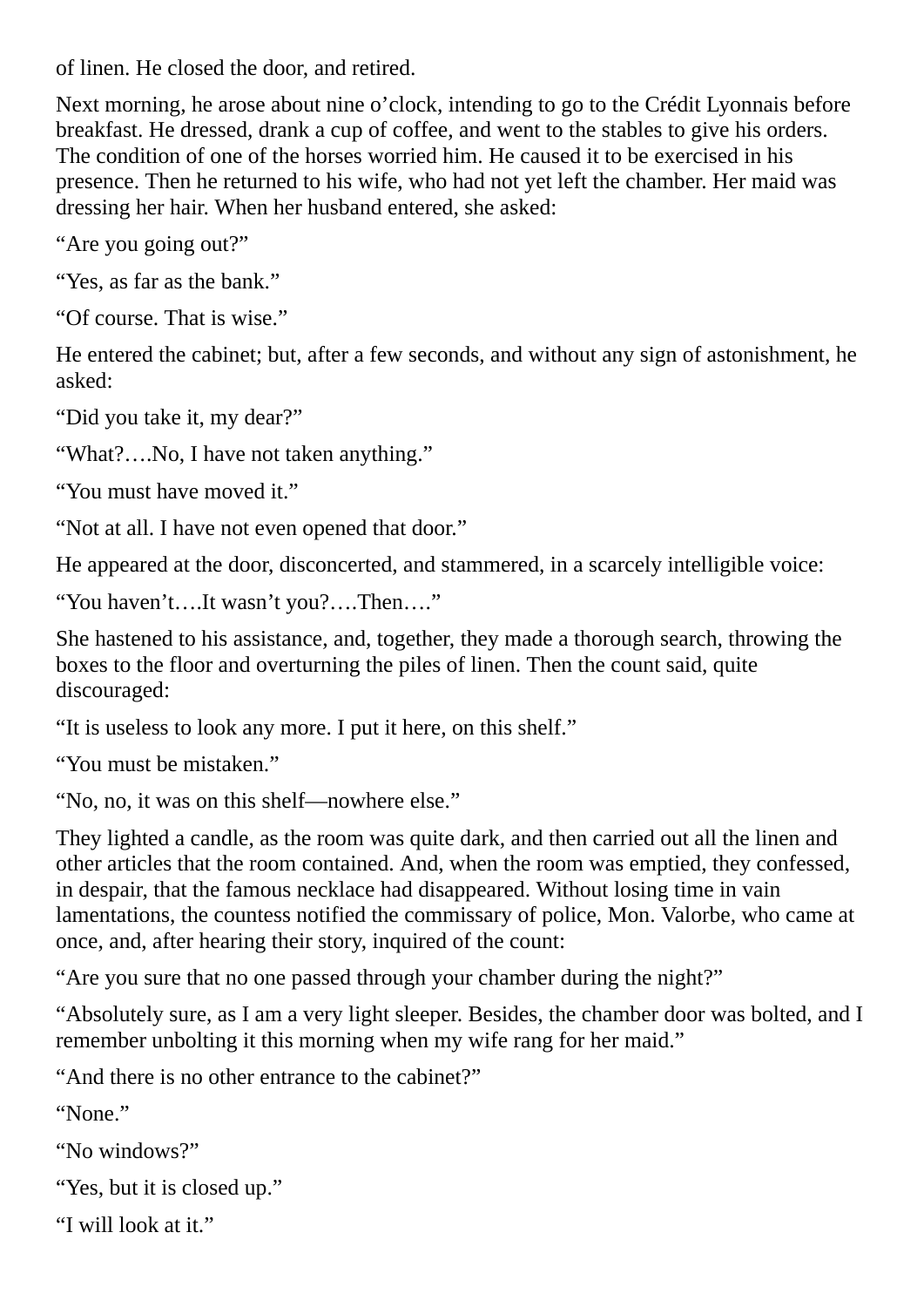Candles were lighted, and Mon. Valorbe observed at once that the lower half of the window was covered by a large press which was, however, so narrow that it did not touch the casement on either side.

"On what does this window open?"

"A small inner court."

"And you have a floor above this?"

"Two; but, on a level with the servant's floor, there is a close grating over the court. That is why this room is so dark."

When the press was moved, they found that the window was fastened, which would not have been the case if anyone had entered that way.

"Unless," said the count, "they went out through our chamber."

"In that case, you would have found the door unbolted."

The commissary considered the situation for a moment, then asked the countess:

"Did any of your servants know that you wore the necklace last evening?"

"Certainly; I didn't conceal the fact. But nobody knew that it was hidden in that cabinet." "No one?"

"No one…. unless…."

"Be quite sure, madam, as it is a very important point."

She turned to her husband, and said:

"I was thinking of Henriette."

"Henriette? She didn't know where we kept it."

"Are you sure?"

"Who is this woman Henriette?" asked Mon. Valorbe.

"A school–mate, who was disowned by her family for marrying beneath her. After her husband's death, I furnished an apartment in this house for her and her son. She is clever with her needle and has done some work for me."

"What floor is she on?"

"Same as ours…. at the end of the corridor…. and I think…. the window of her kitchen…."

"Opens on this little court, does it not?"

"Yes, just opposite ours."

Mon. Valorbe then asked to see Henriette. They went to her apartment; she was sewing, whilst her son Raoul, about six years old, was sitting beside her, reading. The commissary was surprised to see the wretched apartment that had been provided for the woman. It consisted of one room without a fireplace, and a very small room that served as a kitchen. The commissary proceeded to question her. She appeared to be overwhelmed on learning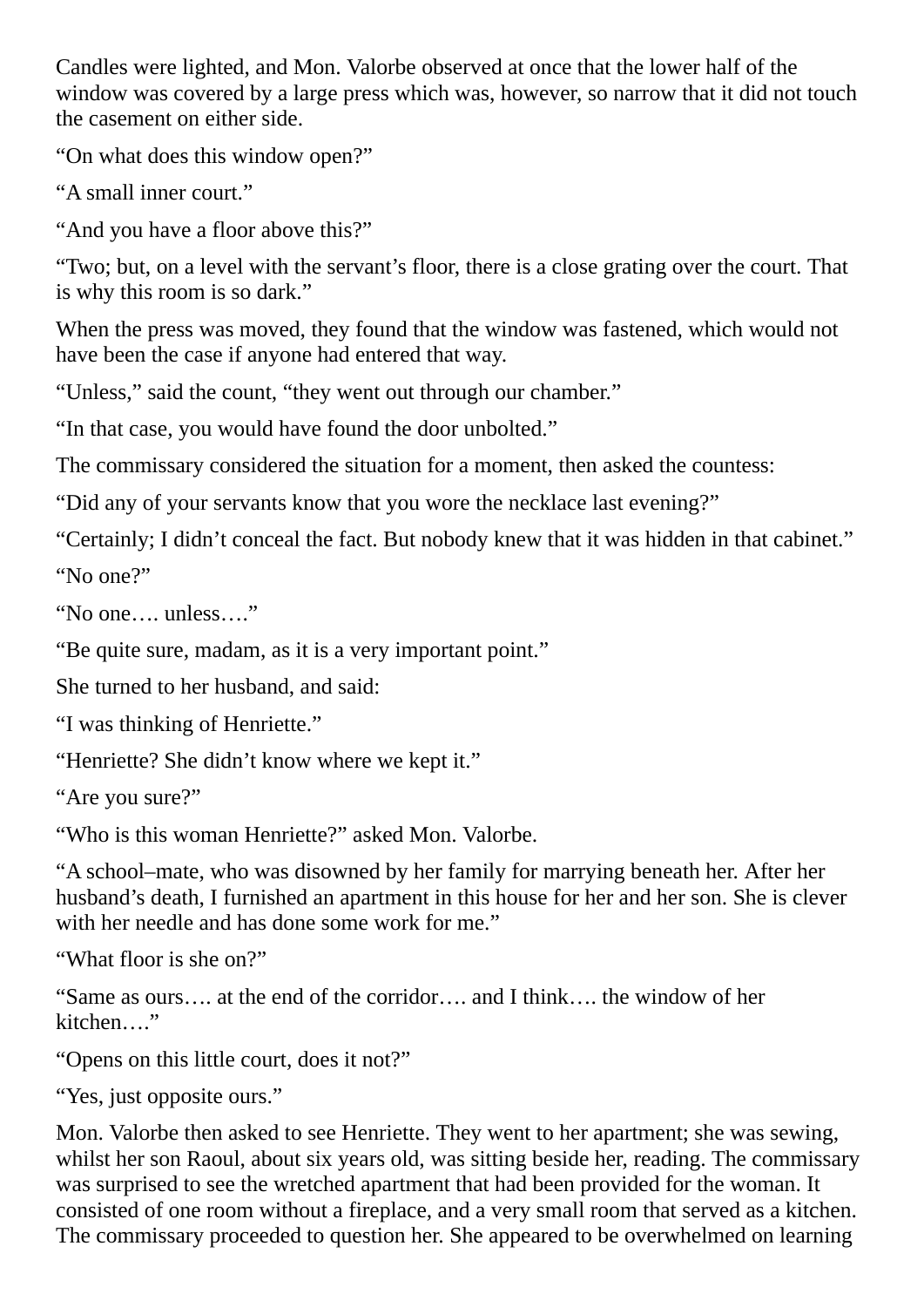of the theft. Last evening she had herself dressed the countess and placed the necklace upon her shoulders.

"Good God!" she exclaimed, "it can't be possible!"

"And you have no idea? Not the least suspicion? Is it possible that the thief may have passed through your room?"

She laughed heartily, never supposing that she could be an object of suspicion.

"But I have not left my room. I never go out. And, perhaps, you have not seen?"

She opened the kitchen window, and said:

"See, it is at least three metres to the ledge of the opposite window."

"Who told you that we supposed the theft might have been committed in that way?"

"But…. the necklace was in the cabinet, wasn't it?"

"How do you know that?"

"Why, I have always known that it was kept there at night. It had been mentioned in my presence."

Her face, though still young, bore unmistakable traces of sorrow and resignation. And it now assumed an expression of anxiety as if some danger threatened her. She drew her son toward her. The child took her hand, and kissed it affectionately.

When they were alone again, the count said to the commissary:

"I do not suppose you suspect Henriette. I can answer for her. She is honesty itself."

"I quite agree with you," replied Mon. Valorbe. "At most, I thought there might have been an unconscious complicity. But I confess that even that theory must be abandoned, as it does not help solve the problem now before us."

The commissary of police abandoned the investigation, which was now taken up and completed by the examining judge. He questioned the servants, examined the condition of the bolt, experimented with the opening and closing of the cabinet window, and explored the little court from top to bottom. All was in vain. The bolt was intact. The window could not be opened or closed from the outside.

The inquiries especially concerned Henriette, for, in spite of everything, they always turned in her direction. They made a thorough investigation of her past life, and ascertained that, during the last three years, she had left the house only four times, and her business, on those occasions, was satisfactorily explained. As a matter of fact, she acted as chambermaid and seamstress to the countess, who treated her with great strictness and even severity.

At the end of a week, the examining judge had secured no more definite information than the commissary of police. The judge said:

"Admitting that we know the guilty party, which we do not, we are confronted by the fact that we do not know how the theft was committed. We are brought face to face with two obstacles: a door and a window—both closed and fastened. It is thus a double mystery.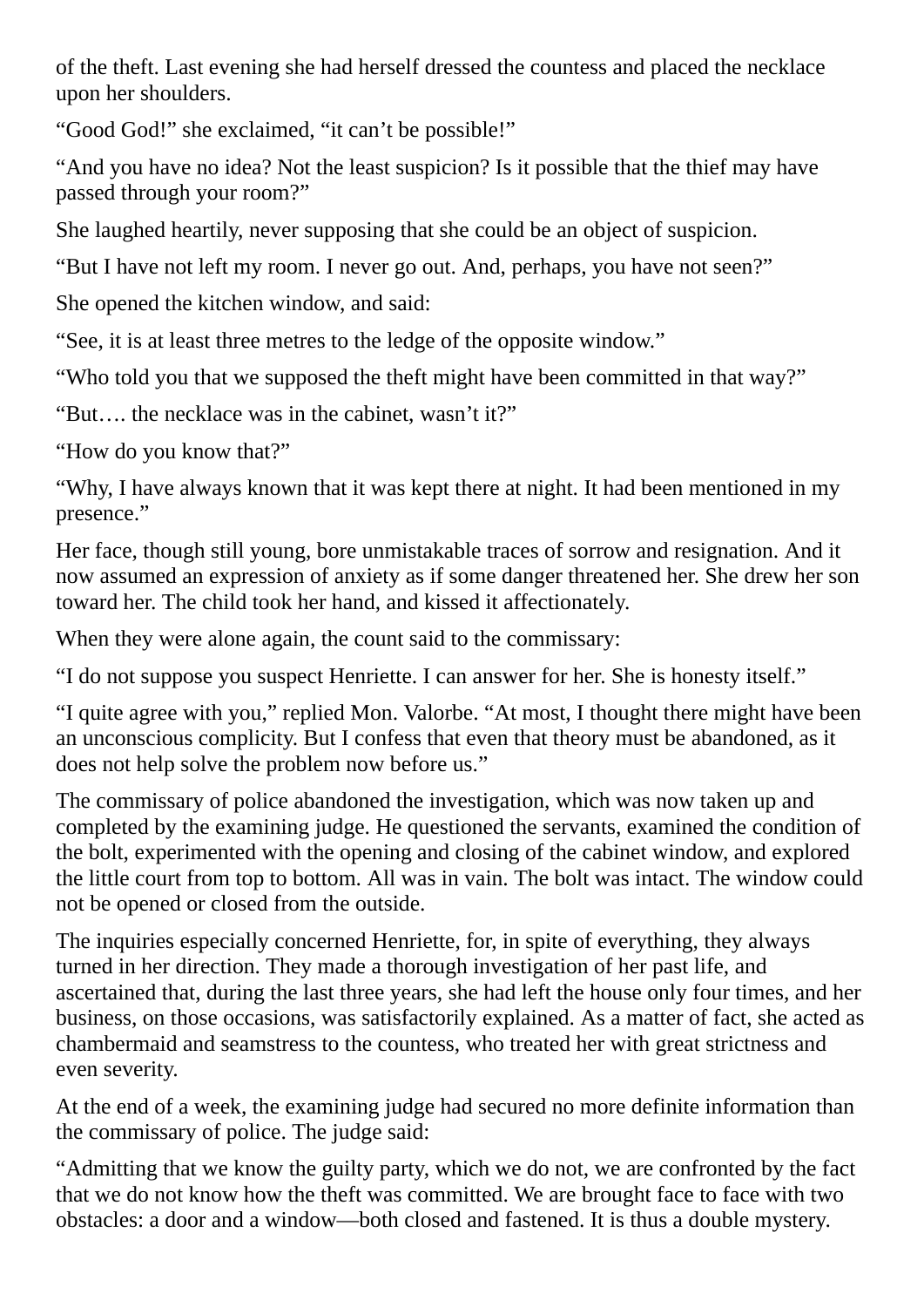How could anyone enter, and, moreover, how could any one escape, leaving behind him a bolted door and a fastened window?"

At the end of four months, the secret opinion of the judge was that the count and countess, being hard pressed for money, which was their normal condition, had sold the Queen's Necklace. He closed the investigation.

The loss of the famous jewel was a severe blow to the Dreux–Soubise. Their credit being no longer propped up by the reserve fund that such a treasure constituted, they found themselves confronted by more exacting creditors and money–lenders. They were obliged to cut down to the quick, to sell or mortgage every article that possessed any commercial value. In brief, it would have been their ruin, if two large legacies from some distant relatives had not saved them.

Their pride also suffered a downfall, as if they had lost a quartering from their escutcheon. And, strange to relate, it was upon her former schoolmate, Henriette, that the countess vented her spleen. Toward her, the countess displayed the most spiteful feelings, and even openly accused her. First, Henriette was relegated to the servants' quarters, and, next day, discharged.

For some time, the count and countess passed an uneventful life. They traveled a great deal. Only one incident of record occurred during that period. Some months after the departure of Henriette, the countess was surprised when she received and read the following letter, signed by Henriette:

"Madame," "I do not know how to thank you; for it was you, was it not, who sent me that? It could not have been anyone else. No one but you knows where I live. If I am wrong, excuse me, and accept my sincere thanks for your past favors…."

What did the letter mean? The present or past favors of the countess consisted principally of injustice and neglect. Why, then, this letter of thanks?

When asked for an explanation, Henriette replied that she had received a letter, through the mails, enclosing two bank–notes of one thousand francs each. The envelope, which she enclosed with her reply, bore the Paris post–mark, and was addressed in a handwriting that was obviously disguised. Now, whence came those two thousand francs? Who had sent them? And why had they sent them?

Henriette received a similar letter and a like sum of money twelve months later. And a third time; and a fourth; and each year for a period of six years, with this difference, that in the fifth and sixth years the sum was doubled. There was another difference: the post– office authorities having seized one of the letters under the pretext that it was not registered, the last two letters were duly sent according to the postal regulations, the first dated from Saint–Germain, the other from Suresnes. The writer signed the first one, "Anquety"; and the other, "Péchard." The addresses that he gave were false.

At the end of six years, Henriette died, and the mystery remained unsolved.

\* \* \* \* \*

All these events are known to the public. The case was one of those which excite public interest, and it was a strange coincidence that this necklace, which had caused such a great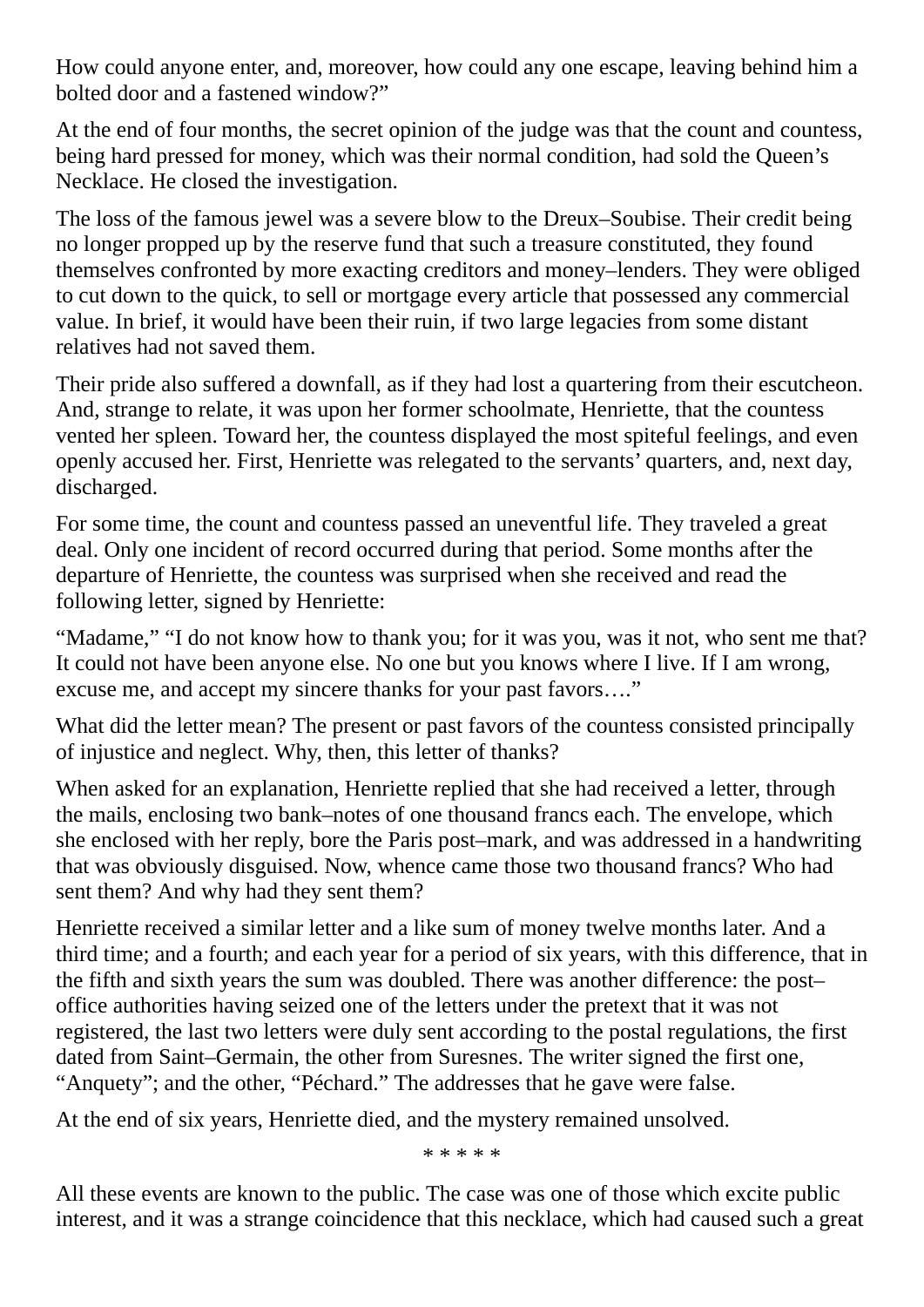commotion in France at the close of the eighteenth century, should create a similar commotion a century later. But what I am about to relate is known only to the parties directly interested and a few others from whom the count exacted a promise of secrecy. As it is probable that some day or other that promise will be broken, I have no hesitation in rending the veil and thus disclosing the key to the mystery, the explanation of the letter published in the morning papers two days ago; an extraordinary letter which increased, if possible, the mists and shadows that envelope this inscrutable drama.

Five days ago, a number of guests were dining with the Count de Dreux–Soubise. There were several ladies present, including his two nieces and his cousin, and the following gentlemen: the president of Essaville, the deputy Bochas, the chevalier Floriani, whom the count had known in Sicily, and General Marquis de Rouzières, and old club friend.

After the repast, coffee was served by the ladies, who gave the gentlemen permission to smoke their cigarettes, provided they would not desert the salon. The conversation was general, and finally one of the guests chanced to speak of celebrated crimes. And that gave the Marquis de Rouzières, who delighted to tease the count, an opportunity to mention the affair of the Queen's Necklace, a subject that the count detested.

Each one expressed his own opinion of the affair; and, of course, their various theories were not only contradictory but impossible.

"And you, monsieur," said the countess to the chevalier Floriani, "what is your opinion?"

"Oh! I—I have no opinion, madame."

All the guests protested; for the chevalier had just related in an entertaining manner various adventures in which he had participated with his father, a magistrate at Palermo, and which established his judgment and taste in such manners.

"I confess," said he, "I have sometimes succeeded in unraveling mysteries that the cleverest detectives have renounced; yet I do not claim to be Sherlock Holmes. Moreover, I know very little about the affair of the Queen's Necklace."

Everybody now turned to the count, who was thus obliged, quite unwillingly, to narrate all the circumstances connected with the theft. The chevalier listened, reflected, asked a few questions, and said:

"It is very strange…. at first sight, the problem appears to be a very simple one."

The count shrugged his shoulders. The others drew closer to the chevalier, who continued, in a dogmatic tone:

"As a general rule, in order to find the author of a crime or a theft, it is necessary to determine how that crime or theft was committed, or, at least, how it could have been committed. In the present case, nothing is more simple, because we are face to face, not with several theories, but with one positive fact, that is to say: the thief could only enter by the chamber door or the window of the cabinet. Now, a person cannot open a bolted door from the outside. Therefore, he must have entered through the window."

"But it was closed and fastened, and we found it fastened afterward," declared the count.

"In order to do that," continued Floriani, without heeding the interruption, "he had simply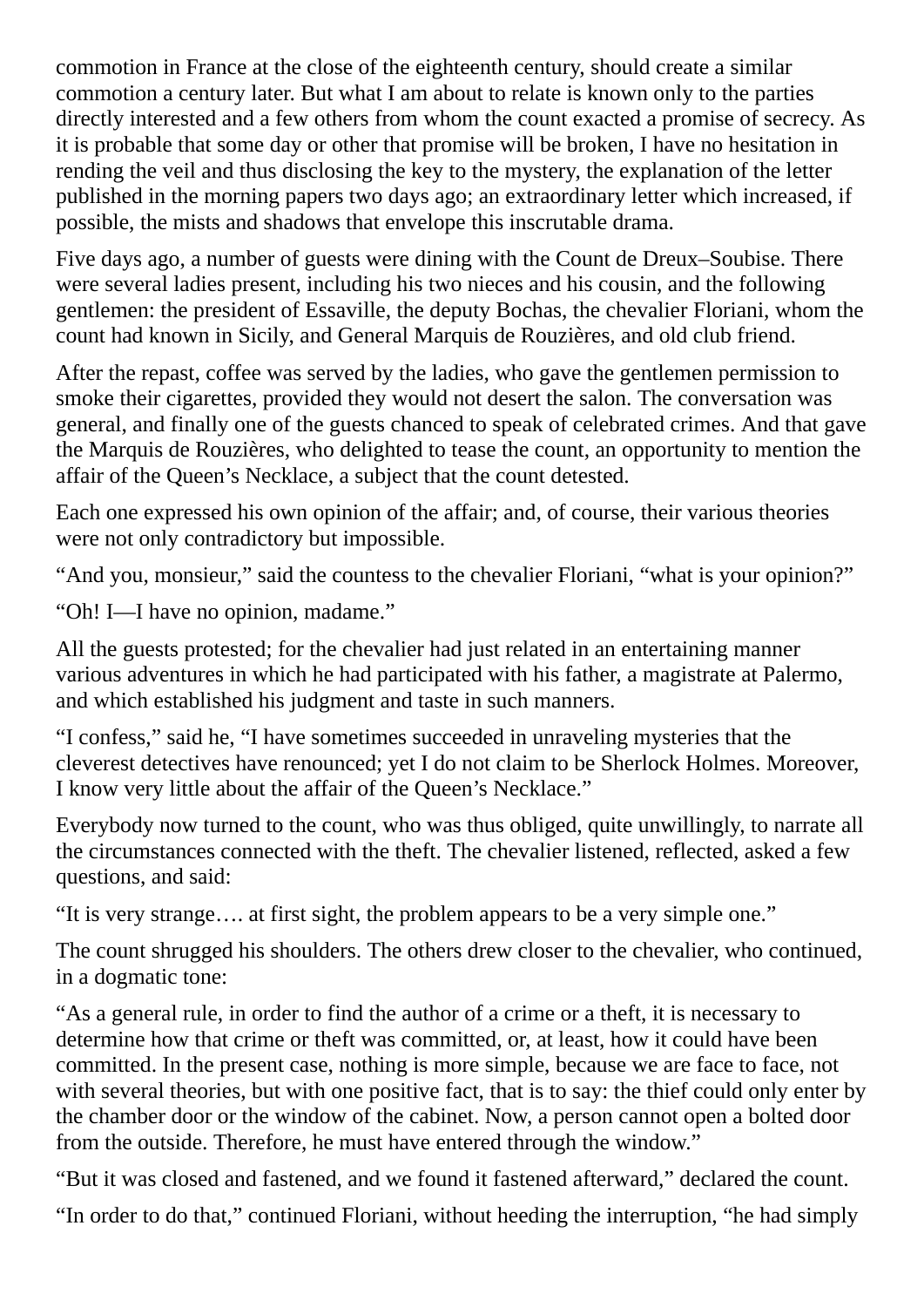to construct a bridge, a plank or a ladder, between the balcony of the kitchen and the ledge of the window, and as the jewel–case―"

"But I repeat that the window was fastened," exclaimed the count, impatiently.

This time, Floriani was obliged to reply. He did so with the greatest tranquility, as if the objection was the most insignificant affair in the world.

"I will admit that it was; but is there not a transom in the upper part of the window?"

"How do you know that?"

"In the first place, that was customary in houses of that date; and, in the second place, without such a transom, the theft cannot be explained."

"Yes, there is one, but it was closed, the same as the window. Consequently, we did not pay attention to it."

"That was a mistake; for, if you had examined it, you would have found that it had been opened."

"But how?"

"I presume that, like all others, it opens by means of a wire with a ring on the lower end."

"Yes, but I do not see―"

"Now, through a hole in the window, a person could, by the aid of some instrument, let us say a poker with a hook at the end, grip the ring, pull down, and open the transom."

The count laughed and said:

"Excellent! excellent! Your scheme is very cleverly constructed, but you overlook one thing, monsieur, there is no hole in the window."

"There was a hole."

"Nonsense, we would have seen it."

"In order to see it, you must look for it, and no one has looked. The hole is there; it must be there, at the side of the window, in the putty. In a vertical direction, of course."

The count arose. He was greatly excited. He paced up and down the room, two or three times, in a nervous manner; then, approaching Floriani, said:

"Nobody has been in that room since; nothing has been changed."

"Very well, monsieur, you can easily satisfy yourself that my explanation is correct."

"It does not agree with the facts established by the examining judge. You have seen nothing, and yet you contradict all that we have seen and all that we know."

Floriani paid no attention to the count's petulance. He simply smiled and said:

"Mon Dieu, monsieur, I submit my theory; that is all. If I am mistaken, you can easily prove it."

"I will do so at once….I confess that your assurance―"

The count muttered a few more words; then suddenly rushed to the door and passed out.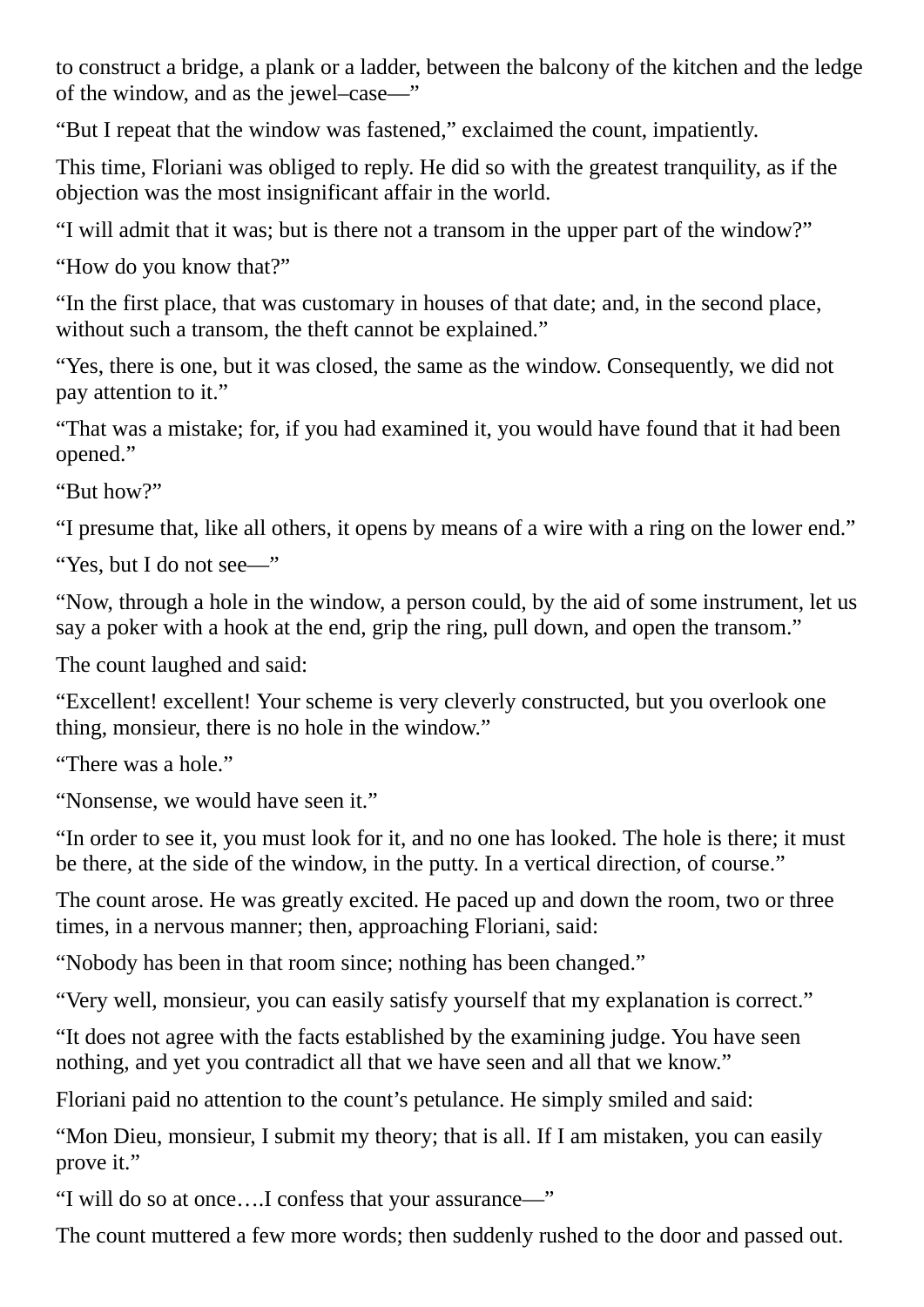Not a word was uttered in his absence; and this profound silence gave the situation an air of almost tragic importance. Finally, the count returned. He was pale and nervous. He said to his friends, in a trembling voice:

"I beg your pardon…. the revelations of the chevalier were so unexpected….I should never have thought…."

His wife questioned him, eagerly:

"Speak…. what is it?"

He stammered: "The hole is there, at the very spot, at the side of the window―"

He seized the chevalier's arm, and said to him in an imperious tone:

"Now, monsieur, proceed. I admit that you are right so far, but now…. that is not all…. go on…. tell us the rest of it."

Floriani disengaged his arm gently, and, after a moment, continued:

"Well, in my opinion, this is what happened. The thief, knowing that the countess was going to wear the necklace that evening, had prepared his gangway or bridge during your absence. He watched you through the window and saw you hide the necklace. Afterward, he cut the glass and pulled the ring."

"Ah! but the distance was so great that it would be impossible for him to reach the window–fastening through the transom."

"Well, then, if he could not open the window by reaching through the transom, he must have crawled through the transom."

"Impossible; it is too small. No man could crawl through it."

"Then it was not a man," declared Floriani.

"What!"

"If the transom is too small to admit a man, it must have been a child."

"A child!"

"Did you not say that your friend Henriette had a son?"

"Yes; a son named Raoul."

"Then, in all probability, it was Raoul who committed the theft."

"What proof have you of that?"

"What proof! Plenty of it….For instance―"

He stopped, and reflected for a moment, then continued:

"For instance, that gangway or bridge. It is improbable that the child could have brought it in from outside the house and carried it away again without being observed. He must have used something close at hand. In the little room used by Henriette as a kitchen, were there not some shelves against the wall on which she placed her pans and dishes?"

"Two shelves, to the best of my memory."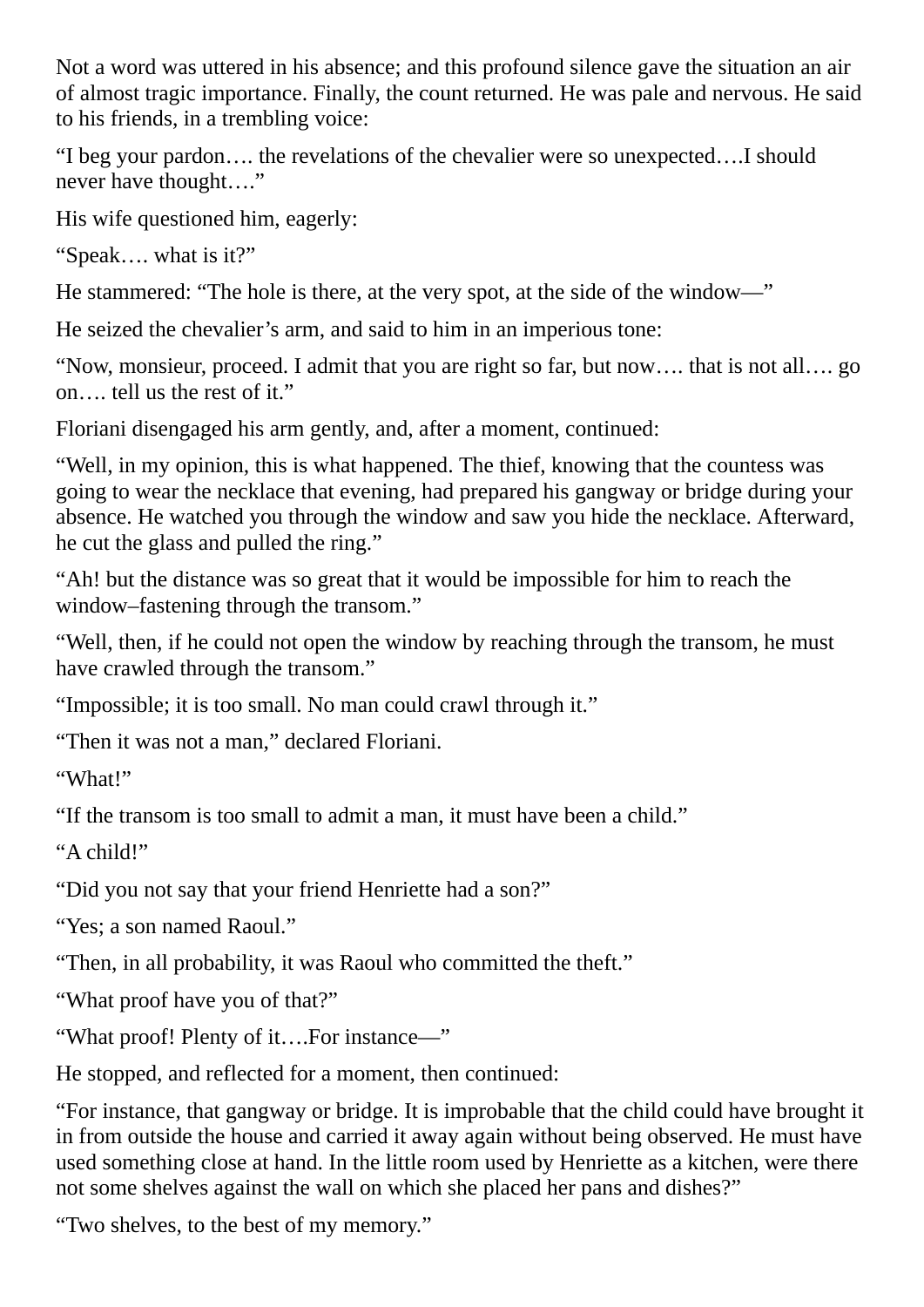"Are you sure that those shelves are really fastened to the wooden brackets that support them? For, if they are not, we could be justified in presuming that the child removed them, fastened them together, and thus formed his bridge. Perhaps, also, since there was a stove, we might find the bent poker that he used to open the transom."

Without saying a word, the count left the room; and, this time, those present did not feel the nervous anxiety they had experienced the first time. They were confident that Floriani was right, and no one was surprised when the count returned and declared:

"It was the child. Everything proves it."

"You have seen the shelves and the poker?"

"Yes. The shelves have been unnailed, and the poker is there yet."

But the countess exclaimed:

"You had better say it was his mother. Henriette is the guilty party. She must have compelled her son―"

"No," declared the chevalier, "the mother had nothing to do with it."

"Nonsense! they occupied the same room. The child could not have done it without the mother's knowledge."

"True, they lived in the same room, but all this happened in the adjoining room, during the night, while the mother was asleep."

"And the necklace?" said the count. "It would have been found amongst the child's things."

"Pardon me! He had been out. That morning, on which you found him reading, he had just come from school, and perhaps the commissary of police, instead of wasting his time on the innocent mother, would have been better employed in searching the child's desk amongst his school–books."

"But how do you explain those two thousand francs that Henriette received each year? Are they not evidence of her complicity?"

"If she had been an accomplice, would she have thanked you for that money? And then, was she not closely watched? But the child, being free, could easily go to a neighboring city, negotiate with some dealer and sell him one diamond or two diamonds, as he might wish, upon condition that the money should be sent from Paris, and that proceeding could be repeated from year to year."

An indescribable anxiety oppressed the Dreux–Soubise and their guests. There was something in the tone and attitude of Floriani—something more than the chevalier's assurance which, from the beginning, had so annoyed the count. There was a touch of irony, that seemed rather hostile than sympathetic. But the count affected to laugh, as he said:

"All that is very ingenious and interesting, and I congratulate you upon your vivid imagination."

"No, not at all," replied Floriani, with the utmost gravity, "I imagine nothing. I simply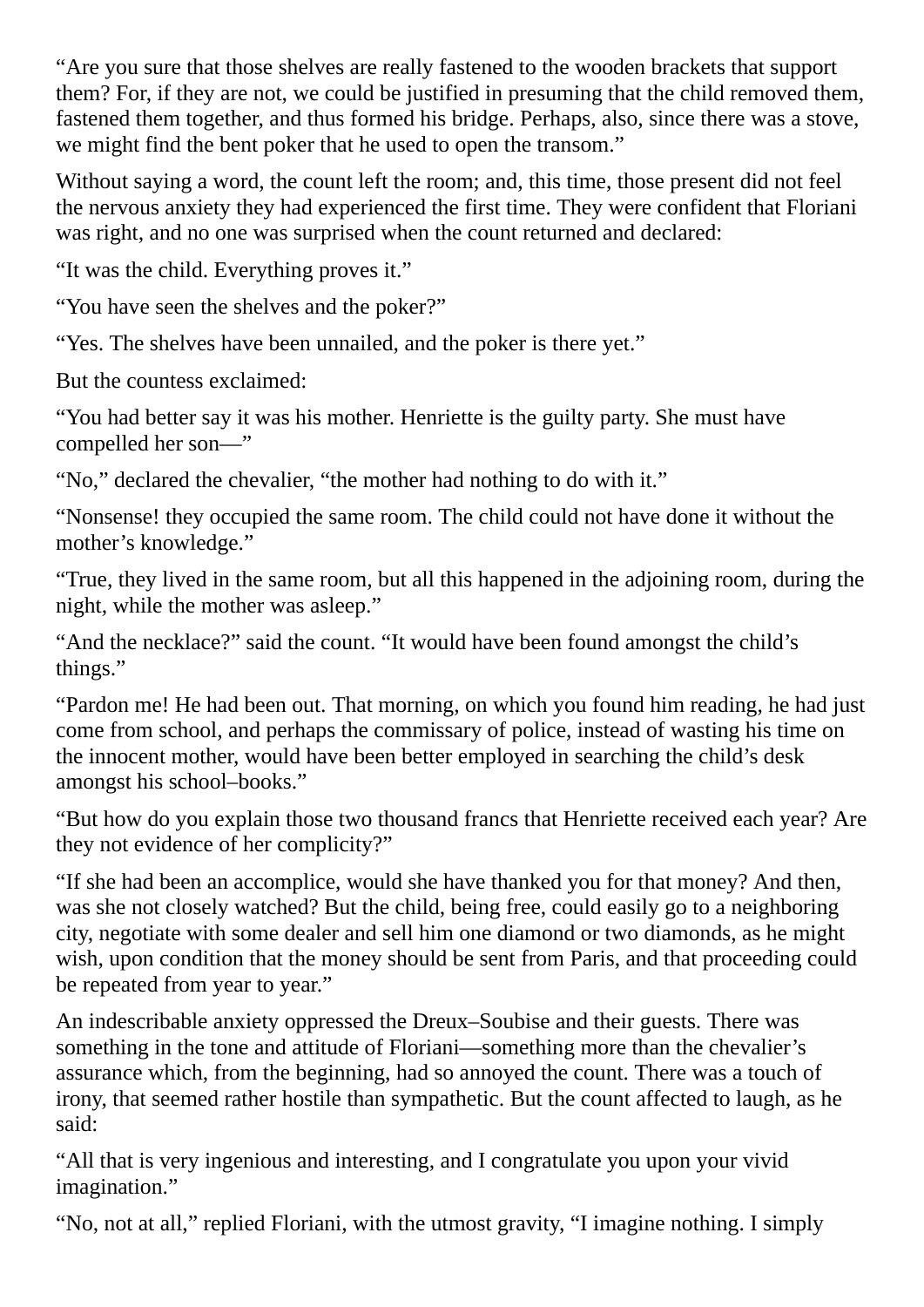describe the events as they must have occurred."

"But what do you know about them?"

"What you yourself have told me. I picture to myself the life of the mother and child down there in the country; the illness of the mother, the schemes of and inventions of the child sell the precious stones in order to save his mother's life, or, at least, soothe her dying moments. Her illness overcomes her. She dies. Years roll on. The child becomes a man; and then—and now I will give my imagination a free rein—let us suppose that the man feels a desire to return to the home of his childhood, that he does so, and that he meets there certain people who suspect and accuse his mother…. do you realize the sorrow and anguish of such an interview in the very house wherein the original drama was played?"

His words seemed to echo for a few seconds in the ensuing silence, and one could read upon the faces of the Count and Countess de Dreux a bewildered effort to comprehend his meaning and, at the same time, the fear and anguish of such a comprehension. The count spoke at last, and said:

"Who are you, monsieur?"

"I? The chevalier Floriani, whom you met at Palermo, and whom you have been gracious enough to invite to your house on several occasions."

"Then what does this story mean?"

"Oh! nothing at all! It is simply a pastime, so far as I am concerned. I endeavor to depict the pleasure that Henriette's son, if he still lives, would have in telling you that he was the guilty party, and that he did it because his mother was unhappy, as she was on the point of losing the place of a…. servant, by which she lived, and because the child suffered at sight of his mother's sorrow."

He spoke with suppressed emotion, rose partially and inclined toward the countess. There could be no doubt that the chevalier Floriani was Henriette's son. His attitude and words proclaimed it. Besides, was it not his obvious intention and desire to be recognized as such?

The count hesitated. What action would he take against the audacious guest? Ring? Provoke a scandal? Unmask the man who had once robbed him? But that was a long time ago! And who would believe that absurd story about the guilty child? No; better far to accept the situation, and pretend not to comprehend the true meaning of it. So the count, turning to Floriani, exclaimed:

"Your story is very curious, very entertaining; I enjoyed it much. But what do you think has become of this young man, this model son? I hope he has not abandoned the career in which he made such a brilliant début."

"Oh! certainly not."

"After such a début! To steal the Queen's Necklace at six years of age; the celebrated necklace that was coveted by Marie–Antoinette!"

"And to steal it," remarked Floriani, falling in with the count's mood, "without costing him the slightest trouble, without anyone thinking to examine the condition of the window,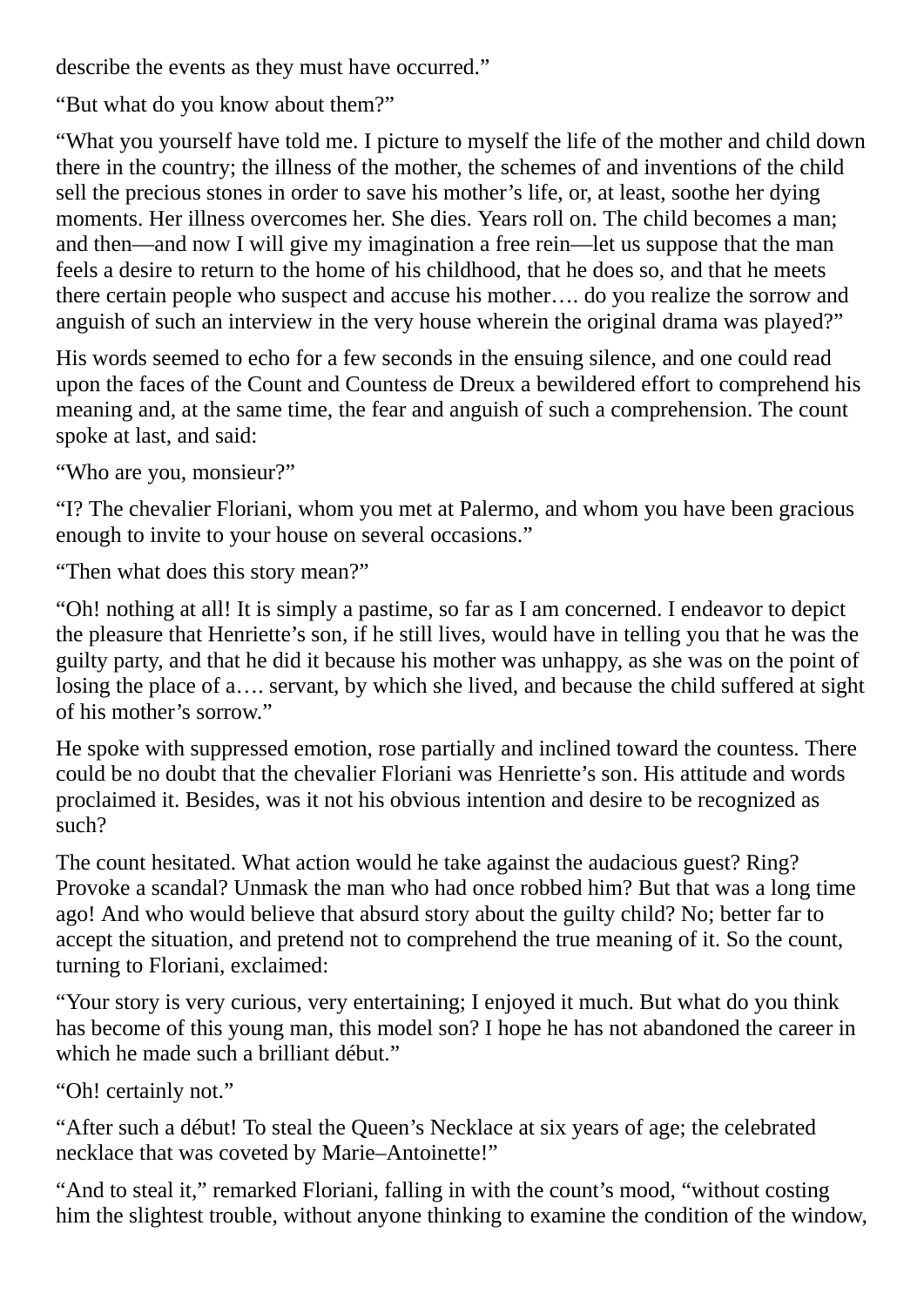or to observe that the window–sill was too clean—that window–sill which he had wiped in order to efface the marks he had made in the thick dust. We must admit that it was sufficient to turn the head of a boy at that age. It was all so easy. He had simply to desire the thing, and reach out his hand to get it."

"And he reached out his hand."

"Both hands," replied the chevalier, laughing.

His companions received a shock. What mystery surrounded the life of the so–called Floriani? How wonderful must have been the life of that adventurer, a thief at six years of age, and who, to–day, in search of excitement or, at most, to gratify a feeling of resentment, had come to brave his victim in her own house, audaciously, foolishly, and yet with all the grace and delicacy of a courteous guest!

He arose and approached the countess to bid her adieu. She recoiled, unconsciously. He smiled.

"Oh! Madame, you are afraid of me! Did I pursue my role of parlor–magician a step too far?"

She controlled herself, and replied, with her accustomed ease:

"Not at all, monsieur. The legend of that dutiful son interested me very much, and I am pleased to know that my necklace had such a brilliant destiny. But do you not think that the son of that woman, that Henriette, was the victim of hereditary influence in the choice of his vocation?"

He shuddered, feeling the point, and replied:

"I am sure of it; and, moreover, his natural tendency to crime must have been very strong or he would have been discouraged."

"Why so?"

"Because, as you must know, the majority of the diamonds were false. The only genuine stones were the few purchased from the English jeweler, the others having been sold, one by one, to meet the cruel necessities of life."

"It was still the Queen's Necklace, monsieur," replied the countess, haughtily, "and that is something that he, Henriette's son, could not appreciate."

"He was able to appreciate, madame, that, whether true or false, the necklace was nothing more that an object of parade, an emblem of senseless pride."

The count made a threatening gesture, but his wife stopped him.

"Monsieur," she said, "if the man to whom you allude has the slightest sense of honor―"

She stopped, intimidated by Floriani's cool manner.

"If that man has the slightest sense of honor," he repeated.

She felt that she would not gain anything by speaking to him in that manner, and in spite of her anger and indignation, trembling as she was from humiliated pride, she said to him, almost politely: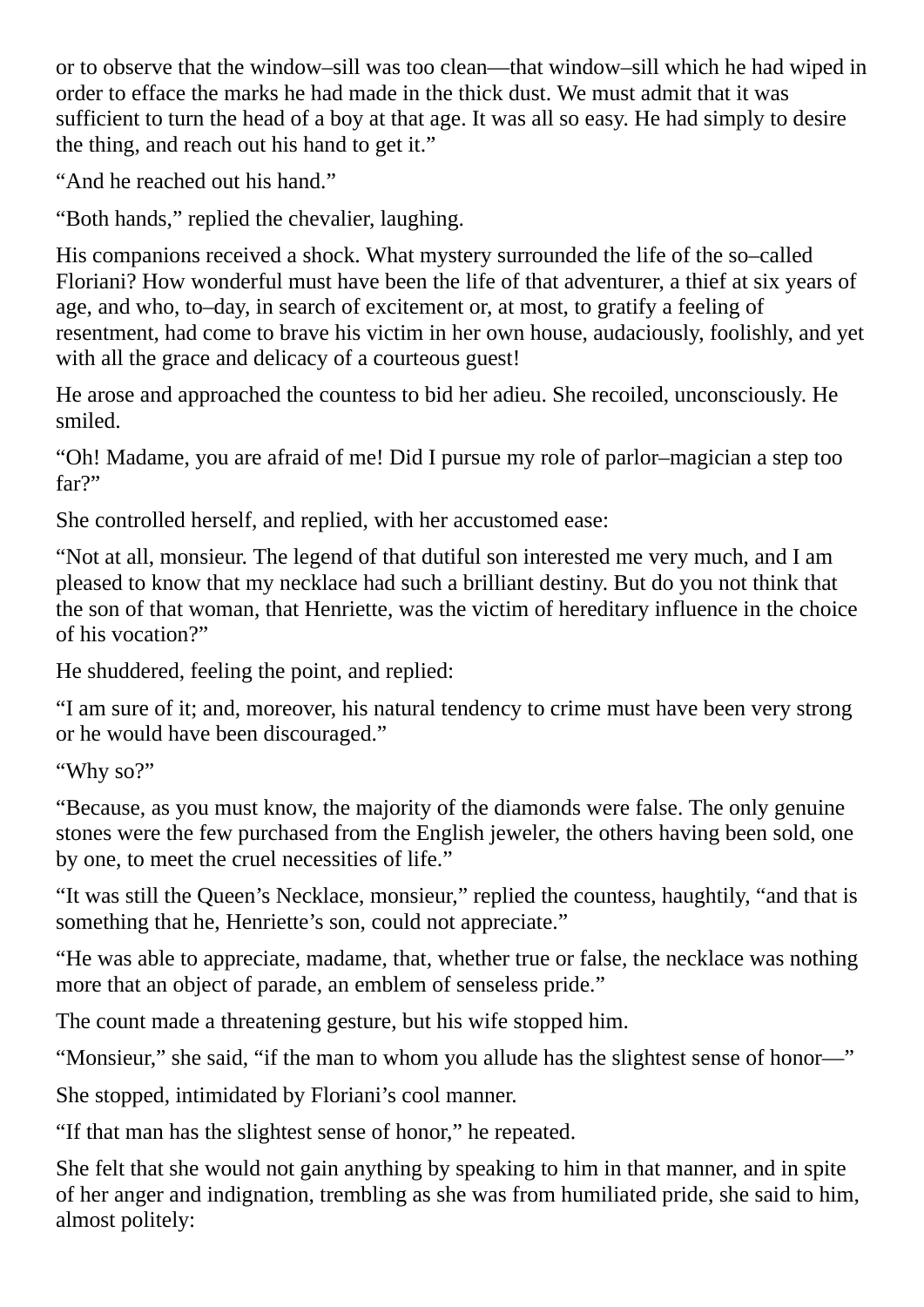"Monsieur, the legend says that Rétaux de Villette, when in possession of the Queen's Necklace, did not disfigure the mounting. He understood that the diamonds were simply the ornament, the accessory, and that the mounting was the essential work, the creation of the artist, and he respected it accordingly. Do you think that this man had the same feeling?"

"I have no doubt that the mounting still exists. The child respected it."

"Well, monsieur, if you should happen to meet him, will you tell him that he unjustly keeps possession of a relic that is the property and pride of a certain family, and that, although the stones have been removed, the Queen's necklace still belongs to the house of Dreux–Soubise. It belongs to us as much as our name or our honor."

The chevalier replied, simply:

"I shall tell him, madame."

He bowed to her, saluted the count and the other guests, and departed.

\* \* \* \* \*

Four days later, the countess de Dreux found upon the table in her chamber a red leather case bearing the cardinal's arms. She opened it, and found the Queen's Necklace.

But as all things must, in the life of a man who strives for unity and logic, converge toward the same goal—and as a little advertising never does any harm—on the following day, the `Echo de France' published these sensational lines:

"The Queen's Necklace, the famous historical jewelry stolen from the family of Dreux– Soubise, has been recovered by Arsène Lupin, who hastened to restore it to its rightful owner. We cannot too highly commend such a delicate and chivalrous act."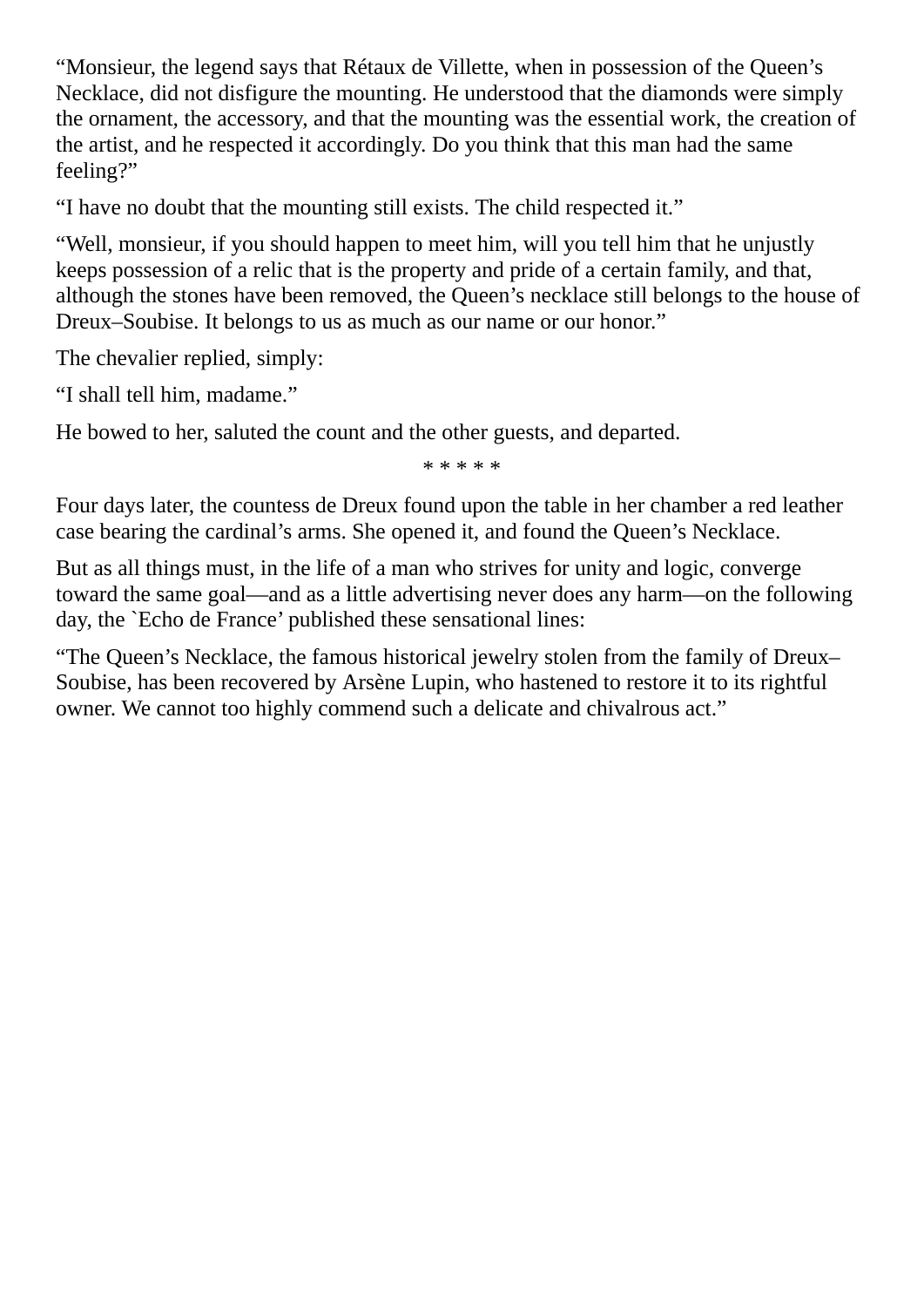## **VI. THE SEVEN OF HEARTS**

I am frequently asked this question: "How did you make the acquaintance of Arsène Lupin?"

My connection with Arsène Lupin was well known. The details that I gather concerning that mysterious man, the irrefutable facts that I present, the new evidence that I produce, the interpretation that I place on certain acts of which the public has seen only the exterior manifestations without being able to discover the secret reasons or the invisible mechanism, all establish, if not an intimacy, at least amicable relations and regular confidences.

But how did I make his acquaintance? Why was I selected to be his historiographer? Why I, and not some one else?

The answer is simple: chance alone presided over my choice; my merit was not considered. It was chance that put me in his way. It was by chance that I was participant in one of his strangest and most mysterious adventures; and by chance that I was an actor in a drama of which he was the marvelous stage director; an obscure and intricate drama, bristling with such thrilling events that I feel a certain embarrassment in undertaking to describe it.

The first act takes place during that memorable night of 22 June, of which so much has already been said. And, for my part, I attribute the anomalous conduct of which I was guilty on that occasion to the unusual frame of mind in which I found myself on my return home. I had dined with some friends at the Cascade restaurant, and, the entire evening, whilst we smoked and the orchestra played melancholy waltzes, we talked only of crimes and thefts, and dark and frightful intrigues. That is always a poor overture to a night's sleep.

The Saint–Martins went away in an automobile. Jean Daspry—that delightful, heedless Daspry who, six months later, was killed in such a tragic manner on the frontier of Morocco—Jean Daspry and I returned on foot through the dark, warm night. When we arrived in front of the little house in which I had lived for a year at Neuilly, on the boulevard Maillot, he said to me:

"Are you afraid?"

"What an idea!"

"But this house is so isolated…. no neighbors…. vacant lots….Really, I am not a coward, and yet―"

"Well, you are very cheering, I must say."

"Oh! I say that as I would say anything else. The Saint–Martins have impressed me with their stories of brigands and thieves."

We shook hands and said good–night. I took out my key and opened the door.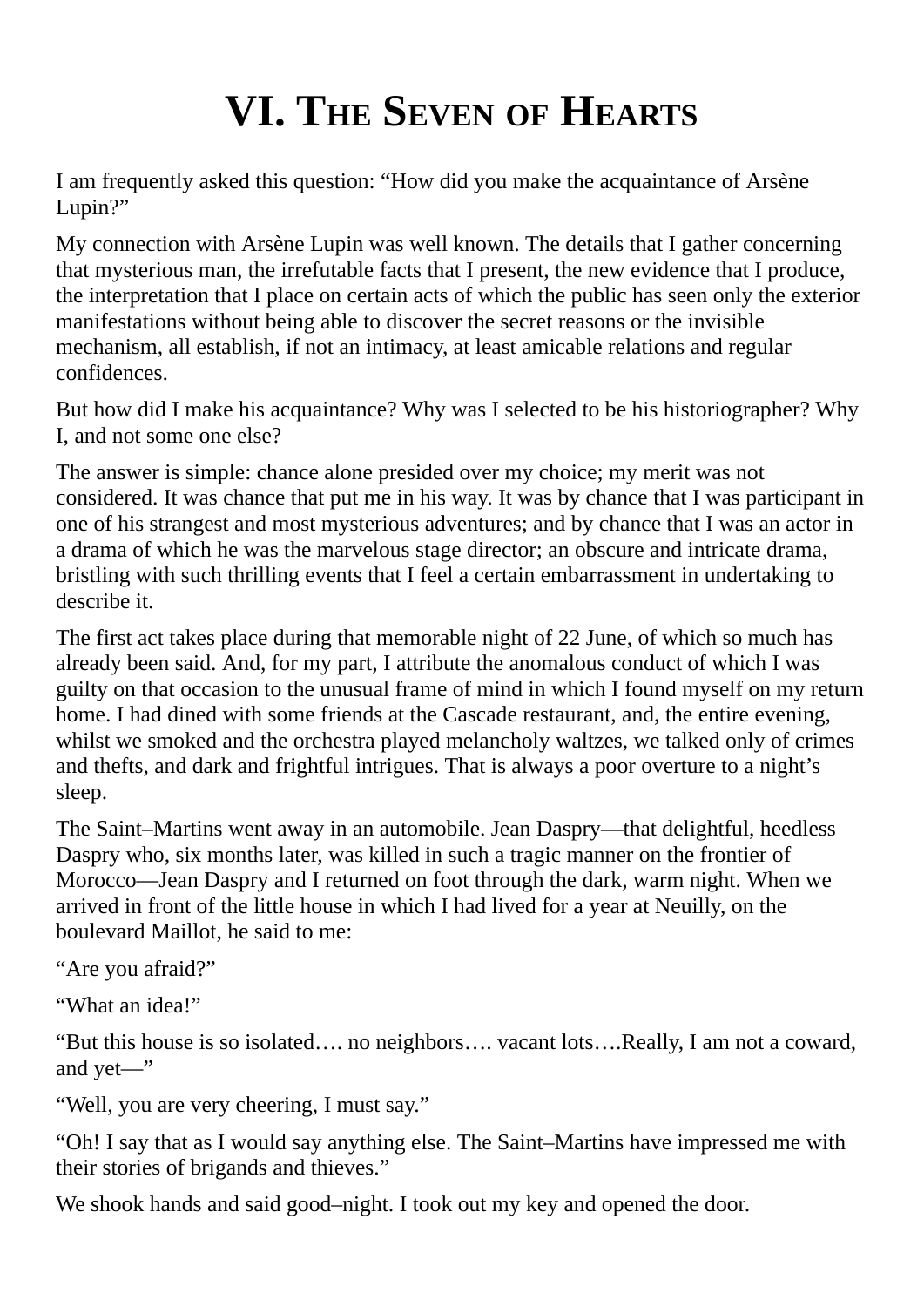"Well, that is good," I murmured, "Antoine has forgotten to light a candle."

Then I recalled the fact that Antoine was away; I had given him a short leave of absence. Forthwith, I was disagreeably oppressed by the darkness and silence of the night. I ascended the stairs on tiptoe, and reached my room as quickly as possible; then, contrary to my usual habit, I turned the key and pushed the bolt.

The light of my candle restored my courage. Yet I was careful to take my revolver from its case—a large, powerful weapon—and place it beside my bed. That precaution completed my reassurance. I laid down and, as usual, took a book from my night–table to read myself to sleep. Then I received a great surprise. Instead of the paper–knife with which I had marked my place on the preceding, I found an envelope, closed with five seals of red wax. I seized it eagerly. It was addressed to me, and marked: "Urgent."

A letter! A letter addressed to me! Who could have put it in that place? Nervously, I tore open the envelope, and read:

"From the moment you open this letter, whatever happens, whatever you may hear, do not move, do not utter one cry. Otherwise you are doomed."

I am not a coward, and, quite as well as another, I can face real danger, or smile at the visionary perils of imagination. But, let me repeat, I was in an anomalous condition of mind, with my nerves set on edge by the events of the evening. Besides, was there not, in my present situation, something startling and mysterious, calculated to disturb the most courageous spirit?

My feverish fingers clutched the sheet of paper, and I read and re–read those threatening words: "Do not move, do not utter one cry. Otherwise, you are doomed."

"Nonsense!" I thought. "It is a joke; the work of some cheerful idiot."

I was about to laugh—a good loud laugh. Who prevented me? What haunting fear compressed my throat?

At least, I would blow out the candle. No, I could not do it. "Do not move, or you are doomed," were the words he had written.

These auto–suggestions are frequently more imperious than the most positive realities; but why should I struggle against them? I had simply to close my eyes. I did so.

At that moment, I heard a slight noise, followed by crackling sounds, proceeding from a large room used by me as a library. A small room or antechamber was situated between the library and my bedchamber.

The approach of an actual danger greatly excited me, and I felt a desire to get up, seize my revolver, and rush into the library. I did not rise; I saw one of the curtains of the left window move. There was no doubt about it: the curtain had moved. It was still moving. And I saw—oh! I saw quite distinctly—in the narrow space between the curtains and the window, a human form; a bulky mass that prevented the curtains from hanging straight. And it is equally certain that the man saw me through the large meshes of the curtain. Then, I understood the situation. His mission was to guard me while the others carried away their booty. Should I rise and seize my revolver? Impossible! He was there! At the least movement, at the least cry, I was doomed.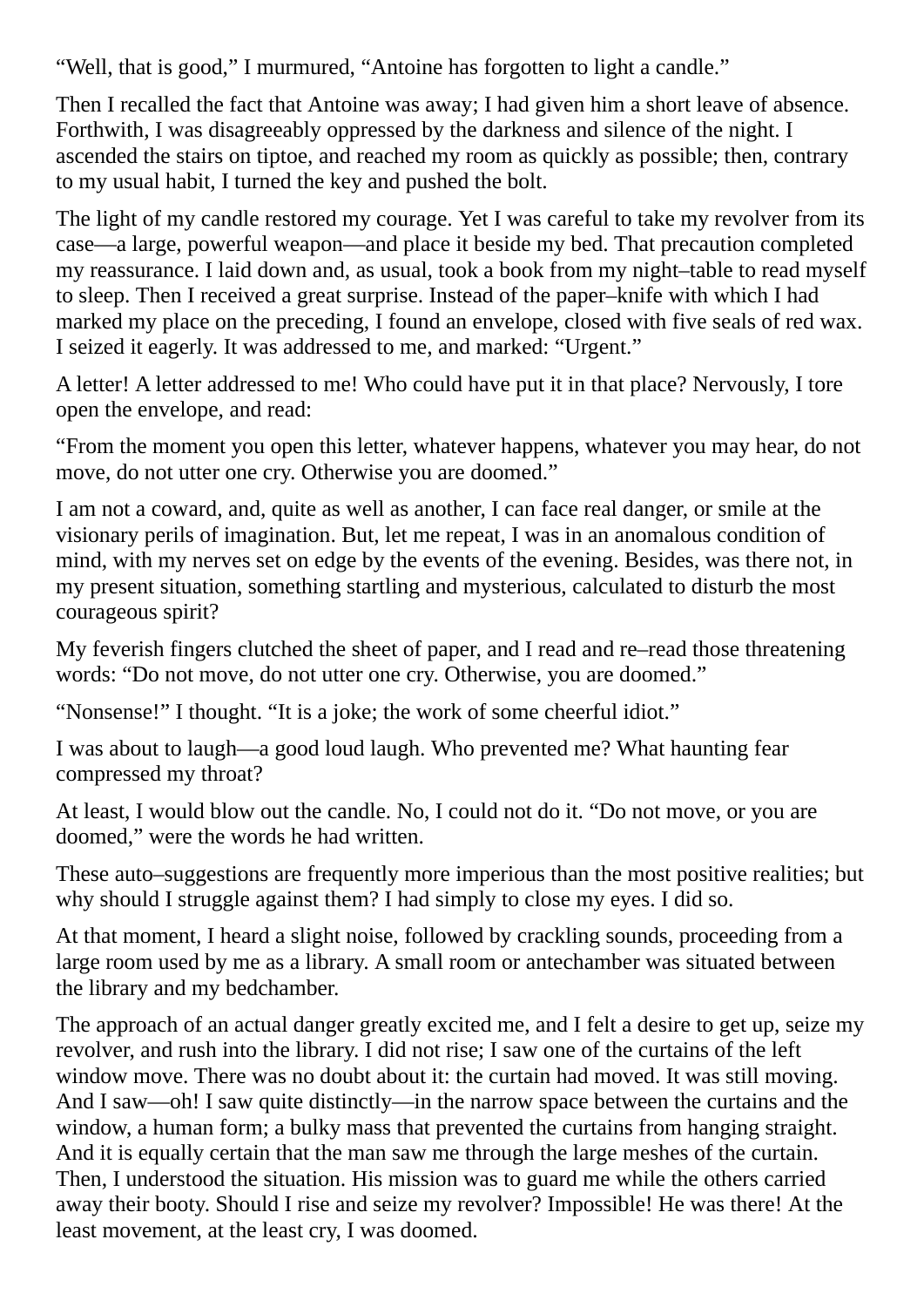Then came a terrific noise that shook the house; this was followed by lighter sounds, two or three together, like those of a hammer that rebounded. At least, that was the impression formed in my confused brain. These were mingled with other sounds, thus creating a veritable uproar which proved that the intruders were not only bold, but felt themselves secure from interruption.

They were right. I did not move. Was it cowardice? No, rather weakness, a total inability to move any portion of my body, combined with discretion; for why should I struggle? Behind that man, there were ten others who would come to his assistance. Should I risk my life to save a few tapestries and bibelots?

Throughout the night, my torture endured. Insufferable torture, terrible anguish! The noises had stopped, but I was in constant fear of their renewal. And the man! The man who was guarding me, weapon in hand. My fearful eyes remained cast in his direction. And my heart beat! And a profuse perspiration oozed from every pore of my body!

Suddenly, I experienced an immense relief; a milk–wagon, whose sound was familiar to me, passed along the boulevard; and, at the same time, I had an impression that the light of a new day was trying to steal through the closed window–blinds.

At last, daylight penetrated the room; other vehicles passed along the boulevard; and all the phantoms of the night vanished. Then I put one arm out of the bed, slowly and cautiously. My eyes were fixed upon the curtain, locating the exact spot at which I must fire; I made an exact calculation of the movements I must make; then, quickly, I seized my revolver and fired.

I leaped from my bed with a cry of deliverance, and rushed to the window. The bullet had passed through the curtain and the window–glass, but it had not touched the man—for the very good reason that there was none there. Nobody! Thus, during the entire night, I had been hypnotized by a fold of the curtain. And, during that time, the malefactors….Furiously, with an enthusiasm that nothing could have stopped, I turned the key, opened the door, crossed the antechamber, opened another door, and rushed into the library. But amazement stopped me on the threshold, panting, astounded, more astonished than I had been by the absence of the man. All the things that I supposed had been stolen, furniture, books, pictures, old tapestries, everything was in its proper place.

It was incredible. I could not believe my eyes. Notwithstanding that uproar, those noises of removal….I made a tour, I inspected the walls, I made a mental inventory of all the familiar objects. Nothing was missing. And, what was more disconcerting, there was no clue to the intruders, not a sign, not a chair disturbed, not the trace of a footstep.

"Well! Well!" I said to myself, pressing my hands on my bewildered head, "surely I am not crazy! I hear something!"

Inch by inch, I made a careful examination of the room. It was in vain. Unless I could consider this as a discovery: Under a small Persian rug, I found a card—an ordinary playing card. It was the seven of hearts; it was like any other seven of hearts in French playing–cards, with this slight but curious exception: The extreme point of each of the seven red spots or hearts was pierced by a hole, round and regular as if made with the point of an awl.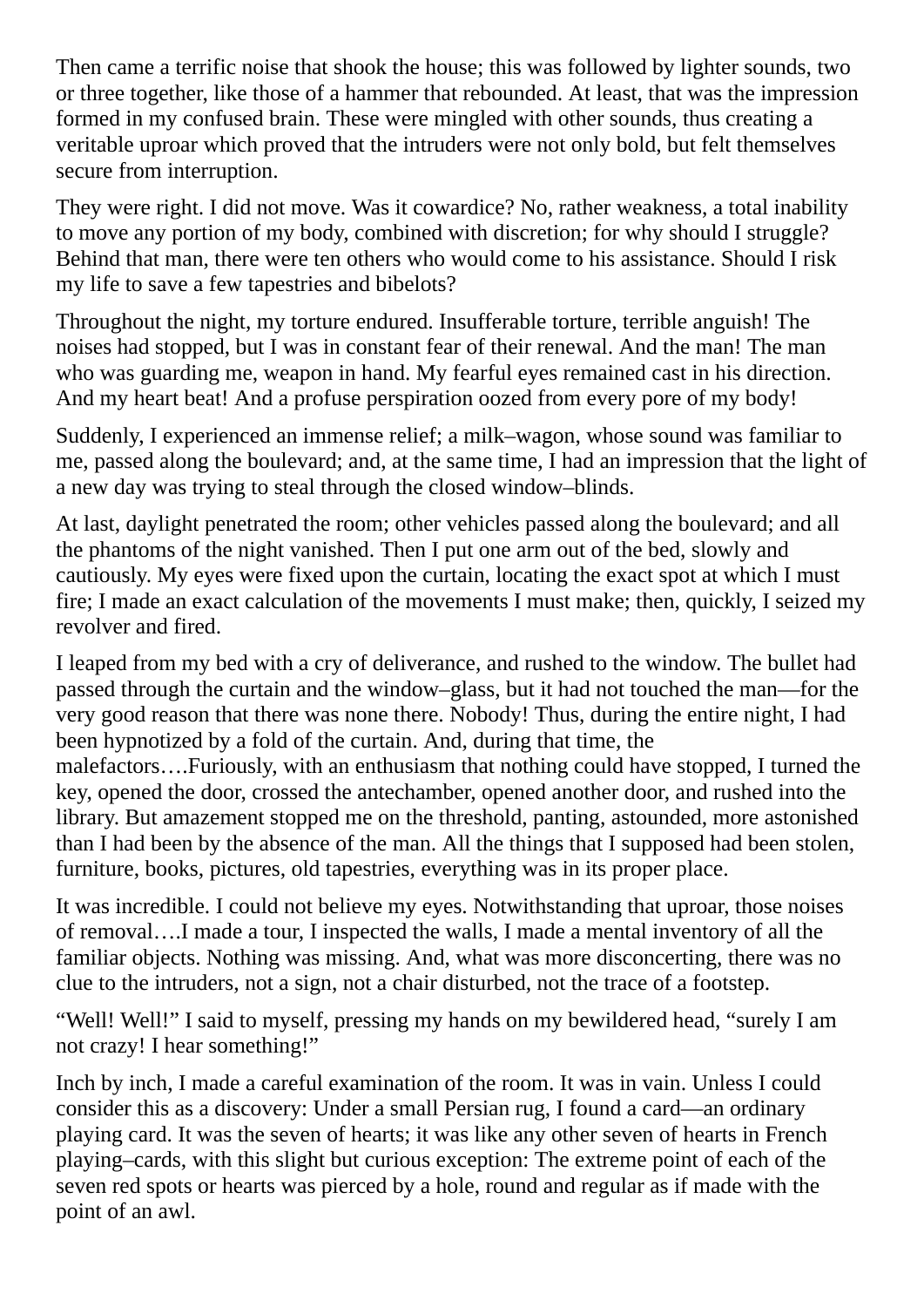Nothing more. A card and a letter found in a book. But was not that sufficient to affirm that I had not been the plaything of a dream?

\* \* \* \* \*

Throughout the day, I continued my searches in the library. It was a large room, much too large for the requirements of such a house, and the decoration of which attested the bizarre taste of its founder. The floor was a mosaic of multicolored stones, formed into large symmetrical designs. The walls were covered with a similar mosaic, arranged in panels, Pompeiian allegories, Byzantine compositions, frescoes of the Middle Ages. A Bacchus bestriding a cask. An emperor wearing a gold crown, a flowing beard, and holding a sword in his right hand.

Quite high, after the style of an artist's studio, there was a large window—the only one in the room. That window being always open at night, it was probable that the men had entered through it, by the aid of a ladder. But, again, there was no evidence. The bottom of the ladder would have left some marks in the soft earth beneath the window; but there were none. Nor were there any traces of footsteps in any part of the yard.

I had no idea of informing the police, because the facts I had before me were so absurd and inconsistent. They would laugh at me. However, as I was then a reporter on the staff of the `Gil Blas,' I wrote a lengthy account of my adventure and it was published in the paper on the second day thereafter. The article attracted some attention, but no one took it seriously. They regarded it as a work of fiction rather than a story of real life. The Saint– Martins rallied me. But Daspry, who took an interest in such matters, came to see me, made a study of the affair, but reached no conclusion.

A few mornings later, the door–bell rang, and Antoine came to inform me that a gentleman desired to see me. He would not give his name. I directed Antoine to show him up. He was a man of about forty years of age with a very dark complexion, lively features, and whose correct dress, slightly frayed, proclaimed a taste that contrasted strangely with his rather vulgar manners. Without any preamble, he said to me—in a rough voice that confirmed my suspicion as to his social position:

"Monsieur, whilst in a café, I picked up a copy of the `Gil Blas,' and read your article. It interested me very much.

"Thank you."

"And here I am."

 $"Ah!"$ 

"Yes, to talk to you. Are all the facts related by you quite correct?"

"Absolutely so."

"Well, in that case, I can, perhaps, give you some information."

"Very well; proceed."

"No, not yet. First, I must be sure that the facts are exactly as you have related them."

"I have given you my word. What further proof do you want?"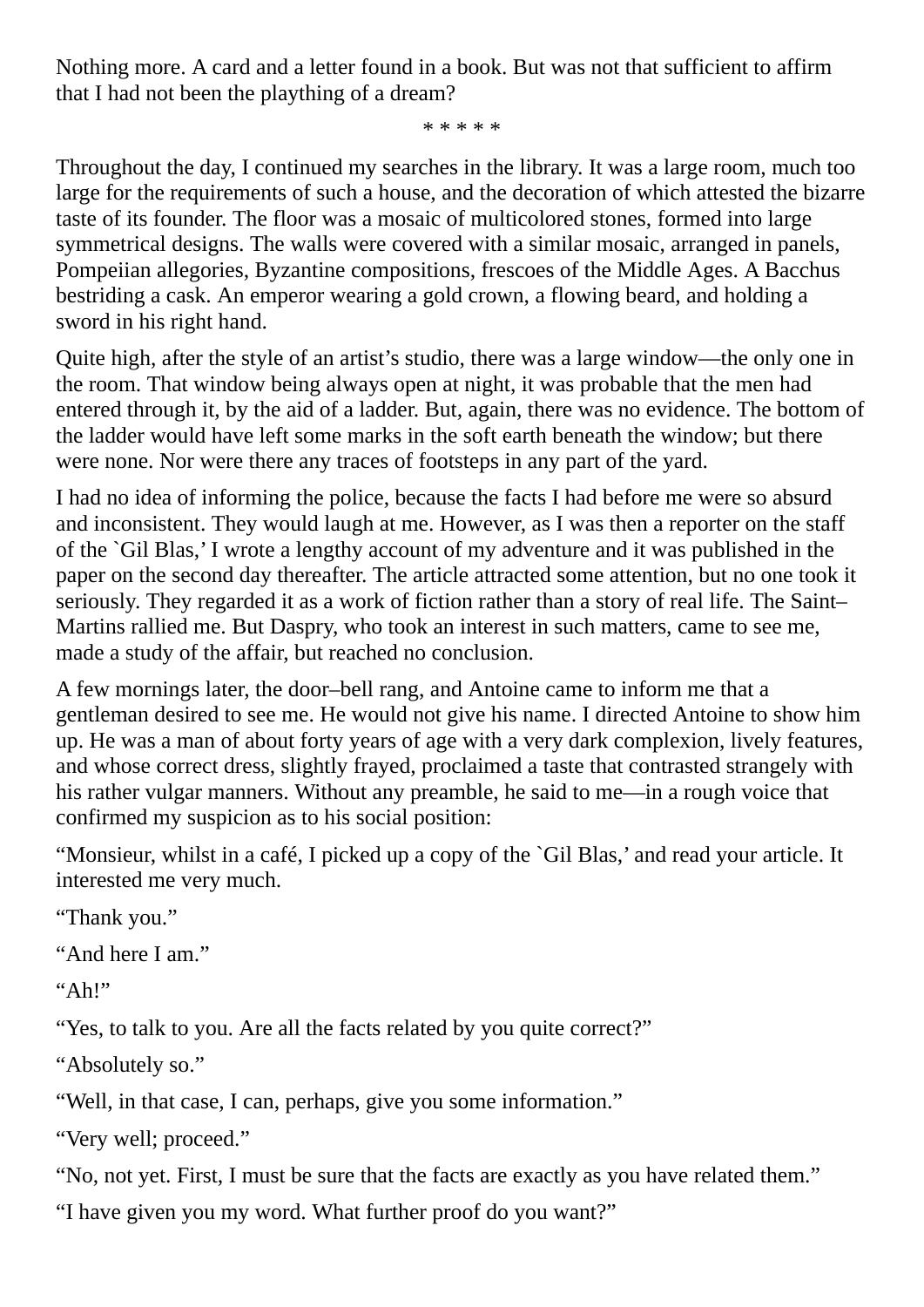"I must remain alone in this room."

"I do not understand," I said, with surprise.

"It's an idea that occurred to me when reading your article. Certain details established an extraordinary coincidence with another case that came under my notice. If I am mistaken, I shall say nothing more. And the only means of ascertaining the truth is by my remaining in the room alone."

What was at the bottom of this proposition? Later, I recalled that the man was exceedingly nervous; but, at the same time, although somewhat astonished, I found nothing particularly abnormal about the man or the request he had made. Moreover, my curiosity was aroused; so I replied:

"Very well. How much time do you require?"

"Oh! three minutes—not longer. Three minutes from now, I will rejoin you."

I left the room, and went downstairs. I took out my watch. One minute passed. Two minutes. Why did I feel so depressed? Why did those moments seem so solemn and weird? Two minutes and a half….Two minutes and three quarters. Then I heard a pistol shot.

I bounded up the stairs and entered the room. A cry of horror escaped me. In the middle of the room, the man was lying on his left side, motionless. Blood was flowing from a wound in his forehead. Near his hand was a revolver, still smoking.

But, in addition to this frightful spectacle, my attention was attracted by another object. At two feet from the body, upon the floor, I saw a playing–card. It was the seven of hearts. I picked it up. The lower extremity of each of the seven spots was pierced with a small round hole.

\* \* \* \* \*

A half–hour later, the commissary of police arrived, then the coroner and the chief of the Sûreté, Mon. Dudouis. I had been careful not to touch the corpse. The preliminary inquiry was very brief, and disclosed nothing. There were no papers in the pockets of the deceased; no name upon his clothes; no initial upon his linen; nothing to give any clue to his identity. The room was in the same perfect order as before. The furniture had not been disturbed. Yet this man had not come to my house solely for the purpose of killing himself, or because he considered my place the most convenient one for his suicide! There must have been a motive for his act of despair, and that motive was, no doubt, the result of some new fact ascertained by him during the three minutes he was alone.

What was that fact? What had he seen? What frightful secret had been revealed to him? There was no answer to these questions. But, at the last moment, an incident occurred that appeared to us of considerable importance. As two policemen were raising the body to place it on a stretcher, the left hand thus being disturbed, a crumpled card fell from it. The card bore these words: "Georges Andermatt, 37 Rue de Berry."

What did that mean? Georges Andermatt was a rich banker in Paris, the founder and president of the Metal Exchange which had given such an impulse to the metallic industries in France. He lived in princely style; was the possessor of numerous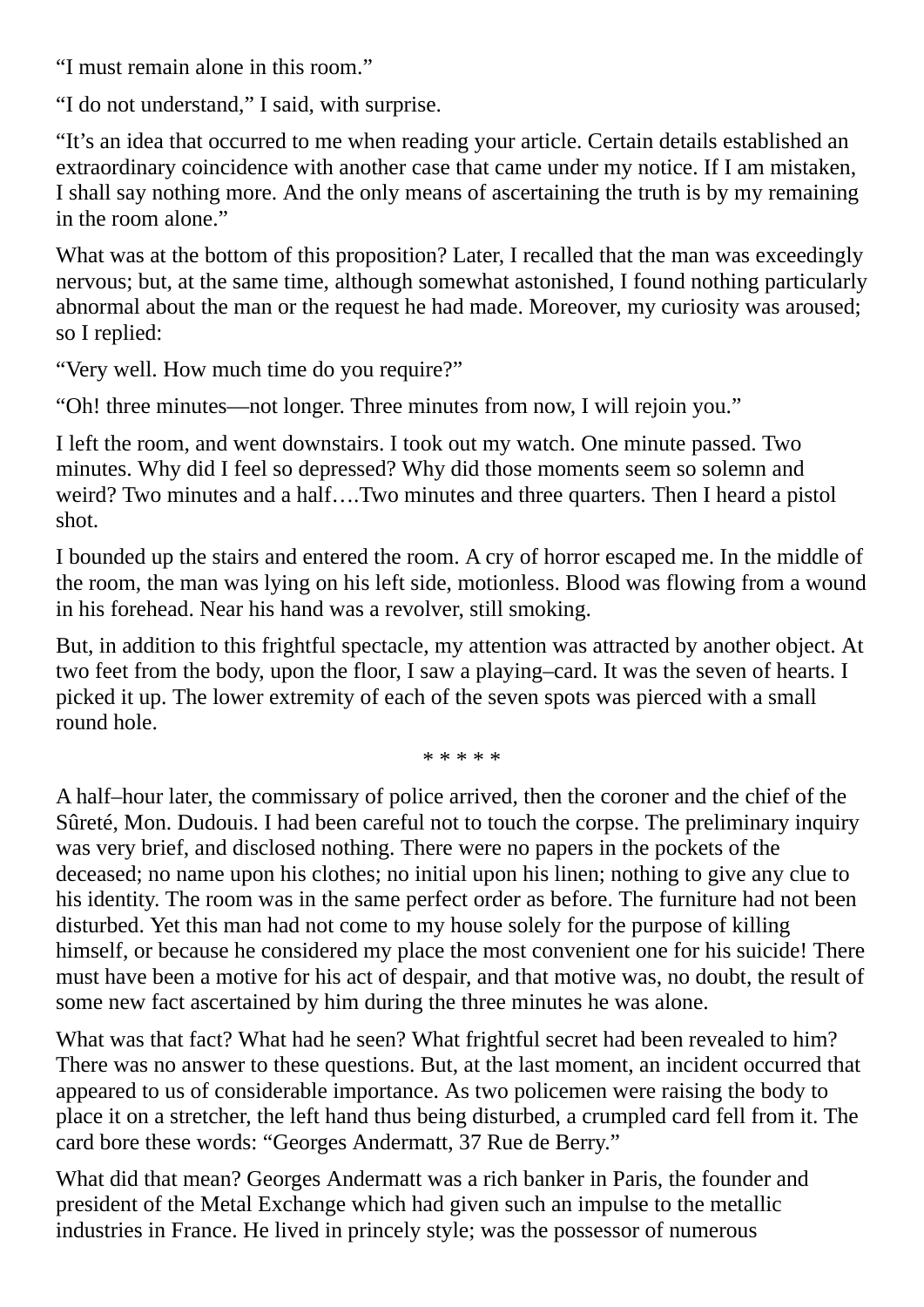automobiles, coaches, and an expensive racing–stable. His social affairs were very select, and Madame Andermatt was noted for her grace and beauty.

"Can that be the man's name?" I asked. ――――

The chief of the Sûreté leaned over him.

"It is not he. Mon. Andermatt is a thin man, and slightly grey."

"But why this card?"

"Have you a telephone, monsieur?"

"Yes, in the vestibule. Come with me."

He looked in the directory, and then asked for number 415.21.

"Is Mon. Andermatt at home?….Please tell him that Mon. Dudouis wished him to come at once to 102 Boulevard Maillot. Very important."

Twenty minutes later, Mon. Andermatt arrived in his automobile. After the circumstances had been explained to him, he was taken in to see the corpse. He displayed considerable emotion, and spoke, in a low tone, and apparently unwillingly:

"Etienne Varin," he said.

"You know him?"

"No…. or, at least, yes…. by sight only. His brother…."

"Ah! he has a brother?"

"Yes, Alfred Varin. He came to see me once on some matter of business….I forget what it was."

"Where does he live?"

"The two brothers live together—rue de Provence, I think."

"Do you know any reason why he should commit suicide?"

"None."

"He held a card in his hand. It was your card with your address."

"I do not understand that. It must have been there by some chance that will be disclosed by the investigation."

A very strange chance, I thought; and I felt that the others entertained the same impression.

I discovered the same impression in the papers next day, and amongst all my friends with whom I discussed the affair. Amid the mysteries that enveloped it, after the double discovery of the seven of hearts pierced with seven holes, after the two inscrutable events that had happened in my house, that visiting card promised to throw some light on the affair. Through it, the truth may be revealed. But, contrary to our expectations, Mon. Andermatt furnished no explanation. He said:

"I have told you all I know. What more can I do? I am greatly surprised that my card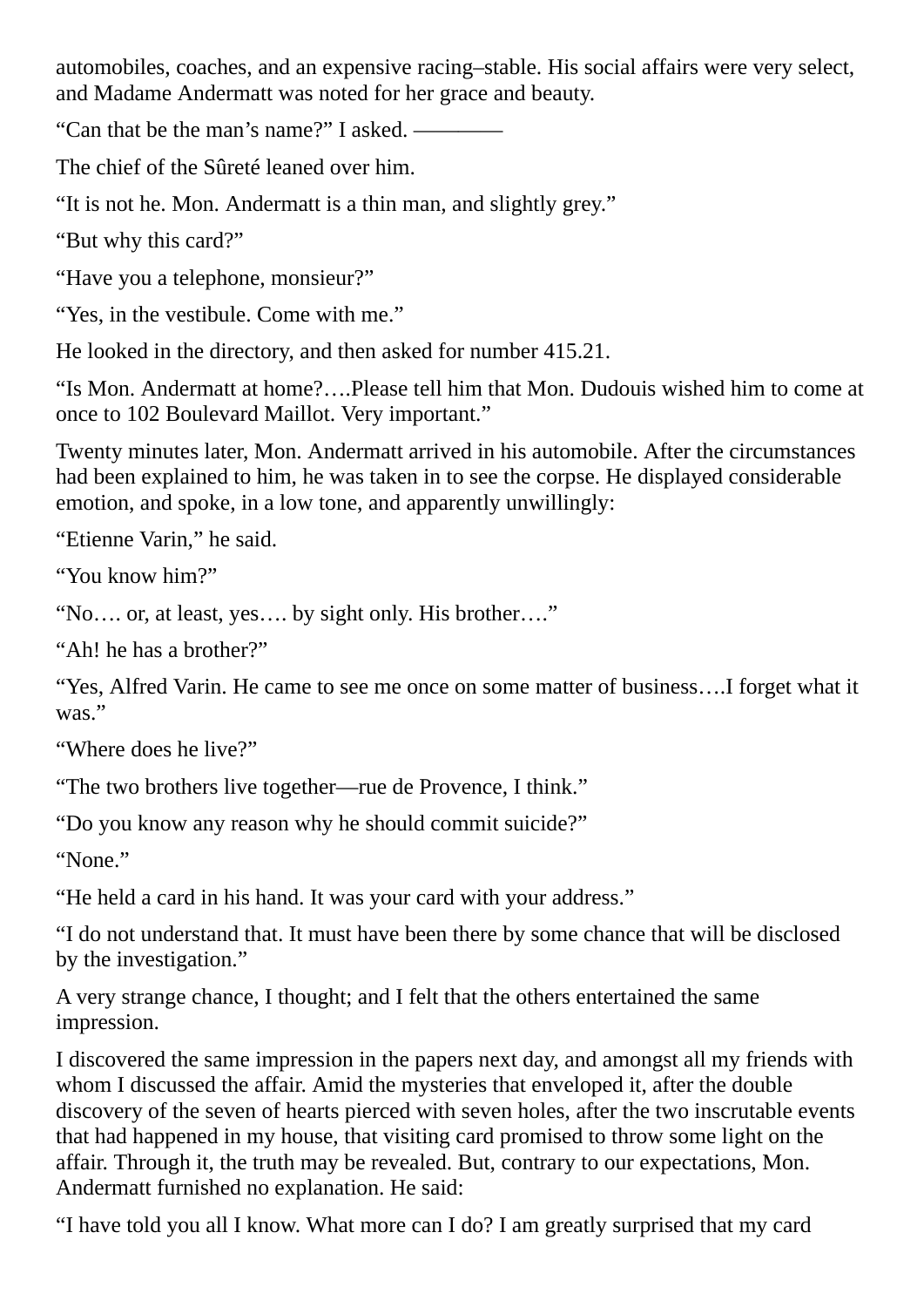should be found in such a place, and I sincerely hope the point will be cleared up."

It was not. The official investigation established that the Varin brothers were of Swiss origin, had led a shifting life under various names, frequenting gambling resorts, associating with a band of foreigners who had been dispersed by the police after a series of robberies in which their participation was established only by their flight. At number 24 rue de Provence, where the Varin brothers had lived six years before, no one knew what had become of them.

I confess that, for my part, the case seemed to me so complicated and so mysterious that I did not think the problem would ever be solved, so I concluded to waste no more time upon it. But Jean Daspry, whom I frequently met at that period, became more and more interested in it each day. It was he who pointed out to me that item from a foreign newspaper which was reproduced and commented upon by the entire press. It was as follows:

"The first trial of a new model of submarine boat, which is expected to revolutionize naval warfare, will be given in presence of the former Emperor at a place that will be kept secret until the last minute. An indiscretion has revealed its name; it is called `The Seven–of– Hearts.'"

The Seven–of–Hearts! That presented a new problem. Could a connection be established between the name of the sub–marine and the incidents which we have related? But a connection of what nature? What had happened here could have no possible relation with the sub–marine.

"What do you know about it?" said Daspry to me. "The most diverse effects often proceed from the same cause."

Two days later, the following foreign news item was received and published:

"It is said that the plans of the new sub–marine `Seven–of–Hearts' were prepared by French engineers, who, having sought, in vain, the support of their compatriots, subsequently entered into negotiations with the British Admiralty, without success."

I do not wish to give undue publicity to certain delicate matters which once provoked considerable excitement. Yet, since all danger of injury therefrom has now come to an end, I must speak of the article that appeared in the `Echo de France,' which aroused so much comment at that time, and which threw considerable light upon the mystery of the Seven– of–Hearts. This is the article as it was published over the signature of Salvator:

#### "THE AFFAIR OF THE SEVEN–OF–HEARTS.

### "A CORNER OF THE VEIL RAISED.

"We will be brief. Ten years ago, a young mining engineer, Louis Lacombe, wishing to devote his time and fortune to certain studies, resigned his position he then held, and rented number 102 boulevard Maillot, a small house that had been recently built and decorated for an Italian count. Through the agency of the Varin brothers of Lausanne, one of whom assisted in the preliminary experiments and the other acted as financial agent, the young engineer was introduced to Georges Andermatt, the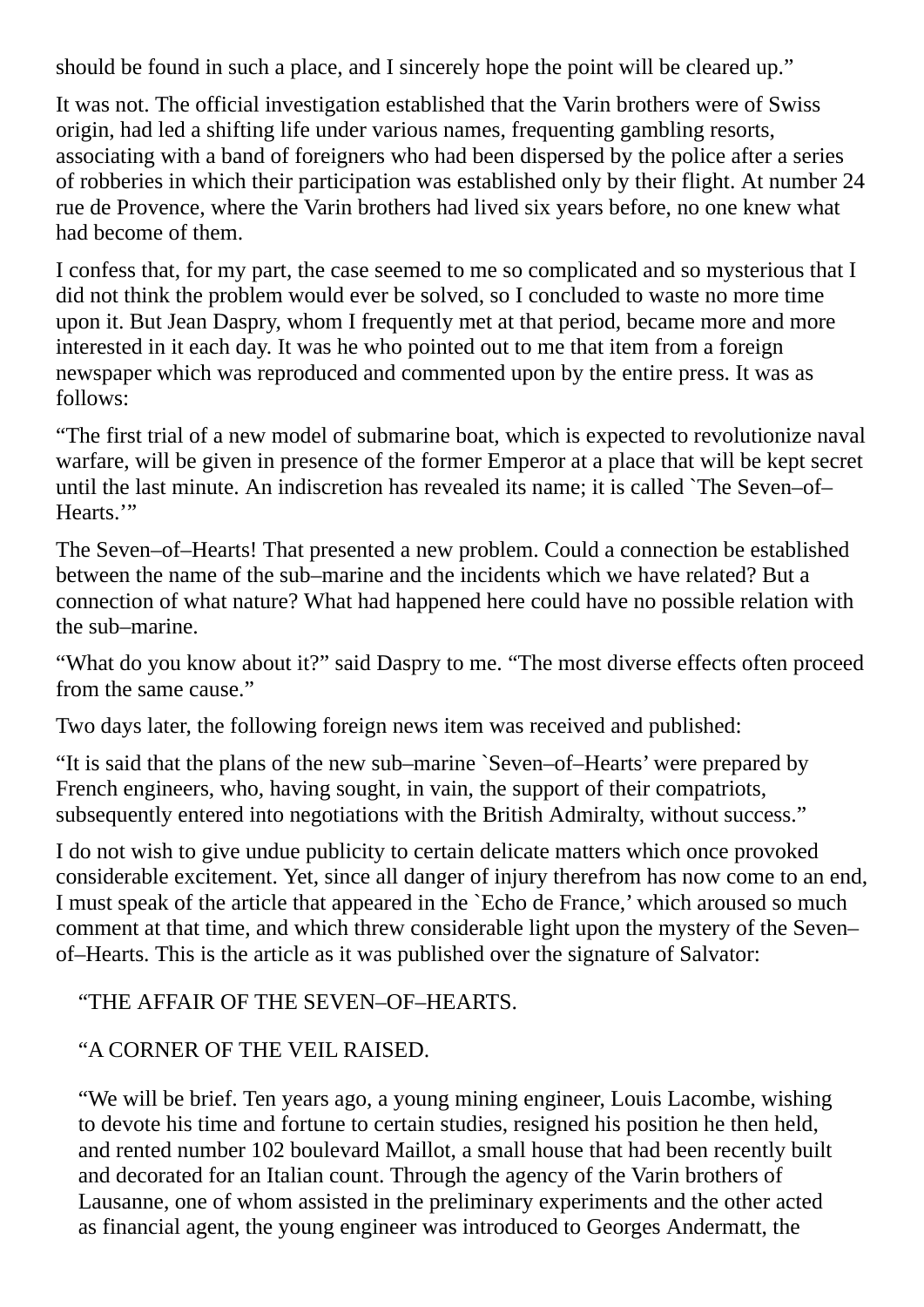founder of the Metal Exchange.

"After several interviews, he succeeded in interesting the banker in a sub–marine boat on which he was working, and it was agreed that as soon as the invention was perfected, Mon. Andermatt would use his influence with the Minister of Marine to obtain a series of trials under the direction of the government. For two years, Louis Lacombe was a frequent visitor at Andermatt's house, and he submitted to the banker the various improvements he made upon his original plans, until one day, being satisfied with the perfection of his work, he asked Mon. Andermatt to communicate with the Minister of Marine. That day, Louis Lacombe dined at Mon. Andermatt's house. He left there about half–past eleven at night. He has not been seen since.

"A perusal of the newspapers of that date will show that the young man's family caused every possible inquiry to be made, but without success; and it was the general opinion that Louis Lacombe— who was known as an original and visionary youth had quietly left for parts unknown.

"Let us accept that theory—improbable, though it be,—and let us consider another question, which is a most important one for our country: What has become of the plans of the sub–marine? Did Louis Lacombe carry them away? Are they destroyed?

"After making a thorough investigation, we are able to assert, positively, that the plans are in existence, and are now in the possession of the two brothers Varin. How did they acquire such a possession? That is a question not yet determined; nor do we know why they have not tried to sell them at an earlier date. Did they fear that their title to them would be called in question? If so, they have lost that fear, and we can announce definitely, that the plans of Louis Lacombe are now the property of foreign power, and we are in a position to publish the correspondence that passed between the Varin brothers and the representative of that power. The `Seven–of–Hearts' invented by Louis Lacombe has been actually constructed by our neighbor.

"Will the invention fulfill the optimistic expectations of those who were concerned in that treacherous act?"

### And a post–script adds:

"Later.—Our special correspondent informs us that the preliminary trial of the `Seven–of–Hearts' has not been satisfactory. It is quite likely that the plans sold and delivered by the Varin brothers did not include the final document carried by Louis Lacombe to Mon. Andermatt on the day of his disappearance, a document that was indispensable to a thorough understanding of the invention. It contained a summary of the final conclusions of the inventor, and estimates and figures not contained in the other papers. Without this document, the plans are incomplete; on the other hand, without the plans, the document is worthless.

"Now is the time to act and recover what belongs to us. It may be a difficult matter, but we rely upon the assistance of Mon. Andermatt. It will be to his interest to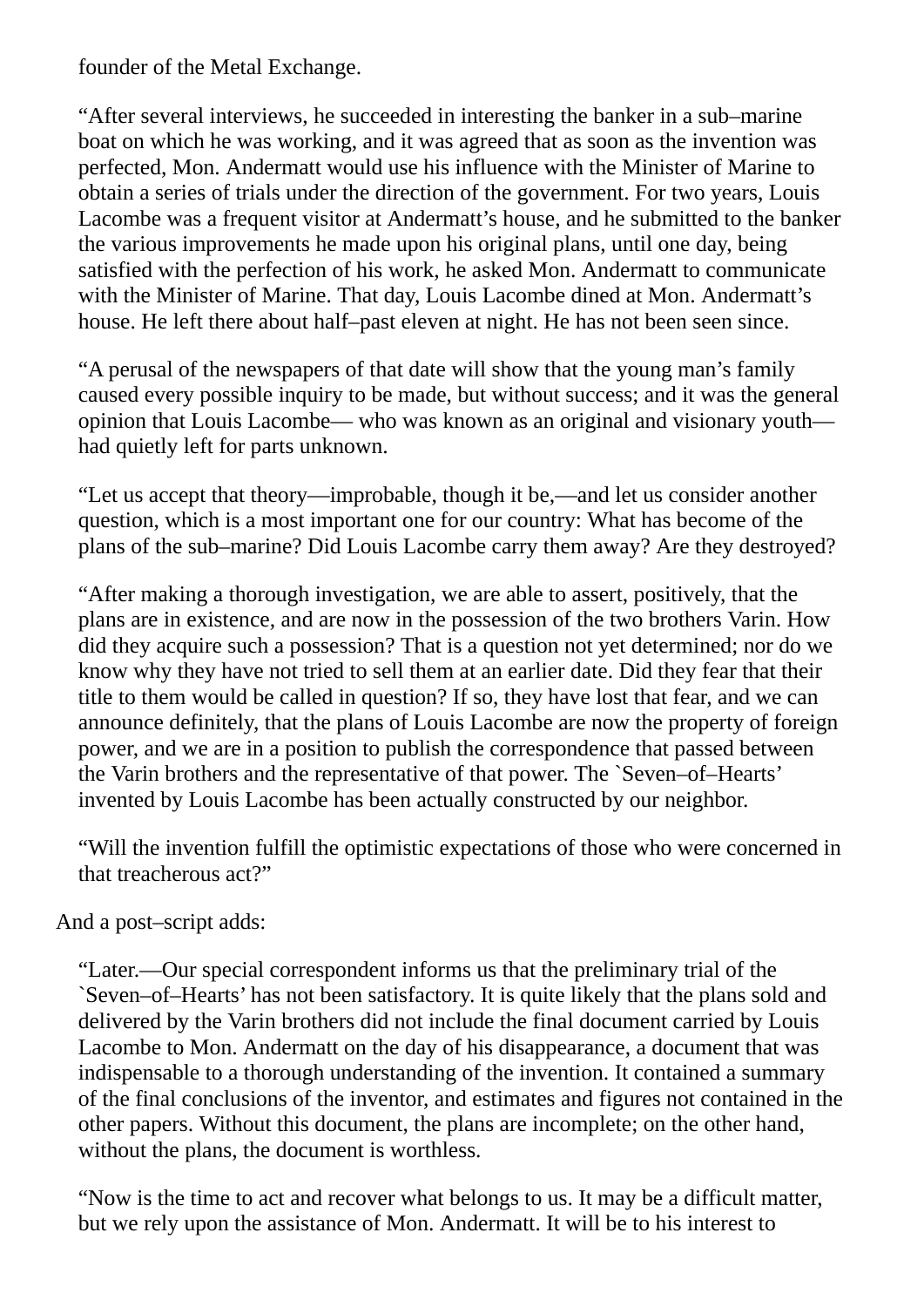explain his conduct which has hitherto been so strange and inscrutable. He will explain not only why he concealed these facts at the time of the suicide of Etienne Varin, but also why he has never revealed the disappearance of the paper—a fact well known to him. He will tell why, during the last six years, he paid spies to watch the movements of the Varin brothers. We expect from him, not only words, but acts. And at once. Otherwise―"

The threat was plainly expressed. But of what did it consist? What whip was Salvator, the anonymous writer of the article, holding over the head of Mon. Andermatt?

An army of reporters attacked the banker, and ten interviewers announced the scornful manner in which they were treated. Thereupon, the `Echo de France' announced its position in these words:

"Whether Mon. Andermatt is willing or not, he will be, henceforth, our collaborator in the work we have undertaken."

\* \* \* \* \*

Daspry and I were dining together on the day on which that announcement appeared. That evening, with the newspapers spread over my table, we discussed the affair and examined it from every point of view with that exasperation that a person feels when walking in the dark and finding himself constantly falling over the same obstacles. Suddenly, without any warning whatsoever, the door opened and a lady entered. Her face was hidden behind a thick veil. I rose at once and approached her.

"Is it you, monsieur, who lives here?" she asked.

"Yes, madame, but I do not understand―"

"The gate was not locked," she explained.

"But the vestibule door?"

She did not reply, and it occurred to me that she had used the servants' entrance. How did she know the way? Then there was a silence that was quite embarrassing. She looked at Daspry, and I was obliged to introduce him. I asked her to be seated and explain the object of her visit. She raised her veil, and I saw that she was a brunette with regular features and, though not handsome, she was attractive—principally, on account of her sad, dark eyes.

"I am Madame Andermatt," she said.

"Madame Andermatt!" I repeated, with astonishment.

After a brief pause, she continued with a voice and manner that were quite easy and natural:

"I have come to see you about that affair—you know. I thought I might be able to obtain some information―"

"Mon Dieu, madame, I know nothing but what has already appeared in the papers. But if you will point out in what way I can help you…."

"I do not know….I do not know."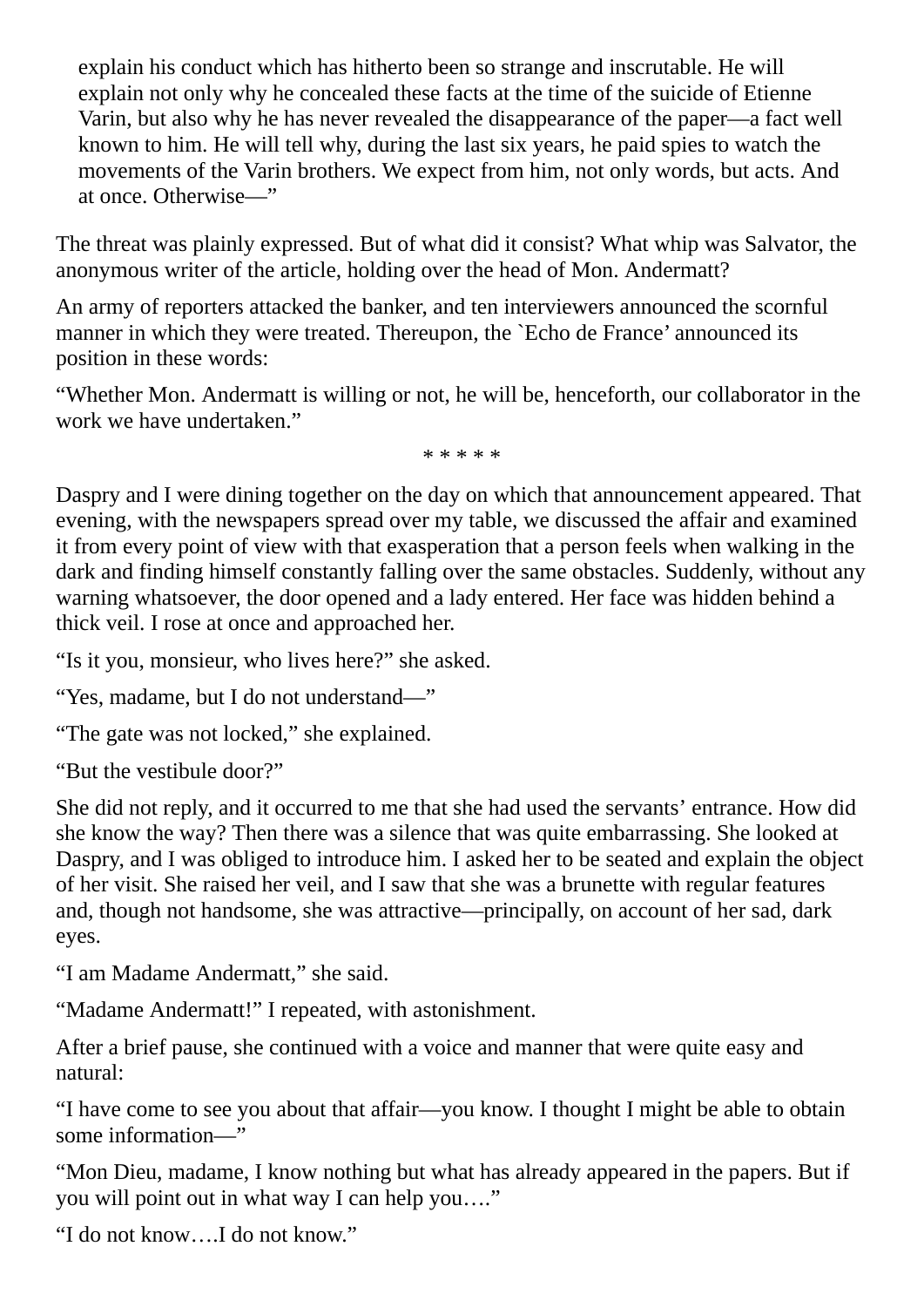Not until then did I suspect that her calm demeanor was assumed, and that some poignant grief was concealed beneath that air of tranquility. For a moment, we were silent and embarrassed. Then Daspry stepped forward, and said:

"Will you permit me to ask you a few questions?"

"Yes, yes," she cried. "I will answer."

"You will answer…. whatever those questions may be?"

"Yes."

"Did you know Louis Lacombe?" he asked.

"Yes, through my husband."

"When did you see him for the last time?"

"The evening he dined with us."

"At that time, was there anything to lead you to believe that you would never see him again?"

"No. But he had spoken of a trip to Russia—in a vague way."

"Then you expected to see him again?"

"Yes. He was to dine with us, two days later."

"How do you explain his disappearance?"

"I cannot explain it."

"And Mon. Andermatt?"

"I do not know."

"Yet the article published in the `Echo de France' indicates―"

"Yes, that the Varin brothers had something to do with his disappearance."

"Is that your opinion?"

"Yes."

"On what do you base your opinion?"

"When he left our house, Louis Lacombe carried a satchel containing all the papers relating to his invention. Two days later, my husband, in a conversation with one of the Varin brothers, learned that the papers were in their possession."

"And he did not denounce them?"

"No."

"Why not?"

"Because there was something else in the satchel—something besides the papers of Louis Lacombe."

```
"What was it?"
```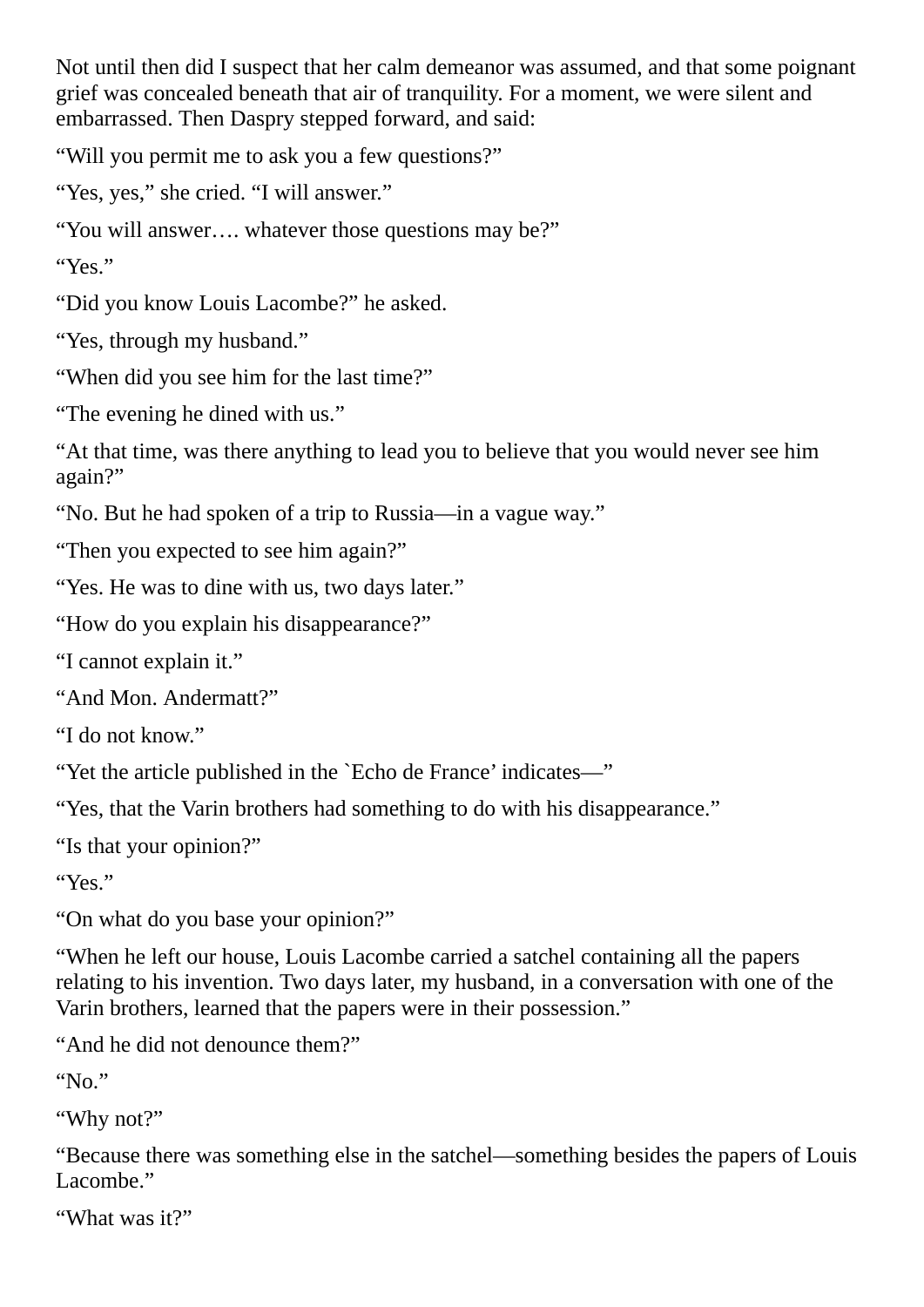She hesitated; was on the point of speaking, but, finally, remained silent. Daspry continued:

"I presume that is why your husband has kept a close watch over their movements instead of informing the police. He hoped to recover the papers and, at the same time, that compromising article which has enabled the two brothers to hold over him threats of exposure and blackmail."

"Over him, and over me."

"Ah! over you, also?"

"Over me, in particular."

She uttered the last words in a hollow voice. Daspry observed it; he paced to and fro for a moment, then, turning to her, asked:

"Had you written to Louis Lacombe?"

"Of course. My husband had business with him—"

"Apart from those business letters, had you written to Louis Lacombe…. other letters? Excuse my insistence, but it is absolutely necessary that I should know the truth. Did you write other letters?"

"Yes," she replied, blushing.

"And those letters came into the possession of the Varin brothers?"

"Yes."

"Does Mon. Andermatt know it?"

"He has not seen them, but Alfred Varin has told him of their existence and threatened to publish them if my husband should take any steps against him. My husband was afraid…. of a scandal."

"But he has tried to recover the letters?"

"I think so; but I do not know. You see, after that last interview with Alfred Varin, and after some harsh words between me and my husband in which he called me to account we live as strangers."

"In that case, as you have nothing to lose, what do you fear?"

"I may be indifferent to him now, but I am the woman that he has loved, the one he would still love—oh! I am quite sure of that," she murmured, in a fervent voice, "he would still love me if he had not got hold of those cursed letters―"

"What! Did he succeed?….But the two brothers still defied him?"

"Yes, and they boasted of having a secure hiding–place."

"Well?"

"I believe my husband discovered that hiding–place."

"Well?"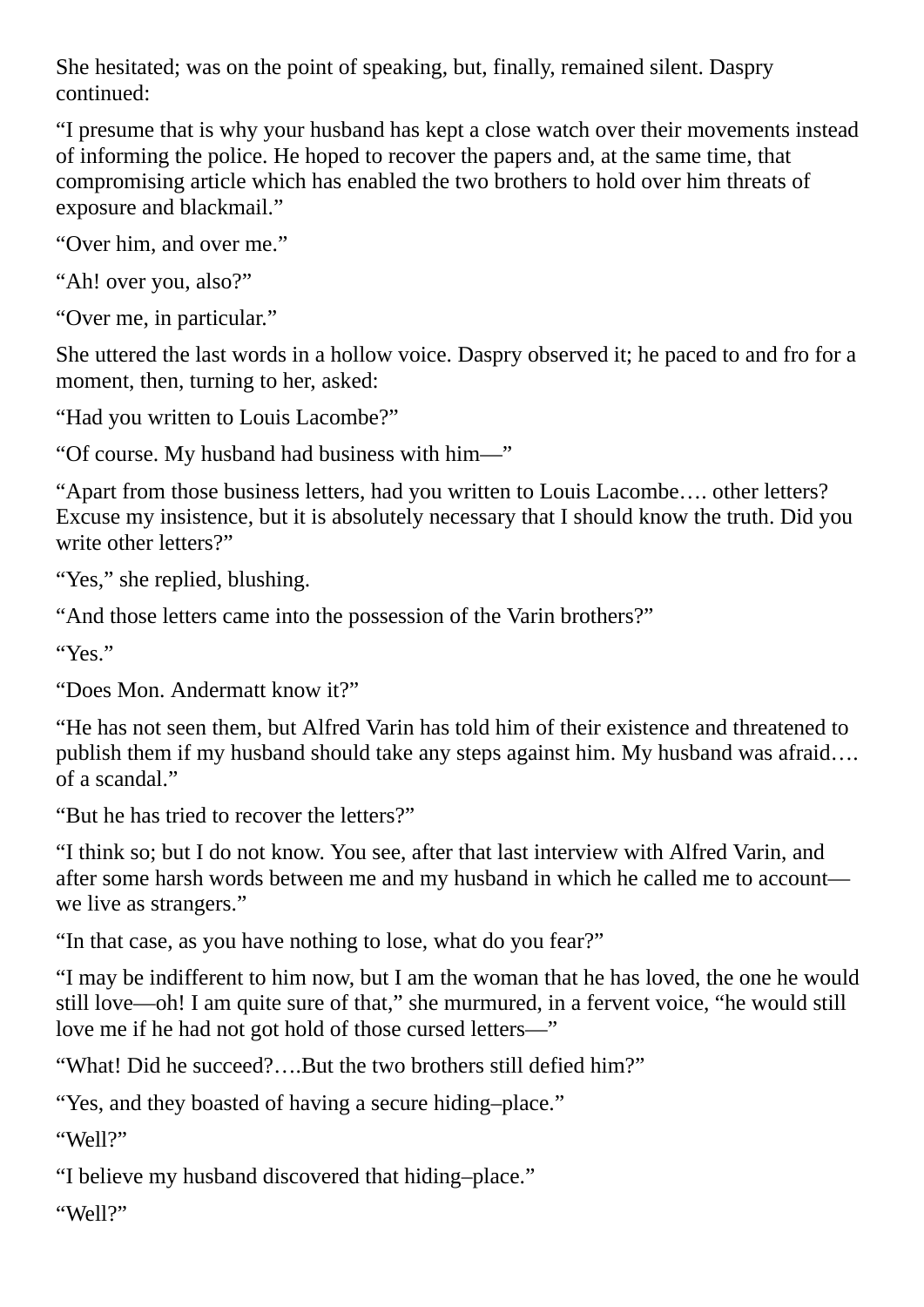"I believe my husband has discovered that hiding–place."

"Ah! where was it?"

"Here."

"Here!" I cried in alarm.

"Yes. I always had that suspicion. Louis Lacombe was very ingenious and amused himself in his leisure hours, by making safes and locks. No doubt, the Varin brothers were aware of that fact and utilized one of Lacombe's safes in which to conceal the letters…. and other things, perhaps."

"But they did not live here," I said.

"Before you came, four months ago, the house had been vacant for some time. And they may have thought that your presence here would not interfere with them when they wanted to get the papers. But they did not count on my husband, who came here on the night of 22 June, forced the safe, took what he was seeking, and left his card to inform the two brothers that he feared them no more, and that their positions were now reversed. Two days later, after reading the article in the `Gil Blas,' Etienne Varin came here, remained alone in this room, found the safe empty, and…. killed himself."

After a moment, Daspry said:

"A very simple theory….Has Mon. Andermatt spoken to you since then?"

"No."

"Has his attitude toward you changed in any way? Does he appear more gloomy, more anxious?"

"No, I haven't noticed any change."

"And yet you think he has secured the letters. Now, in my opinion, he has not got those letters, and it was not he who came here on the night of 22 June."

"Who was it, then?"

"The mysterious individual who is managing this affair, who holds all the threads in his hands, and whose invisible but far–reaching power we have felt from the beginning. It was he and his friends who entered this house on 22 June; it was he who discovered the hiding–place of the papers; it was he who left Mon. Andermatt's card; it is he who now holds the correspondence and the evidence of the treachery of the Varin brothers."

"Who is he?" I asked, impatiently.

"The man who writes letters to the `Echo de France'…. Salvator! Have we not convincing evidence of that fact? Does he not mention in his letters certain details that no one could know, except the man who had thus discovered the secrets of the two brothers?"

"Well, then," stammered Madame Andermatt, in great alarm, "he has my letters also, and it is he who now threatens my husband. Mon Dieu! What am I to do?"

"Write to him," declared Daspry. "Confide in him without reserve. Tell him all you know and all you may hereafter learn. Your interest and his interest are the same. He is not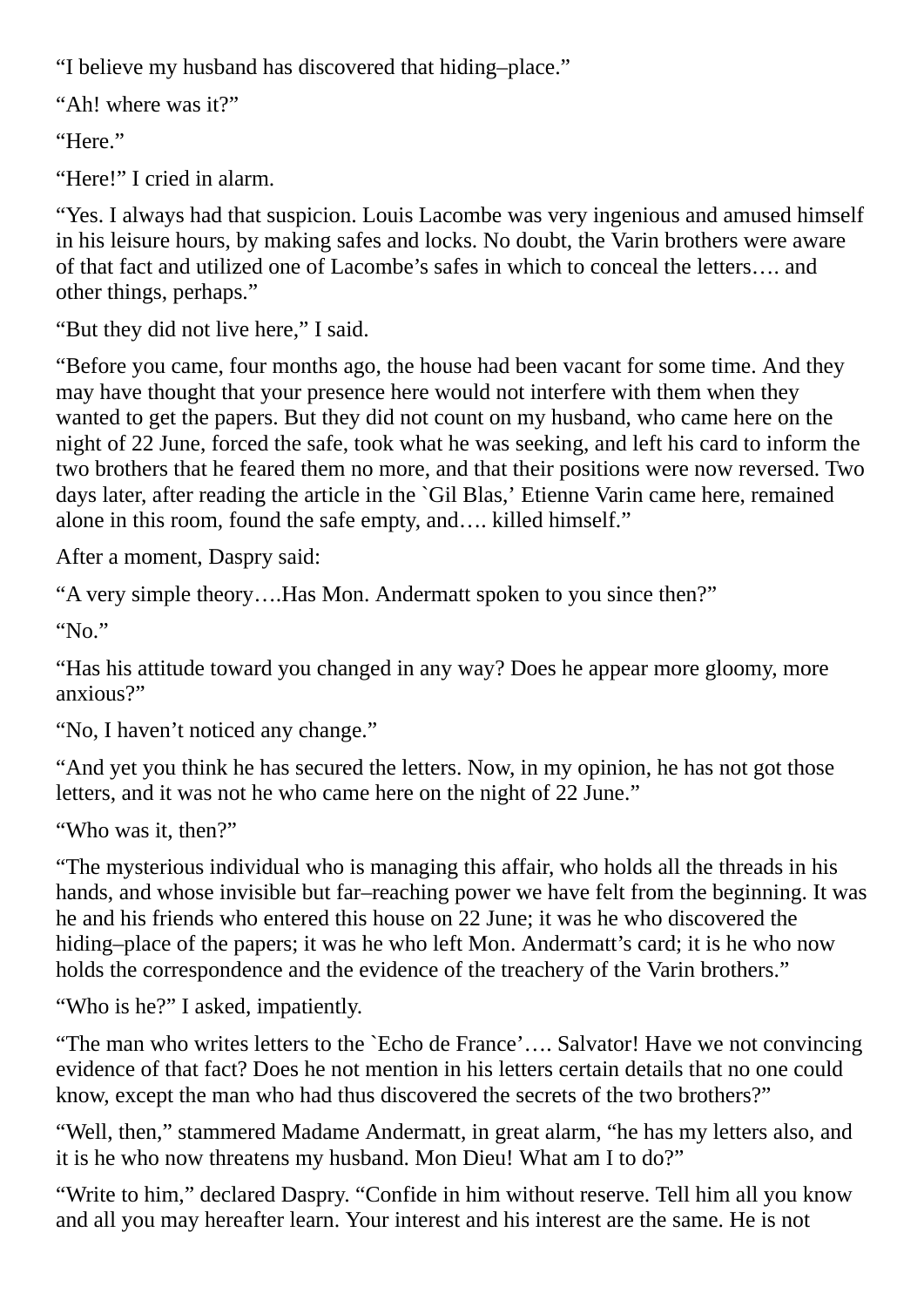working against Mon. Andermatt, but against Alfred Varin. Help him."

"How?"

"Has your husband the document that completes the plans of Louis Lacombe?"

"Yes."

"Tell that to Salvator, and, if possible, procure the document for him. Write to him at once. You risk nothing."

The advice was bold, dangerous even at first sight, but Madame Andermatt had no choice. Besides, as Daspry had said, she ran no risk. If the unknown writer were an enemy, that step would not aggravate the situation. If he were a stranger seeking to accomplish a particular purpose, he would attach to those letters only a secondary importance. Whatever might happen, it was the only solution offered to her, and she, in her anxiety, was only too glad to act on it. She thanked us effusively, and promised to keep us informed.

In fact, two days later, she sent us the following letter that she had received from Salvator:

"Have not found the letters, but I will get them. Rest easy. I am watching everything. S."

I looked at the letter. It was in the same handwriting as the note I found in my book on the night of 22 June.

Daspry was right. Salvator was, indeed, the originator of that affair.

\* \* \* \* \*

We were beginning to see a little light coming out of the darkness that surrounded us, and an unexpected light was thrown on certain points; but other points yet remained obscure for instance, the finding of the two seven–of–hearts. Perhaps I was unnecessarily concerned about those two cards whose seven punctured spots had appeared to me under such startling circumstances! Yet I could not refrain from asking myself: What role will they play in the drama? What importance do they bear? What conclusion must be drawn from the fact that the submarine constructed from the plans of Louis Lacombe bore the name of `Seven–of–Hearts'?

Daspry gave little thought to the other two cards; he devoted all his attention to another problem which he considered more urgent; he was seeking the famous hiding–place.

"And who knows," said he, "I may find the letters that Salvator did not find—by inadvertence, perhaps. It is improbable that the Varin brothers would have removed from a spot, which they deemed inaccessible, the weapon which was so valuable to them."

And he continued to search. In a short time, the large room held no more secrets for him, so he extended his investigations to the other rooms. He examined the interior and the exterior, the stones of the foundation, the bricks in the walls; he raised the slates of the roof.

One day, he came with a pickaxe and a spade, gave me the spade, kept the pickaxe, pointed to the adjacent vacant lots, and said: "Come."

I followed him, but I lacked his enthusiasm. He divided the vacant land into several sections which he examined in turn. At last, in a corner, at the angle formed by the walls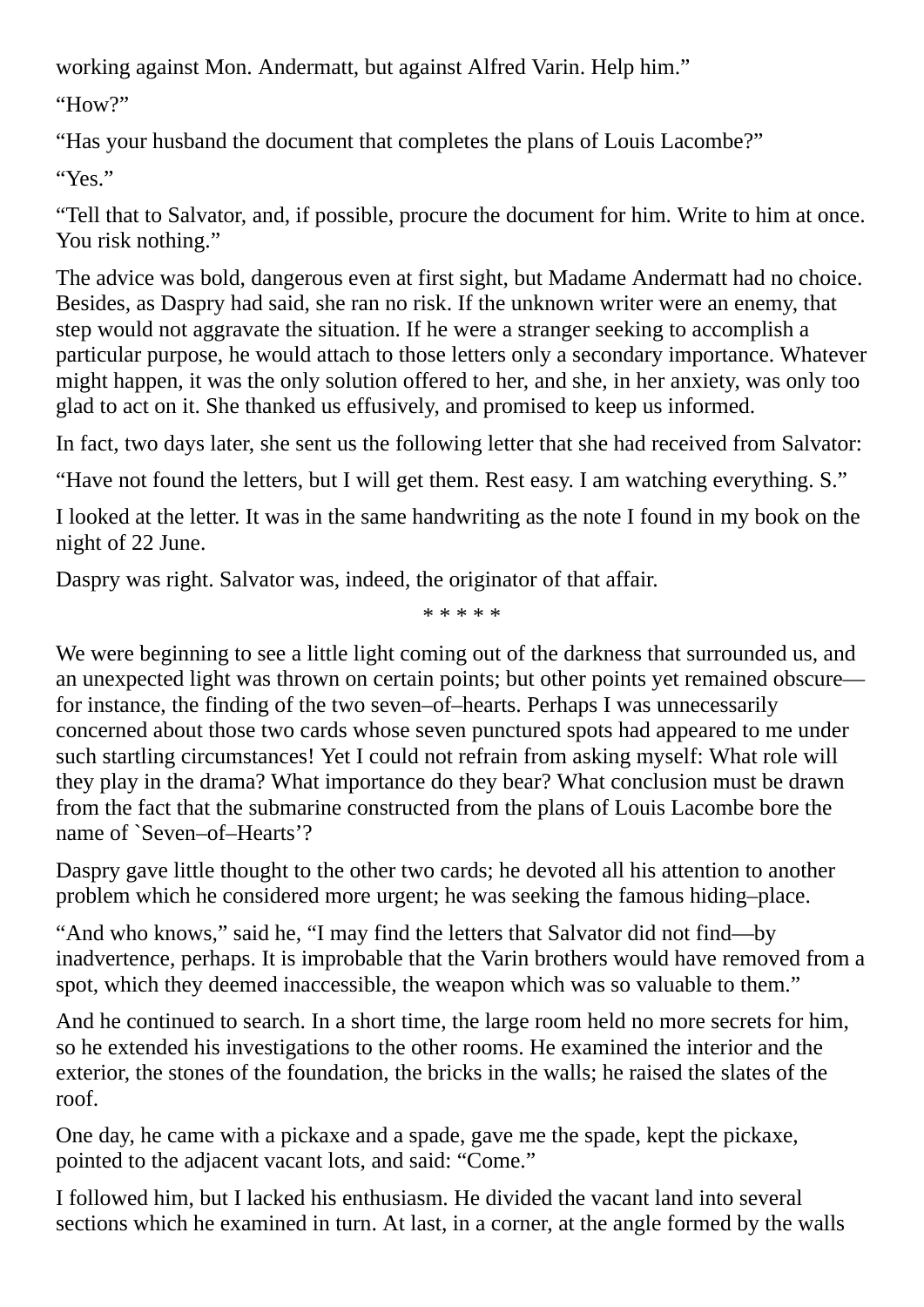of two neighboring proprietors, a small pile of earth and gravel, covered with briers and grass, attracted his attention. He attacked it. I was obliged to help him. For an hour, under a hot sun, we labored without success. I was discouraged, but Daspry urged me on. His ardor was as strong as ever.

At last, Daspry's pickaxe unearthed some bones—the remains of a skeleton to which some scraps of clothing still hung. Suddenly, I turned pale. I had discovered, sticking in the earth, a small piece of iron cut in the form of a rectangle, on which I thought I could see red spots. I stooped and picked it up. That little iron plate was the exact size of a playing– card, and the red spots, made with red lead, were arranged upon it in a manner similar to the seven–of–hearts, and each spot was pierced with a round hole similar to the perforations in the two playing cards.

"Listen, Daspry, I have had enough of this. You can stay if it interests you. But I am going."

Was that simply the expression of my excited nerves? Or was it the result of a laborious task executed under a burning sun? I know that I trembled as I walked away, and that I went to bed, where I remained forty–eight hours, restless and feverish, haunted by skeletons that danced around me and threw their bleeding hearts at my head.

Daspry was faithful to me. He came to my house every day, and remained three or four hours, which he spent in the large room, ferreting, thumping, tapping.

"The letters are here, in this room," he said, from time to time, "they are here. I will stake my life on it."

On the morning of the third day I arose—feeble yet, but cured. A substantial breakfast cheered me up. But a letter that I received that afternoon contributed, more than anything else, to my complete recovery, and aroused in me a lively curiosity. This was the letter:

"Monsieur,

"The drama, the first act of which transpired on the night of 22 June, is now drawing to a close. Force of circumstances compel me to bring the two principal actors in that drama face to face, and I wish that meeting to take place in your house, if you will be so kind as to give me the use of it for this evening from nine o'clock to eleven. It will be advisable to give your servant leave of absence for the evening, and, perhaps, you will be so kind as to leave the field open to the two adversaries. You will remember that when I visited your house on the night of 22 June, I took excellent care of your property. I feel that I would do you an injustice if I should doubt, for one moment, your absolute discretion in this affair. Your devoted,

"SALVATOR."

I was amused at the facetious tone of his letter and also at the whimsical nature of his request. There was a charming display of confidence and candor in his language, and nothing in the world could have induced me to deceive him or repay his confidence with ingratitude.

I gave my servant a theatre ticket, and he left the house at eight o'clock. A few minutes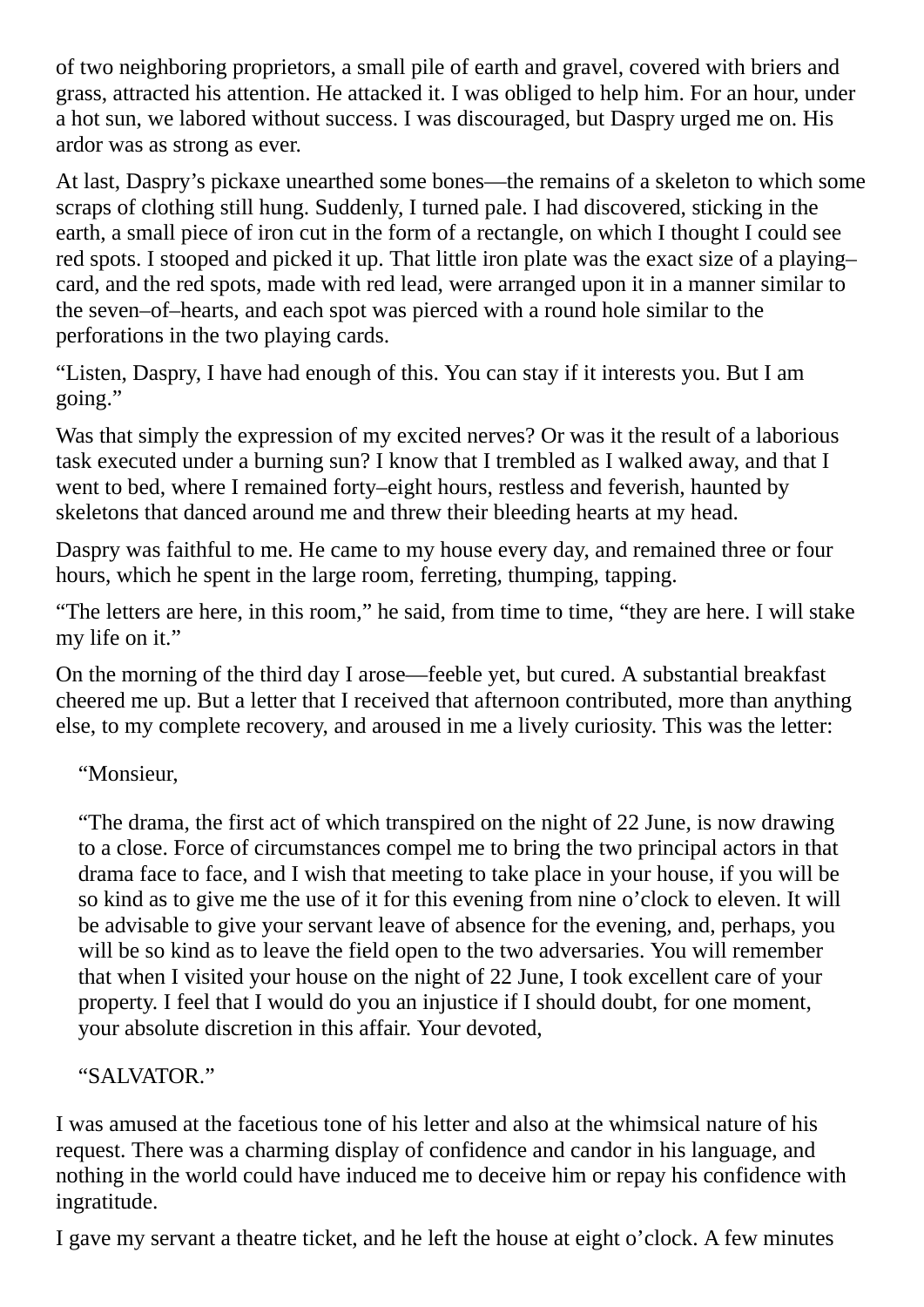later, Daspry arrived. I showed him the letter.

"Well?" said he.

"Well, I have left the garden gate unlocked, so anyone can enter."

"And you—are you going away?"

"Not at all. I intend to stay right here."

"But he asks you to go―"

"But I am not going. I will be discreet, but I am resolved to see what takes place."

"Ma foi!" exclaimed Daspry, laughing, "you are right, and I shall stay with you. I shouldn't like to miss it."

We were interrupted by the sound of the door–bell.

"Here already?" said Daspry, "twenty minutes ahead of time! Incredible!"

I went to the door and ushered in the visitor. It was Madame Andermatt. She was faint and nervous, and in a stammering voice, she ejaculated:

"My husband…. is coming…. he has an appointment…. they intend to give him the letters…."

"How do you know?" I asked.

"By chance. A message came for my husband while we were at dinner. The servant gave it to me by mistake. My husband grabbed it quickly, but he was too late. I had read it."

"You read it?"

"Yes. It was something like this: `At nine o'clock this evening, be at Boulevard Maillot with the papers connected with the affair. In exchange, the letters.' So, after dinner, I hastened here."

"Unknown to your husband?"

"Yes."

"What do you think about it?" asked Daspry, turning to me.

"I think as you do, that Mon. Andermatt is one of the invited guests."

"Yes, but for what purpose?"

"That is what we are going to find out."

I led the men to a large room. The three of us could hide comfortably behind the velvet chimney–mantle, and observe all that should happen in the room. We seated ourselves there, with Madame Andermatt in the centre.

The clock struck nine. A few minutes later, the garden gate creaked upon its hinges. I confess that I was greatly agitated. I was about to learn the key to the mystery. The startling events of the last few weeks were about to be explained, and, under my eyes, the last battle was going to be fought. Daspry seized the hand of Madame Andermatt, and said to her: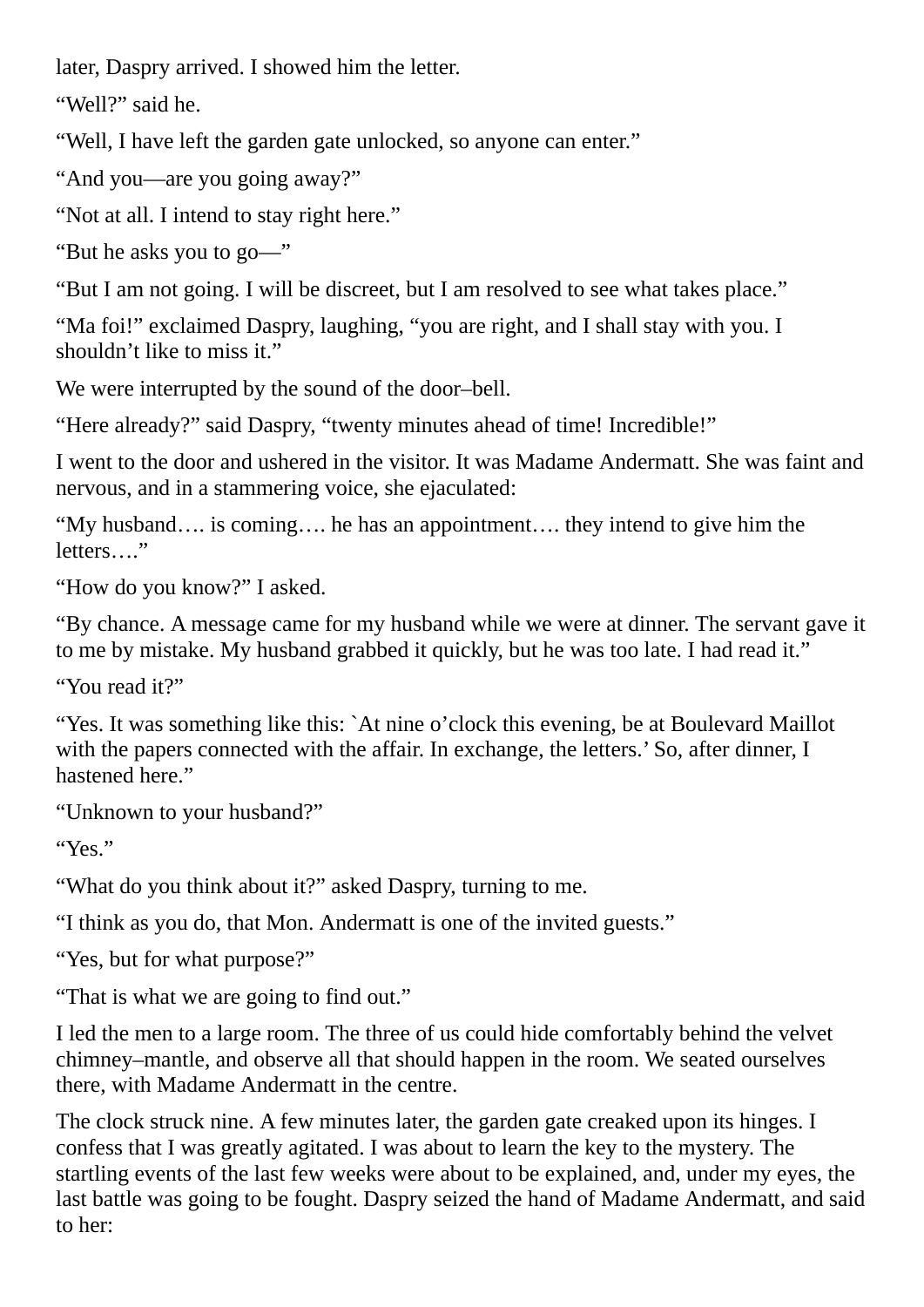"Not a word, not a movement! Whatever you may see or hear, keep quiet!"

Some one entered. It was Alfred Varin. I recognized him at once, owing to the close resemblance he bore to his brother Etienne. There was the same slouching gait; the same cadaverous face covered with a black beard.

He entered with the nervous air of a man who is accustomed to fear the presence of traps and ambushes; who scents and avoids them. He glanced about the room, and I had the impression that the chimney, masked with a velvet portiere, did not please him. He took three steps in our direction, when something caused him to turn and walk toward the old mosaic king, with the flowing beard and flamboyant sword, which he examined minutely, mounting on a chair and following with his fingers the outlines of the shoulders and head and feeling certain parts of the face. Suddenly, he leaped from the chair and walked away from it. He had heard the sound of approaching footsteps. Mon. Andermatt appeared at the door.

"You! You!" exclaimed the banker. "Was it you who brought me here?"

"I? By no means," protested Varin, in a rough, jerky voice that reminded me of his brother, "on the contrary, it was your letter that brought me here."

"My letter?"

"A letter signed by you, in which you offered―"

"I never wrote to you," declared Mon. Andermatt.

"You did not write to me!"

Instinctively, Varin was put on his guard, not against the banker, but against the unknown enemy who had drawn him into this trap. A second time, he looked in our direction, then walked toward the door. But Mon. Andermatt barred his passage.

"Well, where are you going, Varin?"

"There is something about this affair I don't like. I am going home. Good evening."

"One moment!"

"No need of that, Mon. Andermatt. I have nothing to say to you."

"But I have something to say to you, and this is a good time to say it."

"Let me pass."

"No, you will not pass."

Varin recoiled before the resolute attitude of the banker, as he muttered:

"Well, then, be quick about it."

One thing astonished me; and I have no doubt my two companions experienced a similar feeling. Why was Salvator not there? Was he not a necessary party at this conference? Or was he satisfied to let these two adversaries fight it out between themselves? At all events, his absence was a great disappointment, although it did not detract from the dramatic strength of the situation.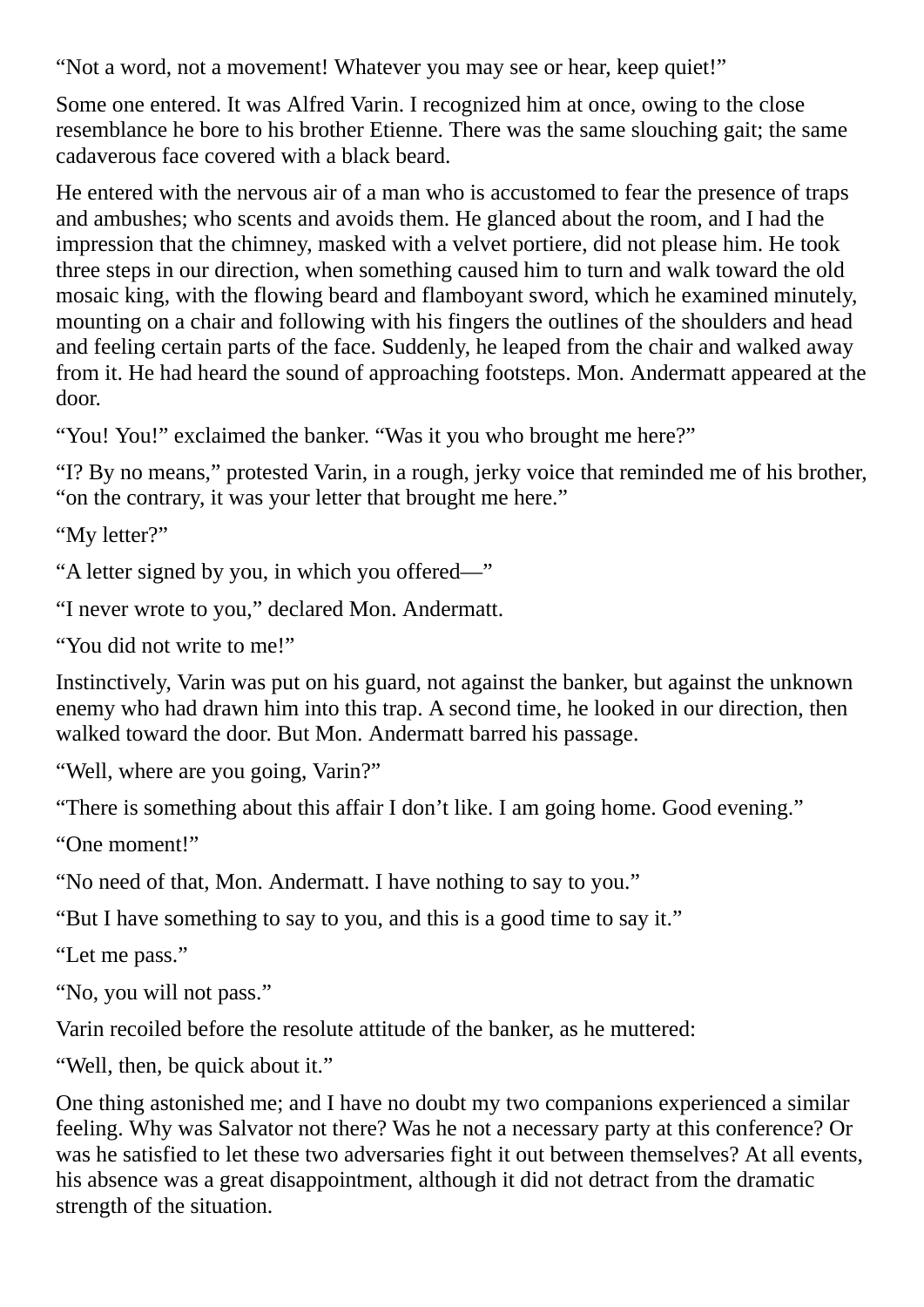After a moment, Mon. Andermatt approached Varin and, face to face, eye to eye, said:

"Now, after all these years and when you have nothing more to fear, you can answer me candidly: What have you done with Louis Lacombe?"

"What a question! As if I knew anything about him!"

"You do know! You and your brother were his constant companions, almost lived with him in this very house. You knew all about his plans and his work. And the last night I ever saw Louis Lacombe, when I parted with him at my door, I saw two men slinking away in the shadows of the trees. That, I am ready to swear to."

"Well, what has that to do with me?"

"The two men were you and your brother."

"Prove it."

"The best proof is that, two days later, you yourself showed me the papers and the plans that belonged to Lacombe and offered to sell them. How did these papers come into your possession?"

"I have already told you, Mon. Andermatt, that we found them on Louis Lacombe's table, the morning after his disappearance."

"That is a lie!"

"Prove it."

"The law will prove it."

"Why did you not appeal to the law?"

"Why? Ah! Why―," stammered the banker, with a slight display of emotion.

"You know very well, Mon. Andermatt, if you had the least certainty of our guilt, our little threat would not have stopped you."

"What threat? Those letters? Do you suppose I ever gave those letters a moment's thought?"

"If you did not care for the letters, why did you offer me thousands of francs for their return? And why did you have my brother and me tracked like wild beasts?"

"To recover the plans."

"Nonsense! You wanted the letters. You knew that as soon as you had the letters in your possession, you could denounce us. Oh! no, I couldn't part with them!"

He laughed heartily, but stopped suddenly, and said:

"But, enough of this! We are merely going over old ground. We make no headway. We had better let things stand as they are."

"We will not let them stand as they are," said the banker, "and since you have referred to the letters, let me tell you that you will not leave this house until you deliver up those letters."

"I shall go when I please."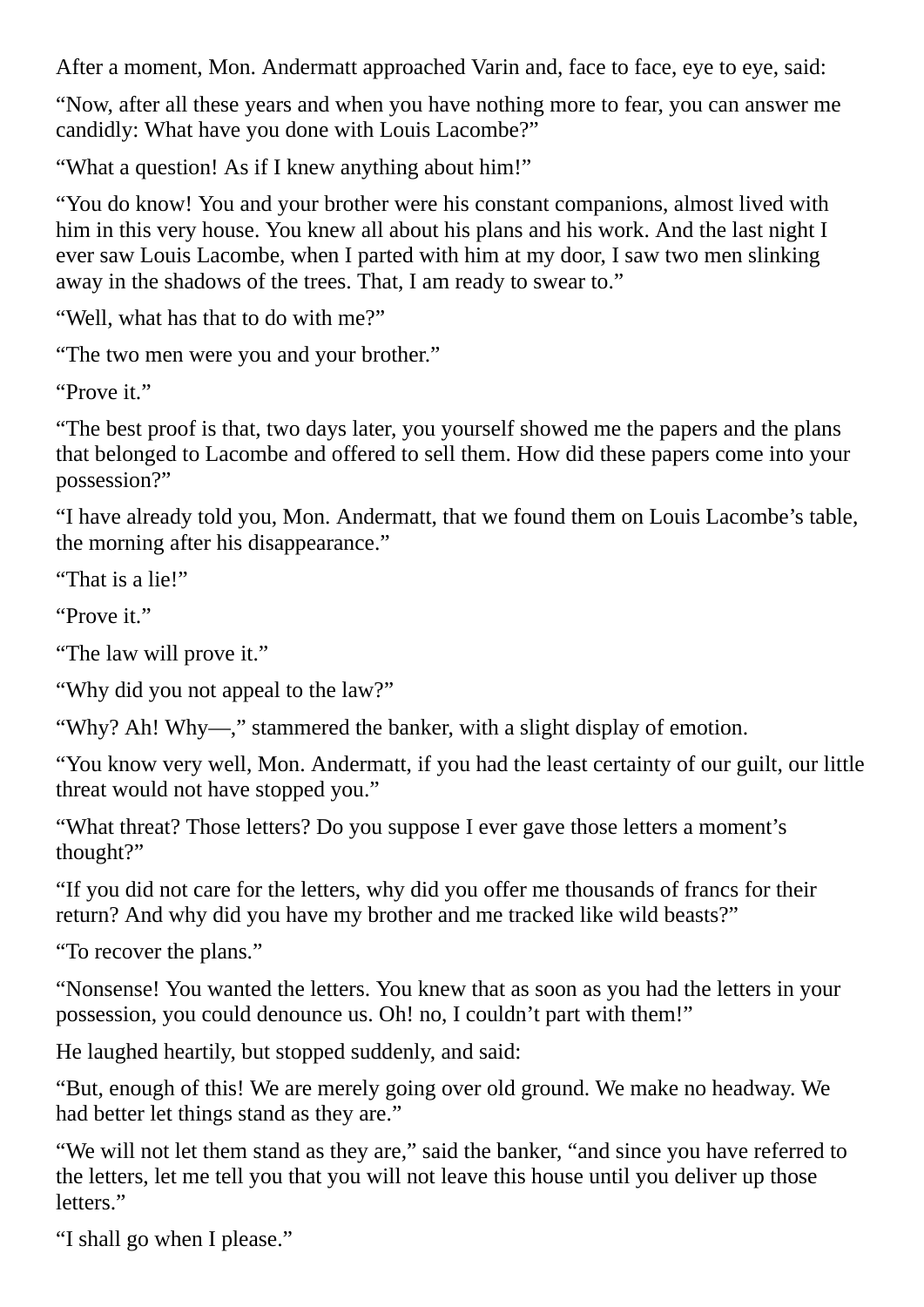"You will not."

"Be careful, Mon. Andermatt. I warn you―"

"I say, you shall not go."

"We will see about that," cried Varin, in such a rage that Madame Andermatt could not suppress a cry of fear. Varin must have heard it, for he now tried to force his way out. Mon. Andermatt pushed him back. Then I saw him put his hand into his coat pocket.

"For the last time, let me pass," he cried.

```
"The letters, first!"
```
Varin drew a revolver and, pointing it at Mon. Andermatt, said:

"Yes or no?"

The banker stooped quickly. There was the sound of a pistol–shot. The weapon fell from Varin's hand. I was amazed. The shot was fired close to me. It was Daspry who had fired it at Varin, causing him to drop the revolver. In a moment, Daspry was standing between the two men, facing Varin; he said to him, with a sneer:

"You were lucky, my friend, very lucky. I fired at your hand and struck only the revolver."

Both of them looked at him, surprised. Then he turned to the banker, and said:

"I beg your pardon, monsieur, for meddling in your business; but, really, you play a very poor game. Let me hold the cards."

Turning again to Varin, Daspry said:

"It's between us two, comrade, and play fair, if you please. Hearts are trumps, and I play the seven."

Then Daspry held up, before Varin's bewildered eyes, the little iron plate, marked with the seven red spots. It was a terrible shock to Varin. With livid features, staring eyes, and an air of intense agony, the man seemed to be hypnotized at the sight of it.

"Who are you?" he gasped.

"One who meddles in other people's business, down to the very bottom."

"What do you want?"

"What you brought here tonight."

"I brought nothing."

"Yes, you did, or you wouldn't have come. This morning, you received an invitation to come here at nine o'clock, and bring with you all the papers held by you. You are here. Where are the papers?"

There was in Daspry's voice and manner a tone of authority that I did not understand; his manner was usually quite mild and conciliatory. Absolutely conquered, Varin placed his hand on one of his pockets, and said:

"The papers are here."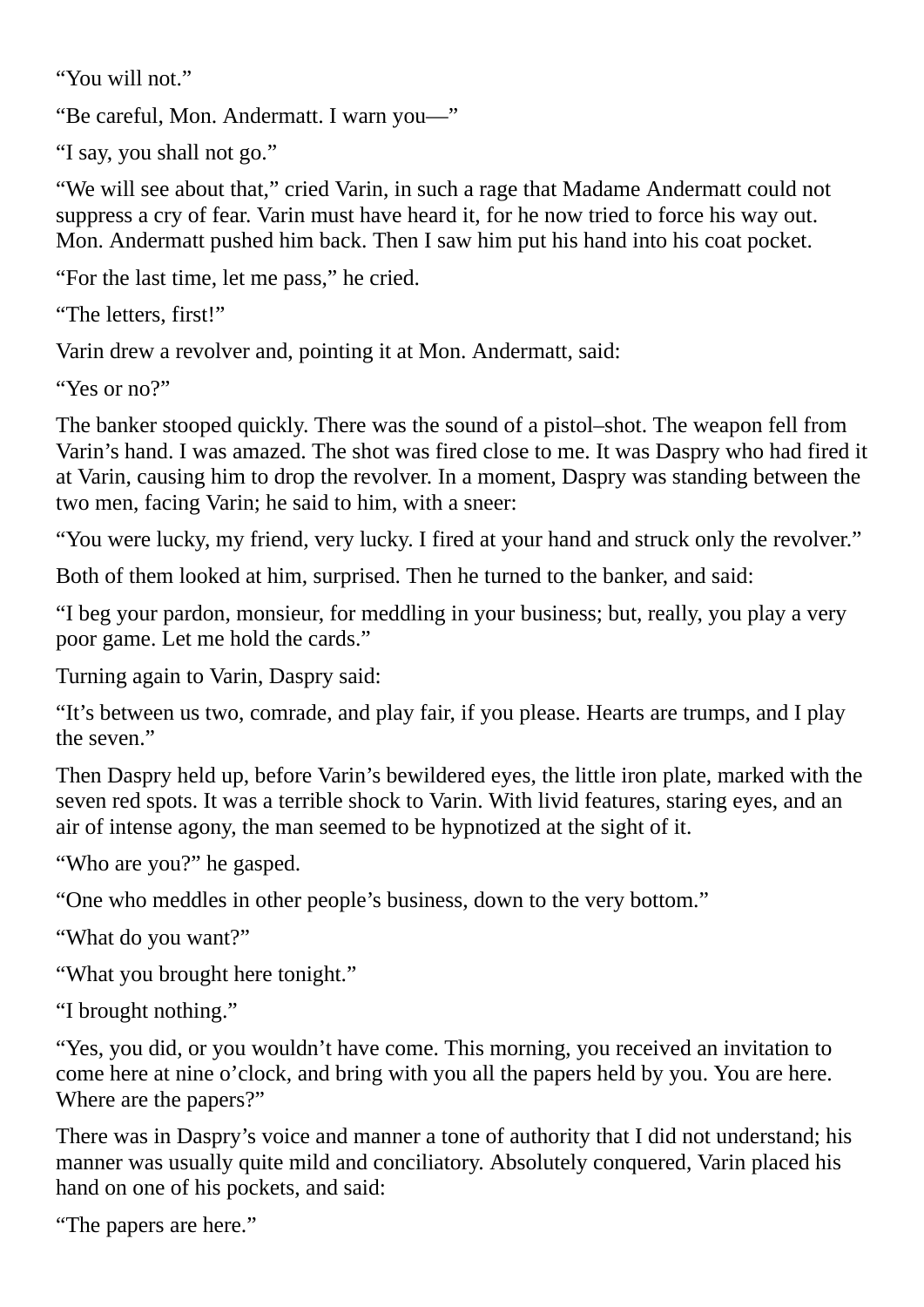"All of them?"

"Yes."

"All that you took from Louis Lacombe and afterwards sold to Major von Lieben?" "Yes."

"Are these the copies or the originals?"

"I have the originals."

"How much do you want for them?"

"One hundred thousand francs."

"You are crazy," said Daspry. "Why, the major gave you only twenty thousand, and that was like money thrown into the sea, as the boat was a failure at the preliminary trials."

"They didn't understand the plans."

"The plans are not complete."

"Then, why do you ask me for them?"

"Because I want them. I offer you five thousand francs—not a sou more."

"Ten thousand. Not a sou less."

"Agreed," said Daspry, who now turned to Mon. Andermatt, and said:

"Monsieur will kindly sign a check for the amount."

"But….I haven't got―"

"Your check–book? Here it is."

Astounded, Mon. Andermatt examined the check–book that Daspry handed to him.

"It is mine," he gasped. "How does that happen?"

"No idle words, monsieur, if you please. You have merely to sign."

The banker took out his fountain pen, filled out the check and signed it. Varin held out his hand for it.

"Put down your hand," said Daspry, "there is something more." Then, to the banker, he said: "You asked for some letters, did you not?"

"Yes, a package of letters."

"Where are they, Varin?"

"I haven't got them."

"Where are they, Varin?"

"I don't know. My brother had charge of them."

"They are hidden in this room."

"In that case, you know where they are."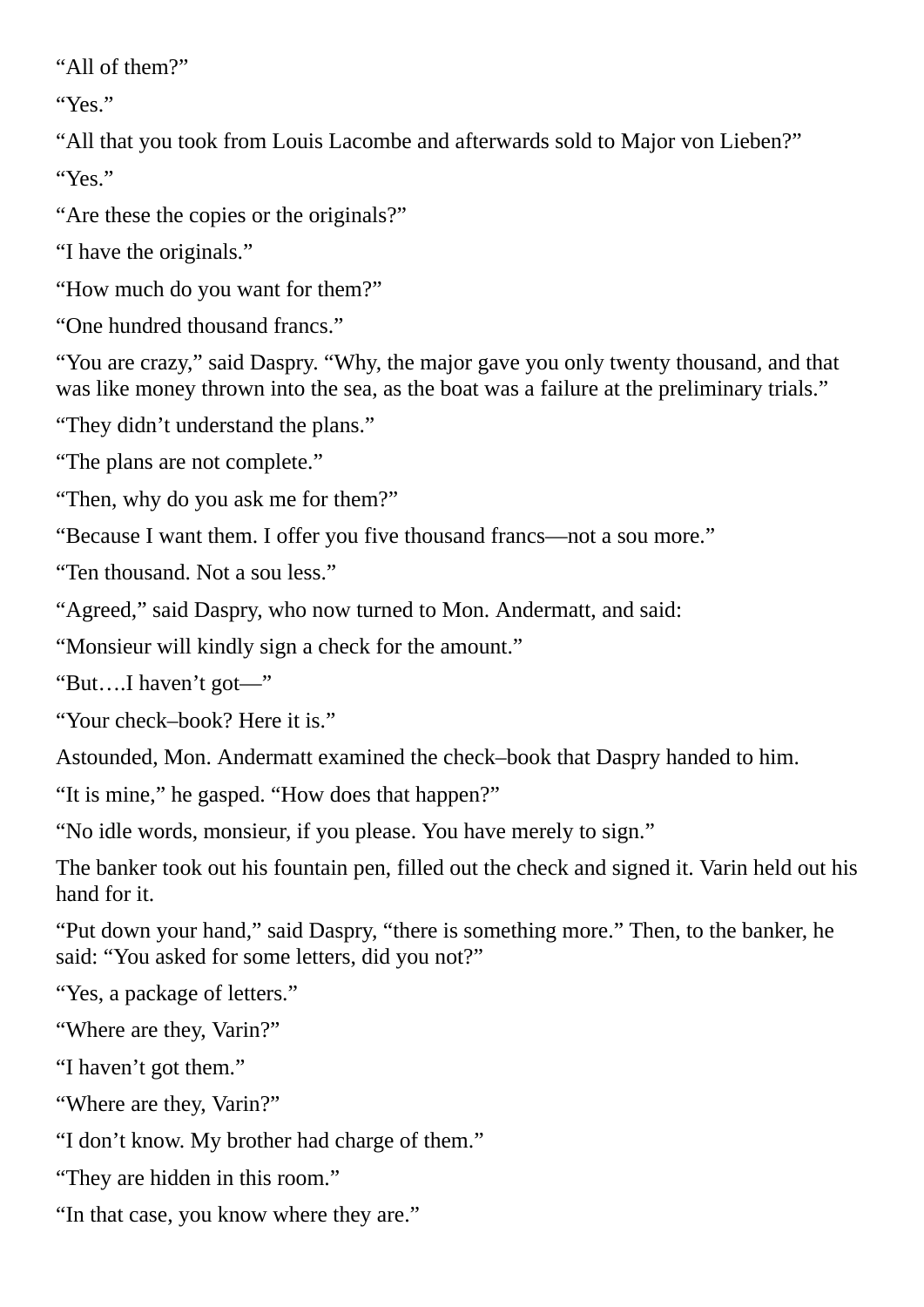"How should I know?"

"Was it not you who found the hiding–place? You appear to be as well informed…. as Salvator."

"The letters are not in the hiding–place."

"They are."

"Open it."

Varin looked at him, defiantly. Were not Daspry and Salvator the same person? Everything pointed to that conclusion. If so, Varin risked nothing in disclosing a hiding–place already known.

"Open it," repeated Daspry.

"I have not got the seven of hearts."

"Yes, here it is," said Daspry, handing him the iron plate. Varin recoiled in terror, and cried:

"No, no, I will not."

"Never mind," replied Daspry, as he walked toward the bearded king, climbed on a chair and applied the seven of hearts to the lower part of the sword in such a manner that the edges of the iron plate coincided exactly with the two edges of the sword. Then, with the assistance of an awl which he introduced alternately into each of the seven holes, he pressed upon seven of the little mosaic stones. As he pressed upon the seventh one, a clicking sound was heard, and the entire bust of the King turned upon a pivot, disclosing a large opening lined with steel. It was really a fire–proof safe.

"You can see, Varin, the safe is empty."

"So I see. Then, my brother has taken out the letters."

Daspry stepped down from the chair, approached Varin, and said:

"Now, no more nonsense with me. There is another hiding–place. Where is it?"

"There is none."

"Is it money you want? How much?"

"Ten thousand."

"Monsieur Andermatt, are those letters worth then thousand francs to you?"

"Yes," said the banker, firmly.

Varin closed the safe, took the seven of hearts and placed it again on the sword at the same spot. He thrust the awl into each of the seven holes. There was the same clicking sound, but this time, strange to relate, it was only a portion of the safe that revolved on the pivot, disclosing quite a small safe that was built within the door of the larger one. The packet of letters was here, tied with a tape, and sealed. Varin handed the packet to Daspry. The latter turned to the banker, and asked:

"Is the check ready, Monsieur Andermatt?"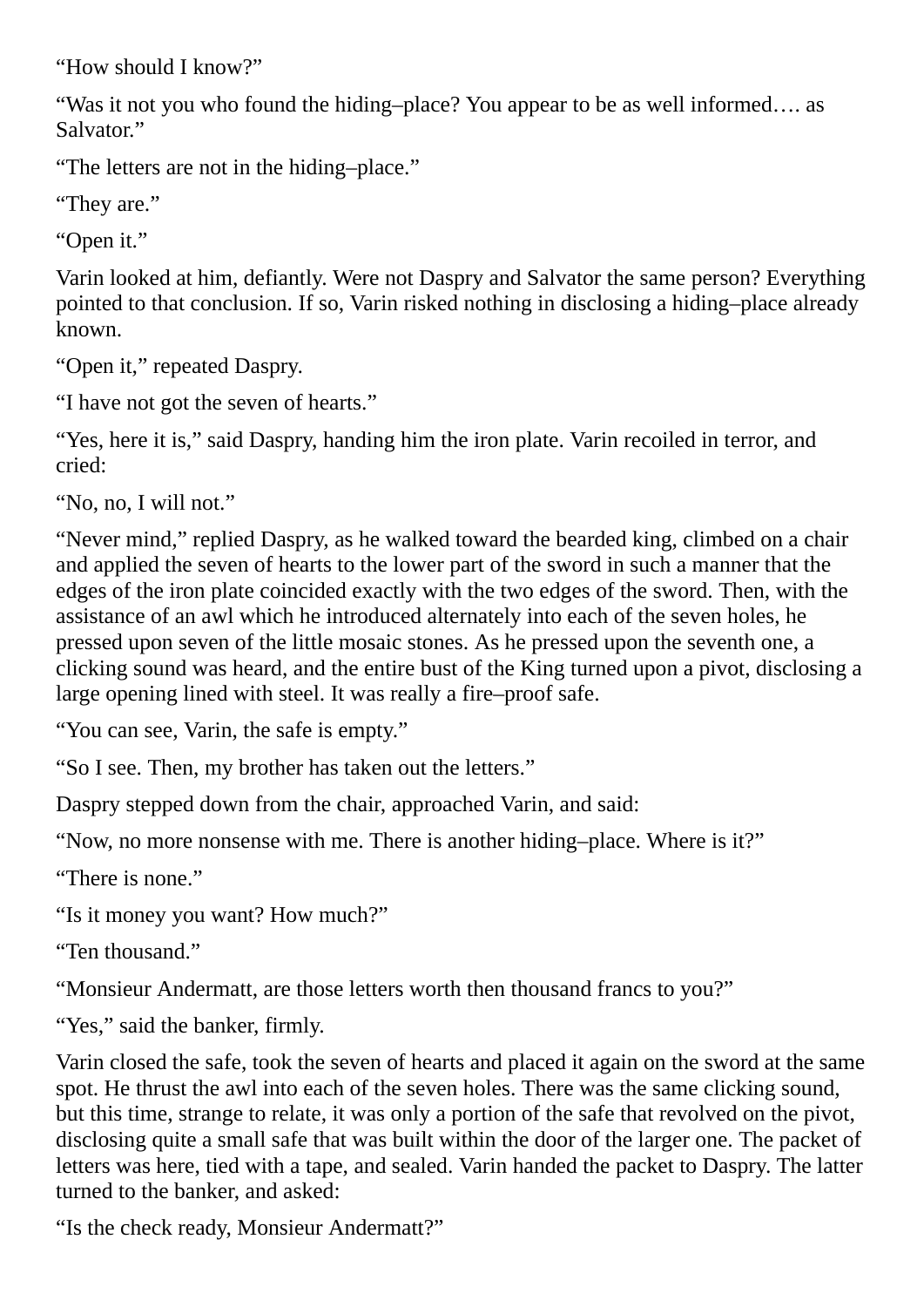"Yes."

"And you have also the last document that you received from Louis Lacombe—the one that completes the plans of the sub–marine?"

"Yes."

The exchange was made. Daspry pocketed the document and the checks, and offered the packet of letters to Mon. Andermatt.

"This is what you wanted, Monsieur."

The banker hesitated a moment, as if he were afraid to touch those cursed letters that he had sought so eagerly. Then, with a nervous movement, he took them. Close to me, I heard a moan. I grasped Madame Andermatt's hand. It was cold.

"I believe, monsieur," said Daspry to the banker, "that our business is ended. Oh! no thanks. It was only by a mere chance that I have been able to do you a good turn. Good– night."

Mon. Andermatt retired. He carried with him the letters written by his wife to Louis Lacombe.

"Marvelous!" exclaimed Daspry, delighted. "Everything is coming our way. Now, we have only to close our little affair, comrade. You have the papers?"

"Here they are—all of them."

Daspry examined them carefully, and then placed them in his pocket.

"Quite right. You have kept your word," he said.

"But―"

"But what?"

"The two checks? The money?" said Varin, eagerly.

"Well, you have a great deal of assurance, my man. How dare you ask such a thing?"

"I ask only what is due to me."

"Can you ask pay for returning papers that you stole? Well, I think not!"

Varin was beside himself. He trembled with rage; his eyes were bloodshot.

"The money…. the twenty thousand…." he stammered.

"Impossible! I need it myself."

"The money!"

"Come, be reasonable, and don't get excited. It won't do you any good."

Daspry seized his arm so forcibly, that Varin uttered a cry of pain. Daspry continued:

"Now, you can go. The air will do you good. Perhaps you want me to show you the way. Ah! yes, we will go together to the vacant lot near here, and I will show you a little mound of earth and stones and under it―"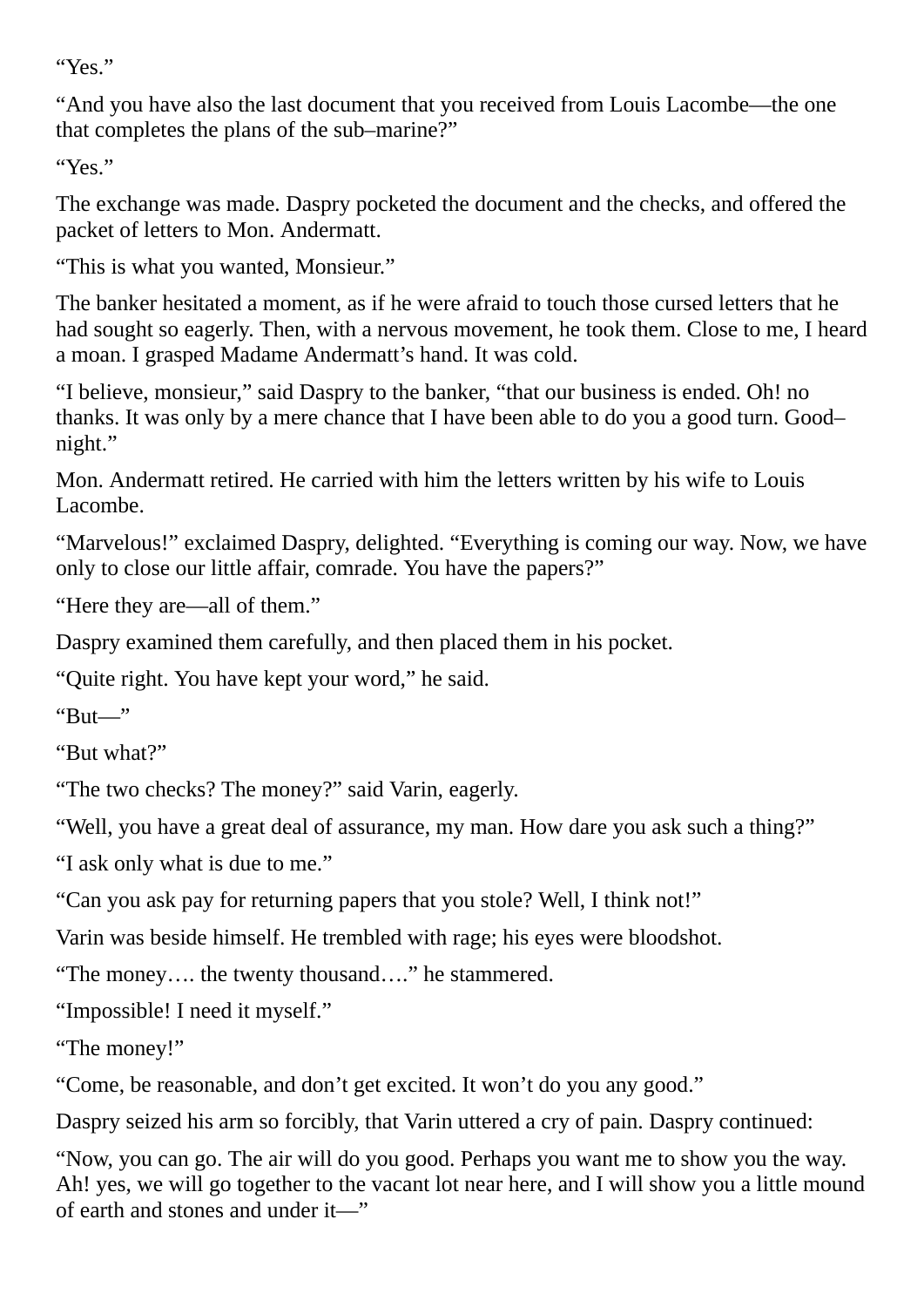"That is false! That is false!"

"Oh! no, it is true. That little iron plate with the seven spots on it came from there. Louis Lacombe always carried it, and you buried it with the body—and with some other things that will prove very interesting to a judge and jury."

Varin covered his face with his hands, and muttered:

"All right, I am beaten. Say no more. But I want to ask you one question. I should like to know―"

"What is it?"

"Was there a little casket in the large safe?"

"Yes."

"Was it there on the night of 22 June?"

"Yes."

"What did it contain?"

"Everything that the Varin brothers had put in it—a very pretty collection of diamonds and pearls picked up here and there by the said brothers."

"And did you take it?"

"Of course I did. Do you blame me?"

"I understand…. it was the disappearance of that casket that caused my brother to kill himself"

"Probably. The disappearance of your correspondence was not a sufficient motive. But the disappearance of the casket….Is that all you wish to ask me?"

"One thing more: your name?"

"You ask that with an idea of seeking revenge."

"Parbleu! The tables may be turned. Today, you are on top. To–morrow―"

"It will be you."

"I hope so. Your name?"

"Arsène Lupin."

"Arsène Lupin!"

The man staggered, as though stunned by a heavy blow. Those two words had deprived him of all hope.

Daspry laughed, and said:

"Ah! did you imagine that a Monsieur Durand or Dupont could manage an affair like this? No, it required the skill and cunning of Arsène Lupin. And now that you have my name, go and prepare your revenge. Arsène Lupin will wait for you."

Then he pushed the bewildered Varin through the door.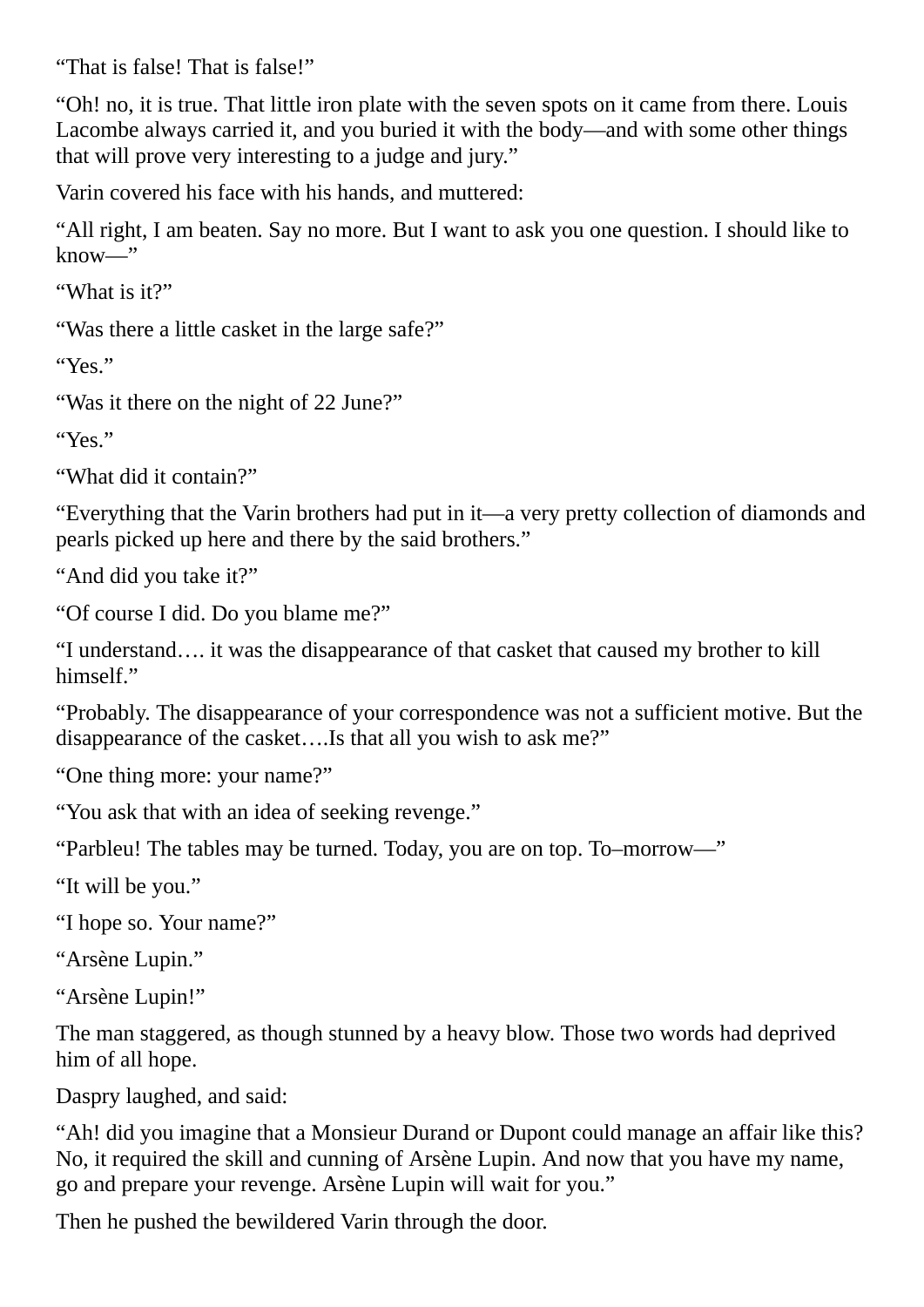"Daspry! Daspry!" I cried, pushing aside the curtain. He ran to me.

"What? What's the matter?"

"Madame Andermatt is ill."

He hastened to her, caused her to inhale some salts, and, while caring for her, questioned me:

"Well, what did it?"

"The letters of Louis Lacombe that you gave to her husband."

He struck his forehead and said:

"Did she think that I could do such a thing!…But, of course she would. Imbecile that I am!"

Madame Andermatt was now revived. Daspry took from his pocket a small package exactly similar to the one that Mon. Andermatt had carried away.

"Here are your letters, Madame. These are the genuine letters."

"But…. the others?"

"The others are the same, rewritten by me and carefully worded. Your husband will not find anything objectionable in them, and will never suspect the substitution since they were taken from the safe in his presence."

"But the handwriting―"

"There is no handwriting that cannot be imitated."

She thanked him in the same words she might have used to a man in her own social circle, so I concluded that she had not witnessed the final scene between Varin and Arsène Lupin. But the surprising revelation caused me considerable embarrassment. Lupin! My club companion was none other than Arsène Lupin. I could not realize it. But he said, quite at his ease:

"You can say farewell to Jean Daspry."

 $"Ah"$ 

"Yes, Jean Daspry is going on a long journey. I shall send him to Morocco. There, he may find a death worthy of him. I may say that that is his expectation."

"But Arsène Lupin will remain?"

"Oh! Decidedly. Arsène Lupin is simply at the threshold of his career, and he expects―"

I was impelled by curiosity to interrupt him, and, leading him away from the hearing of Madame Andermatt, I asked:

"Did you discover the smaller safe yourself—the one that held the letters?"

"Yes, after a great deal of trouble. I found it yesterday afternoon while you were asleep. And yet, God knows it was simple enough! But the simplest things are the ones that usually escape our notice." Then, showing me the seven–of–hearts, he added: "Of course I had guessed that, in order to open the larger safe, this card must be placed on the sword of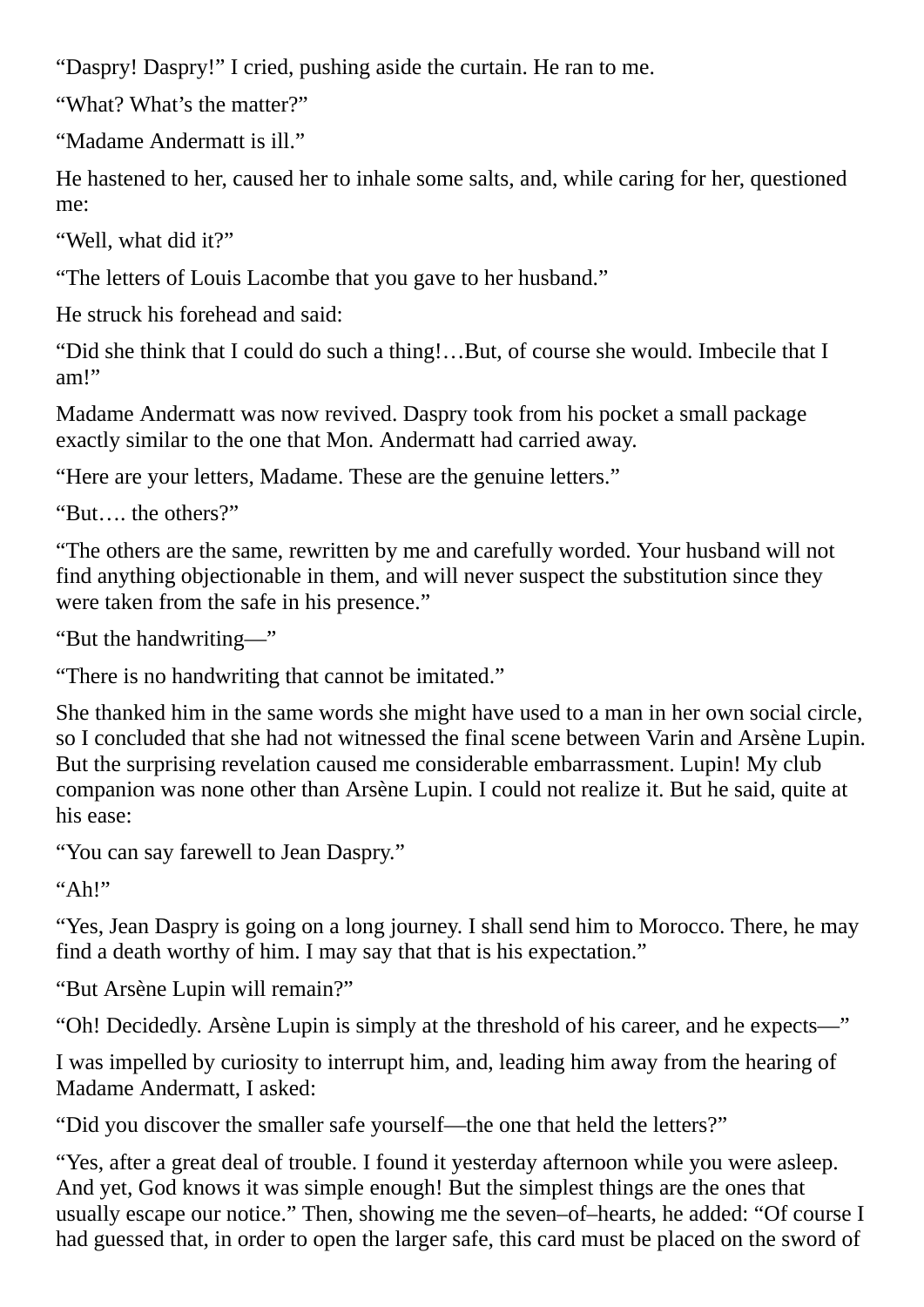the mosaic king."

"How did you guess that?"

"Quite easily. Through private information, I knew that fact when I came here on the evening of 22 June―"

"After you left me―"

"Yes, after turning the subject of our conversation to stories of crime and robbery which were sure to reduce you to such a nervous condition that you would not leave your bed, but would allow me to complete my search uninterrupted."

"The scheme worked perfectly."

"Well, I knew when I came here that there was a casket concealed in a safe with a secret lock, and that the seven–of–hearts was the key to that lock. I had merely to place the card upon the spot that was obviously intended for it. An hour's examination showed me where the spot was."

"One hour!"

"Observe the fellow in mosaic."

"The old emperor?"

"That old emperor is an exact representation of the king of hearts on all playing cards."

"That's right. But how does the seven of hearts open the larger safe at one time and the smaller safe at another time? And why did you open only the larger safe in the first instance? I mean on the night of 22 June."

"Why? Because I always placed the seven of hearts in the same way. I never changed the position. But, yesterday, I observed that by reversing the card, by turning it upside down, the arrangement of the seven spots on the mosaic was changed."

"Parbleu!"

"Of course, parbleu! But a person has to think of those things."

"There is something else: you did not know the history of those letters until Madame Andermatt―"

"Spoke of them before me? No. Because I found in the safe, besides the casket, nothing but the correspondence of the two brothers which disclosed their treachery in regard to the plans."

"Then it was by chance that you were led, first, to investigate the history of the two brothers, and then to search for the plans and documents relating to the sub–marine?"

"Simply by chance."

"For what purpose did you make the search?"

"Mon Dieu!" exclaimed Daspry, laughing, "how deeply interested you are!"

"The subject fascinates me."

"Very well, presently, after I have escorted Madame Andermatt to a carriage, and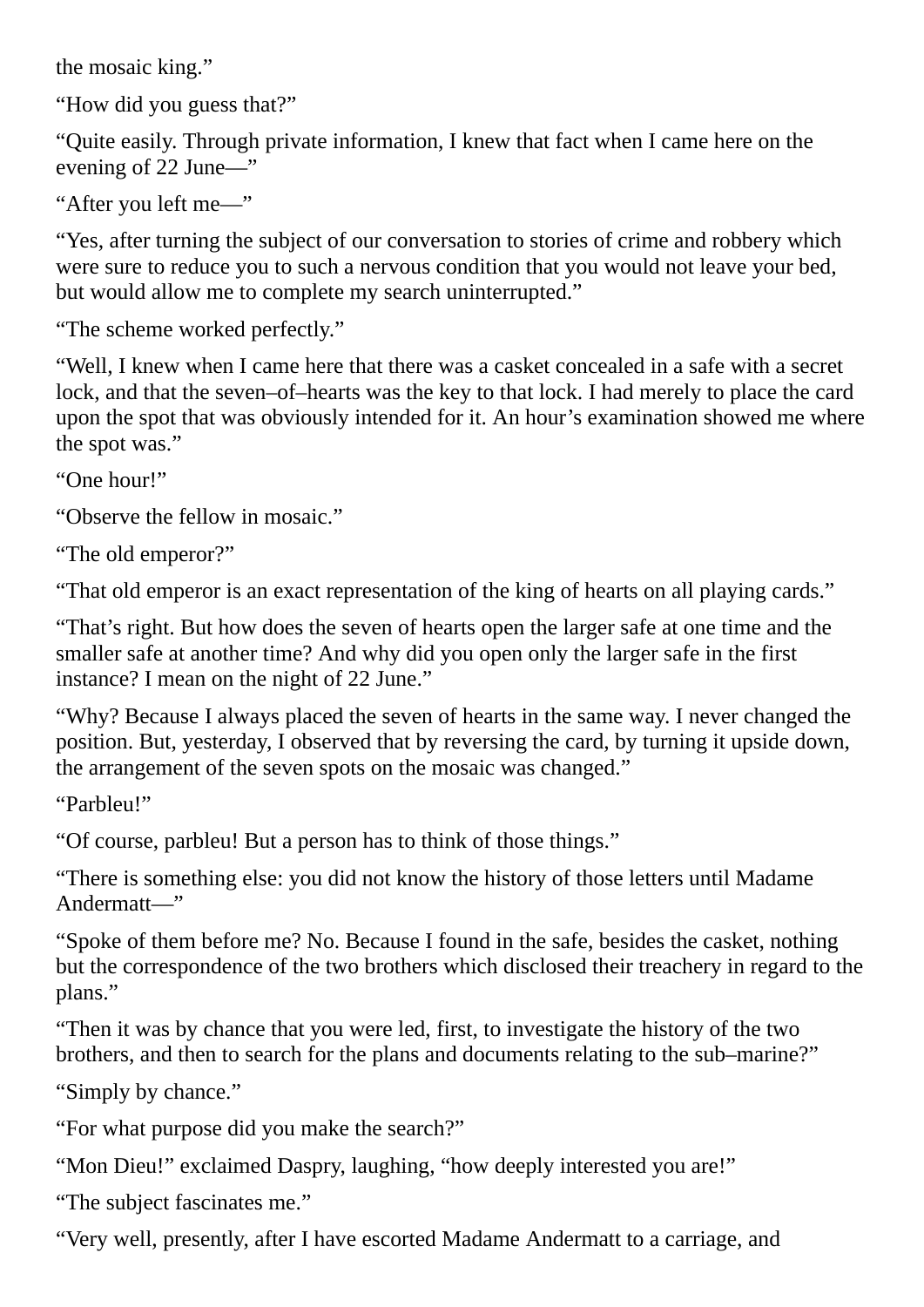dispatched a short story to the `Echo de France,' I will return and tell you all about it."

He sat down and wrote one of those short, clear–cut articles which served to amuse and mystify the public. Who does not recall the sensation that followed that article produced throughout the entire world?

"Arsène Lupin has solved the problem recently submitted by Salvator. Having acquired possession of all the documents and original plans of the engineer Louis Lacombe, he has placed them in the hands of the Minister of Marine, and he has headed a subscription list for the purpose of presenting to the nation the first submarine constructed from those plans. His subscription is twenty thousand francs."

"Twenty thousand francs! The checks of Mon. Andermatt?" I exclaimed, when he had given me the paper to read.

"Exactly. It was quite right that Varin should redeem his treachery."

\* \* \* \* \*

And that is how I made the acquaintance of Arsène Lupin. That is how I learned that Jean Daspry, a member of my club, was none other than Arsène Lupin, gentleman–thief. That is how I formed very agreeable ties of friendship with that famous man, and, thanks to the confidence with which he honored me, how I became his very humble and faithful historiographer.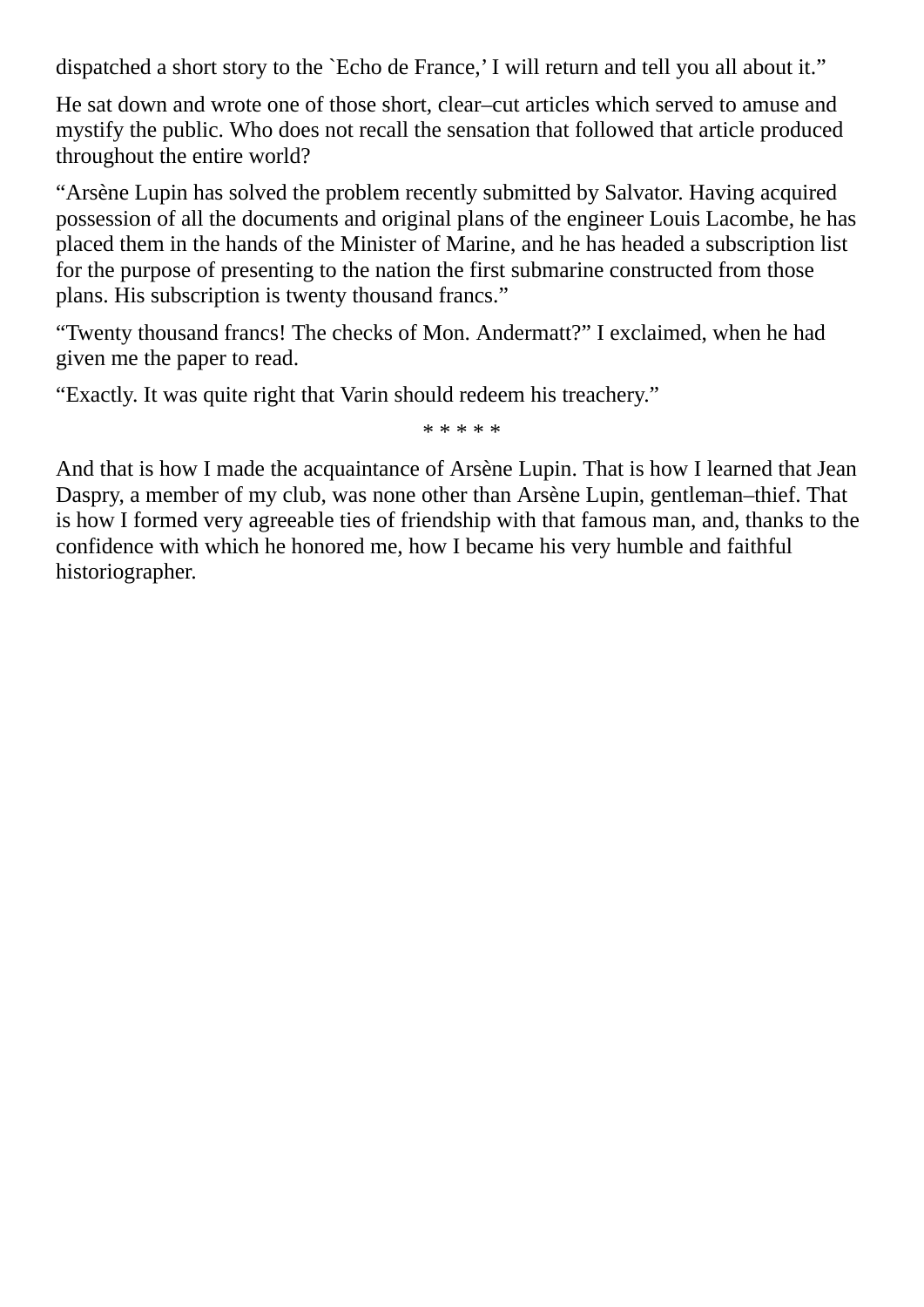## **VII. MADAME IMBERT'S SAFE**

At three o'clock in the morning, there were still half a dozen carriages in front of one of those small houses which form only the side of the boulevard Berthier. The door of that house opened, and a number of guests, male and female, emerged. The majority of them entered their carriages and were quickly driven away, leaving behind only two men who walked down Courcelles, where they parted, as one of them lived in that street. The other decided to return on foot as far as the Porte–Maillot. It was a beautiful winter's night, clear and cold; a night on which a brisk walk is agreeable and refreshing.

But, at the end of a few minutes, he had the disagreeable impression that he was being followed. Turning around, he saw a man sulking amongst the trees. He was not a coward; yet he felt it advisable to increase his speed. Then his pursuer commenced to run; and he deemed it prudent to draw his revolver and face him. But he had no time. The man rushed at him and attacked him violently. Immediately, they were engaged in a desperate struggle, wherein he felt that his unknown assailant had the advantage. He called for help, struggled, and was thrown down on a pile of gravel, seized by the throat, and gagged with a handkerchief that his assailant forced into his mouth. His eyes closed, and the man who was smothering him with his weight arose to defend himself against an unexpected attack. A blow from a cane and a kick from a boot; the man uttered two cries of pain, and fled, limping and cursing. Without deigning to pursue the fugitive, the new arrival stooped over the prostrate man and inquired:

"Are you hurt, monsieur?"

He was not injured, but he was dazed and unable to stand. His rescuer procured a carriage, placed him in it, and accompanied him to his house on the avenue de la Grande–Armée. On his arrival there, quite recovered, he overwhelmed his saviour with thanks.

"I owe you my life, monsieur, and I shall not forget it. I do not wish to alarm my wife at this time of night, but, to–morrow, she will be pleased to thank you personally. Come and breakfast with us. My name is Ludovic Imbert. May I ask yours?"

"Certainly, monsieur."

And he handed Mon. Imbert a card bearing the name: "Arsène Lupin."

\* \* \* \* \*

At that time, Arsène Lupin did not enjoy the celebrity which the Cahorn affair, his escape from the Prison de la Santé, and other brilliant exploits, afterwards gained for him. He had not even used the name of Arsène Lupin. The name was specially invented to designate the rescuer of Mon. Imbert; that is to say, it was in that affair that Arsène Lupin was baptized. Fully armed and ready for the fray, it is true, but lacking the resources and authority which command success, Arsène Lupin was then merely an apprentice in a profession wherein he soon became a master.

With what a thrill of joy he recalled the invitation he received that night! At last, he had reached his goal! At last, he had undertaken a task worthy of his strength and skill! The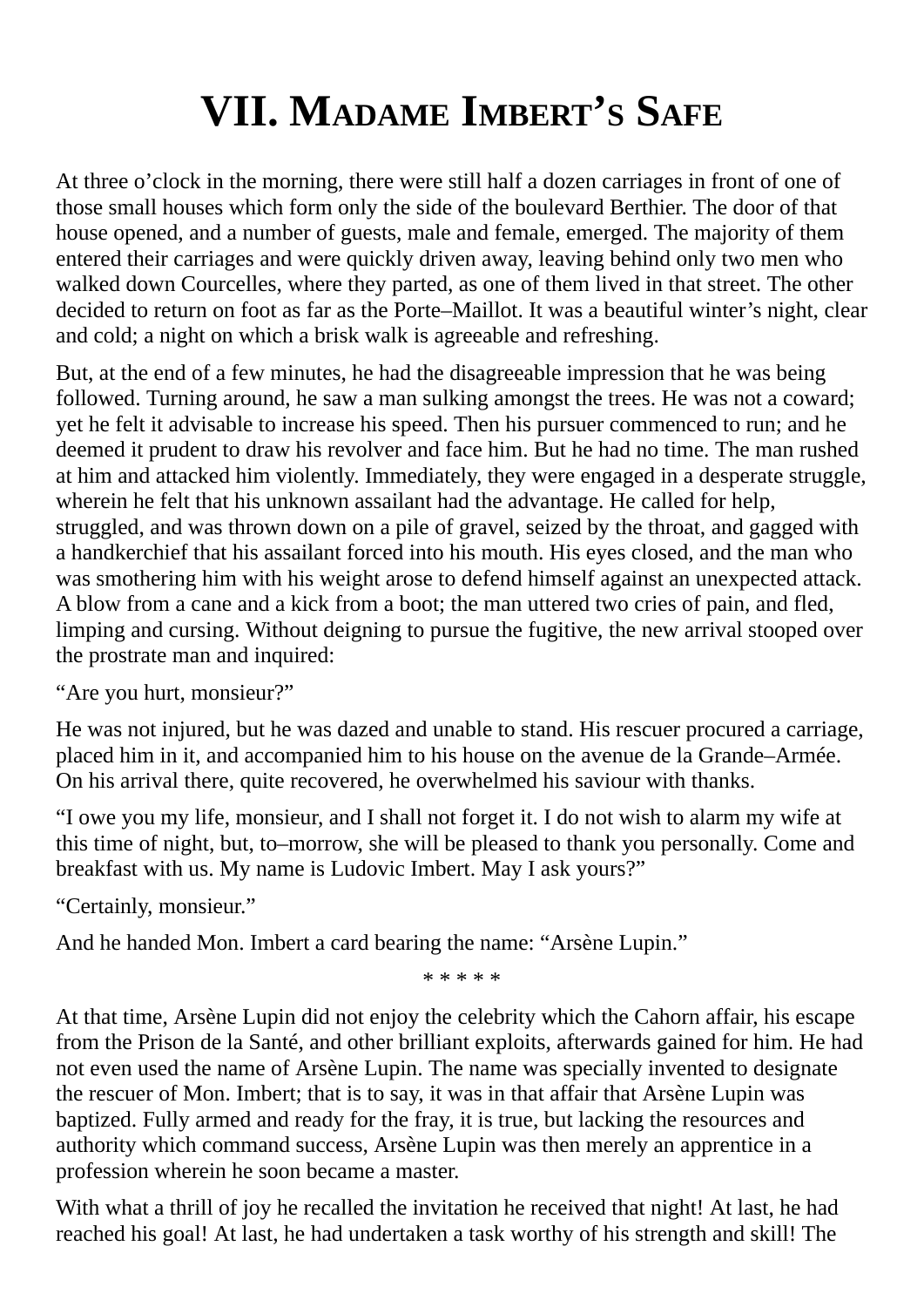Imbert millions! What a magnificent feast for an appetite like his!

He prepared a special toilet for the occasion; a shabby frock–coat, baggy trousers, a frayed silk hat, well–worn collar and cuffs, all quite correct in form, but bearing the unmistakable stamp of poverty. His cravat was a black ribbon pinned with a false diamond. Thus accoutred, he descended the stairs of the house in which he lived at Montmartre. At the third floor, without stopping, he rapped on a closed door with the head of his cane. He walked to the exterior boulevards. A tram–car was passing. He boarded it, and some one who had been following him took a seat beside him. It was the lodger who occupied the room on the third floor. A moment later, this man said to Lupin:

"Well, governor?"

"Well, it is all fixed."

"How?"

"I am going there to breakfast."

"You breakfast—there!"

"Certainly. Why not? I rescued Mon. Ludovic Imbert from certain death at your hands. Mon. Imbert is not devoid of gratitude. He invited me to breakfast."

There was a brief silence. Then the other said:

"But you are not going to throw up the scheme?"

"My dear boy," said Lupin, "When I arranged that little case of assault and battery, when I took the trouble at three o'clock in the morning, to rap you with my cane and tap you with my boot at the risk of injuring my only friend, it was not my intention to forego the advantages to be gained from a rescue so well arranged and executed. Oh! no, not at all."

"But the strange rumors we hear about their fortune?"

"Never mind about that. For six months, I have worked on this affair, investigated it, studied it, questioned the servants, the money–lenders and men of straw; for six months, I have shadowed the husband and wife. Consequently, I know what I am talking about. Whether the fortune came to them from old Brawford, as they pretend, or from some other source, I do not care. I know that it is a reality; that it exists. And some day it will be mine."

"Bigre! One hundred millions!"

"Let us say ten, or even five—that is enough! They have a safe full of bonds, and there will be the devil to pay if I can't get my hands on them."

The tram–car stopped at the Place de l'Etoile. The man whispered to Lupin:

"What am I to do now?"

"Nothing, at present. You will hear from me. There is no hurry."

Five minutes later, Arsène Lupin was ascending the magnificent flight of stairs in the Imbert mansion, and Mon. Imbert introduced him to his wife. Madame Gervaise Imbert was a short plump woman, and very talkative. She gave Lupin a cordial welcome.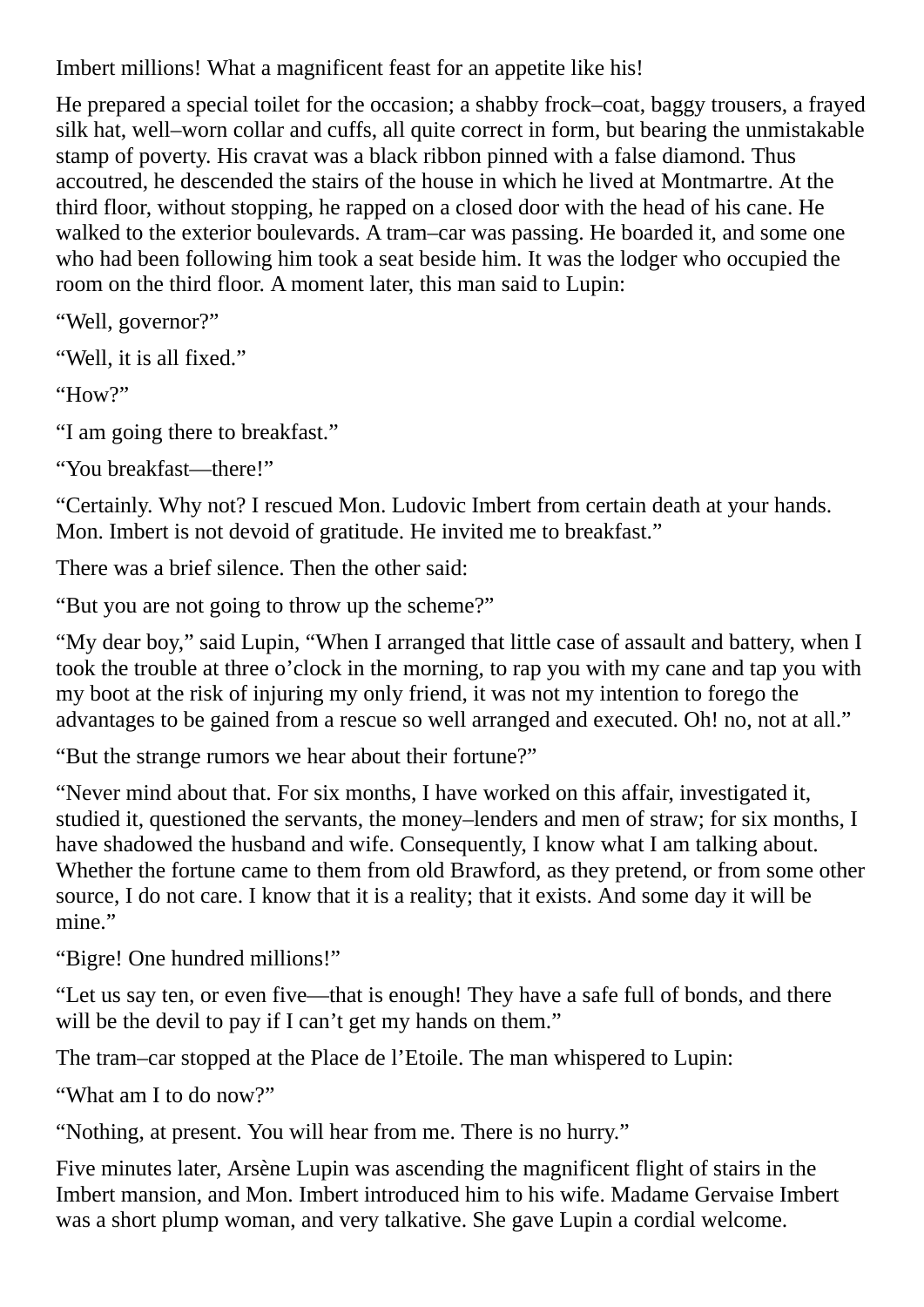"I desired that we should be alone to entertain our saviour," she said.

From the outset, they treated "our saviour" as an old and valued friend. By the time dessert was served, their friendship was well cemented, and private confidences were being exchanged. Arsène related the story of his life, the life of his father as a magistrate, the sorrows of his childhood, and his present difficulties. Gervaise, in turn, spoke of her youth, her marriage, the kindness of the aged Brawford, the hundred millions that she had inherited, the obstacles that prevented her from obtaining the enjoyment of her inheritance, the moneys she had been obliged to borrow at an exorbitant rate of interest, her endless contentions with Brawford's nephews, and the litigation! the injunctions! in fact, everything!

"Just think of it, Monsieur Lupin, the bonds are there, in my husband's office, and if we detach a single coupon, we lose everything! They are there, in our safe, and we dare not touch them."

Monsieur Lupin shivered at the bare idea of his proximity to so much wealth. Yet he felt quite certain that Monsieur Lupin would never suffer from the same difficulty as his fair hostess who declared she dare not touch the money.

"Ah! they are there!" he repeated, to himself; "they are there!"

A friendship formed under such circumstances soon led to closer relations. When discreetly questioned, Arsène Lupin confessed his poverty and distress. Immediately, the unfortunate young man was appointed private secretary to the Imberts, husband and wife, at a salary of one hundred francs a month. He was to come to the house every day and receive orders for his work, and a room on the second floor was set apart as his office. This room was directly over Mon. Imbert's office.

Arsène soon realized that his position as secretary was essentially a sinecure. During the first two months, he had only four important letters to recopy, and was called only once to Mon. Imbert's office: consequently, he had only one opportunity to contemplate, officially, the Imbert safe. Moreover, he noticed that the secretary was not invited to the social functions of the employer. But he did not complain, as he preferred to remain, modestly, in the shade and maintain his peace and freedom.

However, he was not wasting any time. From the beginning, he made clandestine visits to Mon. Imbert's office, and paid his respects to the safe, which was hermetically closed. It was an immense block of iron and steel, cold and stern in appearance, which could not be forced open by the ordinary tools of the burglar's trade. But Arsène Lupin was not discouraged.

"Where force fails, cunning prevails," he said to himself. "The essential thing is to be on the spot when the opportunity occurs. In the meantime, I must watch and wait."

He made immediately some preliminary preparations. After careful soundings made upon the floor of his room, he introduced a lead pipe which penetrated the ceiling of Mon. Imbert's office at a point between the two screeds of the cornice. By means of this pipe, he hoped to see and hear what transpired in the room below.

Henceforth, he passed his days stretched at full length upon the floor. He frequently saw the Imberts holding a consultation in front of the safe, investigating books and papers.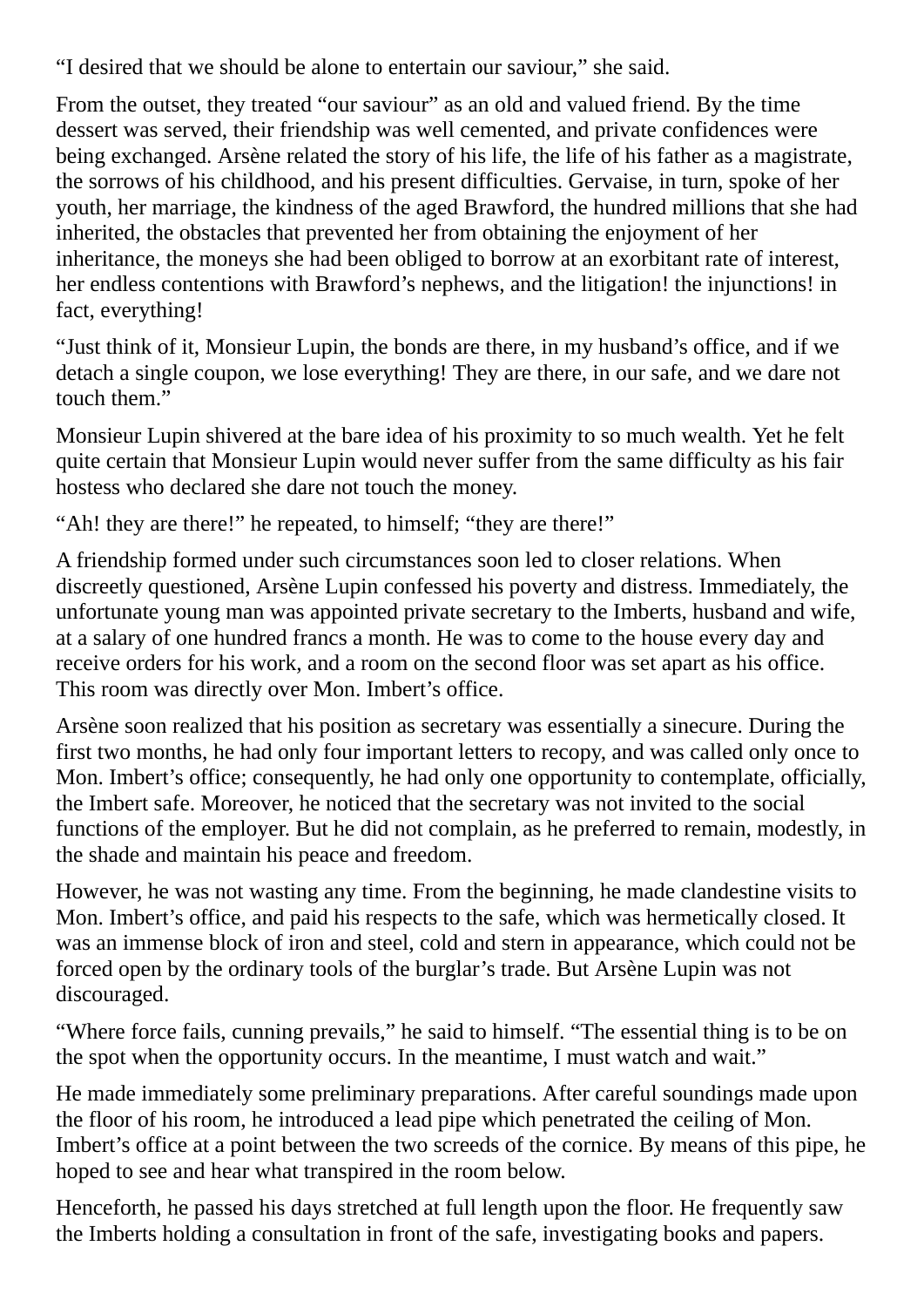When they turned the combination lock, he tried to learn the figures and the number of turns they made to the right and left. He watched their movements; he sought to catch their words. There was also a key necessary to complete the opening of the safe. What did they do with it? Did they hide it?

One day, he saw them leave the room without locking the safe. He descended the stairs quickly, and boldly entered the room. But they had returned.

"Oh! excuse me," said, "I made a mistake in the door."

"Come in, Monsieur Lupin, come in," cried Madame Imbert, "are you not at home here? We want your advice. What bonds should we sell? The foreign securities or the government annuities?"

"But the injunction?" said Lupin, with surprise.

"Oh! it doesn't cover all the bonds."

She opened the door of the safe and withdrew a package of bonds. But her husband protested.

"No, no, Gervaise, it would be foolish to sell the foreign bonds. They are going up, whilst the annuities are as high as they ever will be. What do you think, my dear friend?"

The dear friend had no opinion; yet he advised the sacrifice of the annuities. Then she withdrew another package and, from it, she took a paper at random. It proved to be a three–per–cent annuity worth two thousand francs. Ludovic placed the package of bonds in his pocket. That afternoon, accompanied by his secretary, he sold the annuities to a stock–broker and realized forty–six thousand francs.

Whatever Madame Imbert might have said about it, Arsène Lupin did not feel at home in the Imbert house. On the contrary, his position there was a peculiar one. He learned that the servants did not even know his name. They called him "monsieur." Ludovic always spoke of him in the same way: "You will tell monsieur. Has monsieur arrived?" Why that mysterious appellation?

Moreover, after their first outburst of enthusiasm, the Imberts seldom spoke to him, and, although treating him with the consideration due to a benefactor, they gave him little or no attention. They appeared to regard him as an eccentric character who did not like to be disturbed, and they respected his isolation as if it were a stringent rule on his part. On one occasion, while passing through the vestibule, he heard Madame Imbert say to the two gentlemen:

"He is such a barbarian!"

"Very well," he said to himself, "I am a barbarian."

And, without seeking to solve the question of their strange conduct, he proceeded with the execution of his own plans. He had decided that he could not depend on chance, nor on the negligence of Madame Imbert, who carried the key of the safe, and who, on locking the safe, invariably scattered the letters forming the combination of the lock. Consequently, he must act for himself.

Finally, an incident precipitated matters; it was the vehement campaign instituted against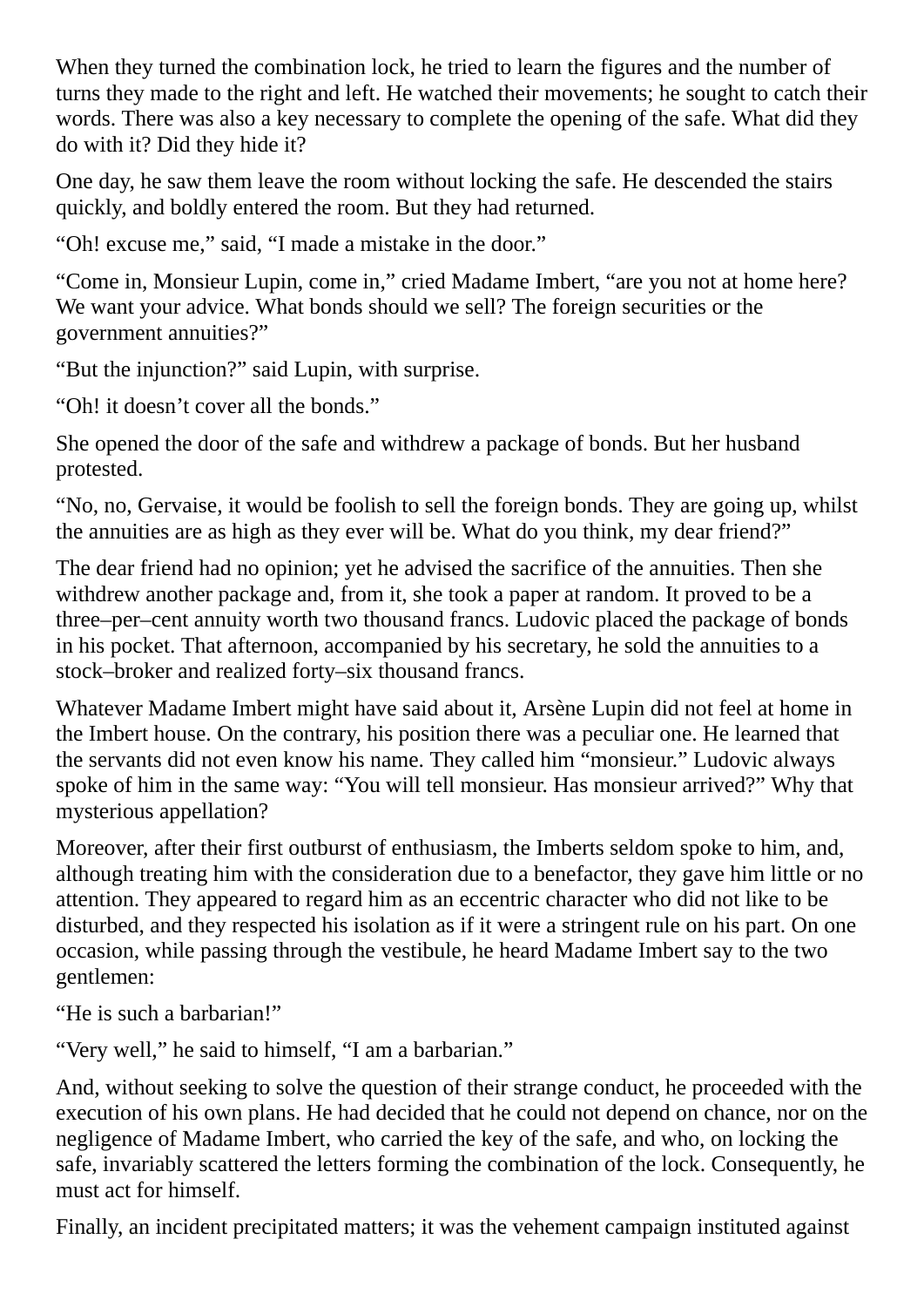the Imberts by certain newspapers that accused the Imberts of swindling. Arsène Lupin was present at certain family conferences when this new vicissitude was discussed. He decided that if he waited much longer, he would lose everything. During the next five days, instead of leaving the house about six o'clock, according to his usual habit, he locked himself in his room. It was supposed that he had gone out. But he was lying on the floor surveying the office of Mon. Imbert. During those five evenings, the favorable opportunity that he awaited did not take place. He left the house about midnight by a side door to which he held the key.

But on the sixth day, he learned that the Imberts, actuated by the malevolent insinuations of their enemies, proposed to make an inventory of the contents of the safe.

"They will do it to–night," thought Lupin.

And truly, after dinner, Imbert and his wife retired to the office and commenced to examine the books of account and the securities contained in the safe. Thus, one hour after another passed away. He heard the servants go upstairs to their rooms. No one now remained on the first floor. Midnight! The Imberts were still at work.

"I must get to work," murmured Lupin.

He opened his window. It opened on a court. Outside, everything was dark and quiet. He took from his desk a knotted rope, fastened it to the balcony in front of his window, and quietly descended as far as the window below, which was that of the of Imbert's office. He stood upon the balcony for a moment, motionless, with attentive ear and watchful eye, but the heavy curtains effectually concealed the interior of the room. He cautiously pushed on the double window. If no one had examined it, it ought to yield to the slightest pressure, for, during the afternoon, he had so fixed the bolt that it would not enter the staple.

The window yielded to his touch. Then, with infinite care, he pushed it open sufficiently to admit his head. He parted the curtains a few inches, looked in, and saw Mon. Imbert and his wife sitting in front of the safe, deeply absorbed in their work and speaking softly to each other at rare intervals.

He calculated the distance between him and them, considered the exact movements he would require to make in order to overcome them, one after the other, before they could call for help, and he was about to rush upon them, when Madame Imbert said:

"Ah! the room is getting quite cold. I am going to bed. And you, my dear?"

"I shall stay and finish."

"Finish! Why, that will take you all night."

"Not at all. An hour, at the most."

She retired. Twenty minutes, thirty minutes passed. Arsène pushed the window a little farther open. The curtains shook. He pushed once more. Mon. Imbert turned, and, seeing the curtains blown by the wind, he rose to close the window.

There was not a cry, not the trace of struggle. With a few precise moments, and without causing him the least injury, Arsène stunned him, wrapped the curtain about his head, bound him hand and foot, and did it all in such a manner that Mon. Imbert had no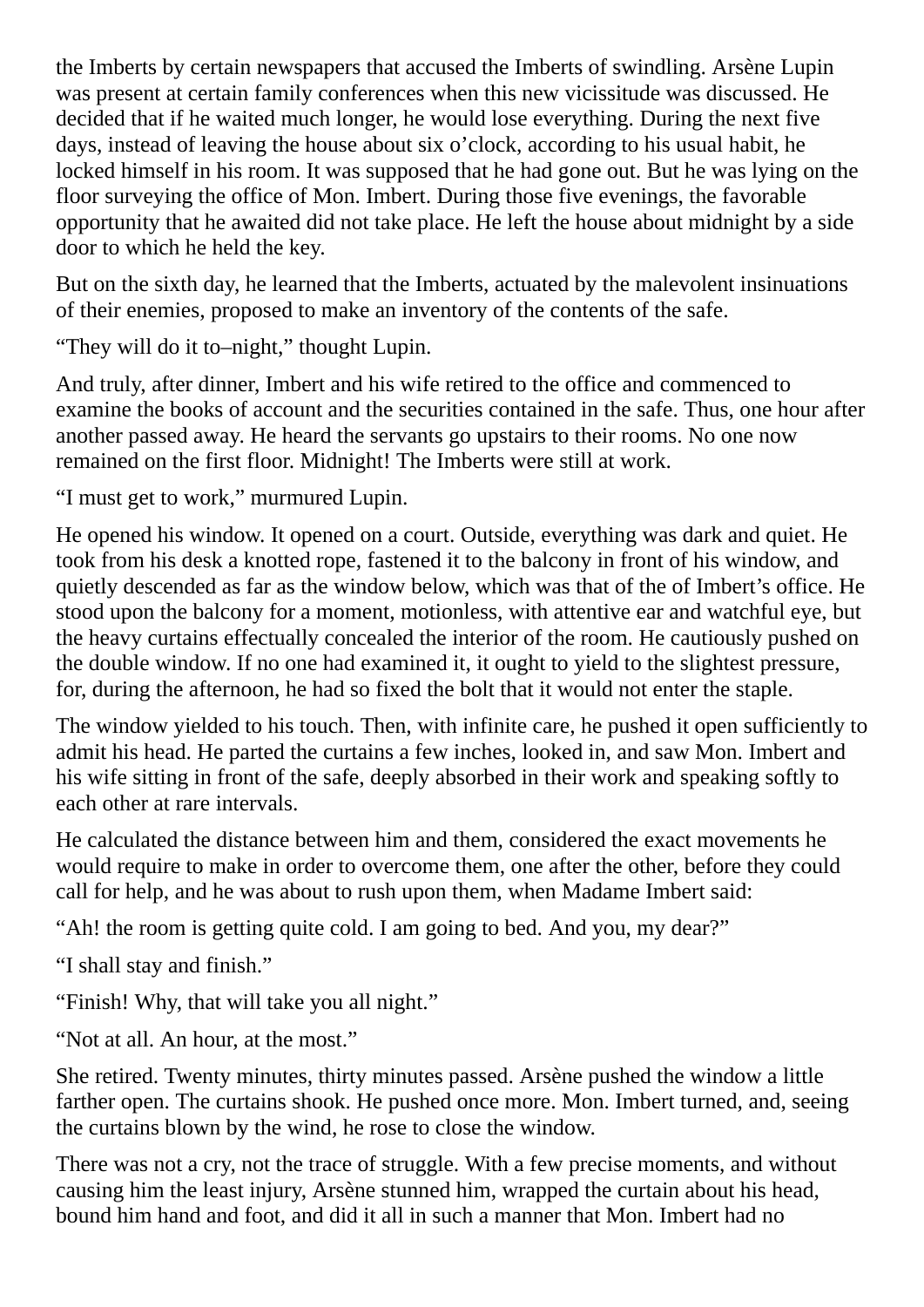opportunity to recognize his assailant.

Quickly, he approached the safe, seized two packages that he placed under his arm, left the office, and opened the servants' gate. A carriage was stationed in the street.

"Take that, first—and follow me," he said to the coachman. He returned to the office, and, in two trips, they emptied the safe. Then Arsène went to his own room, removed the rope, and all other traces of his clandestine work.

A few hours later, Arsène Lupin and his assistant examined the stolen goods. Lupin was not disappointed, as he had foreseen that the wealth of the Imberts had been greatly exaggerated. It did not consist of hundreds of millions, nor even tens of millions. Yet it amounted to a very respectable sum, and Lupin expressed his satisfaction.

"Of course," he said, "there will be a considerable loss when we come to sell the bonds, as we will have to dispose of them surreptitiously at reduced prices. In the meantime, they will rest quietly in my desk awaiting a propitious moment."

Arsène saw no reason why he should not go to the Imbert house the next day. But a perusal of the morning papers revealed this startling fact: Ludovic and Gervaise Imbert had disappeared.

When the officers of the law seized the safe and opened it, they found there what Arsène Lupin had left—nothing.

\* \* \* \* \*

Such are the facts; and I learned the sequel to them, one day, when Arsène Lupin was in a confidential mood. He was pacing to and fro in my room, with a nervous step and a feverish eye that were unusual to him.

"After all," I said to him, "it was your most successful venture."

Without making a direct reply, he said:

"There are some impenetrable secrets connected with that affair; some obscure points that escape my comprehension. For instance: What caused their flight? Why did they not take advantage of the help I unconsciously gave them? It would have been so simple to say: `The hundred millions were in the safe. They are no longer there, because they have been stolen."

"They lost their nerve."

"Yes, that is it—they lost their nerve…On the other hand, it is true―"

"What is true?"

"Oh! nothing."

What was the meaning of Lupin's reticence? It was quite obvious that he had not told me everything; there was something he was loath to tell. His conduct puzzled me. It must indeed be a very serious matter to cause such a man as Arsène Lupin even a momentary hesitation. I threw out a few questions at random.

"Have you seen them since?"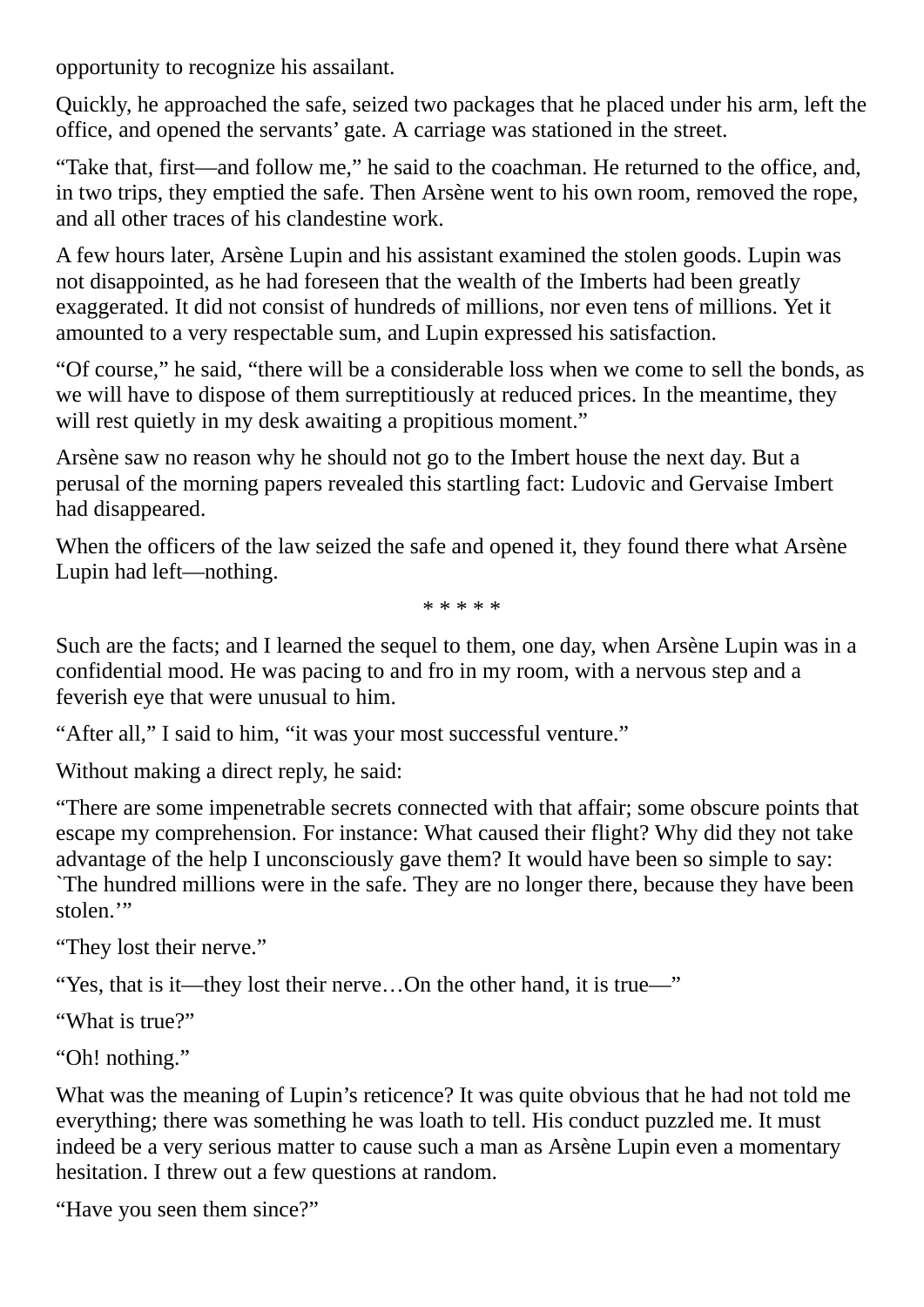"No."

"And have you never experienced the slightest degree of pity for those unfortunate people?"

"I!" he exclaimed, with a start.

His sudden excitement astonished me. Had I touched him on a sore spot? I continued:

"Of course. If you had not left them alone, they might have been able to face the danger, or, at least, made their escape with full pockets."

"What do you mean?" he said, indignantly. "I suppose you have an idea that my soul should be filled with remorse?"

"Call it remorse or regrets—anything you like―"

"They are not worth it."

"Have you no regrets or remorse for having stolen their fortune?"

"What fortune?"

"The packages of bonds you took from their safe."

"Oh! I stole their bonds, did I? I deprived them of a portion of their wealth? Is that my crime? Ah! my dear boy, you do not know the truth. You never imagined that those bonds were not worth the paper they were written on. Those bonds were false—they were counterfeit—every one of them—do you understand? THEY WERE COUNTERFEIT!"

I looked at him, astounded.

"Counterfeit! The four or five millions?"

"Yes, counterfeit!" he exclaimed, in a fit of rage. "Only so many scraps of paper! I couldn't raise a sou on the whole of them! And you ask me if I have any remorse. THEY are the ones who should have remorse and pity. They played me for a simpleton; and I fell into their trap. I was their latest victim, their most stupid gull!"

He was affected by genuine anger—the result of malice and wounded pride. He continued:

"From start to finish, I got the worst of it. Do you know the part I played in that affair, or rather the part they made me play? That of André Brawford! Yes, my boy, that is the truth, and I never suspected it. It was not until afterwards, on reading the newspapers, that the light finally dawned in my stupid brain. Whilst I was posing as his "saviour," as the gentleman who had risked his life to rescue Mon. Imbert from the clutches of an assassin, they were passing me off as Brawford. Wasn't that splendid? That eccentric individual who had a room on the second floor, that barbarian that was exhibited only at a distance, was Brawford, and Brawford was I! Thanks to me, and to the confidence that I inspired under the name of Brawford, they were enabled to borrow money from the bankers and other money–lenders. Ha! what an experience for a novice! And I swear to you that I shall profit by the lesson!"

He stopped, seized my arm, and said to me, in a tone of exasperation:

"My dear fellow, at this very moment, Gervaise Imbert owes me fifteen hundred francs."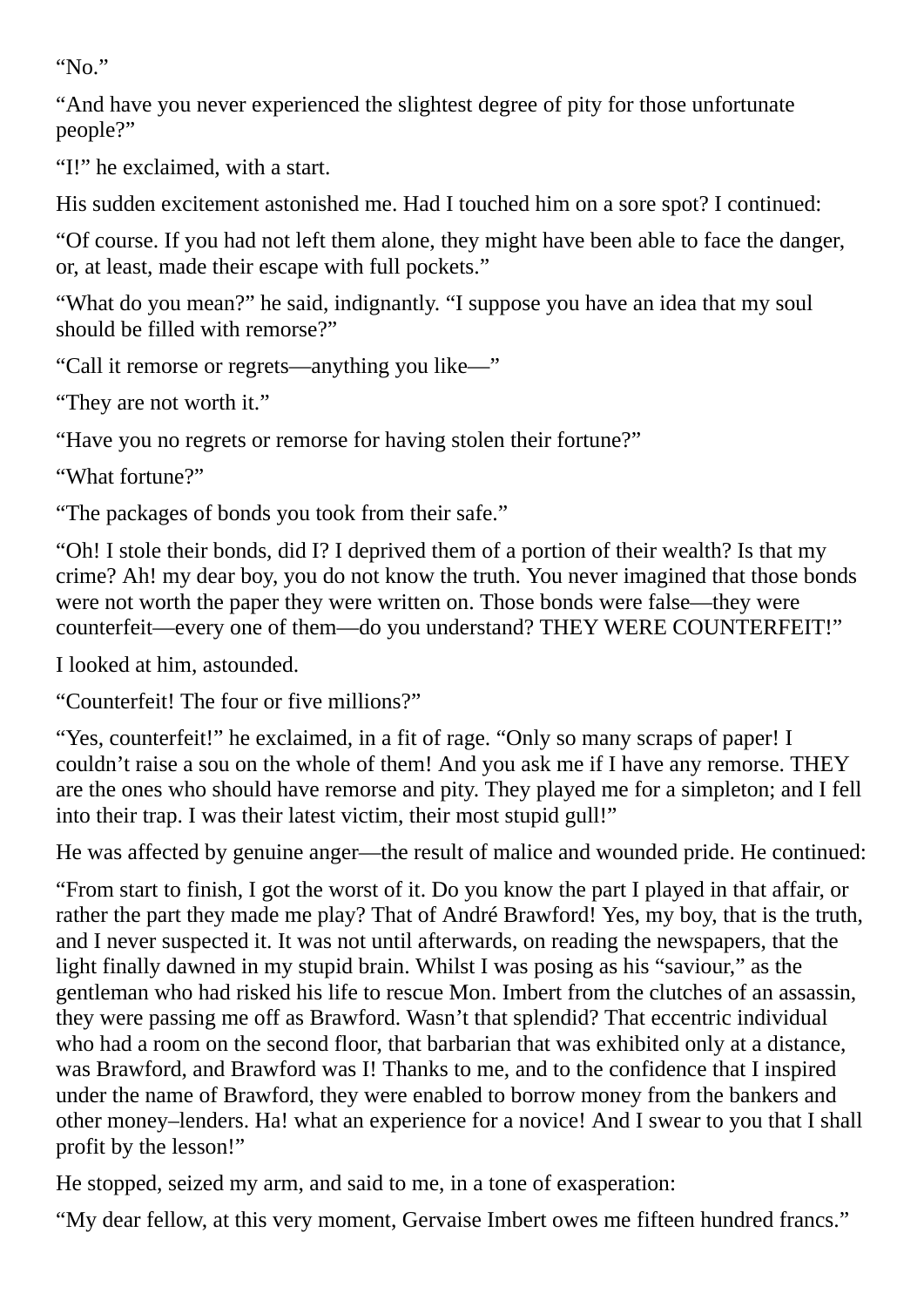I could not refrain from laughter, his rage was so grotesque. He was making a mountain out of a molehill. In a moment, he laughed himself, and said:

"Yes, my boy, fifteen hundred francs. You must know that I had not received one sou of my promised salary, and, more than that, she had borrowed from me the sum of fifteen hundred francs. All my youthful savings! And do you know why? To devote the money to charity! I am giving you a straight story. She wanted it for some poor people she was assisting—unknown to her husband. And my hard–earned money was wormed out of me by that silly pretense! Isn't it amusing, hein? Arsène Lupin done out of fifteen hundred francs by the fair lady from whom he stole four millions in counterfeit bonds! And what a vast amount of time and patience and cunning I expended to achieve that result! It was the first time in my life that  $\overline{I}$  was played for a fool, and I frankly confess that I was fooled that time to the queen's taste!"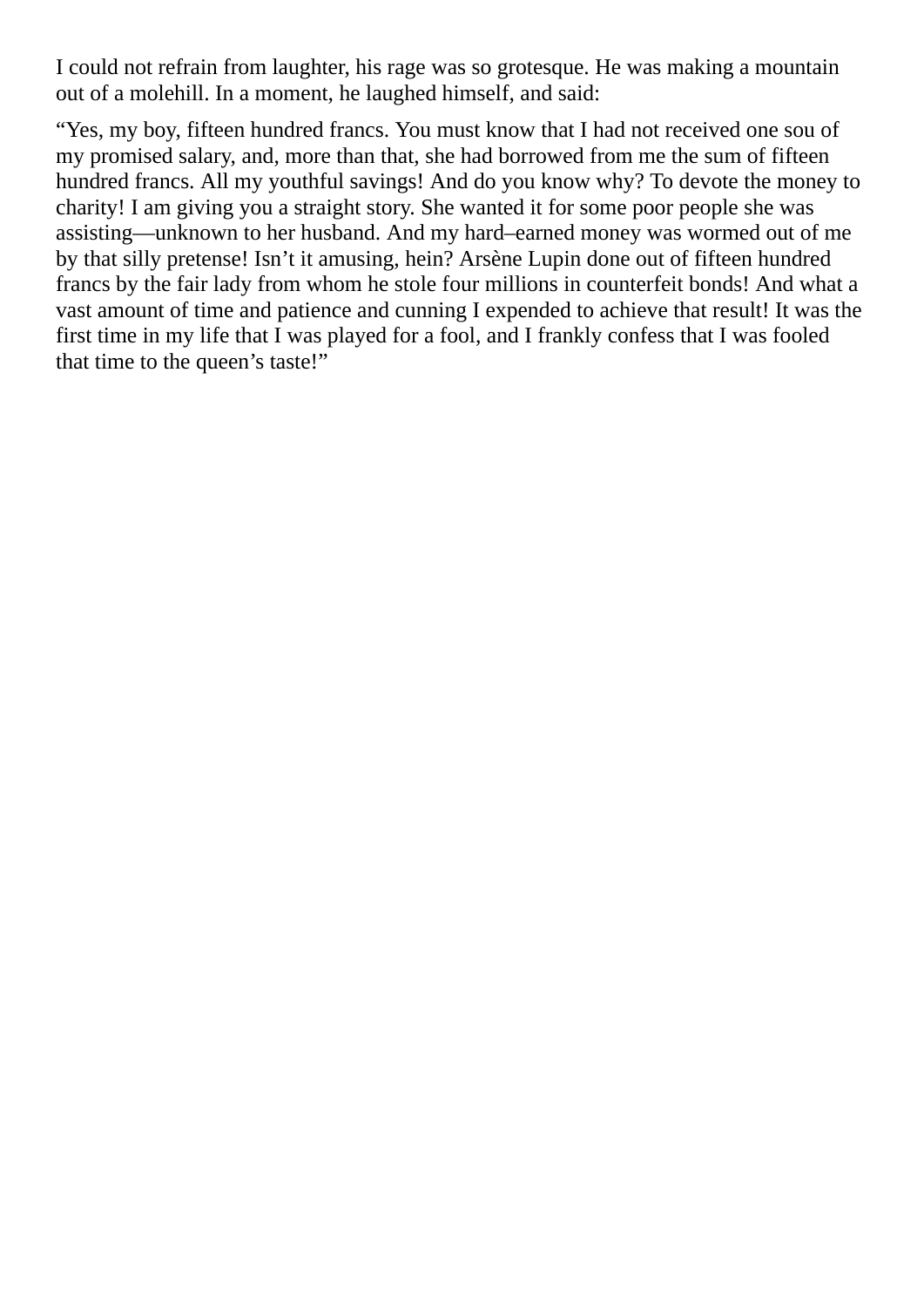## **VIII. THE BLACK PEARL**

A violent ringing of the bell awakened the concierge of number nine, avenue Hoche. She pulled the doorstring, grumbling:

"I thought everybody was in. It must be three o'clock!"

"Perhaps it is some one for the doctor," muttered her husband.

"Third floor, left. But the doctor won't go out at night."

"He must go to–night."

The visitor entered the vestibule, ascended to the first floor, the second, the third, and, without stopping at the doctor's door, he continued to the fifth floor. There, he tried two keys. One of them fitted the lock.

"Ah! good!" he murmured, "that simplifies the business wonderfully. But before I commence work I had better arrange for my retreat. Let me see…. have I had sufficient time to rouse the doctor and be dismissed by him? Not yet…. a few minutes more."

At the end of ten minutes, he descended the stairs, grumbling noisily about the doctor. The concierge opened the door for him and heard it click behind him. But the door did not lock, as the man had quickly inserted a piece of iron in the lock in such a manner that the bolt could not enter. Then, quietly, he entered the house again, unknown to the concierge. In case of alarm, his retreat was assured. Noiselessly, he ascended to the fifth floor once more. In the antechamber, by the light of his electric lantern, he placed his hat and overcoat on one of the chairs, took a seat on another, and covered his heavy shoes with felt slippers.

"Ouf! Here I am—and how simple it was! I wonder why more people do not adopt the profitable and pleasant occupation of burglar. With a little care and reflection, it becomes a most delightful profession. Not too quiet and monotonous, of course, as it would then become wearisome."

He unfolded a detailed plan of the apartment.

"Let me commence by locating myself. Here, I see the vestibule in which I am sitting. On the street front, the drawing–room, the boudoir and dining–room. Useless to waste any time there, as it appears that the countess has a deplorable taste…. not a bibelot of any value!…Now, let's get down to business!…Ah! here is a corridor; it must lead to the bed chambers. At a distance of three metres, I should come to the door of the wardrobe–closet which connects with the chamber of the countess." He folded his plan, extinguished his lantern, and proceeded down the corridor, counting his distance, thus:

"One metre…. two metres…. three metres….Here is the door….Mon Dieu, how easy it is! Only a small, simple bolt now separates me from the chamber, and I know that the bolt is located exactly one metre, forty–three centimeters, from the floor. So that, thanks to a small incision I am about to make, I can soon get rid of the bolt."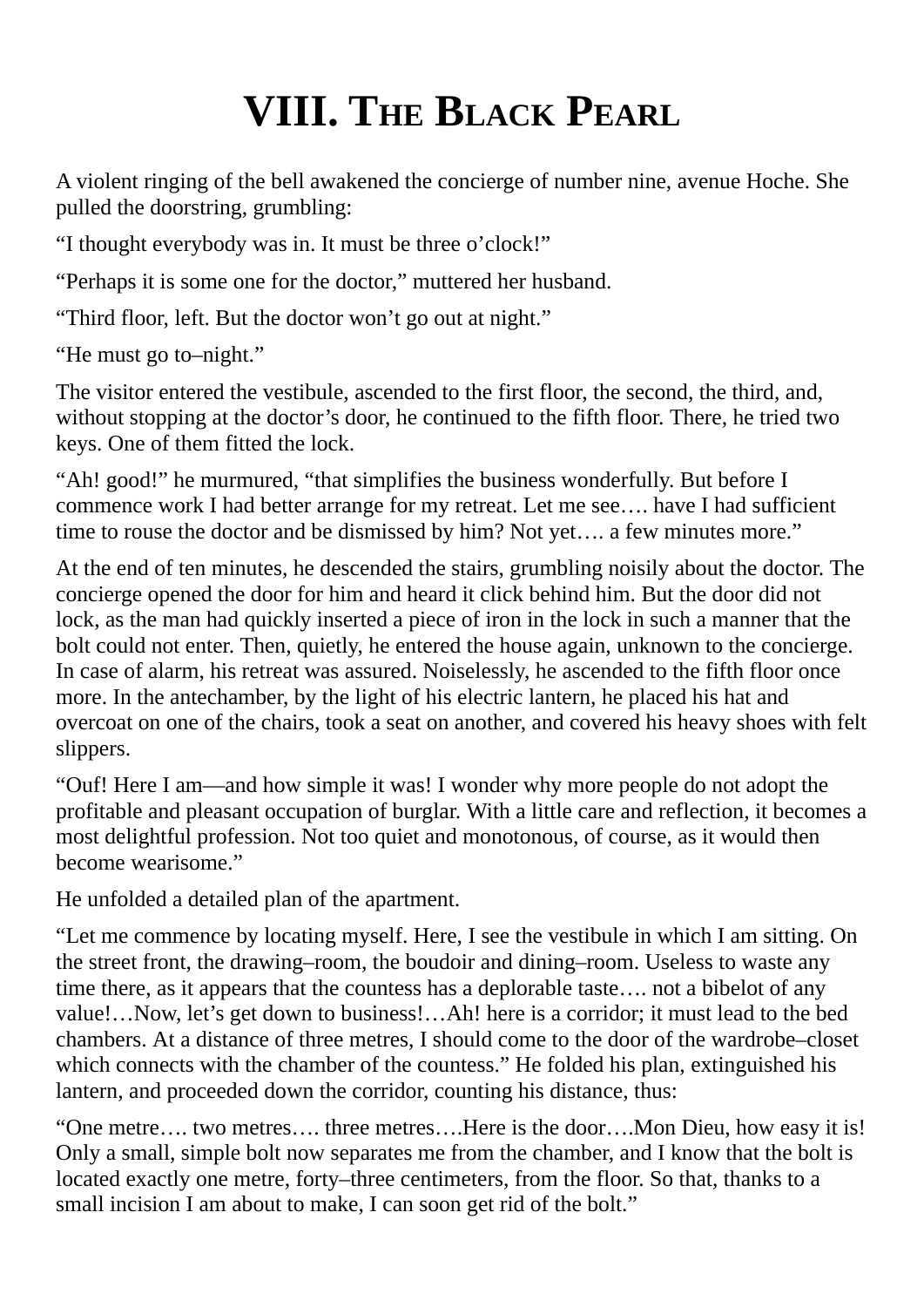He drew from his pocket the necessary instruments. Then the following idea occurred to him:

"Suppose, by chance, the door is not bolted. I will try it first."

He turned the knob, and the door opened.

"My brave Lupin, surely fortune favors you….What's to be done now? You know the situation of the rooms; you know the place in which the countess hides the black pearl. Therefore, in order to secure the black pearl, you have simply to be more silent than silence, more invisible than darkness itself."

Arsène Lupin was employed fully a half–hour in opening the second door—a glass door that led to the countess' bedchamber. But he accomplished it with so much skill and precaution, that even had had the countess been awake, she would not have heard the slightest sound. According to the plan of the rooms, that he holds, he has merely to pass around a reclining chair and, beyond that, a small table close to the bed. On the table, there was a box of letter–paper, and the black pearl was concealed in that box. He stooped and crept cautiously over the carpet, following the outlines of the reclining–chair. When he reached the extremity of it, he stopped in order to repress the throbbing of his heart. Although he was not moved by any sense of fear, he found it impossible to overcome the nervous anxiety that one usually feels in the midst of profound silence. That circumstance astonished him, because he had passed through many more solemn moments without the slightest trace of emotion. No danger threatened him. Then why did his heart throb like an alarm–bell? Was it that sleeping woman who affected him? Was it the proximity of another pulsating heart?

He listened, and thought he could discern the rhythmical breathing of a person asleep. It gave him confidence, like the presence of a friend. He sought and found the armchair; then, by slow, cautious movements, advanced toward the table, feeling ahead of him with outstretched arm. His right had touched one of the feet of the table. Ah! now, he had simply to rise, take the pearl, and escape. That was fortunate, as his heart was leaping in his breast like a wild beast, and made so much noise that he feared it would waken the countess. By a powerful effort of the will, he subdued the wild throbbing of his heart, and was about to rise from the floor when his left hand encountered, lying on the floor, an object which he recognized as a candlestick—an overturned candlestick. A moment later, his hand encountered another object: a clock—one of those small traveling clocks, covered with leather

Well! What had happened? He could not understand. That candlestick, that clock; why were those articles not in their accustomed places? Ah! what had happened in the dread silence of the night?

Suddenly a cry escaped him. He had touched—oh! some strange, unutterable thing! "No! no!" he thought, "it cannot be. It is some fantasy of my excited brain." For twenty seconds, thirty seconds, he remained motionless, terrified, his forehead bathed with perspiration, and his fingers still retained the sensation of that dreadful contact.

Making a desperate effort, he ventured to extend his arm again. Once more, his hand encountered that strange, unutterable thing. He felt it. He must feel it and find out what it is. He found that it was hair, human hair, and a human face; and that face was cold, almost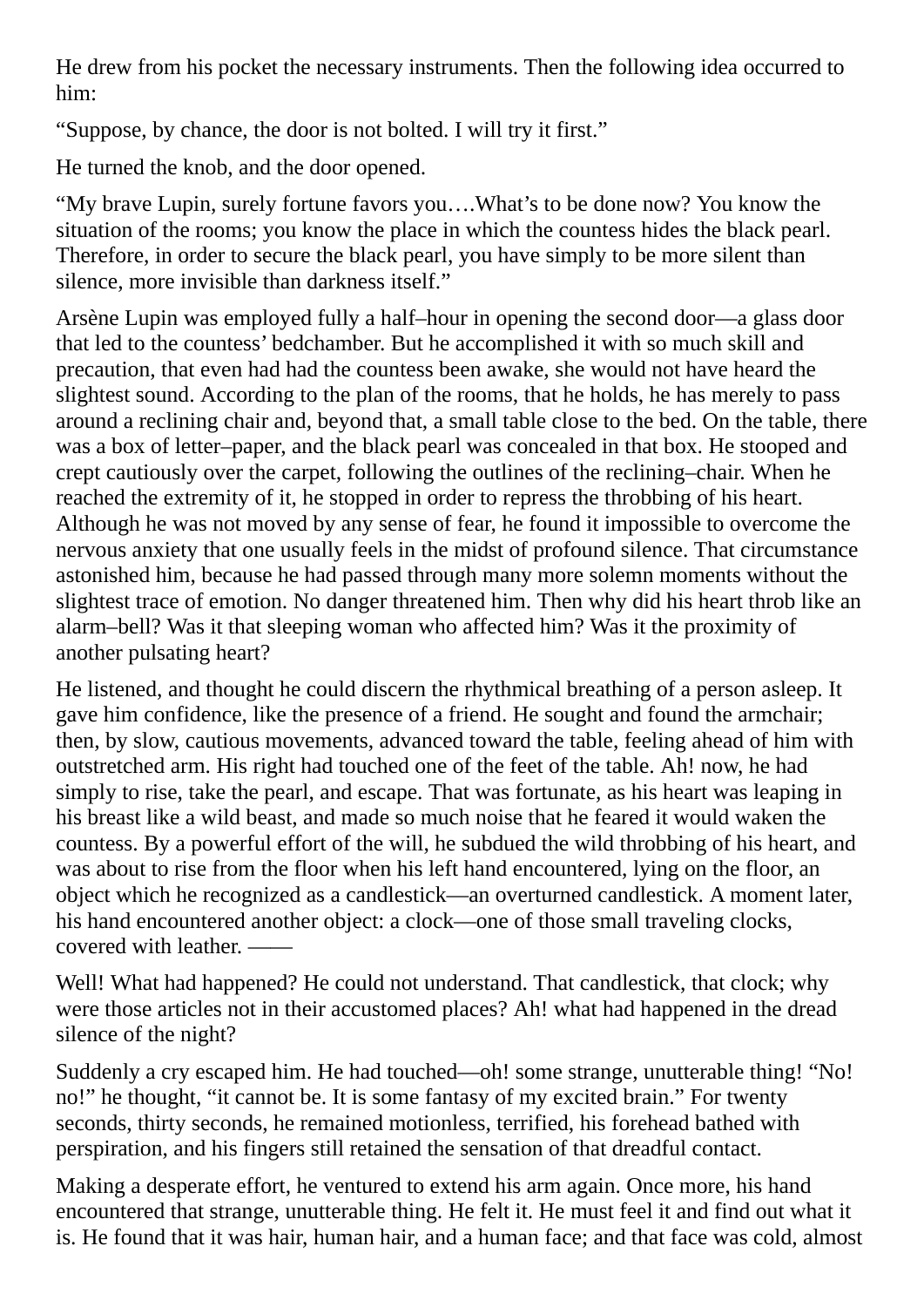However frightful the circumstances may be, a man like Arsène Lupin controls himself and commands the situation as soon as he learns what it is. So, Arsène Lupin quickly brought his lantern into use. A woman was lying before him, covered with blood. Her neck and shoulders were covered with gaping wounds. He leaned over her and made a closer examination. She was dead.

"Dead! Dead!" he repeated, with a bewildered air.

He stared at those fixed eyes, that grim mouth, that livid flesh, and that blood—all that blood which had flowed over the carpet and congealed there in thick, black spots. He arose and turned on the electric lights. Then he beheld all the marks of a desperate struggle. The bed was in a state of great disorder. On the floor, the candlestick, and the clock, with the hands pointing to twenty minutes after eleven; then, further away, an overturned chair; and, everywhere, there was blood, spots of blood and pools of blood.

"And the black pearl?" he murmured.

The box of letter–paper was in its place. He opened it, eagerly. The jewel–case was there, but it was empty.

"Fichtre!" he muttered. "You boasted of your good fortune much too soon, my friend Lupin. With the countess lying cold and dead, and the black pearl vanished, the situation is anything but pleasant. Get out of here as soon as you can, or you may get into serious trouble"

Yet, he did not move.

"Get out of here? Yes, of course. Any person would, except Arsène Lupin. He has something better to do. Now, to proceed in an orderly way. At all events, you have a clear conscience. Let us suppose that you are the commissary of police and that you are proceeding to make an inquiry concerning this affair―Yes, but in order to do that, I require a clearer brain. Mine is muddled like a ragout."

He tumbled into an armchair, with his clenched hands pressed against his burning forehead.

\* \* \* \* \*

The murder of the avenue Hoche is one of those which have recently surprised and puzzled the Parisian public, and, certainly, I should never have mentioned the affair if the veil of mystery had not been removed by Arsène Lupin himself. No one knew the exact truth of the case.

Who did not know—from having met her in the Bois—the fair Léotine Zalti, the once famous cantatrice, wife and widow of the Count d'Andillot; the Zalti, whose luxury dazzled all Paris some twenty years ago; the Zalti who acquired an European reputation for the magnificence of her diamonds and pearls? It was said that she wore upon her shoulders the capital of several banking houses and the gold mines of numerous Australian companies. Skilful jewelers worked for Zalti as they had formerly wrought for kings and queens. And who does not remember the catastrophe in which all that wealth was swallowed up? Of all that marvelous collection, nothing remained except the famous black

icy.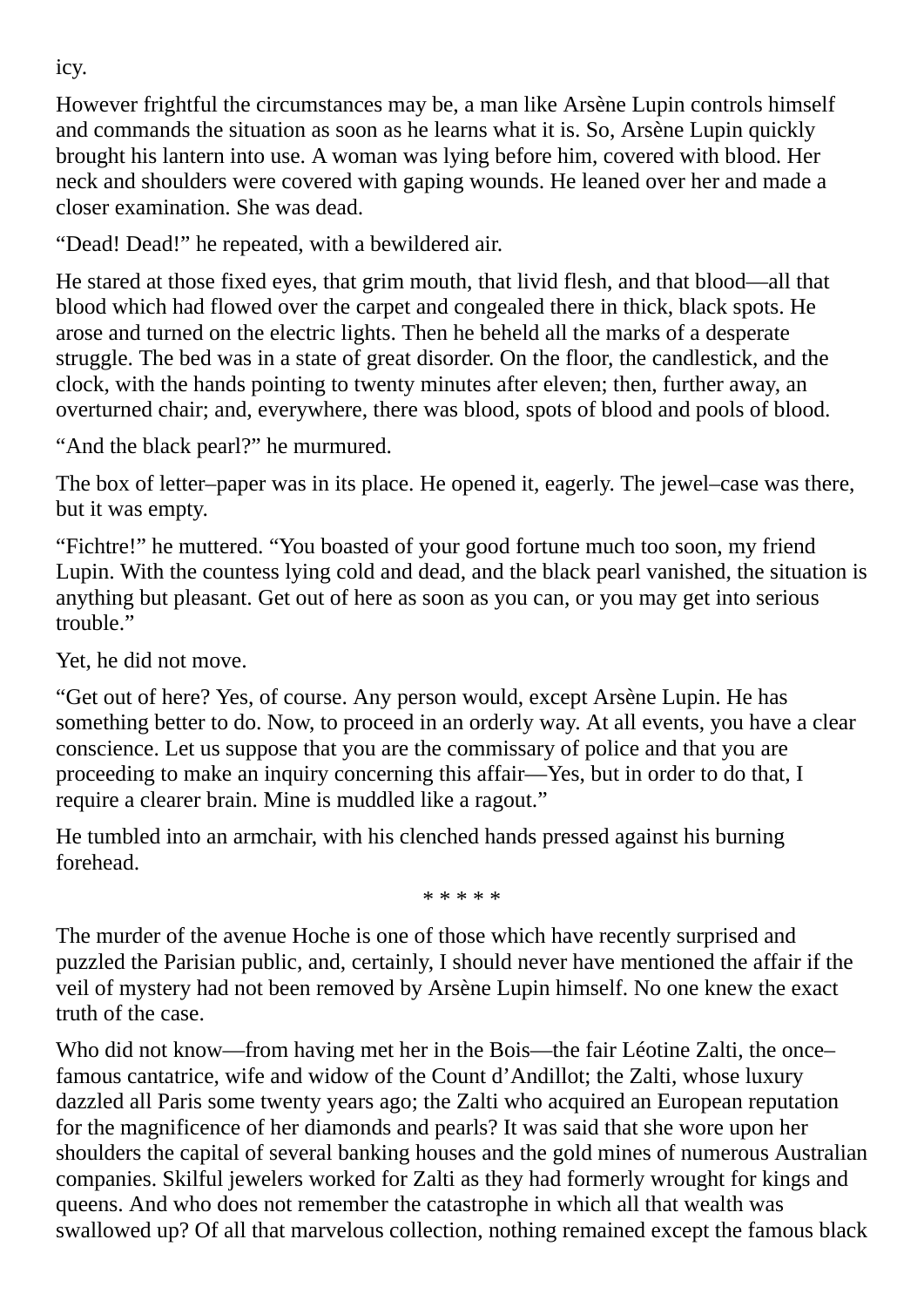pearl. The black pearl! That is to say a fortune, if she had wished to part with it.

But she preferred to keep it, to live in a commonplace apartment with her companion, her cook, and a man–servant, rather than sell that inestimable jewel. There was a reason for it; a reason she was not afraid to disclose: the black pearl was the gift of an emperor! Almost ruined, and reduced to the most mediocre existence, she remained faithful to the companion of her happy and brilliant youth. The black pearl never left her possession. She wore it during the day, and, at night, concealed it in a place known to her alone.

All these facts, being republished in the columns of the public press, served to stimulate curiosity; and, strange to say, but quite obvious to those who have the key to the mystery, the arrest of the presumed assassin only complicated the question and prolonged the excitement. Two days later, the newspapers published the following item:

"Information has reached us of the arrest of Victor Danègre, the servant of the Countess d'Andillot. The evidence against him is clear and convincing. On the silken sleeve of his liveried waistcoat, which chief detective Dudouis found in his garret between the mattresses of his bed, several spots of blood were discovered. In addition, a cloth–covered button was missing from that garment, and this button was found beneath the bed of the victim.

"It is supposed that, after dinner, in place of going to his own room, Danègre slipped into the wardrobe–closet, and, through the glass door, had seen the countess hide the precious black pearl. This is simply a theory, as yet unverified by any evidence. There is, also, another obscure point. At seven o'clock in the morning, Danègre went to the tobacco– shop on the Boulevard de Courcelles; the concierge and the shop–keeper both affirm this fact. On the other hand, the countess' companion and cook, who sleep at the end of the hall, both declare that, when they arose at eight o'clock, the door of the antechamber and the door of the kitchen were locked. These two persons have been in the service of the countess for twenty years, and are above suspicion. The question is: How did Danègre leave the apartment? Did he have another key? These are matters that the police will investigate."

As a matter of fact, the police investigation threw no light on the mystery. It was learned that Victor Danègre was a dangerous criminal, a drunkard and a debauchee. But, as they proceeded with the investigation, the mystery deepened and new complications arose. In the first place, a young woman, Mlle. De Sinclèves, the cousin and sole heiress of the countess, declared that the countess, a month before her death, had written a letter to her and in it described the manner in which the black pearl was concealed. The letter disappeared the day after she received it. Who had stolen it?

Again, the concierge related how she had opened the door for a person who had inquired for Doctor Harel. On being questioned, the doctor testified that no one had rung his bell. Then who was that person? And accomplice?

The theory of an accomplice was thereupon adopted by the press and public, and also by Ganimard, the famous detective.

"Lupin is at the bottom of this affair," he said to the judge.

"Bah!" exclaimed the judge, "you have Lupin on the brain. You see him everywhere."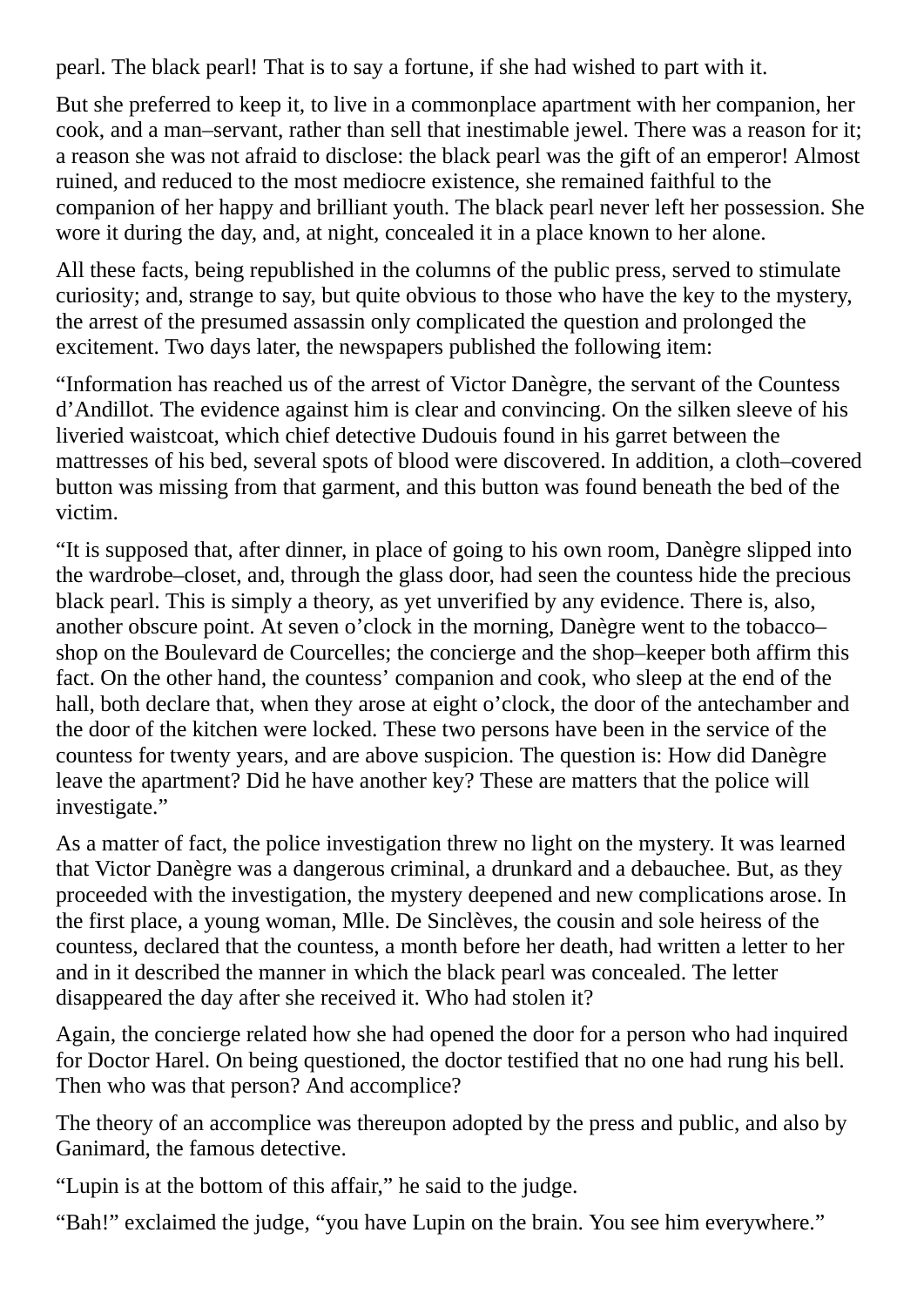"I see him everywhere, because he is everywhere."

"Say rather that you see him every time you encounter something you cannot explain. Besides, you overlook the fact that the crime was committed at twenty minutes past eleven in the evening, as is shown by the clock, while the nocturnal visit, mentioned by the concierge, occurred at three o'clock in the morning."

Officers of the law frequently form a hasty conviction as to the guilt of a suspected person, and then distort all subsequent discoveries to conform to their established theory. The deplorable antecedents of Victor Danègre, habitual criminal, drunkard and rake, influenced the judge, and despite the fact that nothing new was discovered in corroboration of the early clues, his official opinion remained firm and unshaken. He closed his investigation, and, a few weeks later, the trial commenced. It proved to be slow and tedious. The judge was listless, and the public prosecutor presented the case in a careless manner. Under those circumstances, Danègre's counsel had an easy task. He pointed out the defects and inconsistencies of the case for the prosecution, and argued that the evidence was quite insufficient to convict the accused. Who had made the key, the indispensable key without which Danègre, on leaving the apartment, could not have locked the door behind him? Who had ever seen such a key, and what had become of it? Who had seen the assassin's knife, and where is it now?

"In any event," argued the prisoner's counsel, "the prosecution must prove, beyond any reasonable doubt, that the prisoner committed the murder. The prosecution must show that the mysterious individual who entered the house at three o'clock in the morning is not the guilty party. To be sure, the clock indicated eleven o'clock. But what of that? I contend, that proves nothing. The assassin could turn the hands of the clock to any hour he pleased, and thus deceive us in regard to the exact hour of the crime."

Victor Danègre was acquitted.

He left the prison on Friday about dusk in the evening, weak and depressed by his six months' imprisonment. The inquisition, the solitude, the trial, the deliberations of the jury, combined to fill him with a nervous fear. At night, he had been afflicted with terrible nightmares and haunted by weird visions of the scaffold. He was a mental and physical wreck.

Under the assumed name of Anatole Dufour, he rented a small room on the heights of Montmartre, and lived by doing odd jobs wherever he could find them. He led a pitiful existence. Three times, he obtained regular employment, only to be recognized and then discharged. Sometimes, he had an idea that men were following him—detectives, no doubt, who were seeking to trap and denounce him. He could almost feel the strong hand of the law clutching him by the collar.

One evening, as he was eating his dinner at a neighboring restaurant, a man entered and took a seat at the same table. He was a person about forty years of age, and wore a frock– coat of doubtful cleanliness. He ordered soup, vegetables, and a bottle of wine. After he had finished his soup, he turned his eyes on Danègre, and gazed at him intently. Danègre winced. He was certain that this was one of the men who had been following him for several weeks. What did he want? Danègre tried to rise, but failed. His limbs refused to support him. The man poured himself a glass of wine, and then filled Danègre's glass. The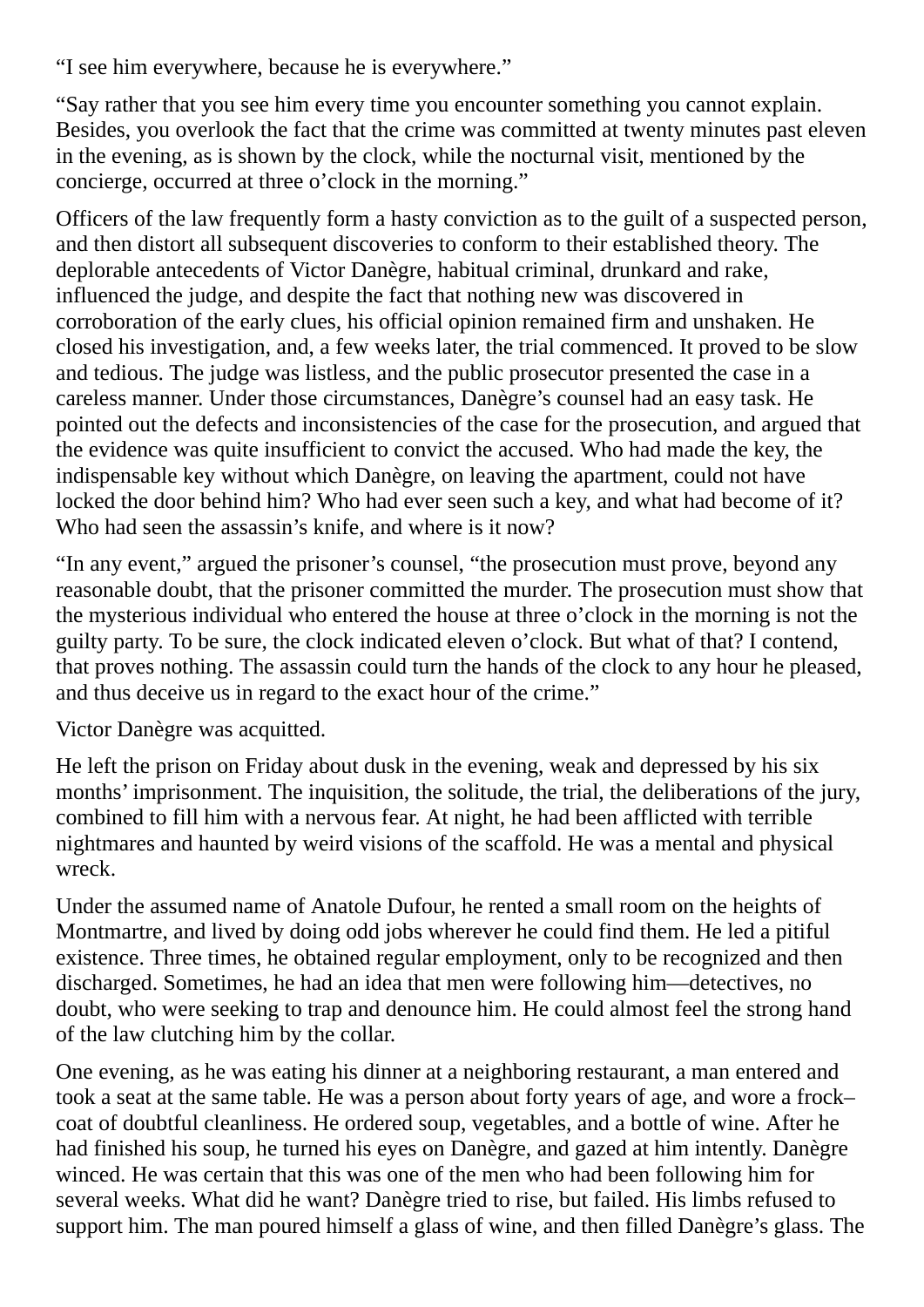man raised his glass, and said:

"To your health, Victor Danègre."

Victor started in alarm, and stammered:

"I!….I!…. no, no….I swear to you…."

"You will swear what? That you are not yourself? The servant of the countess?"

"What servant? My name is Dufour. Ask the proprietor."

"Yes, Anatole Dufour to the proprietor of this restaurant, but Victor Danègre to the officers of the law."

"That's not true! Some one has lied to you."

The new–comer took a card from his pocket and handed it to Victor, who read on it: "Grimaudan, ex–inspector of the detective force. Private business transacted." Victor shuddered as he said:

"You are connected with the police?"

"No, not now, but I have a liking for the business and I continue to work at it in a manner more—profitable. From time to time I strike upon a golden opportunity—such as your case presents."

"My case?"

"Yes, yours. I assure you it is a most promising affair, provided you are inclined to be reasonable."

"But if I am not reasonable?"

"Oh! my good fellow, you are not in a position to refuse me anything I may ask."

"What is it…. you want?" stammered Victor, fearfully.

"Well, I will inform you in a few words. I am sent by Mademoiselle de Sinclèves, the heiress of the Countess d'Andillot."

"What for?"

"To recover the black pearl."

"Black pearl?"

"That you stole."

"But I haven't got it."

"You have it."

"If I had, then I would be the assassin."

"You are the assassin."

Danègre showed a forced smile.

"Fortunately for me, monsieur, the Assizecourt was not of your opinion. The jury returned an unanimous verdict of acquittal. And when a man has a clear conscience and twelve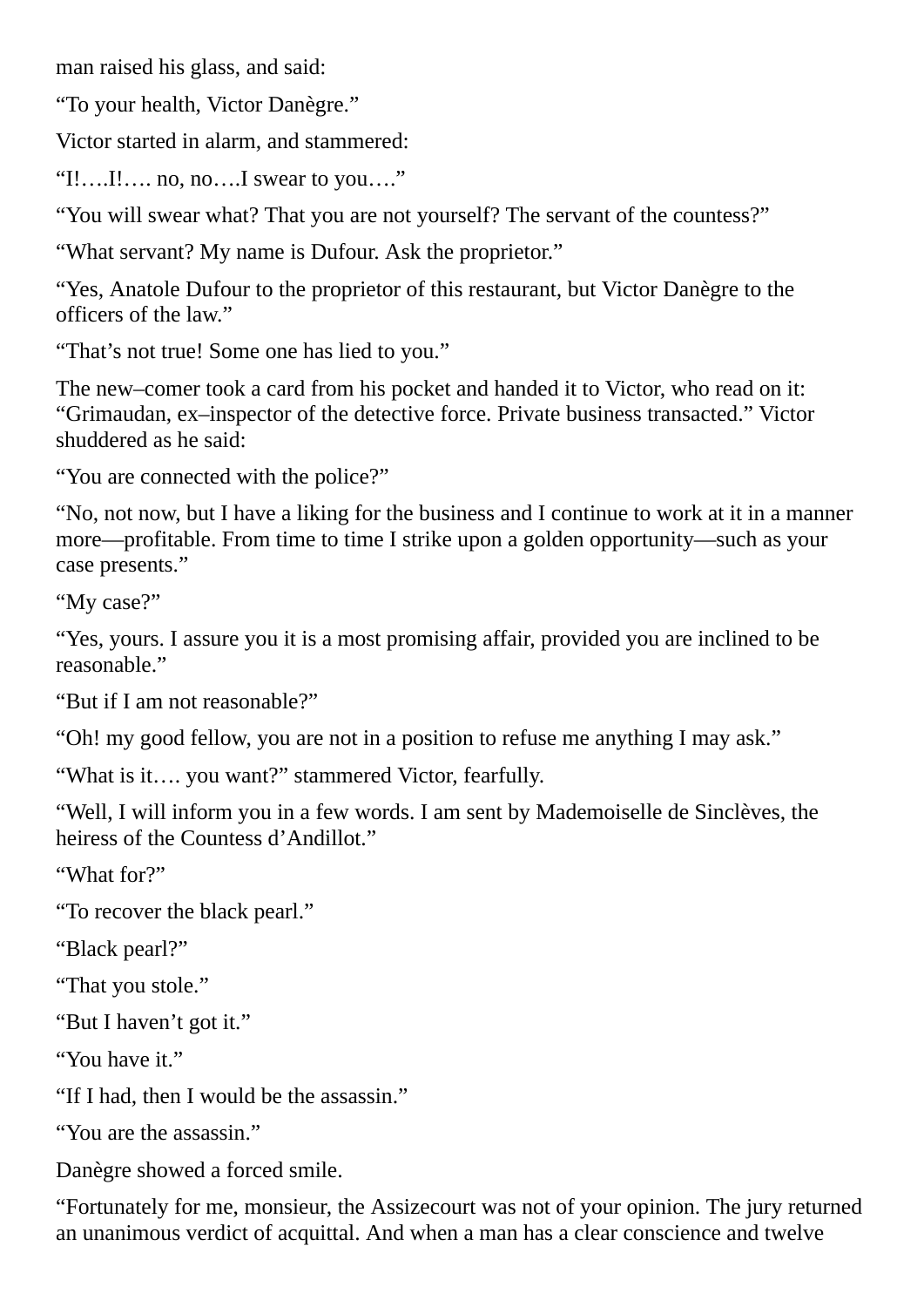good men in his favor—"

The ex–inspector seized him by the arm and said:

"No fine phrases, my boy. Now, listen to me and weigh my words carefully. You will find they are worthy of your consideration. Now, Danègre, three weeks before the murder, you abstracted the cook's key to the servants' door, and had a duplicate key made by a locksmith named Outard, 244 rue Oberkampf."

"It's a lie—it's a lie!" growled Victor. "No person has seen that key. There is no such key." "Here it is."

After a silence, Grimaudan continued:

"You killed the countess with a knife purchased by you at the Bazar de la Republique on the same day as you ordered the duplicate key. It has a triangular blade with a groove running from end to end."

"That is all nonsense. You are simply guessing at something you don't know. No one ever saw the knife."

"Here it is."

Victor Danègre recoiled. The ex–inspector continued:

"There are some spots of rust upon it. Shall I tell you how they came there?"

"Well!…. you have a key and a knife. Who can prove that they belong to me?"

"The locksmith, and the clerk from whom you bought the knife. I have already refreshed their memories, and, when you confront them, they cannot fail to recognize you."

His speech was dry and hard, with a tone of firmness and precision. Danègre was trembling with fear, and yet he struggled desperately to maintain an air of indifference.

"Is that all the evidence you have?"

"Oh! no, not at all. I have plenty more. For instance, after the crime, you went out the same way you had entered. But, in the centre of the wardrobe–room, being seized by some sudden fear, you leaned against the wall for support."

"How do you know that? No one could know such a thing," argued the desperate man.

"The police know nothing about it, of course. They never think of lighting a candle and examining the walls. But if they had done so, they would have found on the white plaster a faint red spot, quite distinct, however, to trace in it the imprint of your thumb which you had pressed against the wall while it was wet with blood. Now, as you are well aware, under the Bertillon system, thumb–marks are one of the principal means of identification."

Victor Danègre was livid; great drops of perspiration rolled down his face and fell upon the table. He gazed, with a wild look, at the strange man who had narrated the story of his crime as faithfully as if he had been an invisible witness to it. Overcome and powerless, Victor bowed his head. He felt that it was useless to struggle against this marvelous man. So he said:

"How much will you give me, if I give you the pearl?"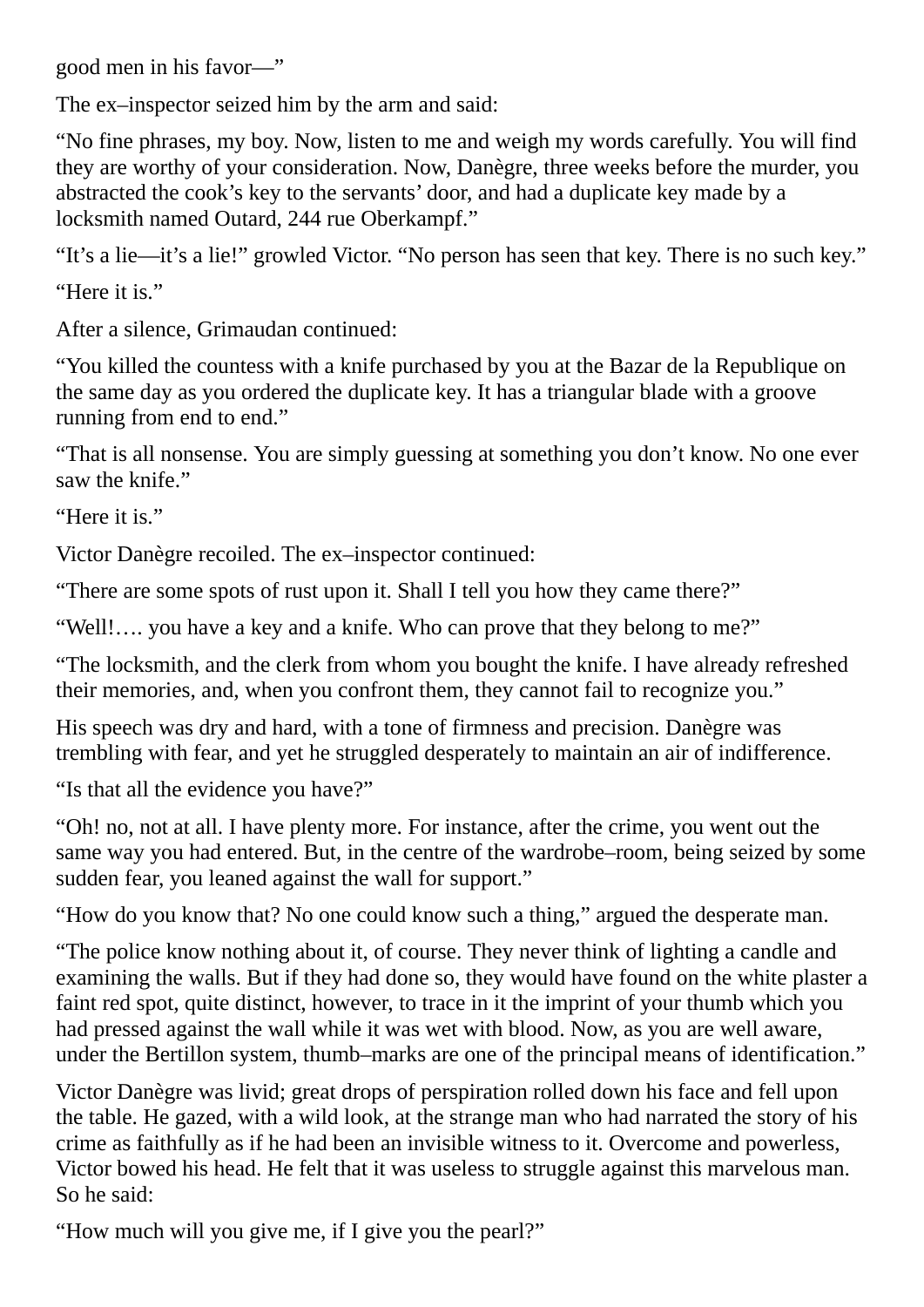"Nothing."

"Oh! you are joking! Or do you mean that I should give you an article worth thousands and hundreds of thousands and get nothing in return?"

"You will get your life. Is that nothing?"

The unfortunate man shuddered. Then Grimaudan added, in a milder tone:

"Come, Danègre, that pearl has no value in your hands. It is quite impossible for you to sell it; so what is the use of your keeping it?"

"There are pawnbrokers…. and, some day, I will be able to get something for it."

"But that day may be too late."

"Why?"

"Because by that time you may be in the hands of the police, and, with the evidence that I can furnish—the knife, the key, the thumb–mark—what will become of you?"

Victor rested his head on his hands and reflected. He felt that he was lost, irremediably lost, and, at the same time, a sense of weariness and depression overcame him. He murmured, faintly:

"When must I give it to you?"

"To–night―within an hour."

"If I refuse?"

"If you refuse, I shall post this letter to the Procureur of the Republic; in which letter Mademoiselle de Sinclèves denounces you as the assassin."

Danègre poured out two glasses of wine which he drank in rapid succession, then, rising, said:

"Pay the bill, and let us go. I have had enough of the cursed affair."

Night had fallen. The two men walked down the rue Lepic and followed the exterior boulevards in the direction of the Place de l'Etoile. They pursued their way in silence; Victor had a stooping carriage and a dejected face. When they reached the Parc Monceau, he said:

"We are near the house."

"Parbleu! You only left the house once, before your arrest, and that was to go to the tobacco–shop."

"Here it is," said Danègre, in a dull voice.

They passed along the garden wall of the countess' house, and crossed a street on a corner of which stood the tobacco–shop. A few steps further on, Danègre stopped; his limbs shook beneath him, and he sank to a bench.

"Well! what now?" demanded his companion.

"It is there."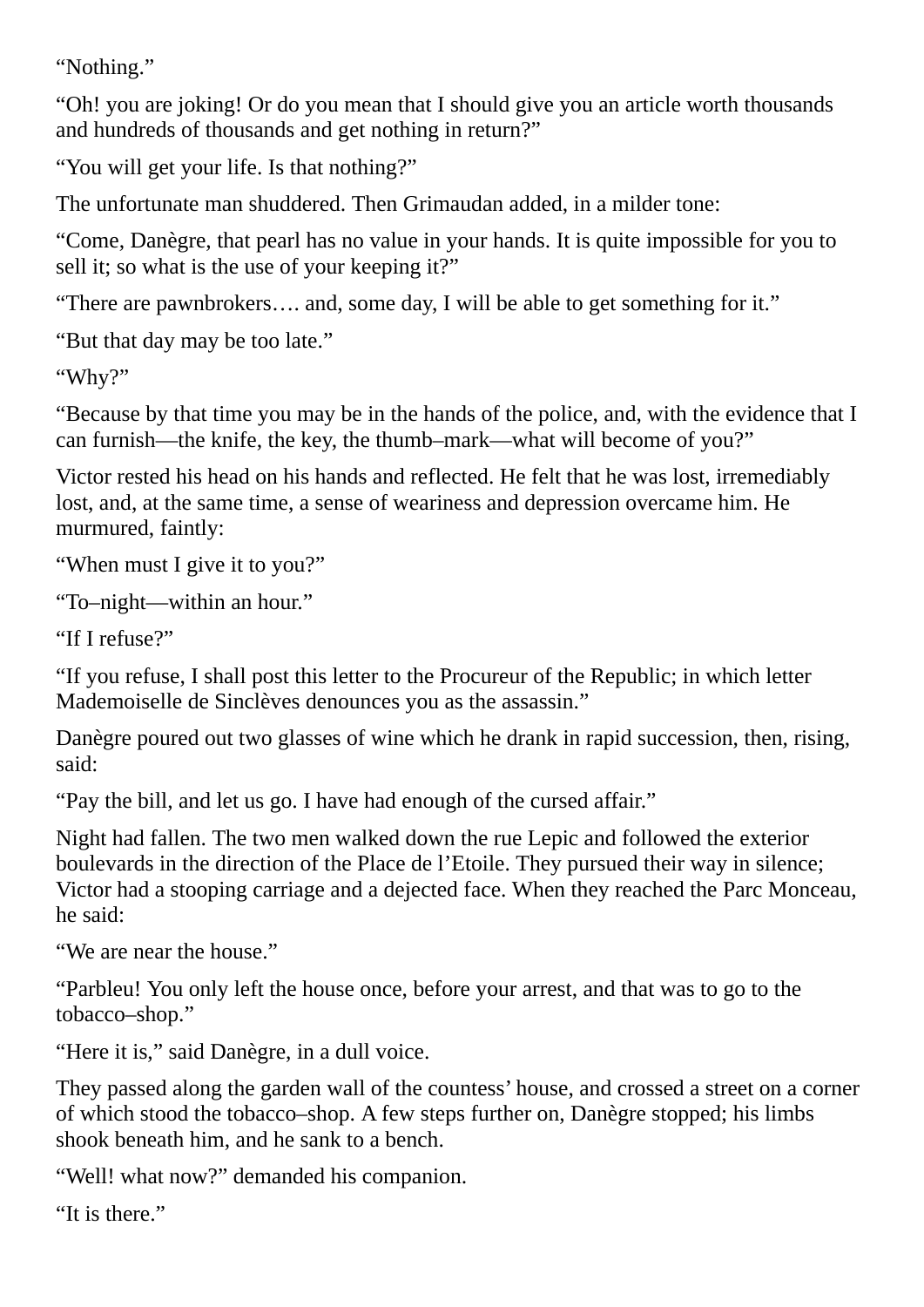"Where? Come, now, no nonsense!"

"There—in front of us."

"Where?"

"Between two paving–stones."

"Which?"

"Look for it."

"Which stones?"

Victor made no reply.

"Ah; I see!" exclaimed Grimaudan, "you want me to pay for the information."

"No…. but….I am afraid I will starve to death."

"So! that is why you hesitate. Well, I'll not be hard on you. How much do you want?"

"Enough to buy a steerage pass to America."

"All right."

"And a hundred francs to keep me until I get work there."

"You shall have two hundred. Now, speak."

"Count the paving–stones to the right from the sewer–hole. The pearl is between the twelfth and thirteenth."

"In the gutter?"

"Yes, close to the sidewalk."

Grimaudan glanced around to see if anyone were looking. Some tram–cars and pedestrians were passing. But, bah, they will not suspect anything. He opened his pocketknife and thrust it between the twelfth and thirteenth stones.

"And if it is not there?" he said to Victor.

"It must be there, unless someone saw me stoop down and hide it."

Could it be possible that the back pearl had been cast into the mud and filth of the gutter to be picked up by the first comer? The black pearl—a fortune!

"How far down?" he asked.

"About ten centimetres."

He dug up the wet earth. The point of his knife struck something. He enlarged the hole with his finger. Then he abstracted the black pearl from its filthy hiding–place.

"Good! Here are your two hundred francs. I will send you the ticket for America."

On the following day, this article was published in the `Echo de France,' and was copied by the leading newspapers throughout the world:

"Yesterday, the famous black pearl came into the possession of Arsène Lupin, who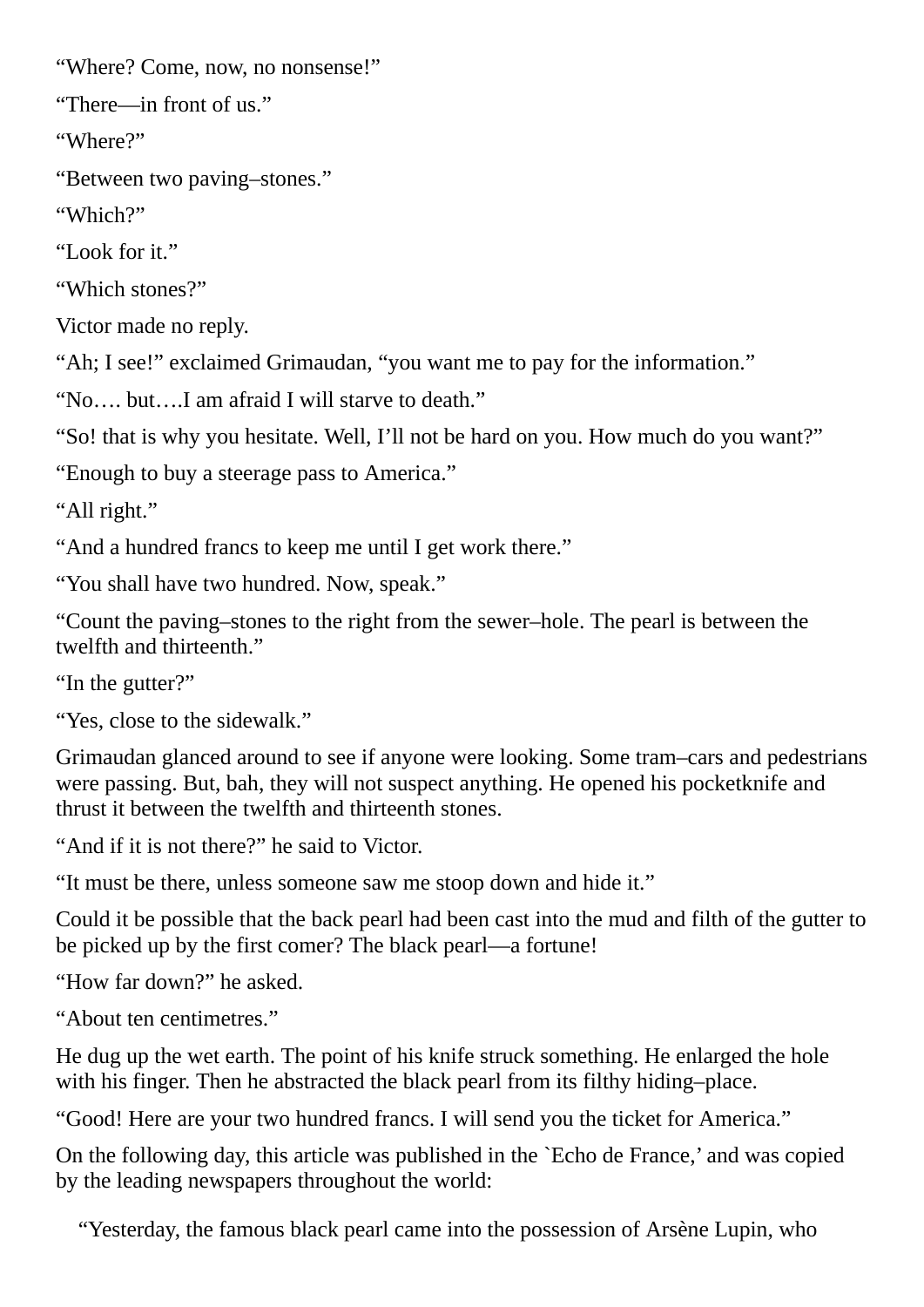recovered it from the murderer of the Countess d'Andillot. In a short time, fac– similes of that precious jewel will be exhibited in London, St. Petersburg, Calcutta, Buenos Ayres and New York.

"Arsène Lupin will be pleased to consider all propositions submitted to him through his agents."

\* \* \* \* \*

"And that is how crime is always punished and virtue rewarded," said Arsène Lupin, after he had told me the foregoing history of the black pearl.

"And that is how you, under the assumed name of Grimaudan, ex–inspector of detectives, were chosen by fate to deprive the criminal of the benefit of his crime."

"Exactly. And I confess that the affair gives me infinite satisfaction and pride. The forty minutes that I passed in the apartment of the Countess d'Andillot, after learning of her death, were the most thrilling and absorbing moments of my life. In those forty minutes, involved as I was in a most dangerous plight, I calmly studied the scene of the murder and reached the conclusion that the crime must have been committed by one of the house servants. I also decided that, in order to get the pearl, that servant must be arrested, and so I left the wainscoat button; it was necessary, also, for me to hold some convincing evidence of his guilt, so I carried away the knife which I found upon the floor, and the key which I found in the lock. I closed and locked the door, and erased the finger–marks from the plaster in the wardrobe–closet. In my opinion, that was one of those flashes—"

"Of genius," I said, interrupting.

"Of genius, if you wish. But, I flatter myself, it would not have occurred to the average mortal. To frame, instantly, the two elements of the problem—an arrest and an acquittal; to make use of the formidable machinery of the law to crush and humble my victim, and reduce him to a condition in which, when free, he would be certain to fall into the trap I was laying for him!"

"Poor devil—"

"Poor devil, do you say? Victor Danègre, the assassin! He might have descended to the lowest depths of vice and crime, if he had retained the black pearl. Now, he lives! Think of that: Victor Danègre is alive!"

"And you have the black pearl."

He took it out of one of the secret pockets of his wallet, examined it, gazed at it tenderly, and caressed it with loving fingers, and sighed, as he said:

"What cold Russian prince, what vain and foolish rajah may some day possess this priceless treasure! Or, perhaps, some American millionaire is destined to become the owner of this morsel of exquisite beauty that once adorned the fair bosom of Leontine Zalti, the Countess d'Andillot."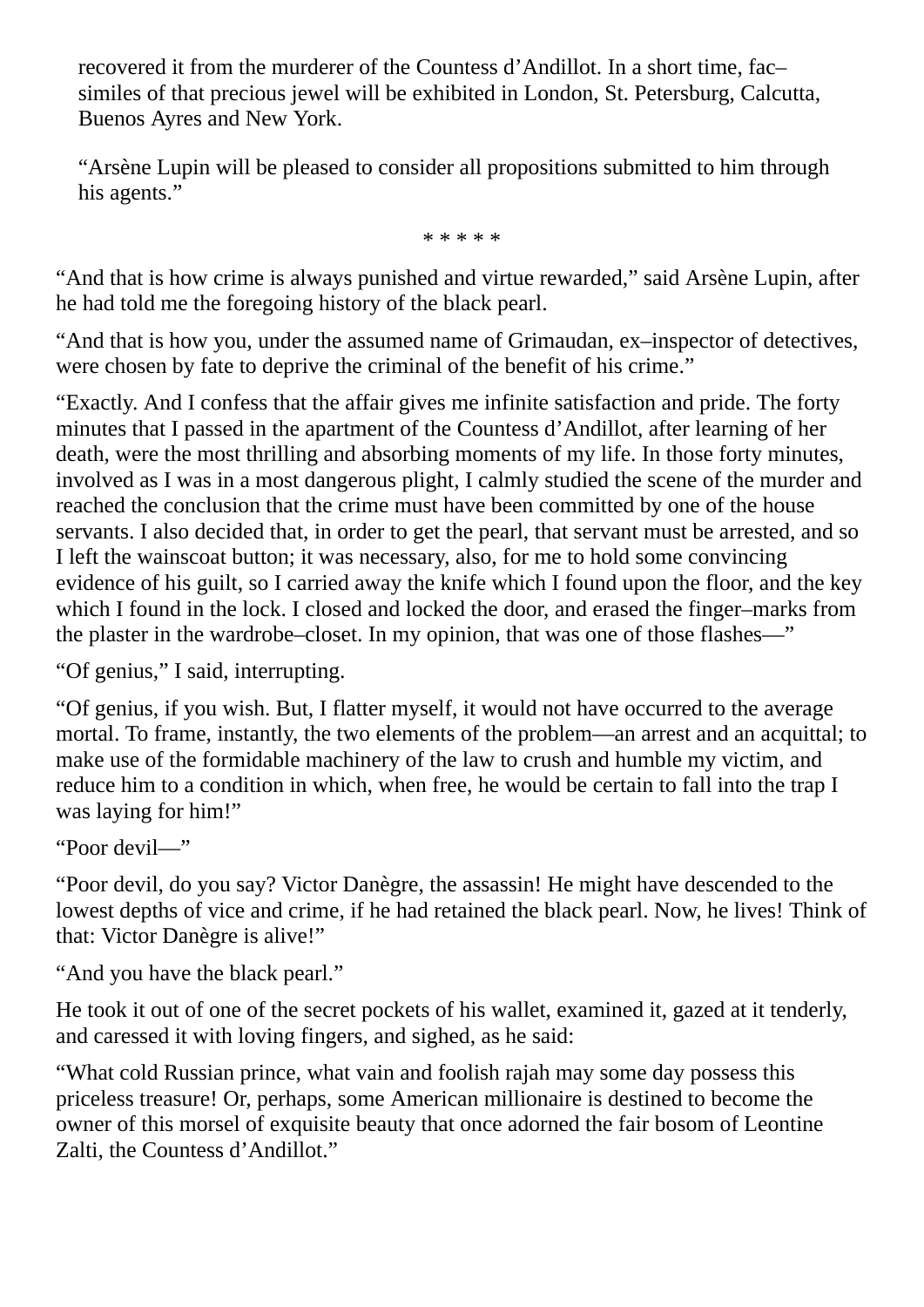## **IX. SHERLOCK HOLMES ARRIVES TOO LATE**

"It is really remarkable, Velmont, what a close resemblance you bear to Arsène Lupin!"

"How do you know?"

"Oh! like everyone else, from photographs, no two of which are alike, but each of them leaves the impression of a face…. something like yours."

Horace Velmont displayed some vexation.

"Quite so, my dear Devanne. And, believe me, you are not the first one who has noticed it."

"It is so striking," persisted Devanne, "that if you had not been recommended to me by my cousin d'Estevan, and if you were not the celebrated artist whose beautiful marine views I so admire, I have no doubt I should have warned the police of your presence in Dieppe."

This sally was greeted with an outburst of laughter. The large dining–hall of the Château de Thibermesnil contained on this occasion, besides Velmont, the following guests: Father Gélis, the parish priest, and a dozen officers whose regiments were quartered in the vicinity and who had accepted the invitation of the banker Georges Devanne and his mother. One of the officers then remarked:

"I understand that an exact description of Arsène Lupin has been furnished to all the police along this coast since his daring exploit on the Paris–Havre express."

"I suppose so," said Devanne. "That was three months ago; and a week later, I made the acquaintance of our friend Velmont at the casino, and, since then, he has honored me with several visits—an agreeable preamble to a more serious visit that he will pay me one of these days—or, rather, one of these nights."

This speech evoked another round of laughter, and the guests then passed into the ancient "Hall of the Guards," a vast room with a high ceiling, which occupied the entire lower part of the Tour Guillaume—William's Tower—and wherein Georges Devanne had collected the incomparable treasures which the lords of Thibermesnil had accumulated through many centuries. It contained ancient chests, credences, andirons and chandeliers. The stone walls were overhung with magnificent tapestries. The deep embrasures of the four windows were furnished with benches, and the Gothic windows were composed of small panes of colored glass set in a leaden frame. Between the door and the window to the left stood an immense bookcase of Renaissance style, on the pediment of which, in letters of gold, was the world "Thibermesnil," and, below it, the proud family device: "Fais ce que veulx" (Do what thou wishest). When the guests had lighted their cigars, Devanne resumed the conversation.

"And remember, Velmont, you have no time to lose; in fact, to–night is the last chance you will have."

"How so?" asked the painter, who appeared to regard the affair as a joke. Devanne was about to reply, when his mother mentioned to him to keep silent, but the excitement of the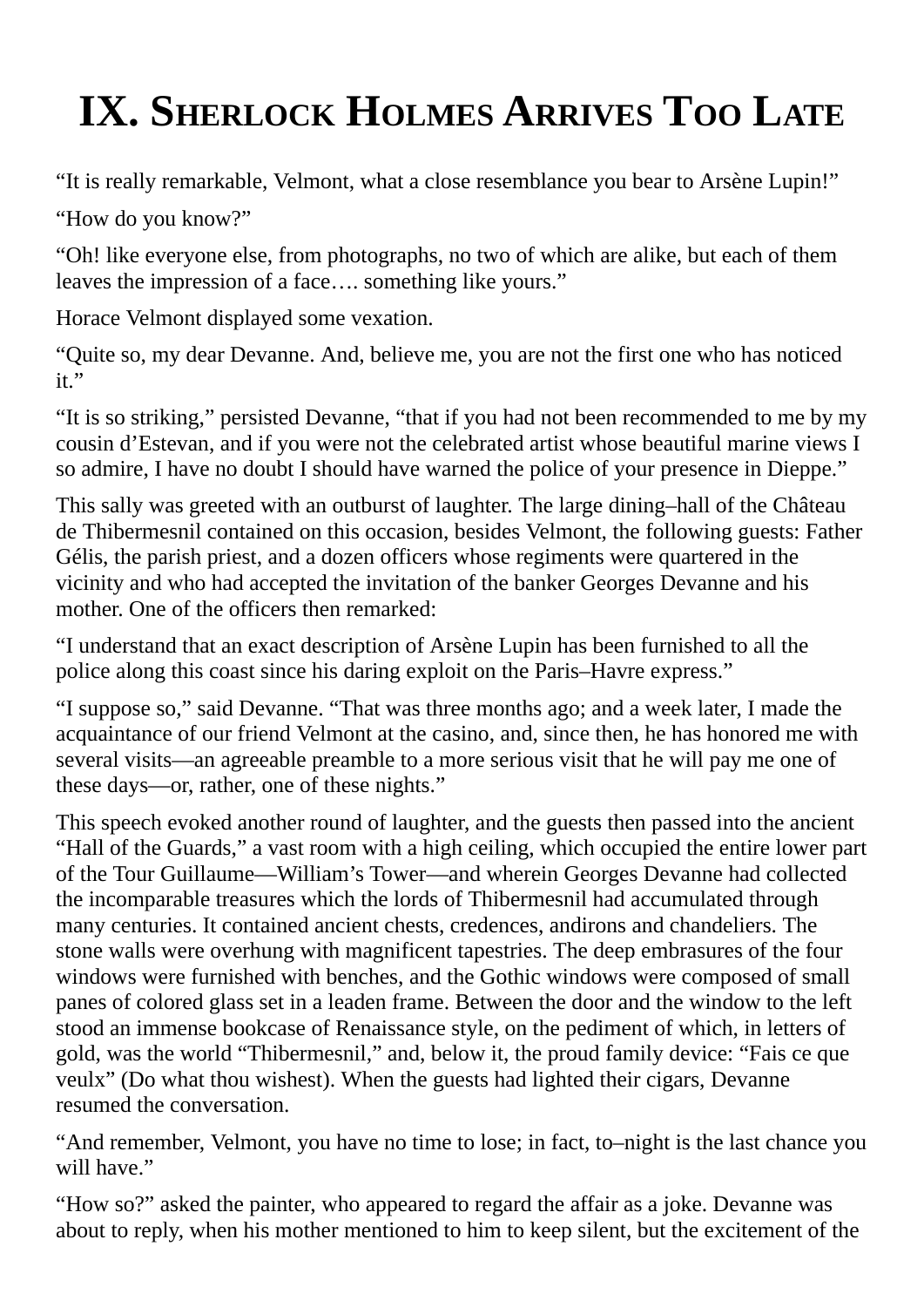occasion and a desire to interest his guests urged him to speak.

"Bah!" he murmured. "I can tell it now. It won't do any harm."

The guests drew closer, and he commenced to speak with the satisfied air of a man who has an important announcement to make.

"To–morrow afternoon at four o'clock, Sherlock Holmes, the famous English detective, for whom such a thing as mystery does not exist; Sherlock Holmes, the most remarkable solver of enigmas the world has ever known, that marvelous man who would seem to be the creation of a romantic novelist—Sherlock Holmes will be my guest!"

Immediately, Devanne was the target of numerous eager questions. "Is Sherlock Holmes really coming?" "Is it so serious as that?" "Is Arsène Lupin really in this neighborhood?"

"Arsène Lupin and his band are not far away. Besides the robbery of the Baron Cahorn, he is credited with the thefts at Montigny, Gruchet and Crasville."

"Has he sent you a warning, as he did to Baron Cahorn?"

"No," replied Devanne, "he can't work the same trick twice."

"What then?"

"I will show you."

He rose, and pointing to a small empty space between the two enormous folios on one of the shelves of the bookcase, he said:

"There used to be a book there—a book of the sixteenth century entitled `Chronique de Thibermesnil,' which contained the history of the castle since its construction by Duke Rollo on the site of a former feudal fortress. There were three engraved plates in the book; one of which was a general view of the whole estate; another, the plan of the buildings; and the third—I call your attention to it, particularly—the third was the sketch of a subterranean passage, an entrance to which is outside the first line of ramparts, while the other end of the passage is here, in this very room. Well, that book disappeared a month ago."

"The deuce!" said Velmont, "that looks bad. But it doesn't seem to be a sufficient reason for sending for Sherlock Holmes."

"Certainly, that was not sufficient in itself, but another incident happened that gives the disappearance of the book a special significance. There was another copy of this book in the National Library at Paris, and the two books differed in certain details relating to the subterranean passage; for instance, each of them contained drawings and annotations, not printed, but written in ink and more or less effaced. I knew those facts, and I knew that the exact location of the passage could be determined only by a comparison of the two books. Now, the day after my book disappeared, the book was called for in the National Library by a reader who carried it away, and no one knows how the theft was effected."

The guests uttered many exclamations of surprise.

"Certainly, the affair looks serious," said one.

"Well, the police investigated the matter, and, as usual, discovered no clue whatever."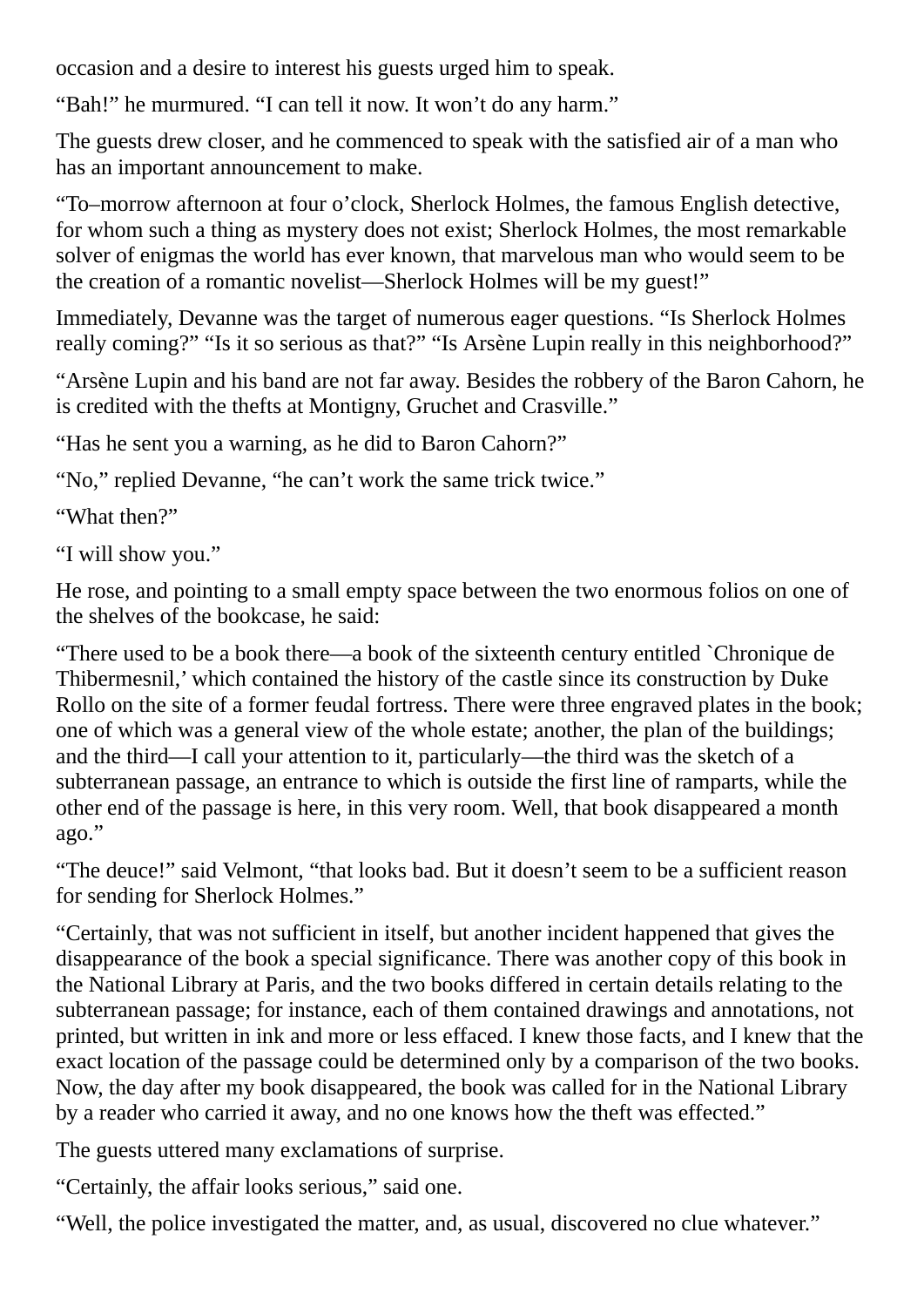"They never do, when Arsène Lupin is concerned in it."

"Exactly; and so I decided to ask the assistance of Sherlock Holmes, who replied that he was ready and anxious to enter the lists with Arsène Lupin."

"What glory for Arsène Lupin!" said Velmont. "But if our national thief, as they call him, has no evil designs on your castle, Sherlock Holmes will have his trip in vain."

"There are other things that will interest him, such as the discovery of the subterranean passage."

"But you told us that one end of the passage was outside the ramparts and the other was in this very room!"

"Yes, but in what part of the room? The line which represents the passage on the charts ends here, with a small circle marked with the letters `T.G.,' which no doubt stand for `Tour Guillaume.' But the tower is round, and who can tell the exact spot at which the passage touches the tower?"

Devanne lighted a second cigar and poured himself a glass of Benedictine. His guests pressed him with questions and he was pleased to observe the interest that his remarks had created. The he continued:

"The secret is lost. No one knows it. The legend is to the effect that the former lords of the castle transmitted the secret from father to son on their deathbeds, until Geoffroy, the last of the race, was beheaded during the Revolution in his nineteenth year."

"That is over a century ago. Surely, someone has looked for it since that time?"

"Yes, but they failed to find it. After I purchased the castle, I made a diligent search for it, but without success. You must remember that this tower is surrounded by water and connected with the castle only by a bridge; consequently, the passage must be underneath the old moat. The plan that was in the book in the National Library showed a series of stairs with a total of forty–eight steps, which indicates a depth of more than ten meters. You see, the mystery lies within the walls of this room, and yet I dislike to tear them down."

"Is there nothing to show where it is?"

"Nothing."

"Mon. Devanne, we should turn our attention to the two quotations," suggested Father Gélis.

"Oh!" exclaimed Mon. Devanne, laughing, "our worthy father is fond of reading memoirs and delving into the musty archives of the castle. Everything relating to Thibermesnil interests him greatly. But the quotations that he mentions only serve to complicate the mystery. He has read somewhere that two kings of France have known the key to the puzzle."

"Two kings of France! Who were they?"

"Henry the Fourth and Louis the Sixteenth. And the legend runs like this: On the eve of the battle of Arques, Henry the Fourth spent the night in this castle. At eleven o'clock in the evening, Louise de Tancarville, the prettiest woman in Normandy, was brought into the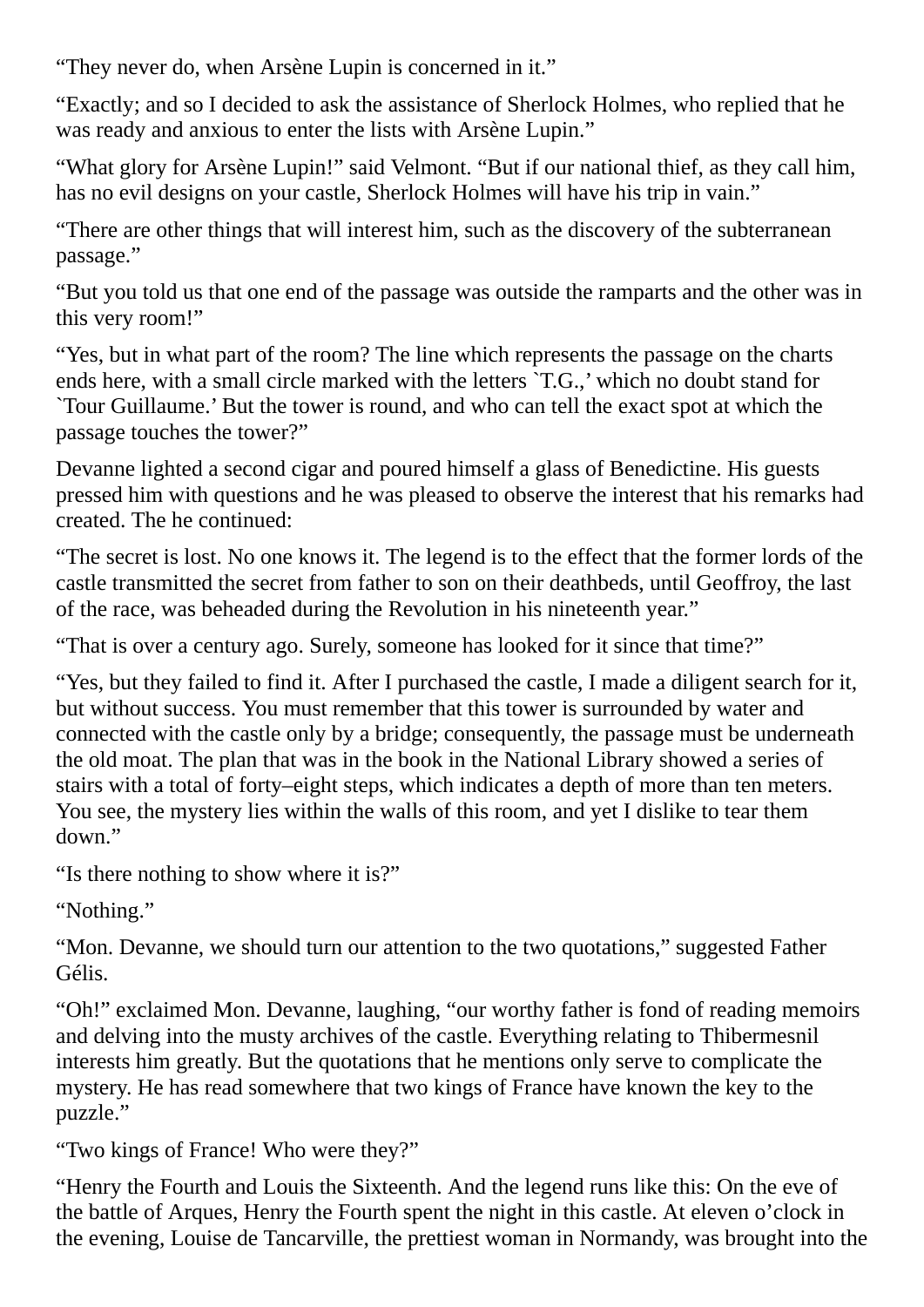castle through the subterranean passage by Duke Edgard, who, at the same time, informed the king of the secret passage. Afterward, the king confided the secret to his minister Sully, who, in turn, relates the story in his book, "Royales Economies d'Etat," without making any comment upon it, but linking with it this incomprehensible sentence: `Turn one eye on the bee that shakes, the other eye will lead to God!'"

After a brief silence, Velmont laughed and said:

"Certainly, it doesn't throw a dazzling light upon the subject."

"No; but Father Gélis claims that Sully concealed the key to the mystery in this strange sentence in order to keep the secret from the secretaries to whom he dictated his memoirs."

"That is an ingenious theory," said Velmont.

"Yes, and it may be nothing more; I cannot see that it throws any light on the mysterious riddle."

"And was it also to receive the visit of a lady that Louis the Sixteenth caused the passage to be opened?"

"I don't know," said Mon. Devanne. "All I can say is that the king stopped here one night in 1784, and that the famous Iron Casket found in the Louvre contained a paper bearing these words in the king's own writing: `Thibermesnil 3–4–11.'"

Horace Velmont laughed heartily, and exclaimed:

"At last! And now that we have the magic key, where is the man who can fit it to the invisible lock?"

"Laugh as much as you please, monsieur," said Father Gèlis, "but I am confident the solution is contained in those two sentences, and some day we will find a man able to interpret them."

"Sherlock Holmes is the man," said Mon. Devanne, "unless Arsène Lupin gets ahead of him. What is your opinion, Velmont?"

Velmont arose, placed his hand on Devanne's shoulder, and declared:

"I think that the information furnished by your book and the book of the National Library was deficient in a very important detail which you have now supplied. I thank you for it."

"What is it?"

"The missing key. Now that I have it, I can go to work at once," said Velmont.

"Of course; without losing a minute," said Devanne, smiling.

"Not even a second!" replied Velmont. "To–night, before the arrival of Sherlock Holmes, I must plunder your castle."

"You have no time to lose. Oh! by the way, I can drive you over this evening."

"To Dieppe?"

"Yes. I am going to meet Monsieur and Madame d'Androl and a young lady of their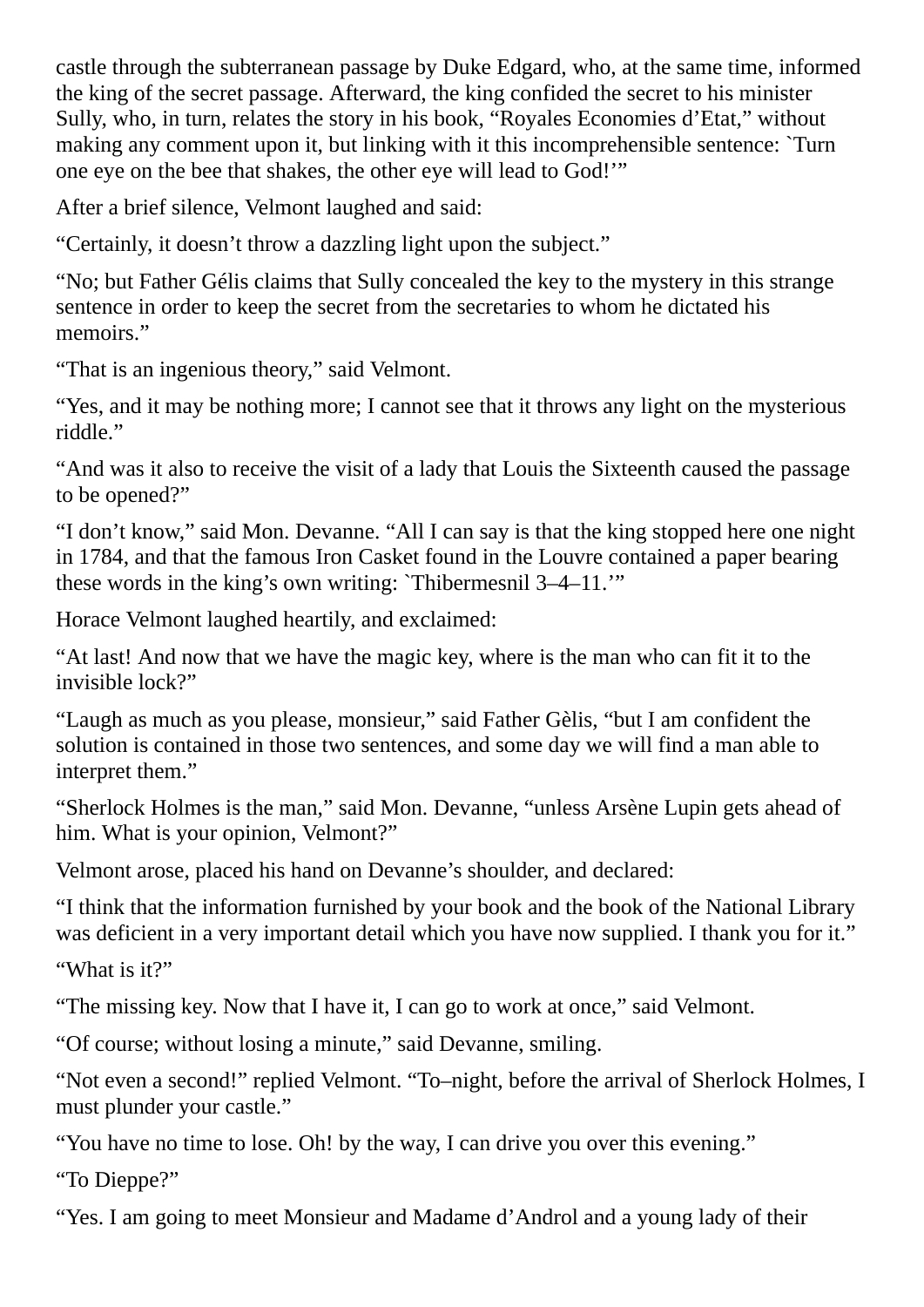acquaintance who are to arrive by the midnight train."

Then addressing the officers, Devanne added:

"Gentlemen, I shall expect to see all of you at breakfast to–morrow."

The invitation was accepted. The company dispersed, and a few moments later Devanne and Velmont were speeding toward Dieppe in an automobile. Devanne dropped the artist in front of the Casino, and proceeded to the railway station. At twelve o'clock his friends alighted from the train. A half hour later the automobile was at the entrance to the castle. At one o'clock, after a light supper, they retired. The lights were extinguished, and the castle was enveloped in the darkness and silence of the night.

\* \* \* \* \*

The moon appeared through a rift in the clouds, and filled the drawing–room with its bright white light. But only for a moment. Then the moon again retired behind its ethereal draperies, and darkness and silence reigned supreme. No sound could be heard, save the monotonous ticking of the clock. It struck two, and then continued its endless repetitions of the seconds. Then, three o'clock.

Suddenly, something clicked, like the opening and closing of a signal–disc that warns the passing train. A thin stream of light flashed to every corner of the room, like an arrow that leaves behind it a trail of light. It shot forth from the central fluting of a column that supported the pediment of the bookcase. It rested for a moment on the panel opposite like a glittering circle of burnished silver, then flashed in all directions like a guilty eye that scrutinizes every shadow. It disappeared for a short time, but burst forth again as a whole section of the bookcase revolved on a picot and disclosed a large opening like a vault.

A man entered, carrying an electric lantern. He was followed by a second man, who carried a coil of rope and various tools. The leader inspected the room, listened a moment, and said:

"Call the others."

Then eight men, stout fellows with resolute faces, entered the room, and immediately commenced to remove the furnishings. Arsène Lupin passed quickly from one piece of furniture to another, examined each, and, according to its size or artistic value, he directed his men to take it or leave it. If ordered to be taken, it was carried to the gaping mouth of the tunnel, and ruthlessly thrust into the bowels of the earth. Such was the fate of six armchairs, six small Louis XV chairs, a quantity of Aubusson tapestries, some candelabra, paintings by Fragonard and Nattier, a bust by Houdon, and some statuettes. Sometimes, Lupin would linger before a beautiful chest or a superb picture, and sigh:

"That is too heavy…. too large…. what a pity!"

In forty minutes the room was dismantled; and it had been accomplished in such an orderly manner and with as little noise as if the various articles had been packed and wadded for the occasion.

Lupin said to the last man who departed by way of the tunnel:

"You need not come back. You understand, that as soon as the auto–van is loaded, you are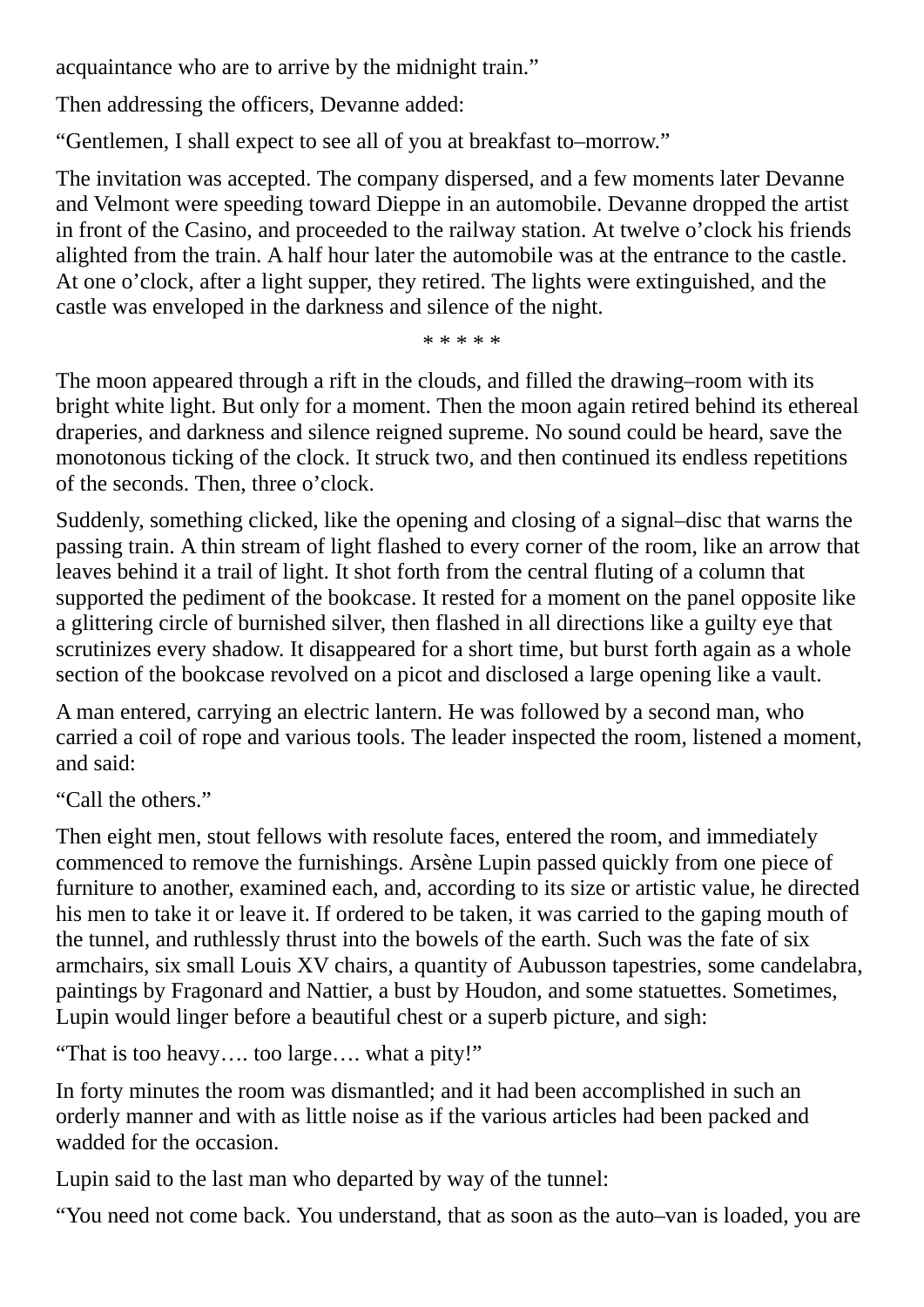to proceed to the grange at Roquefort."

"But you, patron?"

"Leave me the motor–cycle."

When the man had disappeared, Arsène Lupin pushed the section of the bookcase back into its place, carefully effaced the traces of the men's footsteps, raised a portiere, and entered a gallery, which was the only means of communication between the tower and the castle. In the center of this gallery there was a glass cabinet which had attracted Lupin's attentions. It contained a valuable collection of watches, snuff–boxes, rings, chatelaines and miniatures of rare and beautiful workmanship. He forced the lock with a small jimmy, and experienced a great pleasure in handling those gold and silver ornaments, those exquisite and delicate works of art.

He carried a large linen bag, specially prepared for the removal of such knick–knacks. He filled it. Then he filled the pockets of his coat, waistcoat and trousers. And he was just placing over his left arm a number of pearl reticules when he heard a slight sound. He listened. No, he was not deceived. The noise continued. Then he remembered that, at one end of the gallery, there was a stairway leading to an unoccupied apartment, but which was probably occupied that night by the young lady whom Mon. Devanne had brought from Dieppe with his other visitors.

Immediately he extinguished his lantern, and had scarcely gained the friendly shelter of a window–embrasure, when the door at the top of the stairway was opened and a feeble light illuminated the gallery. He could feel—for, concealed by a curtain, he could not see —that a woman was cautiously descending the upper steps of the stairs. He hoped she would come no closer. Yet, she continued to descend, and even advanced some distance into the room. Then she uttered a faint cry. No doubt she had discovered the broken and dismantled cabinet.

She advanced again. Now he could smell the perfume, and hear the throbbing of her heart as she drew closer to the window where he was concealed. She passed so close that her skirt brushed against the window–curtain, and Lupin felt that she suspected the presence of another, behind her, in the shadow, within reach of her hand. He thought: "She is afraid. She will go away." But she did not go. The candle, that she carried in her trembling hand, grew brighter. She turned, hesitated a moment, appeared to listen, then suddenly drew aside the curtain.

They stood face to face. Arsène was astounded. He murmured, involuntarily:

"You—you—mademoiselle."

It was Miss Nelly. Miss Nelly! his fellow passenger on the transatlantic steamer, who had been the subject of his dreams on that memorable voyage, who had been a witness to his arrest, and who, rather than betray him, had dropped into the water the Kodak in which he had concealed the bank–notes and diamonds. Miss Nelly! that charming creature, the memory of whose face had sometimes sheered, sometimes saddened the long hours of imprisonment.

It was such an unexpected encounter that brought them face to face in that castle at that hour of the night, that they could not move, nor utter a word; they were amazed,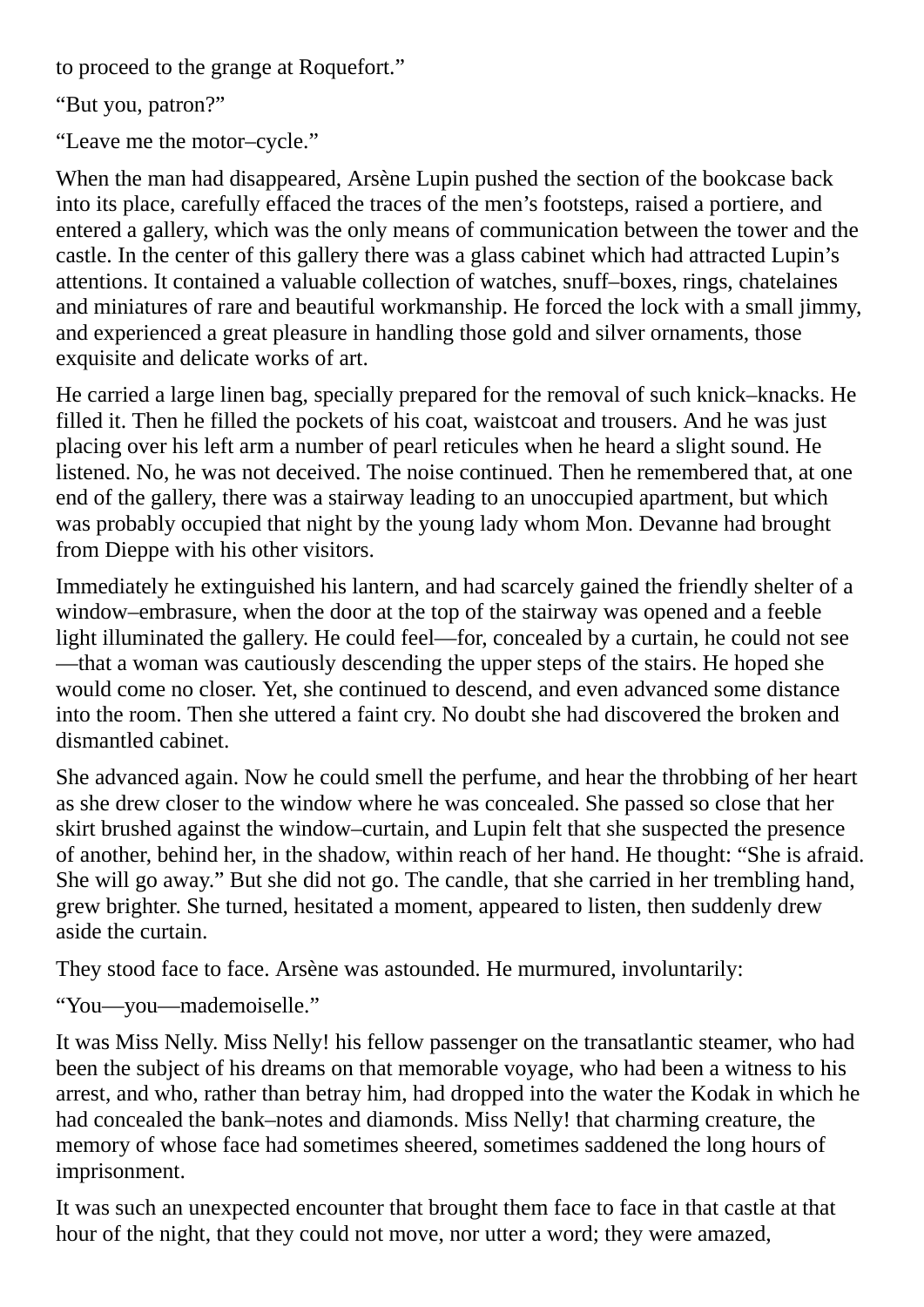hypnotized, each at the sudden apparition of the other. Trembling with emotion, Miss Nelly staggered to a seat. He remained standing in front of her.

Gradually, he realized the situation and conceived the impression he must have produced at that moment with his arms laden with knick–knacks, and his pockets and a linen sack overflowing with plunder. He was overcome with confusion, and he actually blushed to find himself in the position of a thief caught in the act. To her, henceforth, he was a thief, a man who puts his hand in another's pocket, who steals into houses and robs people while they sleep.

A watch fell upon the floor; then another. These were followed by other articles which slipped from his grasp one by one. Then, actuated by a sudden decision, he dropped the other articles into an armchair, emptied his pockets and unpacked his sack. He felt very uncomfortable in Nelly's presence, and stepped toward her with the intention of speaking to her, but she shuddered, rose quickly and fled toward the salon. The portiere closed behind her. He followed her. She was standing trembling and amazed at the sight of the devastated room. He said to her, at once:

"To–morrow, at three o'clock, everything will be returned. The furniture will be brought back."

She made no reply, so he repeated:

"I promise it. To–morrow, at three o'clock. Nothing in the world could induce me to break that promise….To–morrow, at three o'clock."

Then followed a long silence that he dared not break, whilst the agitation of the young girl caused him a feeling of genuine regret. Quietly, without a word, he turned away, thinking: "I hope she will go away. I can't endure her presence." But the young girl suddenly spoke, and stammered:

"Listen…. footsteps….I hear someone…."

He looked at her with astonishment. She seemed to be overwhelmed by the thought of approaching peril.

"I don't hear anything," he said.

"But you must go—you must escape!"

"Why should I go?"

"Because—you must. Oh! do not remain here another minute. Go!"

She ran, quickly, to the door leading to the gallery and listened. No, there was no one there. Perhaps the noise was outside. She waited a moment, then returned reassured.

But Arsène Lupin had disappeared.

\* \* \* \* \*

As soon as Mon. Devanne was informed of the pillage of his castle, he said to himself: It was Velmont who did it, and Velmont is Arsène Lupin. That theory explained everything, and there was no other plausible explanation. And yet the idea seemed preposterous. It was ridiculous to suppose that Velmont was anyone else than Velmont, the famous artist,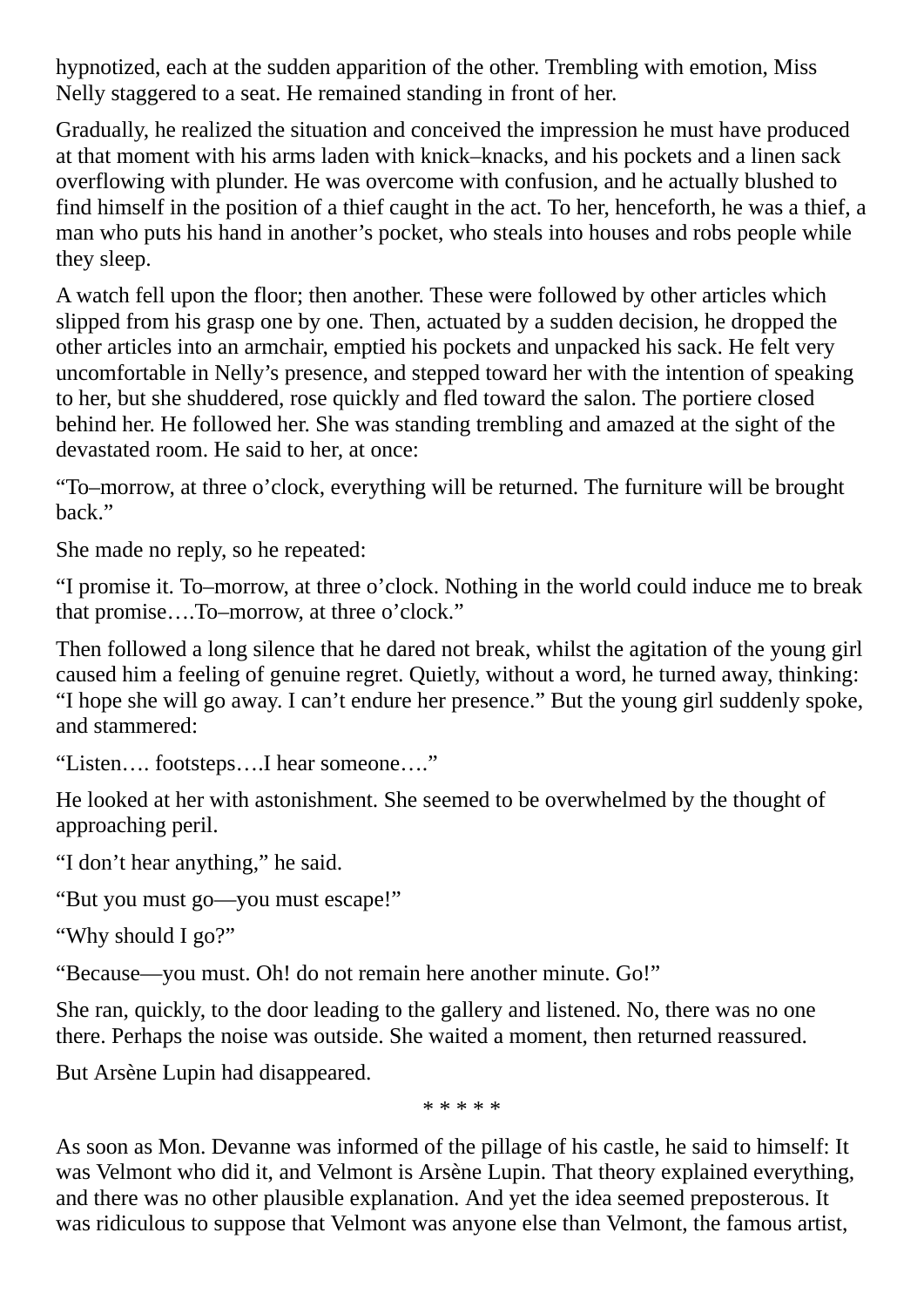and club–fellow of his cousin d'Estevan. So, when the captain of the gendarmes arrived to investigate the affair, Devanne did not even think of mentioning his absurd theory.

Throughout the forenoon there was a lively commotion at the castle. The gendarmes, the local police, the chief of police from Dieppe, the villagers, all circulated to and fro in the halls, examining every nook and corner that was open to their inspection. The approach of the maneuvering troops, the rattling fire of the musketry, added to the picturesque character of the scene.

The preliminary search furnished no clue. Neither the doors nor windows showed any signs of having been disturbed. Consequently, the removal of the goods must have been effected by means of the secret passage. Yet, there were no indications of footsteps on the floor, nor any unusual marks upon the walls.

Their investigations revealed, however, one curious fact that denoted the whimsical character of Arsène Lupin: the famous Chronique of the sixteenth century had been restored to its accustomed place in the library and, beside it, there was a similar book, which was none other than the volume stolen from the National Library.

At eleven o'clock the military officers arrived. Devanne welcomed them with his usual gayety; for, no matter how much chagrin he might suffer from the loss of his artistic treasures, his great wealth enabled him to bear his loss philosophically. His guests, Monsieur and Madame d'Androl and Miss Nelly, were introduced; and it was then noticed that one of the expected guests had not arrived. It was Horace Velmont. Would he come? His absence had awakened the suspicions of Mon. Devanne. But at twelve o'clock he arrived. Devanne exclaimed:

"Ah! here you are!"

"Why, am I not punctual?" asked Velmont.

"Yes, and I am surprised that you are…. after such a busy night! I suppose you know the news?"

"What news?"

"You have robbed the castle."

"Nonsense!" exclaimed Velmont, smiling.

"Exactly as I predicted. But, first escort Miss Underdown to the dining–room. Mademoiselle, allow me—"

He stopped, as he remarked the extreme agitation of the young girl. Then, recalling the incident, he said:

"Ah! of course, you met Arsène Lupin on the steamer, before his arrest, and you are astonished at the resemblance. Is that it?"

She did not reply. Velmont stood before her, smiling. He bowed. She took his proffered arm. He escorted her to her place, and took his seat opposite her. During the breakfast, the conversation related exclusively to Arsène Lupin, the stolen goods, the secret passage, and Sherlock Holmes. It was only at the close of the repast, when the conversation had drifted to other subjects, that Velmont took any part in it. Then he was, by turns, amusing and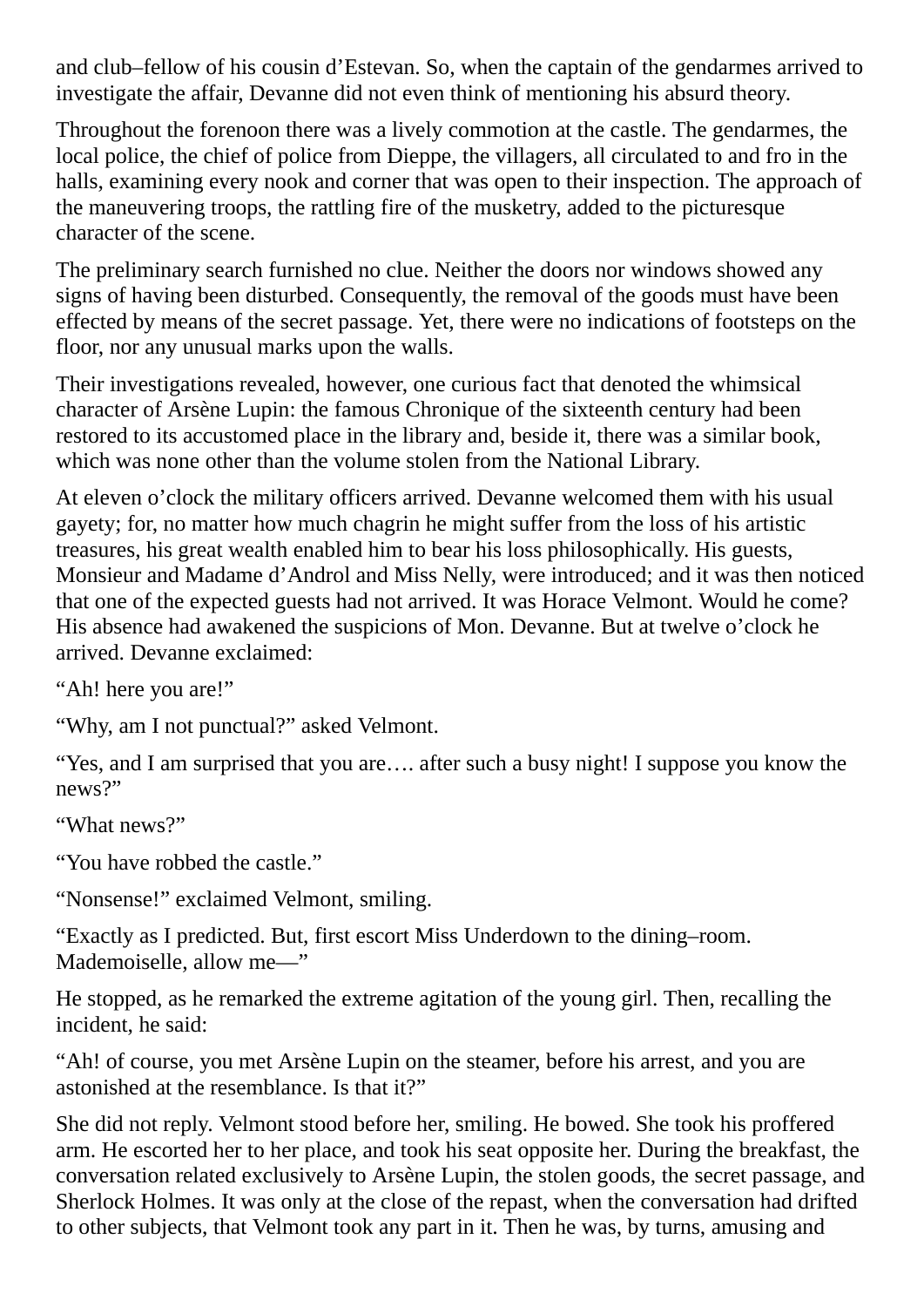grave, talkative and pensive. And all his remarks seemed to be directed to the young girl. But she, quite absorbed, did not appear to hear them.

Coffee was served on the terrace overlooking the court of honor and the flower garden in front of the principal façade. The regimental band played on the lawn, and scores of soldiers and peasants wandered through the park.

Miss Nelly had not forgotten, for one moment, Lupin's solemn promise: "To–morrow, at three o'clock, everything will be returned."

At three o'clock! And the hands of the great clock in the right wing of the castle now marked twenty minutes to three. In spite of herself, her eyes wandered to the clock every minute. She also watched Velmont, who was calmly swinging to and fro in a comfortable rocking chair.

Ten minutes to three!….Five minutes to three!….Nelly was impatient and anxious. Was it possible that Arsène Lupin would carry out his promise at the appointed hour, when the castle, the courtyard, and the park were filled with people, and at the very moment when the officers of the law were pursuing their investigations? And yet….Arsène Lupin had given her his solemn promise. "It will be exactly as he said," thought she, so deeply was she impressed with the authority, energy and assurance of that remarkable man. To her, it no longer assumed the form of a miracle, but, on the contrary, a natural incident that must occur in the ordinary course of events. She blushed, and turned her head.

Three o'clock! The great clock struck slowly: one…. two…. three….Horace Velmont took out his watch, glanced at the clock, then returned the watch to his pocket. A few seconds passed in silence; and then the crowd in the courtyard parted to give passage to two wagons, that had just entered the park–gate, each drawn by two horses. They were army– wagons, such as are used for the transportation of provisions, tents, and other necessary military stores. They stopped in front of the main entrance, and a commissary–sergeant leaped from one of the wagons and inquired for Mon. Devanne. A moment later, that gentleman emerged from the house, descended the steps, and, under the canvas covers of the wagons, beheld his furniture, pictures and ornaments carefully packaged and arranged.

When questioned, the sergeant produced an order that he had received from the officer of the day. By that order, the second company of the fourth battalion were commanded to proceed to the crossroads of Halleux in the forest of Arques, gather up the furniture and other articles deposited there, and deliver same to Monsieur Georges Devanne, owner of the Thibermesnil castle, at three o'clock. Signed: Col. Beauvel.

"At the crossroads," explained the sergeant, "we found everything ready, lying on the grass, guarded by some passers–by. It seemed very strange, but the order was imperative."

One of the officers examined the signature. He declared it a forgery; but a clever imitation. The wagons were unloaded, and the goods restored to their proper places in the castle.

During this commotion, Nelly had remained alone at the extreme end of the terrace, absorbed by confused and distracted thoughts. Suddenly, she observed Velmont approaching her. She would have avoided him, but the balustrade that surrounded the terrace cut off her retreat. She was cornered. She could not move. A gleam of sunshine, passing through the scant foliage of a bamboo, lighted up her beautiful golden hair. Some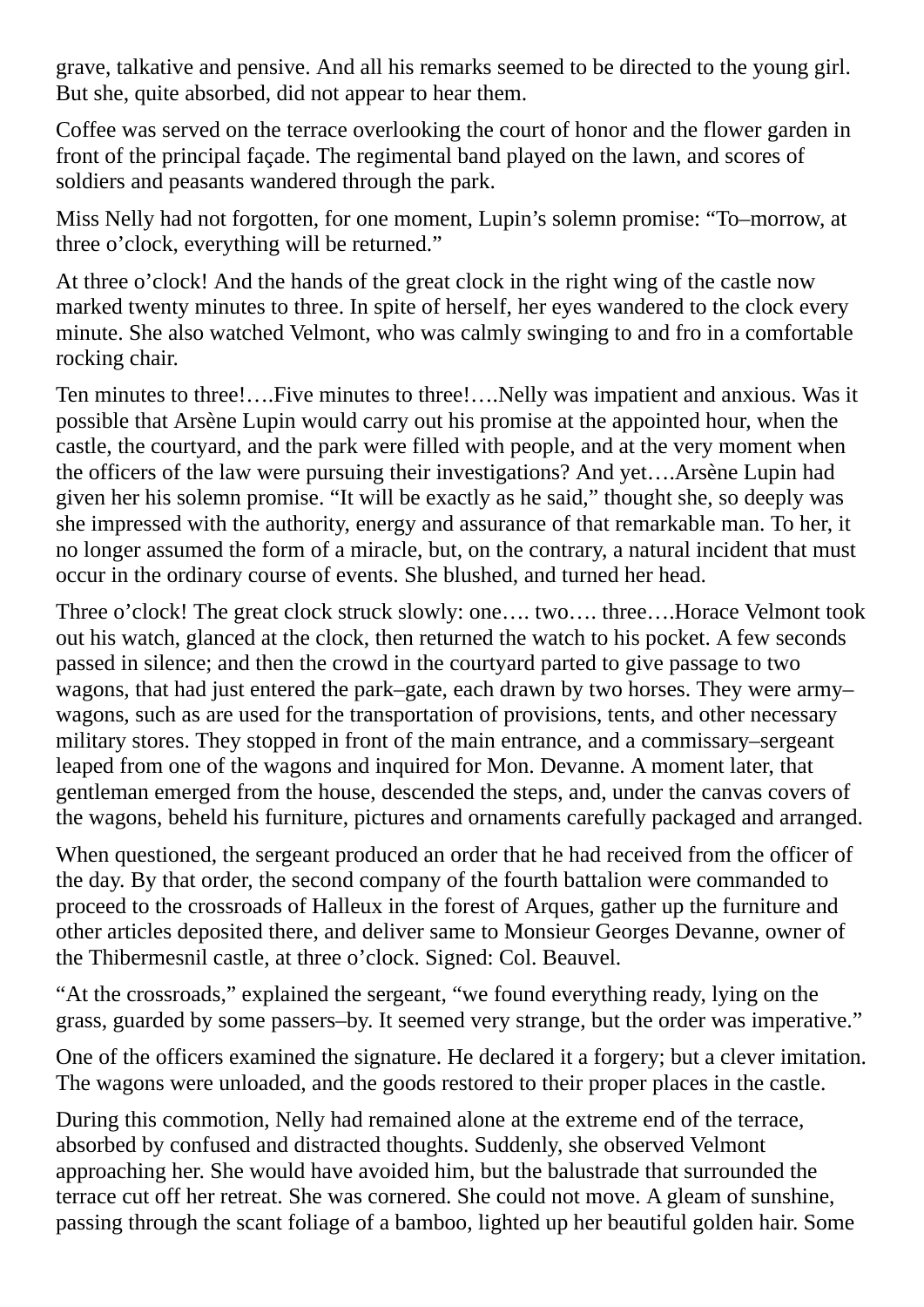one spoke to her in a low voice:

"Have I not kept my promise?"

Arsène Lupin stood close to her. No one else was near. He repeated, in a calm, soft voice:

"Have I not kept my promise?"

He expected a word of thanks, or at least some slight movement that would betray her interest in the fulfillment of his promise. But she remained silent.

Her scornful attitude annoyed Arsène Lupin; and he realized the vast distance that separated him from Miss Nelly, now that she had learned the truth. He would gladly have justified himself in her eyes, or at least pleaded extenuating circumstances, but he perceived the absurdity and futility of such an attempt. Finally, dominated by a surging flood of memories, he murmured:

"Ah! how long ago that was! You remember the long hours on the deck of the `Provence.' Then, you carried a rose in your hand, a white rose like the one you carry to–day. I asked you for it. You pretended you did not hear me. After you had gone away, I found the rose —forgotten, no doubt—and I kept it."

She made no reply. She seemed to be far away. He continued:

"In memory of those happy hours, forget what you have learned since. Separate the past from the present. Do not regard me as the man you saw last night, but look at me, if only for a moment, as you did in those far–off days when I was Bernard d'Andrezy, for a short time. Will you, please?"

She raised her eyes and looked at him as he had requested. Then, without saying a word, she pointed to a ring he was wearing on his forefinger. Only the ring was visible; but the setting, which was turned toward the palm of his hand, consisted of a magnificent ruby. Arsène Lupin blushed. The ring belonged to Georges Devanne. He smiled bitterly, and said:

"You are right. Nothing can be changed. Arsène Lupin is now and always will be Arsène Lupin. To you, he cannot be even so much as a memory. Pardon me….I should have known that any attention I may now offer you is simply an insult. Forgive me."

He stepped aside, hat in hand. Nelly passed before him. He was inclined to detain her and beseech her forgiveness. But his courage failed, and he contented himself by following her with his eyes, as he had done when she descended the gangway to the pier at New York. She mounted the steps leading to the door, and disappeared within the house. He saw her no more.

A cloud obscured the sun. Arsène Lupin stood watching the imprints of her tiny feet in the sand. Suddenly, he gave a start. Upon the box which contained the bamboo, beside which Nelly had been standing, he saw the rose, the white rose which he had desired but dared not ask for. Forgotten, no doubt—it, also! But how—designedly or through distraction? He seized it eagerly. Some of its petals fell to the ground. He picked them up, one by one, like precious relics.

"Come!" he said to himself, "I have nothing more to do here. I must think of my safety,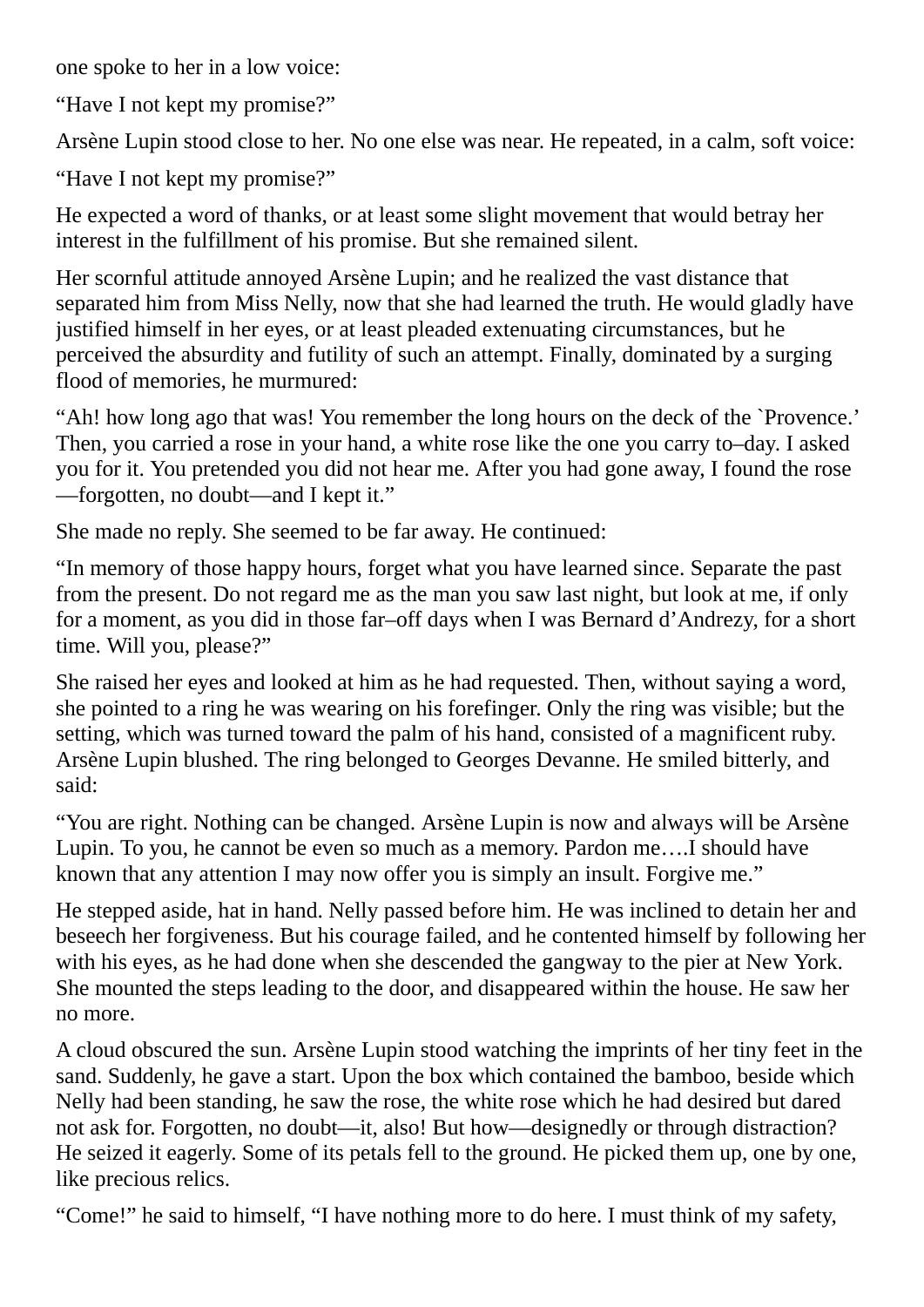\* \* \* \* \*

The park was deserted, but some gendarmes were stationed at the park–gate. He entered a grove of pine trees, leaped over the wall, and, as a short cut to the railroad station, followed a path across the fields. After walking about ten minutes, he arrived at a spot where the road grew narrower and ran between two steep banks. In this ravine, he met a man traveling in the opposite direction. It was a man about fifty years of age, tall, smooth– shaven, and wearing clothes of a foreign cut. He carried a heavy cane, and a small satchel was strapped across his shoulder. When they met, the stranger spoke, with a slight English accent:

"Excuse me, monsieur, is this the way to the castle?"

"Yes, monsieur, straight ahead, and turn to the left when you come to the wall. They are expecting you."

 $"Ah!"$ 

"Yes, my friend Devanne told us last night that you were coming, and I am delighted to be the first to welcome you. Sherlock Holmes has no more ardent admirer than…. myself."

There was a touch of irony in his voice that he quickly regretted, for Sherlock Holmes scrutinized him from head to foot with such a keen, penetrating eye that Arsène Lupin experienced the sensation of being seized, imprisoned and registered by that look more thoroughly and precisely than he had ever been by a camera.

"My negative is taken now," he thought, "and it will be useless to use a disguise with that man. He would look right through it. But, I wonder, has he recognized me?"

They bowed to each other as if about to part. But, at that moment, they heard a sound of horses' feet, accompanied by a clinking of steel. It was the gendarmes. The two men were obliged to draw back against the embankment, amongst the brushes, to avoid the horses. The gendarmes passed by, but, as they followed each other at a considerable distance, they were several minutes in doing so. And Lupin was thinking:

"It all depends on that question: has he recognized me? If so, he will probably take advantage of the opportunity. It is a trying situation."

When the last horseman had passed, Sherlock Holmes stepped forth and brushed the dust from his clothes. Then, for a moment, he and Arsène Lupin gazed at each other; and, if a person could have seen them at that moment, it would have been an interesting sight, and memorable as the first meeting of two remarkable men, so strange, so powerfully equipped, both of superior quality, and destined by fate, through their peculiar attributes, to hurl themselves one at the other like two equal forces that nature opposes, one against the other, in the realms of space.

Then the Englishman said: "Thank you, monsieur."

They parted. Lupin went toward the railway station, and Sherlock Holmes continued on his way to the castle.

The local officers had given up the investigation after several hours of fruitless efforts, and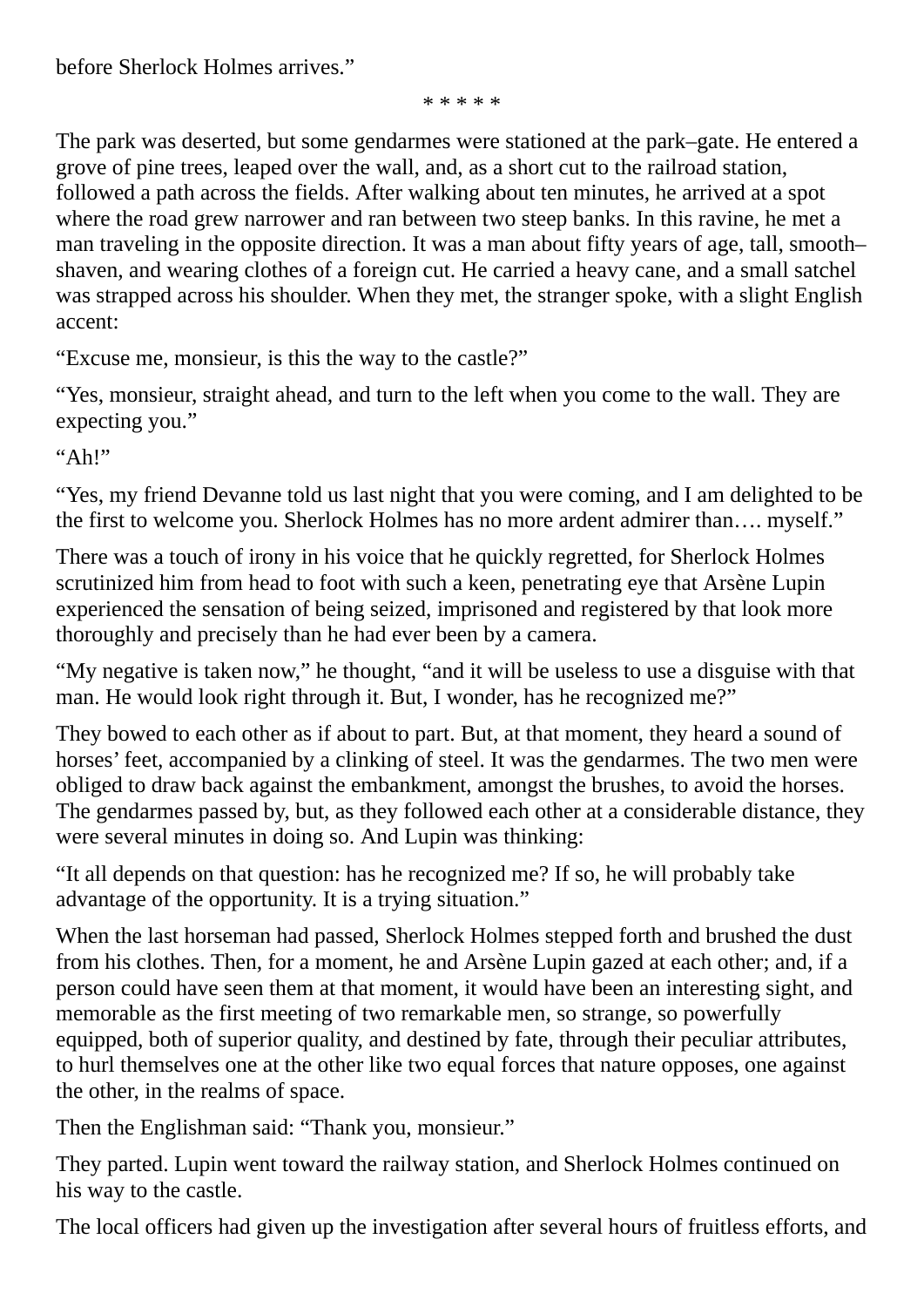the people at the castle were awaiting the arrival of the English detective with a lively curiosity. At first sight, they were a little disappointed on account of his commonplace appearance, which differed so greatly from the pictures they had formed of him in their own minds. He did not in any way resemble the romantic hero, the mysterious and diabolical personage that the name of Sherlock Holmes had evoked in their imaginations. However, Mon. Devanne exclaimed with much gusto:

"Ah! monsieur, you are here! I am delighted to see you. It is a long–deferred pleasure. Really, I scarcely regret what has happened, since it affords me the opportunity to meet you. But, how did you come?"

"By the train."

"But I sent my automobile to meet you at the station."

"An official reception, eh? with music and fireworks! Oh! no, not for me. That is not the way I do business," grumbled the Englishman.

This speech disconcerted Devanne, who replied, with a forced smile:

"Fortunately, the business has been greatly simplified since I wrote to you."

"In what way?"

"The robbery took place last night."

"If you had not announced my intended visit, it is probable the robbery would not have been committed last night."

"When, then?"

"To–morrow, or some other day."

"And in that case?"

"Lupin would have been trapped," said the detective.

"And my furniture?"

"Would not have been carried away."

"Ah! but my goods are here. They were brought back at three o'clock."

"By Lupin."

"By two army–wagons."

Sherlock Holmes put on his cap and adjusted his satchel. Devanne exclaimed, anxiously:

"But, monsieur, what are you going to do?"

"I am going home."

"Why?"

"Your goods have been returned; Arsène Lupin is far away—there is nothing for me to do."

"Yes, there is. I need your assistance. What happened yesterday, may happen again to– morrow, as we do not know how he entered, or how he escaped, or why, a few hours later,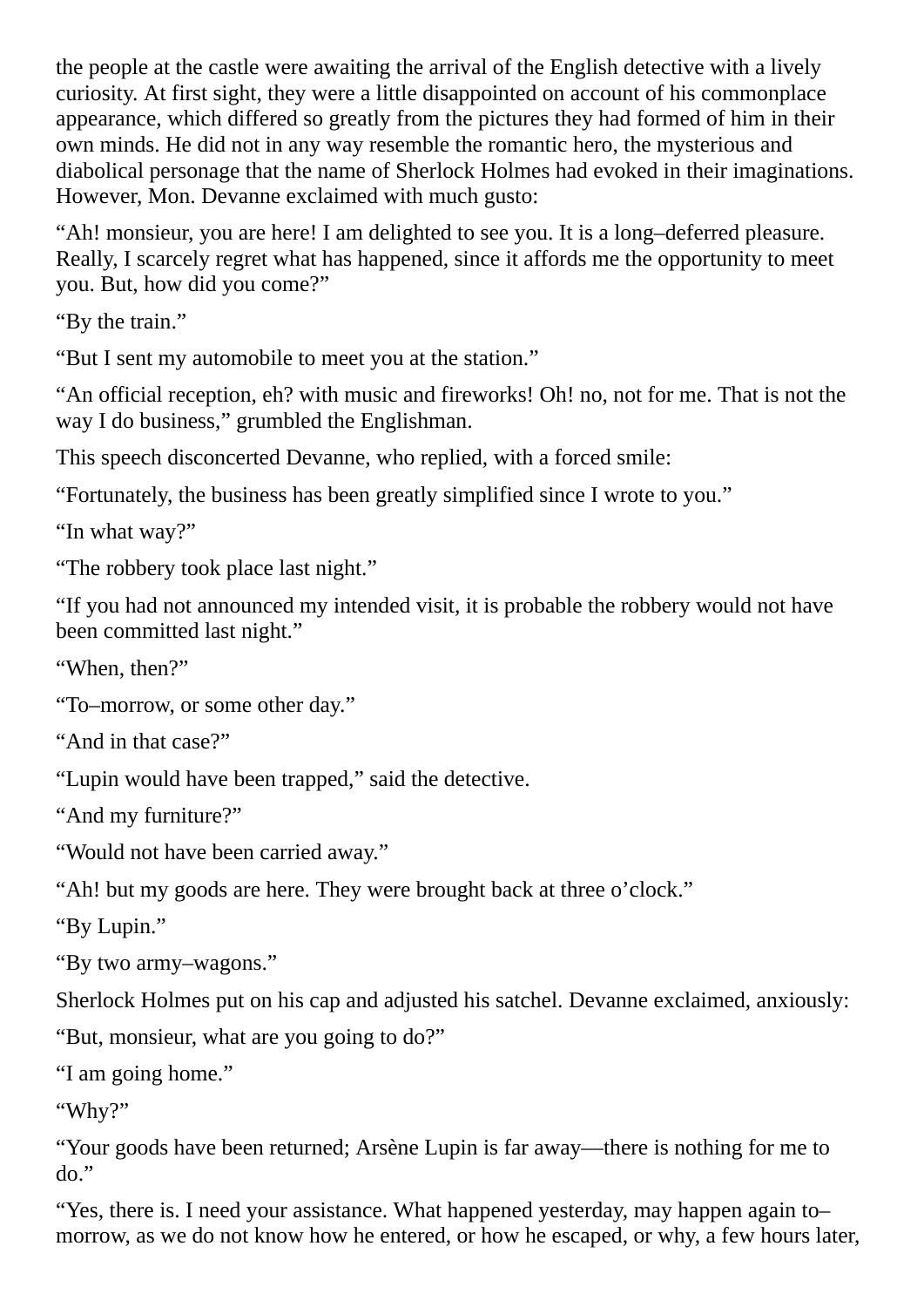he returned the goods."

"Ah! you don't know—"

The idea of a problem to be solved quickened the interest of Sherlock Holmes.

"Very well, let us make a search—at once—and alone, if possible."

Devanne understood, and conducted the Englishman to the salon. In a dry, crisp voice, in sentences that seemed to have been prepared in advance, Holmes asked a number of questions about the events of the preceding evening, and enquired also concerning the guests and the members of the household. Then he examined the two volumes of the "Chronique," compared the plans of the subterranean passage, requested a repetition of the sentences discovered by Father Gélis, and then asked:

"Was yesterday the first time you have spoken hose two sentences to any one?"

"Yes."

"You had never communicated then to Horace Velmont?"

"No."

"Well, order the automobile. I must leave in an hour."

"In an hour?"

"Yes; within that time, Arsène Lupin solved the problem that you placed before him."

"I…. placed before him—"

"Yes, Arsène Lupin or Horace Velmont—same thing."

"I thought so. Ah! the scoundrel!"

"Now, let us see," said Holmes, "last night at ten o'clock, you furnished Lupin with the information that he lacked, and that he had been seeking for many weeks. During the night, he found time to solve the problem, collect his men, and rob the castle. I shall be quite as expeditious."

He walked from end to end of the room, in deep thought, then sat down, crossed his long legs and closed his eyes.

Devanne waited, quite embarrassed. Thought he: "Is the man asleep? Or is he only meditating?" However, he left the room to give some orders, and when he returned he found the detective on his knees scrutinizing the carpet at the foot of the stairs in the gallery.

"What is it?" he enquired.

"Look…. there…. spots from a candle."

"You are right—and quite fresh."

"And you will also find them at the top of the stairs, and around the cabinet that Arsène Lupin broke into, and from which he took the bibelots that he afterward placed in this armchair."

"What do you conclude from that?"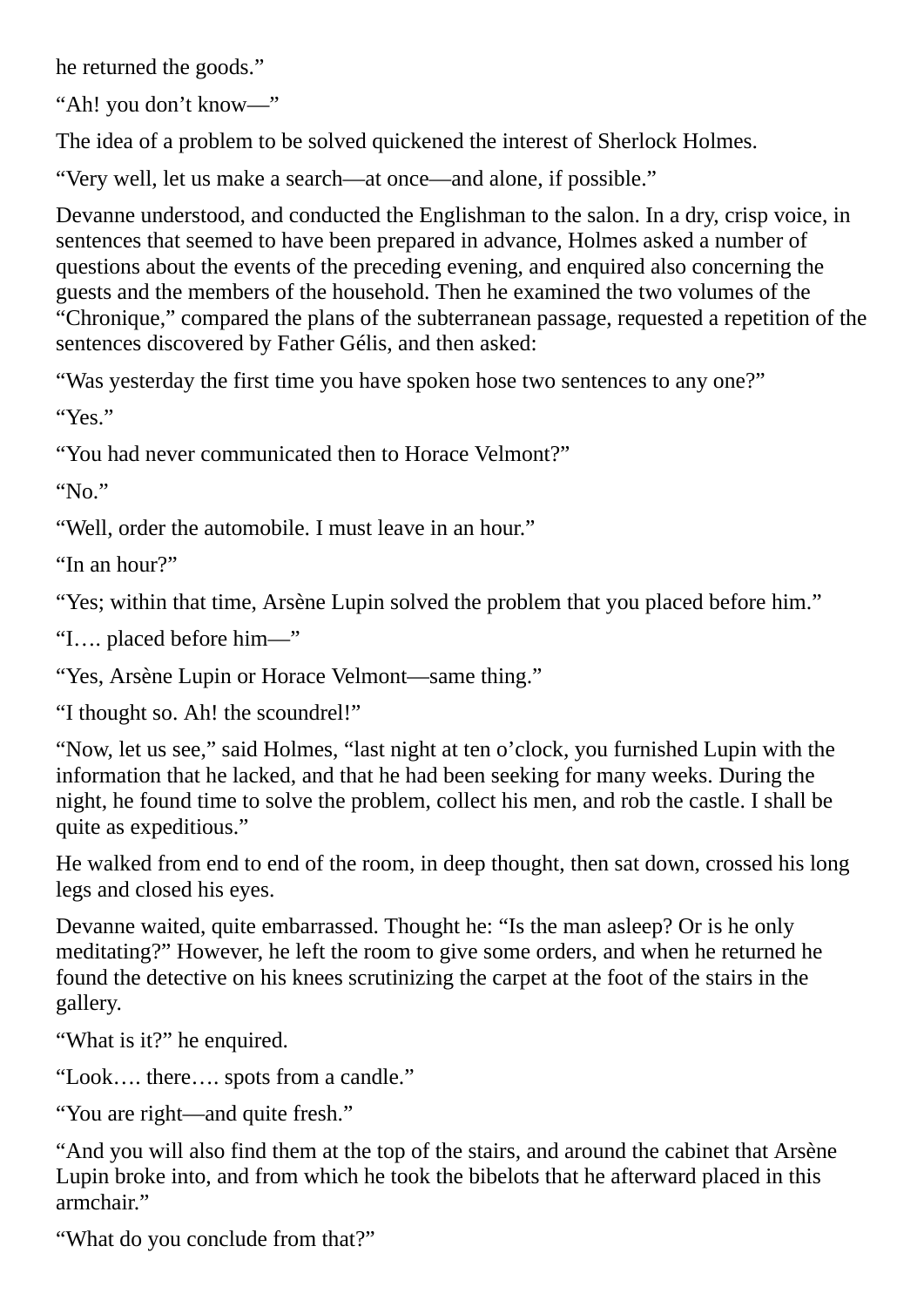"Nothing. These facts would doubtless explain the cause for the restitution, but that is a side issue that I cannot wait to investigate. The main question is the secret passage. First, tell me, is there a chapel some two or three hundred metres from the castle?"

"Yes, a ruined chapel, containing the tomb of Duke Rollo."

"Tell your chauffer to wait for us near that chapel."

"My chauffer hasn't returned. If he had, they would have informed me. Do you think the secret passage runs to the chapel? What reason have—"

"I would ask you, monsieur," interrupted the detective, "to furnish me with a ladder and a lantern."

"What! do you require a ladder and a lantern?"

"Certainly, or I shouldn't have asked for them."

Devanne, somewhat disconcerted by this crude logic, rang the bell. The two articles were given with the sternness and precision of military commands.

"Place the ladder against the bookcase, to the left of the word Thibermesnil."

Devanne placed the ladder as directed, and the Englishman continued:

"More to the left…. to the right….There!….Now, climb up…. All the letters are in relief, aren't they?"

"Yes."

"First, turn the letter I one way or the other."

"Which one? There are two of them."

"The first one."

Devanne took hold of the letter, and exclaimed:

"Ah! yes, it turns toward the right. Who told you that?"

Sherlock Holmes did not reply to the question, but continued his directions:

"Now, take the letter B. Move it back and forth as you would a bolt."

Devanne did so, and, to his great surprise, it produced a clicking sound.

"Quite right," said Holmes. "Now, we will go to the other end of the word Thibermesnil, try the letter I, and see if it will open like a wicket."

With a certain degree of solemnity, Devanne seized the letter. It opened, but Devanne fell from the ladder, for the entire section of the bookcase, lying between the first and last letters of the words, turned on a picot and disclosed the subterranean passage.

Sherlock Holmes said, coolly:

"You are not hurt?"

"No, no," said Devanne, as he rose to his feet, "not hurt, only bewildered. I can't understand now…. those letters turn…. the secret passage opens…."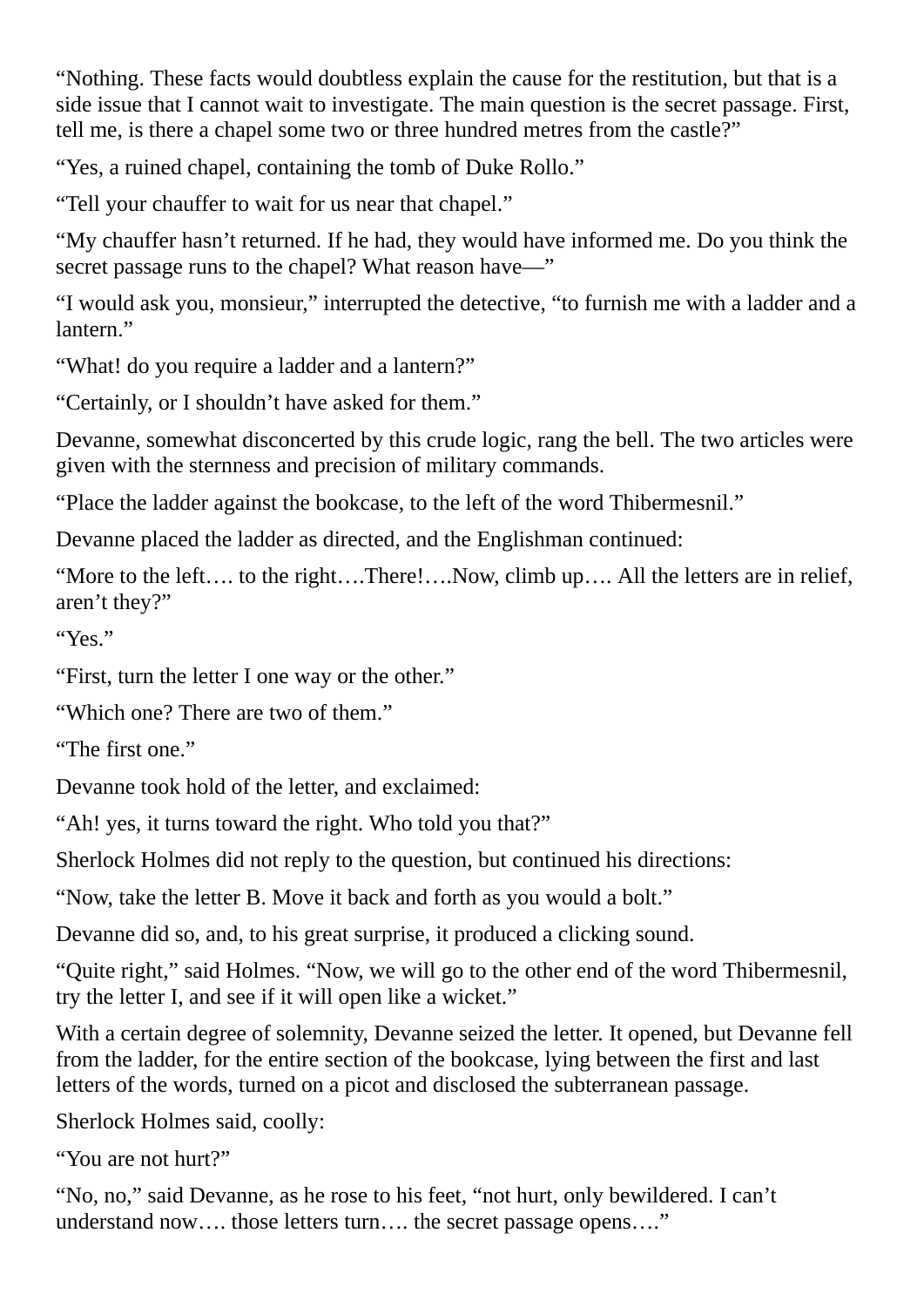"Certainly. Doesn't that agree exactly with the formula given by Sully? Turn one eye on the bee that shakes, the other eye will lead to God."

"But Louis the sixteenth?" asked Devanne.

"Louis the sixteenth was a clever locksmith. I have read a book he wrote about combination locks. It was a good idea on the part of the owner of Thibermesnil to show His Majesty a clever bit of mechanism. As an aid to his memory, the king wrote: 3–4–11, that is to say, the third, fourth and eleventh letters of the word."

"Exactly. I understand that. It explains how Lupin got out of the room, but it does not explain how he entered. And it is certain he came from the outside."

Sherlock Holmes lighted his lantern, and stepped into the passage.

"Look! All the mechanism is exposed here, like the works of a clock, and the reverse side of the letters can be reached. Lupin worked the combination from this side—that is all."

"What proof is there of that?"

"Proof? Why, look at that puddle of oil. Lupin foresaw that the wheels would require oiling."

"Did he know about the other entrance?"

"As well as I know it," said Holmes. "Follow me."

"Into that dark passage?"

"Are you afraid?"

"No, but are you sure you can find the way out?"

"With my eyes closed."

At first, they descended twelve steps, then twelve more, and, farther on, two other flights of twelve steps each. Then they walked through a long passageway, the brick walls of which showed the marks of successive restorations, and, in spots, were dripping with water. The earth, also, was very damp.

"We are passing under the pond," said Devanne, somewhat nervously.

At last, they came to a stairway of twelve steps, followed by three others of twelve steps each, which they mounted with difficulty, and then found themselves in a small cavity cut in the rock. They could go no further.

"The deuce!" muttered Holmes, "nothing but bare walls. This is provoking."

"Let us go back," said Devanne. "I have seen enough to satisfy me."

But the Englishman raised his eye and uttered a sigh of relief. There, he saw the same mechanism and the same word as before. He had merely to work the three letters. He did so, and a block of granite swung out of place. On the other side, this granite block formed the tombstone of Duke Rollo, and the word "Thibermesnil" was engraved on it in relief. Now, they were in the little ruined chapel, and the detective said:

"The other eye leads to God; that means, to the chapel."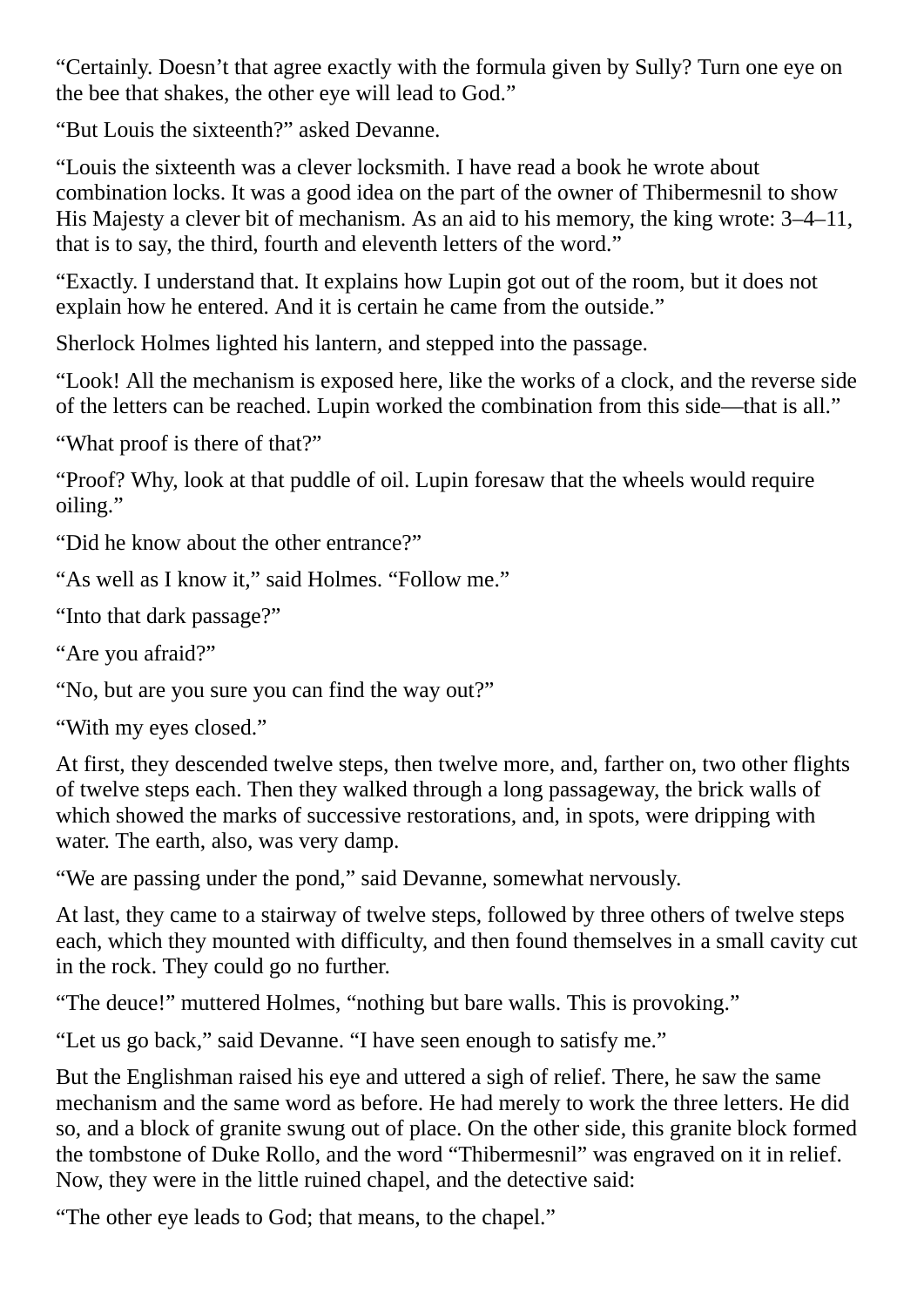"It is marvelous!" exclaimed Devanne, amazed at the clairvoyance and vivacity of the Englishman. "Can it be possible that those few words were sufficient for you?"

"Bah!" declared Holmes, "they weren't even necessary. In the chart in the book of the National Library, the drawing terminates at the left, as you know, in a circle, and at the right, as you do not know, in a cross. Now, that cross must refer to the chapel in which we now stand."

Poor Devanne could not believe his ears. It was all so new, so novel to him. He exclaimed:

"It is incredible, miraculous, and yet of a childish simplicity! How is it that no one has ever solved the mystery?"

"Because no one has ever united the essential elements, that is to say, the two books and the two sentences. No one, but Arsène Lupin and myself."

"But, Father Gélis and I knew all about those things, and, likewise—"

Holmes smiled, and said:

"Monsieur Devanne, everybody cannot solve riddles."

"I have been trying for ten years to accomplish what you did in ten minutes."

"Bah! I am used to it."

They emerged from the chapel, and found an automobile.

"Ah! there's an auto waiting for us."

"Yes, it is mine," said Devanne.

"Yours? You said your chauffeur hadn't returned."

They approached the machine, and Mon. Devanne questioned the chauffer:

"Edouard, who gave you orders to come here?"

"Why, it was Monsieur Velmont."

"Mon. Velmont? Did you meet him?"

"Near the railway station, and he told me to come to the chapel."

"To come to the chapel! What for?"

"To wait for you, monsieur, and your friend."

Devanne and Holmes exchanged looks, and Mon. Devanne said:

"He knew the mystery would be a simple one for you. It is a delicate compliment."

A smile of satisfaction lighted up the detective's serious features for a moment. The compliment pleased him. He shook his head, as he said:

"A clever man! I knew that when I saw him."

"Have you seen him?"

"I met him a short time ago—on my way from the station."